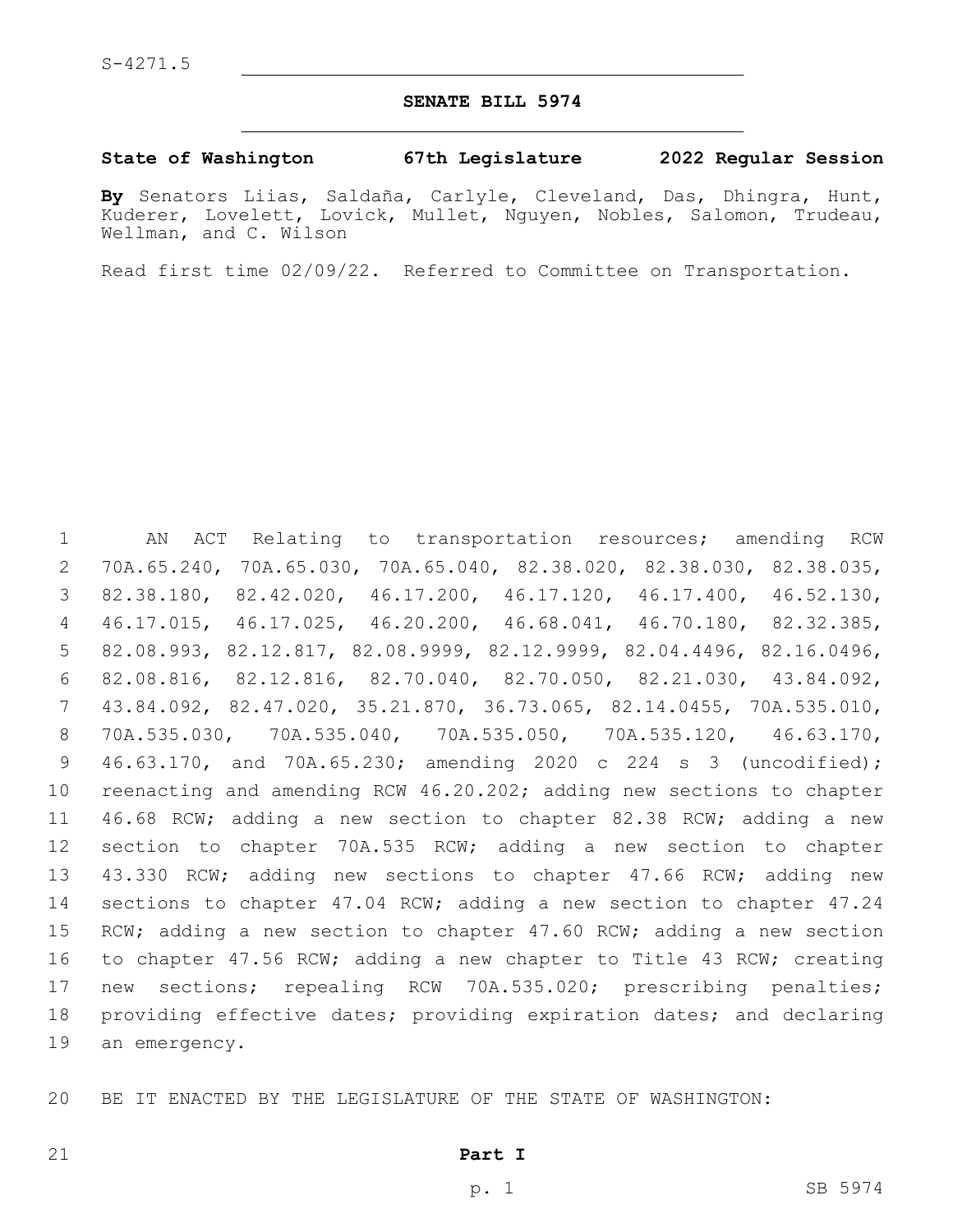**Sec. 101.** RCW 70A.65.240 and 2021 c 316 s 27 are each amended to 3 read as follows:

 (1) The carbon emissions reduction account is created in the state treasury. Moneys in the account may be spent only after appropriation. Expenditures from the account are intended to affect reductions in transportation sector carbon emissions through a variety of carbon reducing investments. These can include, but are not limited to: Transportation alternatives to single occupancy passenger vehicles; reductions in single occupancy passenger vehicle miles traveled; reductions in per mile emissions in vehicles, including through the funding of alternative fuel infrastructure and incentive programs; and emission reduction programs for freight transportation, including motor vehicles and rail, as well as for ferries and other maritime and port activities. Expenditures from the account may only be made for transportation carbon emission reducing purposes and may not be made for highway purposes authorized under the 18th Amendment of the Washington state Constitution, other than 19 specified in this section, and shall be made in accordance with subsection (2) of this section. It is the legislature's intent that expenditures from the account used to reduce carbon emissions be made with the goal of achieving equity for communities that historically have been omitted or adversely impacted by past transportation 24 policies and practices.

 (2) Appropriations in an omnibus transportation appropriations act from the carbon emissions reduction account shall be made exclusively to fund the following activities:

- (a) Active transportation;
- 29 (b) Transit programs and projects;
- (c) Alternative fuel and electrification;
- (d) Ferries; and
- (e) Rail.

 NEW SECTION. **Sec. 102.** The legislature intends to program funding from the carbon emissions reduction account, the climate active transportation account, and the climate transit programs account for the activities identified in LEAP Transportation Document 2022-A as developed February 8, 2022.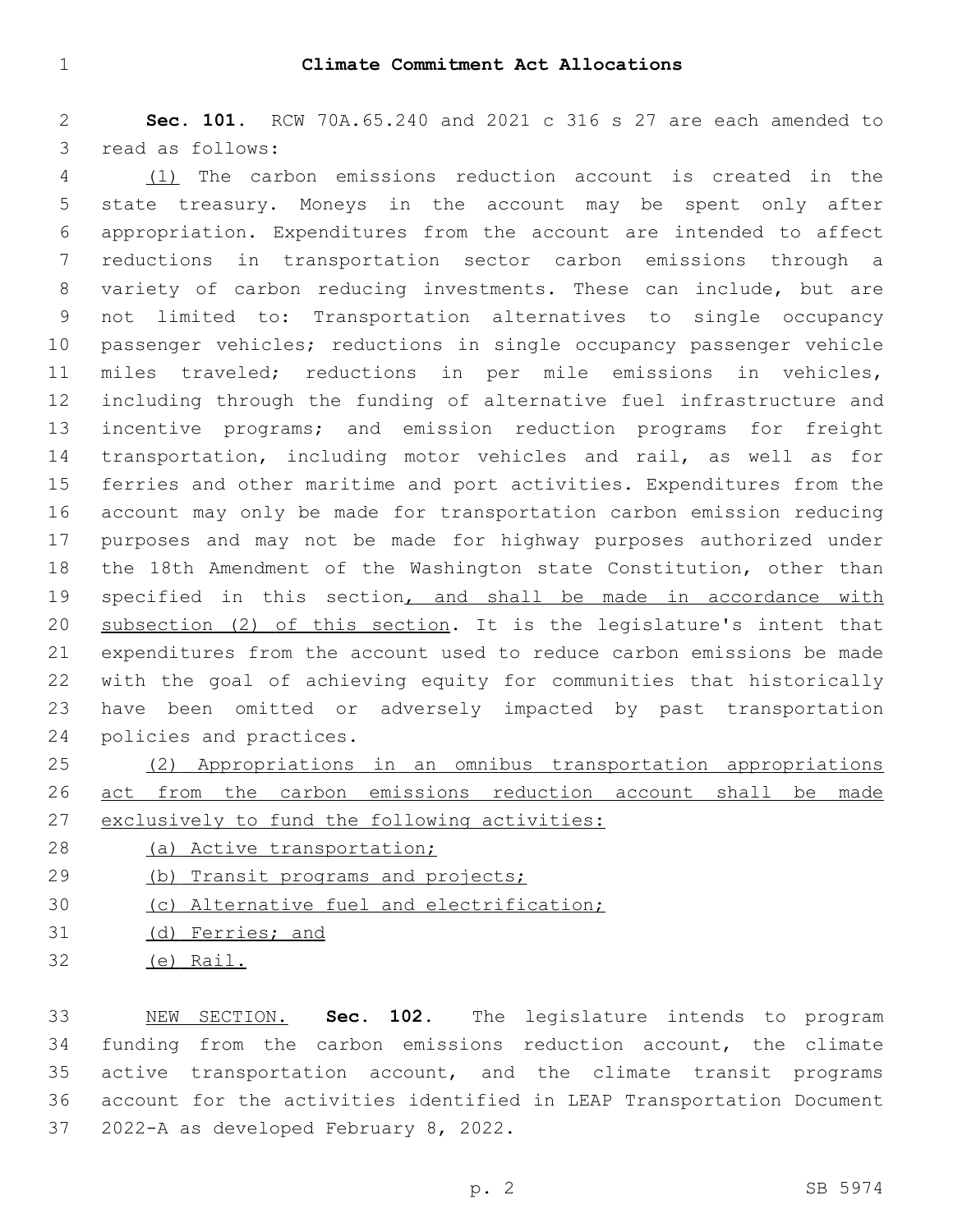NEW SECTION. **Sec. 103.** A new section is added to chapter 46.68 2 RCW to read as follows:

 (1) The climate active transportation account is hereby created in the state treasury. Moneys in the account may be spent only after appropriation. Expenditures from the account may be used only for the following active transportation grant programs: Safe routes to schools, school-based bike program, bicycle and pedestrian grant program, complete streets grants program, and connecting communities grant program, as well as pedestrian and bicycle or other active transportation projects identified in an omnibus transportation 11 appropriations act as move ahead WA projects.

 (2) Beginning July 1, 2022, the state treasurer shall annually transfer 24 percent of the revenues accruing annually to the carbon emissions reduction account created in RCW 70A.65.240 to the climate 15 active transportation account.

 NEW SECTION. **Sec. 104.** A new section is added to chapter 46.68 17 RCW to read as follows:

 (1) The climate transit programs account is hereby created in the state treasury. Moneys in the account may be spent only after appropriation. Expenditures from the account may be used only for the following transit grant programs: Transit support grant program, tribal transit mobility grants, transit coordination grants, special needs transit grants, bus and bus facility grant program, green transit grants, and transportation demand management grants, as well as transit projects identified in an omnibus transportation 26 appropriations act as move ahead WA projects.

 (2) Beginning July 1, 2022, the state treasurer shall annually transfer 56 percent of the revenues accruing annually to the carbon emissions reduction account created in RCW 70A.65.240 to the climate 30 transit programs account.

 **Sec. 105.** RCW 70A.65.030 and 2021 c 316 s 4 are each amended to 32 read as follows:

 (1) Each year or biennium, as appropriate, when allocating funds from the carbon emissions reduction account created in RCW 70A.65.240, the climate investment account created in RCW 70A.65.250, (( $\Theta$ )) the air quality and health disparities improvement account created in RCW 70A.65.280, the climate transit programs account 38 created in section 104 of this act, or the climate active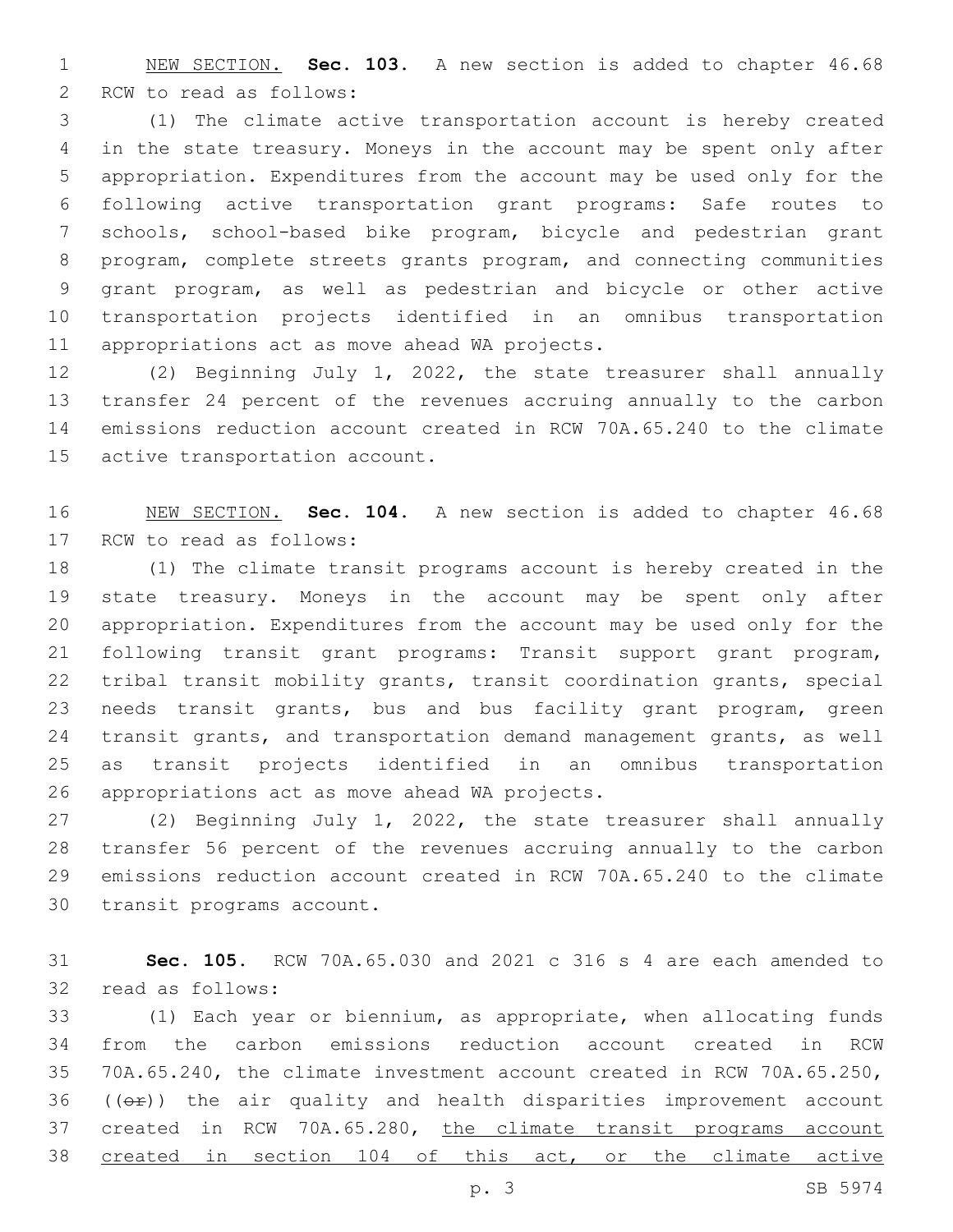transportation account created in section 103 of this act, or administering grants or programs funded by the accounts, agencies shall conduct an environmental justice assessment consistent with the requirements of RCW 70A.02.060 and establish a minimum of not less than 35 percent and a goal of 40 percent of total investments that provide direct and meaningful benefits to vulnerable populations within the boundaries of overburdened communities through: (a) The direct reduction of environmental burdens in overburdened communities; (b) the reduction of disproportionate, cumulative risk from environmental burdens, including those associated with climate change; (c) the support of community led project development, planning, and participation costs; or (d) meeting a community need identified by the community that is consistent with the intent of 14 this chapter or RCW 70A.02.010.

 (2) The allocation of funding under subsection (1) of this section must adhere to the following principles, additional to the requirements of RCW 70A.02.080: (a) Benefits and programs should be directed to areas and targeted to vulnerable populations and overburdened communities to reduce statewide disparities; (b) investments and benefits should be made roughly proportional to the health disparities that a specific community experiences, with a goal of eliminating the disparities; (c) investments and programs should focus on creating environmental benefits, including eliminating health burdens, creating community and population resilience, and raising the quality of life of those in the community; and (d) efforts should be made to balance investments and benefits across the state and within counties, local jurisdictions, and unincorporated areas as appropriate to reduce disparities by location and to ensure efforts contribute to a reduction in disparities that exist based on race or ethnicity, socioeconomic status, or other factors.

 (3) State agencies allocating funds or administering grants or programs from the carbon emissions reduction account created in RCW 70A.65.240, the climate investment account created in RCW 70A.65.250, (( $\Theta$ )) the air quality and health disparities improvement account 35 created in RCW 70A.65.280, the climate transit programs account 36 created in section 104 of this act, or the climate active transportation account created in section 103 of this act, must:

 (a) Report annually to the environmental justice council created in RCW 70A.02.110 regarding progress toward meeting environmental 40 justice and environmental health goals;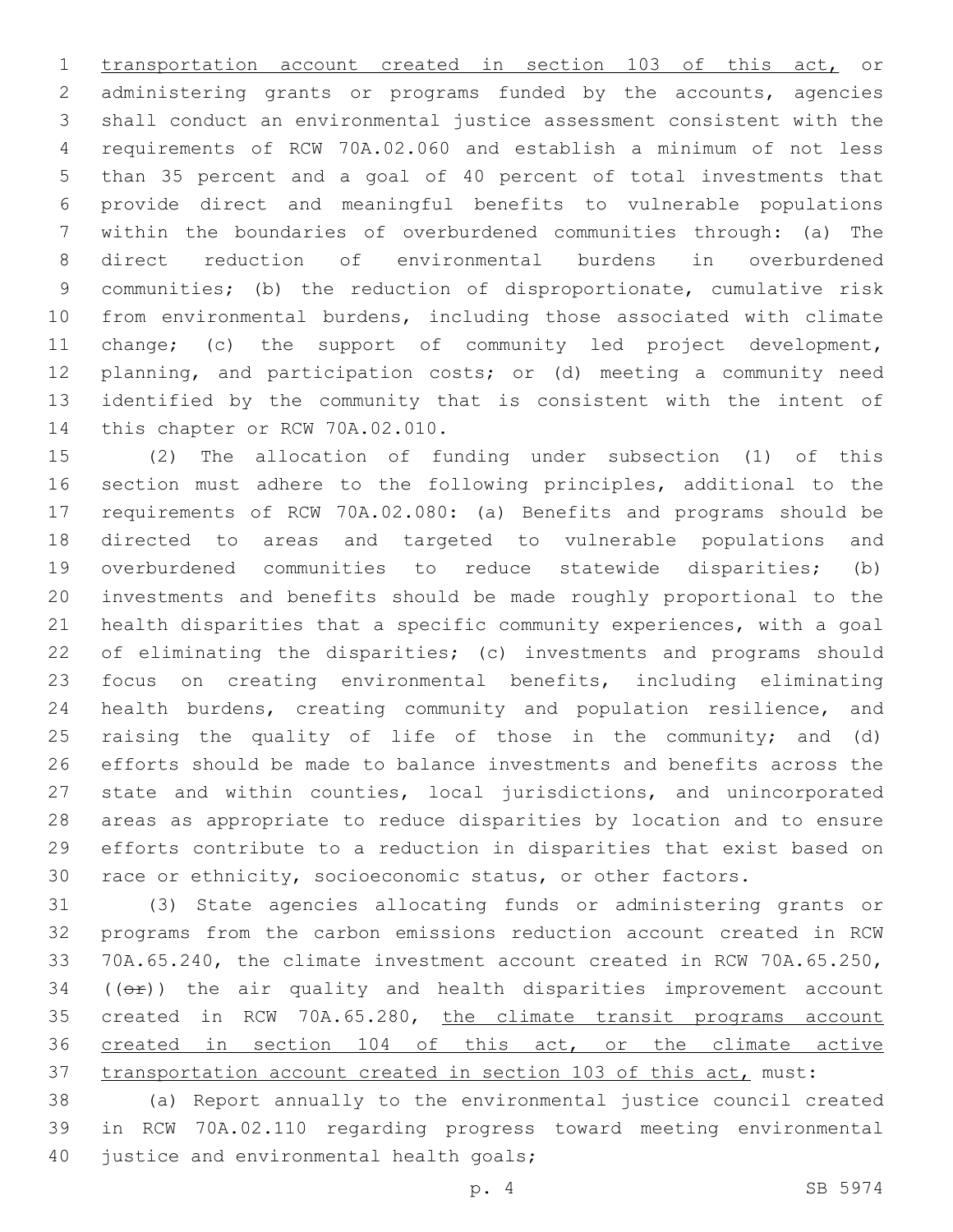(b) Consider recommendations by the environmental justice council; and

 (c)(i) If the agency is not a covered agency subject to the requirements of chapter 314, Laws of 2021, create and adopt a community engagement plan to describe how it will engage with overburdened communities and vulnerable populations in allocating funds or administering grants or programs from the climate investment 8 account.

 (ii) The plan must include methods for outreach and communication with those who face barriers, language or otherwise, to 11 participation.

 **Sec. 106.** RCW 70A.65.040 and 2021 c 316 s 5 are each amended to 13 read as follows:

 (1) The environmental justice council created in RCW 70A.02.110 must provide recommendations to the legislature, agencies, and the governor in the development and implementation of the program established in RCW 70A.65.060 through 70A.65.210, and the programs funded from the carbon emissions reduction account created in RCW 19 70A.65.240 (( $\frac{10}{2}$  from))<sub>L</sub> the climate investment account created in RCW 70A.65.250, the climate transit programs account created in 21 section 104 of this act, and the climate active transportation 22 account created in section 103 of this act.

 (2) In addition to the duties and authorities granted in chapter 70A.02 RCW to the environmental justice council, the environmental 25 justice council must:

 (a) Provide recommendations to the legislature, agencies, and the 27 governor in the development of:

 (i) The program established in RCW 70A.65.060 through 70A.65.210 including, but not limited to, linkage with other jurisdictions, protocols for establishing offset projects and securing offset credits, designation of emissions-intensive and trade-exposed industries under RCW 70A.65.110, and administration of allowances 33 under the program; and

 (ii) Investment plans and funding proposals for the programs funded from the climate investment account created in RCW 70A.65.250 for the purpose of providing environmental benefits and reducing environmental health disparities within overburdened communities;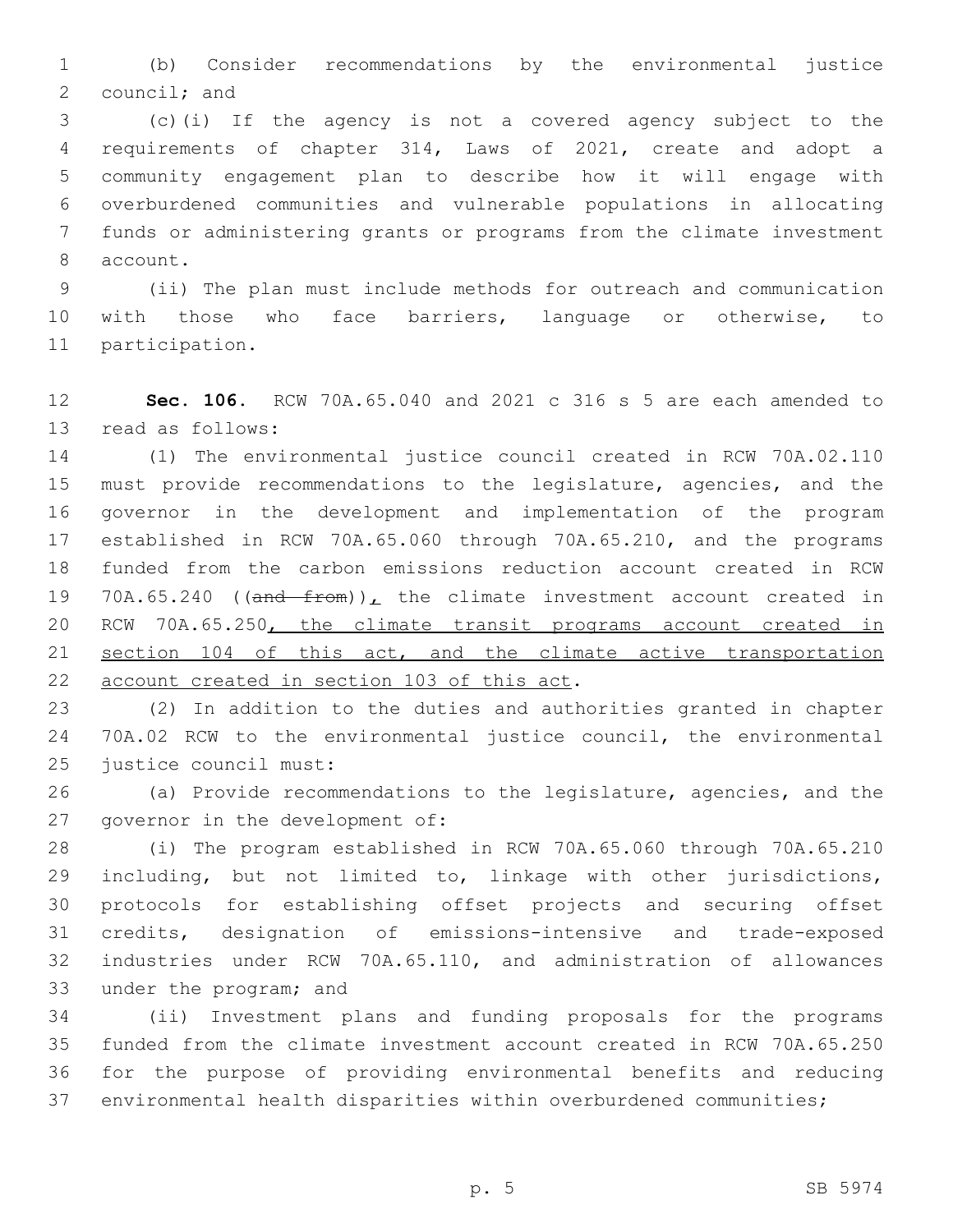(b) Provide a forum to analyze policies adopted under this chapter to determine if the policies lead to improvements within 3 overburdened communities;

 (c) Recommend procedures and criteria for evaluating programs, 5 activities, or projects;

 (d) Recommend copollutant emissions reduction goals in 7 overburdened communities;

 (e) Evaluate the level of funding provided to assist vulnerable populations, low-income individuals, and impacted workers and the funding of projects and activities located within or benefiting 11 overburdened communities;

 (f) Recommend environmental justice and environmental health goals for programs, activities, and projects funded from the climate investment account, and review agency annual reports on outcomes and 15 progress toward meeting these goals;

 (g) Provide recommendations to implementing agencies for meaningful consultation with vulnerable populations, including community engagement plans under RCW 70A.65.020 and 70A.65.030; and

 (h) Recommend how to support public participation through 20 capacity grants for participation.

 (3) For the purpose of performing the duties under subsection (2) of this section, two additional tribal members are added to the 23 council.

## **Part II**

# **Exported Fuel Tax, Aircraft Fuel Tax, Stolen Vehicle Check, Dealer Temporary Permit, Enhanced Driver's License and Identicard, Driver's Abstract, License Plate, Documentary Service, and Other Driver and Vehicle Fees**

 NEW SECTION. **Sec. 201.** FINDINGS AND INTENT. (1) The legislature finds that a portion of the state's greenhouse gas emissions are directly related to petroleum fuel products produced by the state's five refineries that are exported to other states and jurisdictions. These carbon emissions have a real impact on the citizens of the state of Washington and these impacts are not adequately compensated for under the existing taxing structures.

 (2) The legislature further finds that carbon emissions directly attributable to just the refining process associated with petroleum

p. 6 SB 5974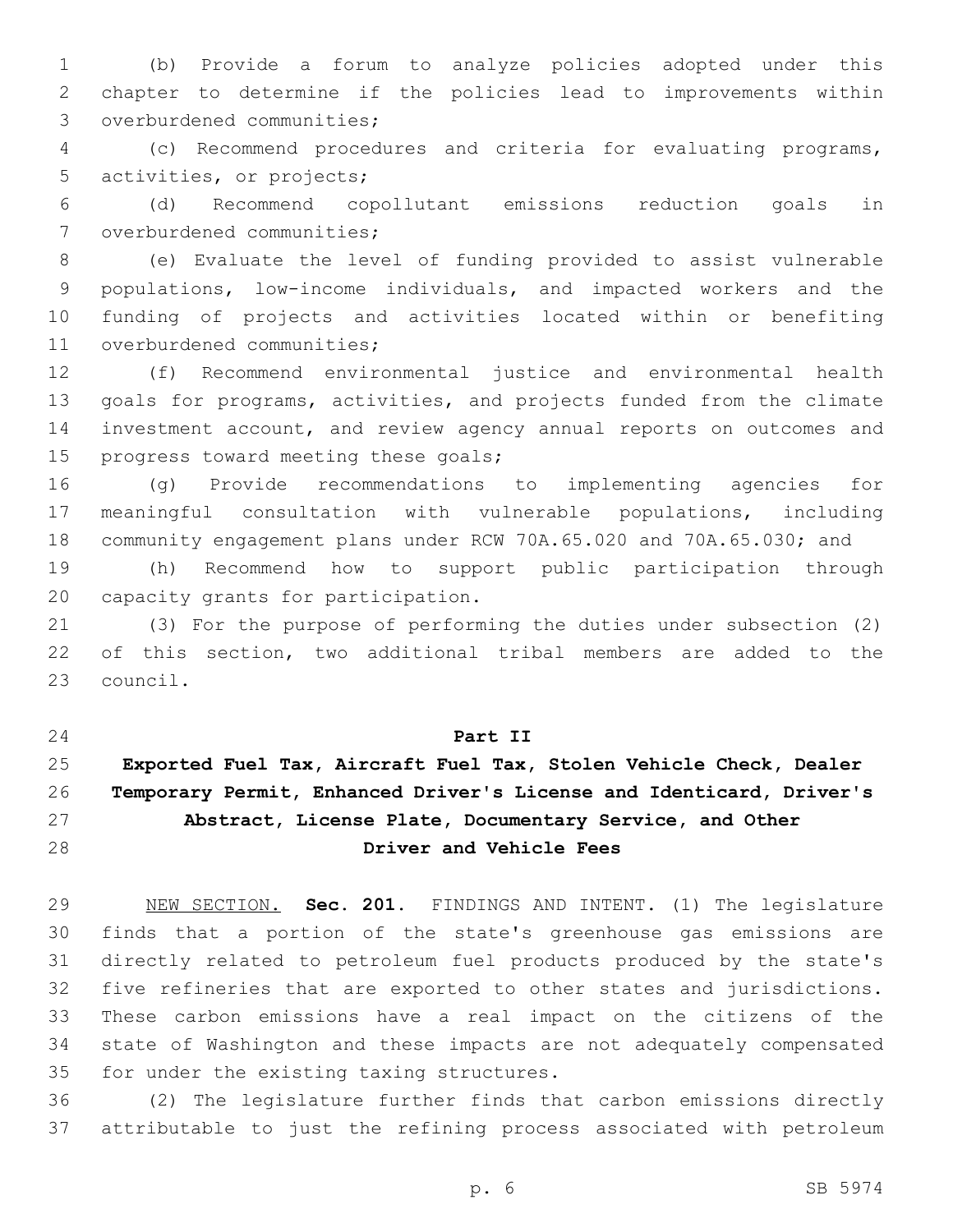fuel products that are subsequently exported has been estimated at 2 3,300,000 metric tons per year.

 (3) The legislature further finds that the costs associated with carbon emissions are global in nature and the impacts associated with carbon emissions are not simply felt by those within a state's geographic boundary. However, applying a standard societal costs of carbon method results in estimated annual impacts over \$250,000,000 associated with the current amount of exported petroleum fuel 9 products.

 (4) Therefore, the legislature intends to modify state fuel tax law in a manner that compensates the state for a portion of the societal costs of carbon attributable to the refining process associated with petroleum fuel products that are subsequently exported, but also ensures that the current favorable tax treatment for petroleum fuel products that are exported continues.

 **Sec. 202.** RCW 82.38.020 and 2013 c 225 s 102 are each amended to 17 read as follows:

 The definitions in this section apply throughout this chapter 19 unless the context clearly requires otherwise.

 (1) "Blended fuel" means a mixture of fuel and another liquid, 21 other than a de minimis amount of the liquid.

 (2) "Blender" means a person who produces blended fuel outside 23 the bulk transfer-terminal system.

 (3) "Bond" means a bond duly executed with a corporate surety qualified under chapter 48.28 RCW payable to the state of Washington conditioned upon faithful performance of all requirements of this 27 chapter.

 (4) "Bulk transfer-terminal system" means the fuel distribution system consisting of refineries, pipelines, vessels, and terminals. Fuel in a refinery, pipeline, vessel, or terminal is in the bulk 31 transfer-terminal system.

 (5) "Bulk transfer" means a transfer of fuel by pipeline or 33 vessel.

 (6) "Bulk storage" means the placing of fuel into a receptacle other than the fuel supply tank of a motor vehicle.

(7) "Department" means the department of licensing.

 (8) "Distributor" means a person who acquires fuel outside the bulk transfer-terminal system for importation into Washington, from a terminal or refinery rack located within Washington for distribution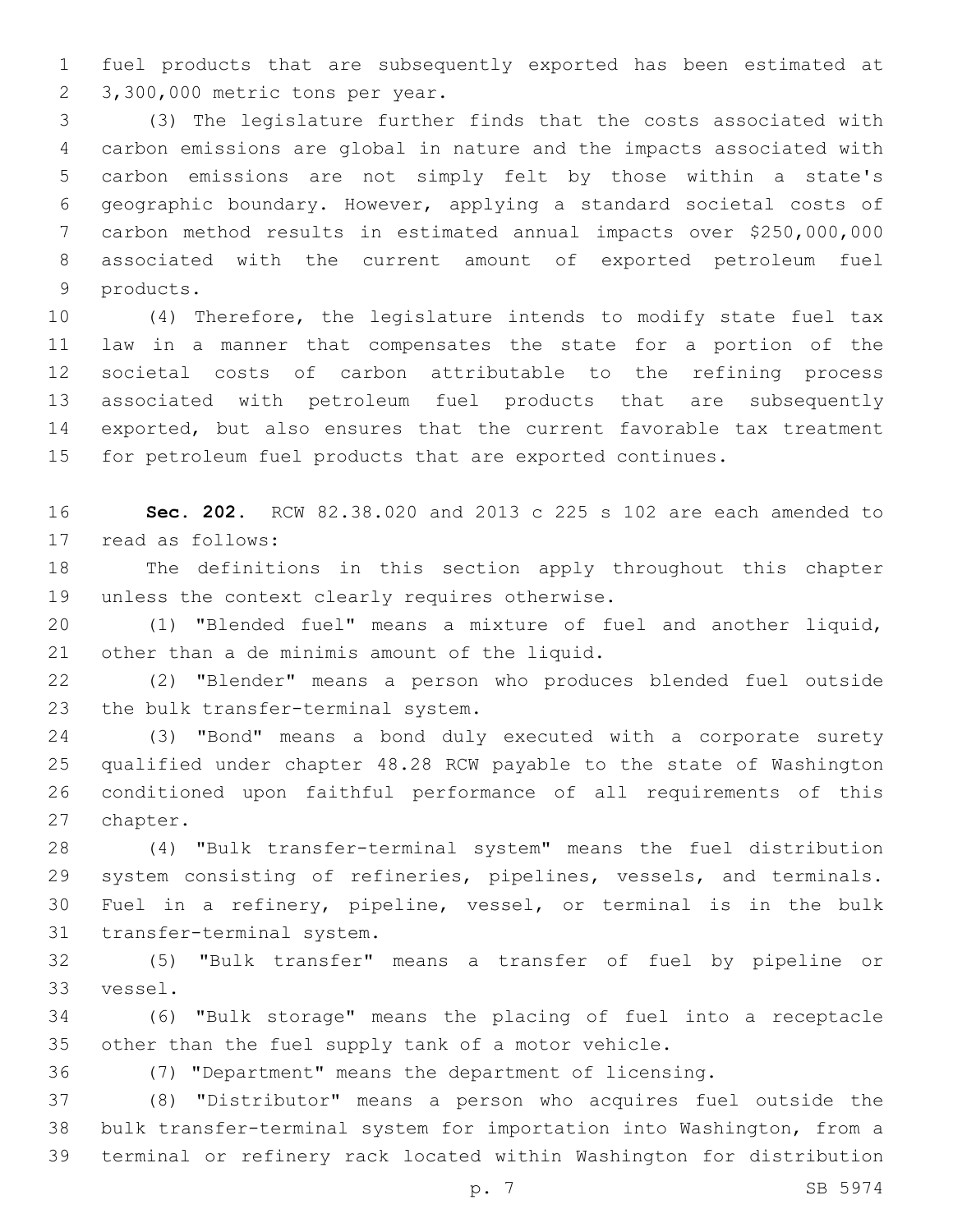within Washington, or for immediate export outside the state of 2 Washington.

 (9) "Dyed special fuel user" means a person authorized by the internal revenue code to operate a motor vehicle on the highway using dyed special fuel, in which the use is not exempt from the fuel tax.

 (10) "Evasion" or "evade" means to diminish or avoid the computation, assessment, or payment of authorized taxes or fees 8 through:

 (a) A knowing: False statement; omission; misrepresentation of 10 fact; or other act of deception;

 (b) An intentional: Failure to file a return or report; or other 12 act of deception; or

13 (c) The unlawful use of dyed special fuel.

 (11) "Exempt sale" means the sale of fuel to a person whose use 15 of fuel is exempt from the fuel tax.

 (12) "Export" means to obtain fuel in this state for sales or distribution outside the state. Fuel distributed to a federally recognized Indian tribal reservation located within the state of Washington is not considered exported outside this state.

 (13) "Exporter" means a person who purchases fuel physically located in this state at the time of purchase and directly exports the fuel by a means other than the bulk transfer-terminal system to a destination outside of the state. If the exporter of record is acting as an agent, the person for whom the agent is acting is the exporter. 25 If there is no exporter of record, the owner of the fuel at the time 26 of exportation is the exporter.

(14) "Fuel" means motor vehicle fuel or special fuel.

 (15) "Fuel user" means a person engaged in uses of fuel that are not specifically exempted from the fuel tax imposed under this 30 chapter.

 (16) "Highway" means every way or place open to the use of the public, as a matter of right, for the purpose of vehicular travel.

 (17) "Import" means to bring fuel into this state by a means of conveyance other than the fuel supply tank of a motor vehicle.

 (18) "Importer" means a person who imports fuel into the state by a means other than the bulk transfer-terminal system. If the importer of record is acting as an agent, the person for whom the agent is acting is the importer. If there is no importer of record, the owner of the fuel at the time of importation is the importer.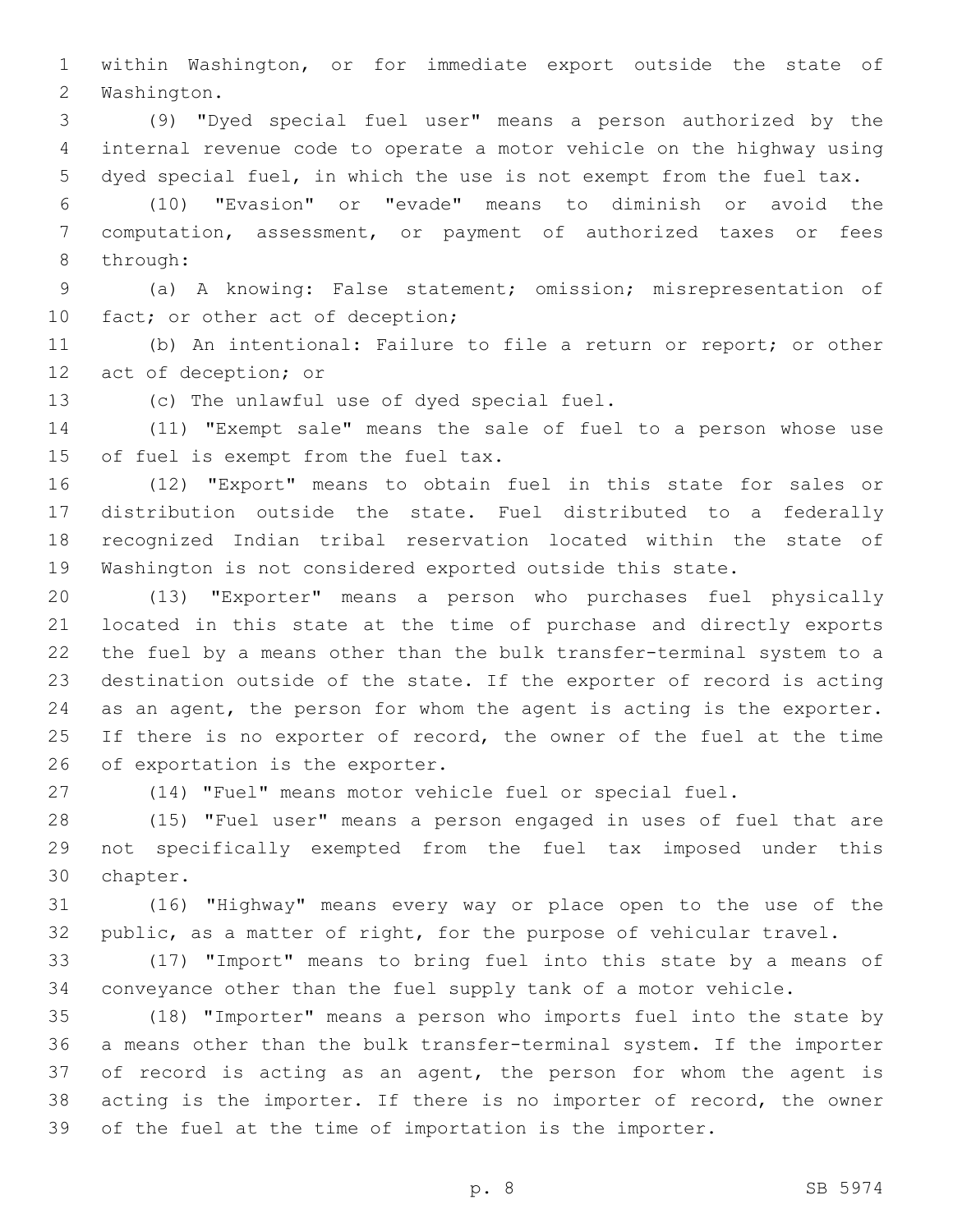(19) "International fuel tax agreement licensee" means a fuel user operating qualified motor vehicles in interstate commerce and licensed by the department under the international fuel tax 4 agreement.

 (20) "Licensee" means a person holding a license issued under 6 this chapter.

 (21) "Motor vehicle" means a self-propelled vehicle utilizing 8 fuel as a means of propulsion.

 (22) "Motor vehicle fuel" means gasoline and any other inflammable gas or liquid, by whatsoever name the gasoline, gas, or liquid may be known or sold the chief use of which is as a fuel for 12 the propulsion of motor vehicles or vessels.

 (23) "Natural gas" means naturally occurring mixtures of hydrocarbon gases and vapors consisting principally of methane, 15 whether in gaseous or liquid form.

 (24) "Person" means any individual, partnership, association, public or private corporation, limited liability company, or any 18 other type of legal or commercial entity, including their members, 19 managers, partners, directors, or officers.

 (25) "Position holder" means a person who holds the inventory position in fuel, as reflected by the records of the terminal operator. A person holds the inventory position if the person has a contractual agreement with the terminal for the use of storage facilities and terminating services. "Position holder" includes a terminal operator that owns fuel in their terminal.

 (26) "Rack" means a mechanism for delivering fuel from a refinery or terminal into a truck, trailer, railcar, or other means of nonbulk 28 transfer.

 (27) "Refiner" means a person who owns, operates, or otherwise 30 controls a refinery.

 (28) "Removal" means a physical transfer of fuel other than by 32 evaporation, loss, or destruction.

 (29) "Special fuel" means diesel fuel, propane, natural gas, kerosene, biodiesel, and any other combustible liquid or gas by whatever name the liquid or gas may be known or sold for the generation of power to propel a motor vehicle on the highways, except 37 it does not include motor vehicle fuel.

 (30) "Supplier" means a person who holds a federal certificate of registry issued under the internal revenue code and authorizes the

p. 9 SB 5974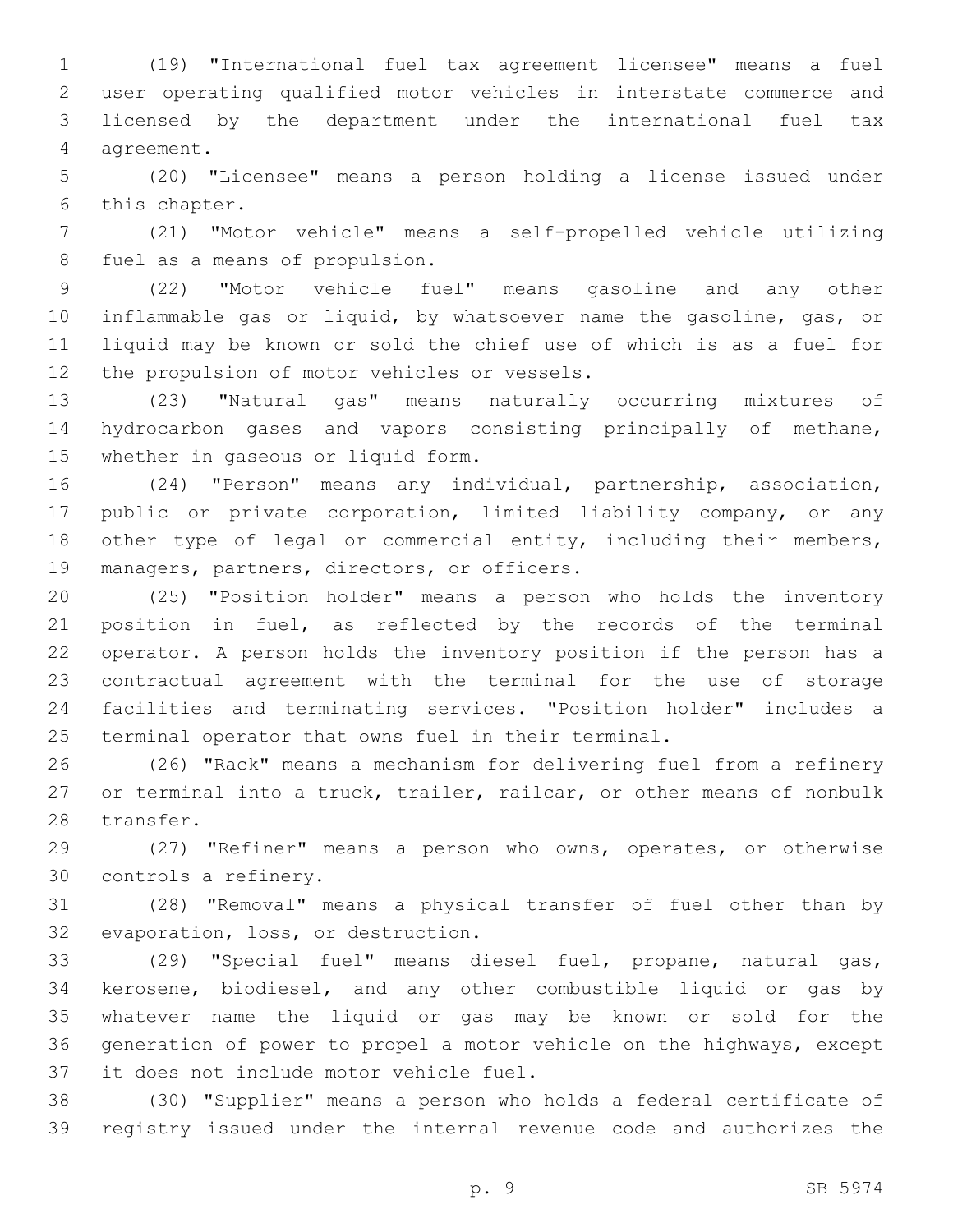person to engage in tax-free transactions of fuel in the bulk 2 transfer-terminal system.

 (31) "Terminal" means a fuel storage and distribution facility that has been assigned a terminal control number by the internal 5 revenue service.

 (32) "Terminal operator" means a person who owns, operates, or 7 otherwise controls a terminal.

 (33) "Two-party exchange" or "buy-sell agreement" means a transaction in which taxable fuel is transferred from one licensed supplier to another licensed supplier whereby the supplier that is the position holder agrees to deliver taxable fuel to the other supplier or the other supplier's customer at the terminal at which 13 the delivering supplier is the position holder.

 (34) "United States" means a state of the United States, the District of Columbia, the Commonwealth of Puerto Rico, or a territory 16 or insular possession subject to the jurisdiction of the United States. "United States" also includes all federally recognized tribal 18 reservations and federal trust lands within the geographic boundaries of the United States as they exist now or in the future.

 **Sec. 203.** RCW 82.38.030 and 2015 3rd sp.s. c 44 s 103 are each 21 amended to read as follows:

 (1) There is levied and imposed upon fuel licensees a tax at the 23 rate of ((twenty-three)) 23 cents per gallon of fuel.

 (2) Beginning July 1, 2003, an additional and cumulative tax rate of five cents per gallon of fuel is imposed on fuel licensees. This subsection (2) expires when the bonds issued for transportation 2003 27 projects are retired.

 (3) Beginning July 1, 2005, an additional and cumulative tax rate of three cents per gallon of fuel is imposed on fuel licensees.

 (4) Beginning July 1, 2006, an additional and cumulative tax rate of three cents per gallon of fuel is imposed on fuel licensees.

 (5) Beginning July 1, 2007, an additional and cumulative tax rate of two cents per gallon of fuel is imposed on fuel licensees.

 (6) Beginning July 1, 2008, an additional and cumulative tax rate of one and one-half cents per gallon of fuel is imposed on fuel 36 licensees.

 (7) Beginning August 1, 2015, an additional and cumulative tax rate of seven cents per gallon of fuel is imposed on fuel licensees.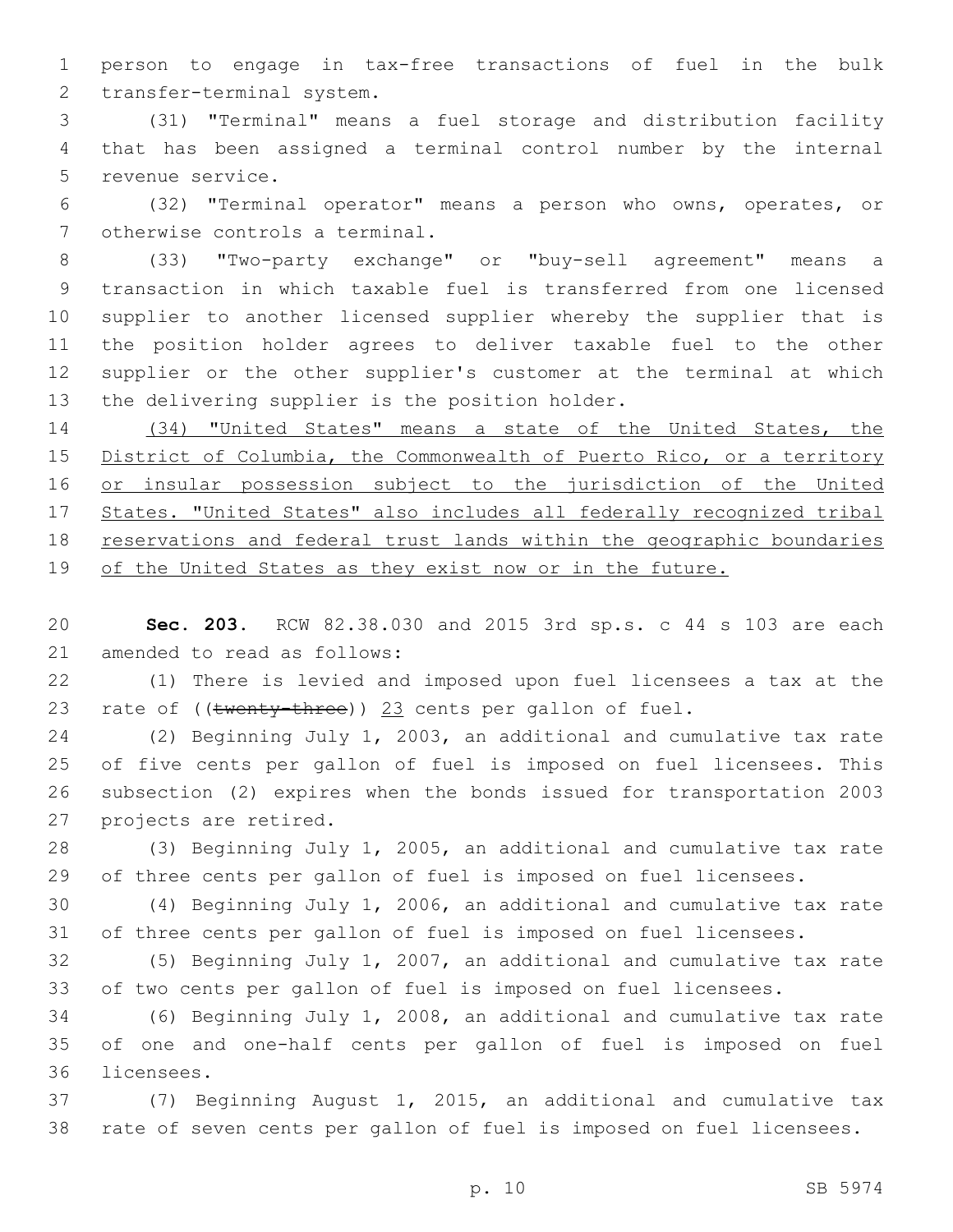(8) Beginning July 1, 2016, an additional and cumulative tax rate of four and nine-tenths cents per gallon of fuel is imposed on fuel 3 licensees.

(9) Taxes are imposed when:4

5 (a) Fuel is removed in this state from a terminal ((if the fuel is removed at the rack)) unless the removal is by a licensed supplier or distributor for direct delivery to a destination outside of the ((state)) United States, or the removal is by a fuel supplier for direct delivery to an international fuel tax agreement licensee under 10 RCW 82.38.320;

 (b) Fuel is removed in this state from a refinery if either of 12 the following applies:

 (i) The removal is by bulk transfer and the refiner or the owner of the fuel immediately before the removal is not a licensed 15 supplier; or

16 (ii) The removal is at the refinery rack or by bulk transfer unless the removal is to a licensed supplier or distributor for 18 direct delivery to a destination outside of the ((state)) United 19 States, or the removal is to a licensed supplier for direct delivery to an international fuel tax agreement licensee under RCW 82.38.320;

 (c) Fuel enters into this state for sale, consumption, use, or storage, unless the fuel enters this state for direct delivery to an international fuel tax agreement licensee under RCW 82.38.320, if 24 either of the following applies:

 (i) The entry is by bulk transfer and the importer is not a 26 licensed supplier; or

27 (ii) The entry is not by bulk transfer;

 (d) Fuel enters this state by means outside the bulk transfer- terminal system and is delivered directly to a licensed terminal unless the owner is a licensed distributor or supplier;

 (e) Fuel is sold or removed in this state to an unlicensed entity 32 unless there was a prior taxable removal, entry, or sale of the fuel;

 (f) Blended fuel is removed or sold in this state by the blender of the fuel. The number of gallons of blended fuel subject to tax is the difference between the total number of gallons of blended fuel removed or sold and the number of gallons of previously taxed fuel 37 used to produce the blended fuel;

 (g) Dyed special fuel is used on a highway, as authorized by the internal revenue code, unless the use is exempt from the fuel tax;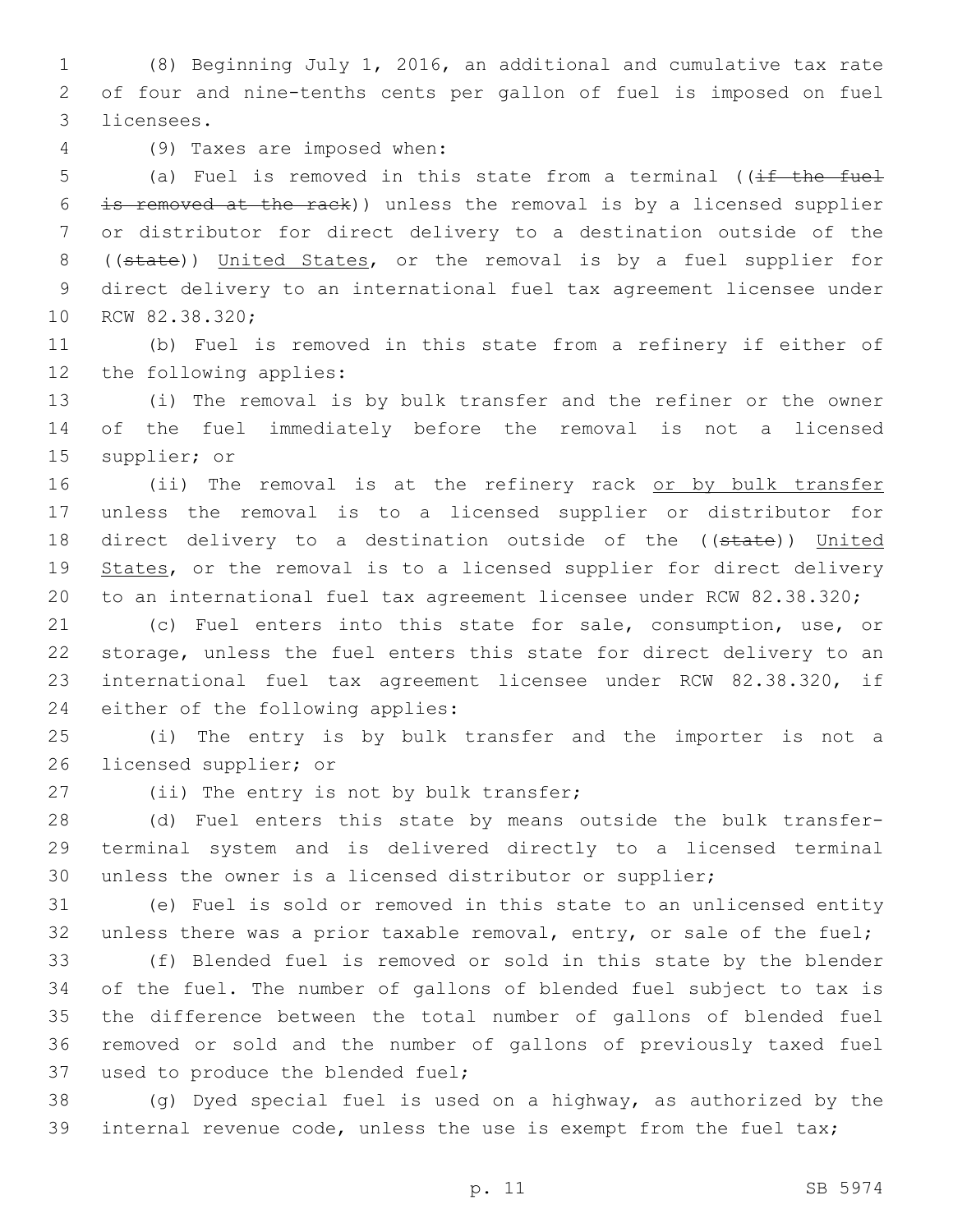(h) Dyed special fuel is held for sale, sold, used, or is 2 intended to be used in violation of this chapter;

 (i) Special fuel purchased by an international fuel tax agreement licensee under RCW 82.38.320 is used on a highway; and

 (j) Fuel is sold by a licensed fuel supplier to a fuel distributor or fuel blender and the fuel is not removed from the bulk 7 transfer-terminal system.

 **Sec. 204.** RCW 82.38.035 and 2013 c 225 s 105 are each amended to 9 read as follows:

 (1) A licensed supplier is liable for and must pay tax on fuel as 11 provided in RCW  $82.38.030((+7))$   $(9)$  (a) and (i). On a two-party exchange, or buy-sell agreement between two licensed suppliers, the receiving exchange partner or buyer shall be liable for and pay the 14 tax.

 (2) A refiner is liable for and must pay tax on fuel removed from 16 a refinery as provided in RCW  $82.38.030((\frac{7}{7}))$   $(9)(b)$ .

 (3) A licensed distributor is liable for and must pay tax on fuel 18 as provided in RCW 82.38.030( $(\frac{7}{7})$ ) (9)(c).

 (4) A licensed blender is liable for and must pay tax on fuel as 20 provided in RCW  $82.38.030((+7))$   $(9)(f)$ .

 (5) A licensed dyed special fuel user is liable for and must pay 22 tax on fuel as provided in RCW  $82.38.030((\frac{17}{1}))$   $(9)(q)$ .

 (6) A terminal operator is jointly and severally liable for and 24 must pay tax on fuel if, at the time of removal:

 (a) The position holder of the fuel is a person other than the 26 terminal operator and is not a licensee;

27 (b) The terminal operator is not a licensee;

 (c) The position holder has an expired internal revenue 29 notification certificate;

 (d) The terminal operator has reason to believe that information on the internal revenue notification certificate is false.

 (7) A terminal operator is jointly and severally liable for and must pay tax on special fuel if the special fuel is removed and is not dyed or marked in accordance with internal revenue service requirements, and the terminal operator provides a person with a bill of lading, shipping paper, or similar document indicating the special fuel is dyed or marked in accordance with internal revenue service 38 requirements.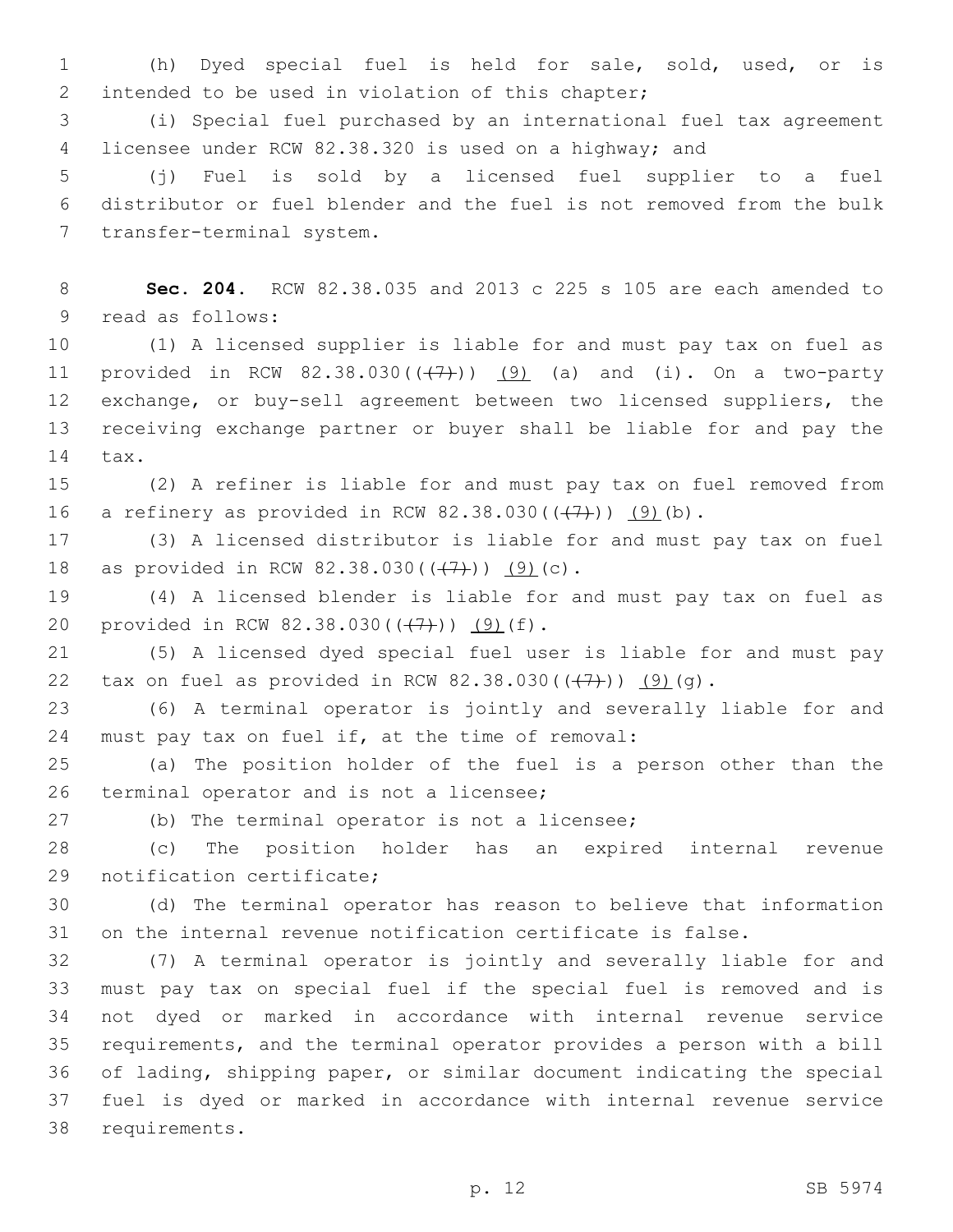(8) International fuel tax agreement licensees, or persons operating motor vehicles under other reciprocity agreements entered into with the state of Washington, are liable for and must pay tax on fuel used to operate motor vehicles on state highways.

 (9) Dyed special fuel users are liable for and must pay tax on dyed special fuel used on state highways unless the use of the fuel 7 is exempt from the tax.

 (10) The department shall adopt rules under RCW 82.38.260 to 9 ensure compliance with this chapter with respect to fuel exported from the state, including necessary audits and data reporting requirements.

 NEW SECTION. **Sec. 205.** A new section is added to chapter 82.38 13 RCW to read as follows:

 (1) In computing the tax imposed under this chapter, a credit is allowed for fuel exported from the state. Except as provided in subsection (2) of this section, the credit is equal to the number of gallons of fuel exported multiplied by the total rate of tax imposed under this chapter, less six cents per gallon. Fuel distributed to a federally recognized Indian tribal reservation located within the state of Washington is not considered exported from this state.

 (2) If the total rate of a comparable fuel tax imposed by the importing state exceeds the total rate of tax imposed under this chapter less six cents per gallon, the credit is equal to the number of gallons of fuel exported multiplied by the total rate of tax 25 imposed by the importing state.

 (3) The amount of credit earned under this section may not exceed the tax otherwise due under this chapter with respect to the fuel 28 exported.

 (4) The department may adopt rules under chapter 34.05 RCW regarding the administration of the credit under this section.

 **Sec. 206.** RCW 82.38.180 and 2013 c 225 s 119 are each amended to 32 read as follows:

 (1) Any person who has purchased fuel on which tax has been paid may file a claim with the department for a refund of the tax for:

 (a) Fuel used for purposes other than for the propulsion of motor vehicles upon the public highways in this state. However, a refund may not be made under this subsection (1)(a) for motor vehicle fuel consumed by a motor vehicle required to be registered under chapter

p. 13 SB 5974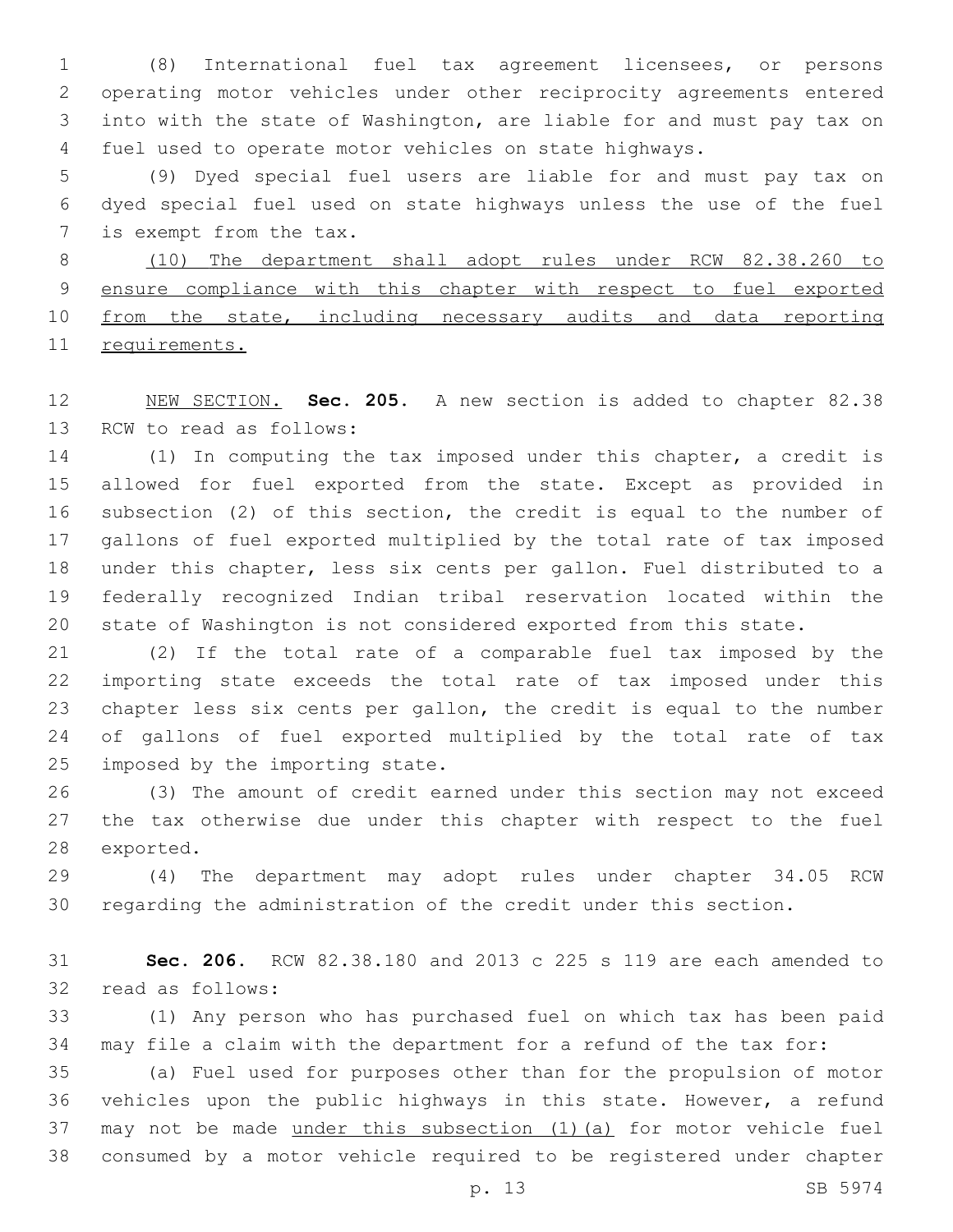46.16A RCW or under a comparable motor vehicle registration 2 requirement in an importing state.

3 (b) Fuel exported for use outside of ((this state)) the United 4 States. Fuel carried from this state outside of the United States in the fuel tank of a motor vehicle is deemed to be exported from this state under this subsection (1)(b). Fuel distributed to a federally recognized Indian tribal reservation located within the state of 8 Washington is not considered exported outside ((this state)) of the 9 United States.

 (c) Tax, penalty, or interest erroneously or illegally collected 11 or paid.

 (d) Fuel which is lost or destroyed, while the licensee is the owner thereof, through fire, lightning, flood, windstorm, or 14 explosion.

15 (e) Fuel of ((five hundred)) 500 gallons or more which is lost or destroyed while the licensee is the owner thereof, through leakage or other casualty except evaporation, shrinkage, or unknown causes.

 (f) Fuel used in power pumping units or other power take-off equipment of any motor vehicle which is accurately measured by metering devices that have been specifically approved by the department or by a formula determined by the department.

 (2) Any person who has purchased special fuel on which tax has been paid may file a claim with the department for a refund of tax 24 for:

 (a) Special fuel used for the operation of a motor vehicle as a part of or incidental to logging operations upon a highway under federal jurisdiction within the boundaries of a federal area if the federal government requires a fee for the privilege of operating the motor vehicle upon the highway, the proceeds of which are reserved for constructing or maintaining roads in the federal area, or requires maintenance or construction work to be performed on the highway for the privilege of operating the motor vehicle on the 33 highway;

 (b) Special fuel used by special mobile equipment as defined in 35 RCW 46.04.552;

 (c) Special fuel used in a motor vehicle for movement between two pieces of private property wherein the movement is incidental to the 38 primary use of the vehicle; and

(d) Special fuel inadvertently mixed with dyed special fuel.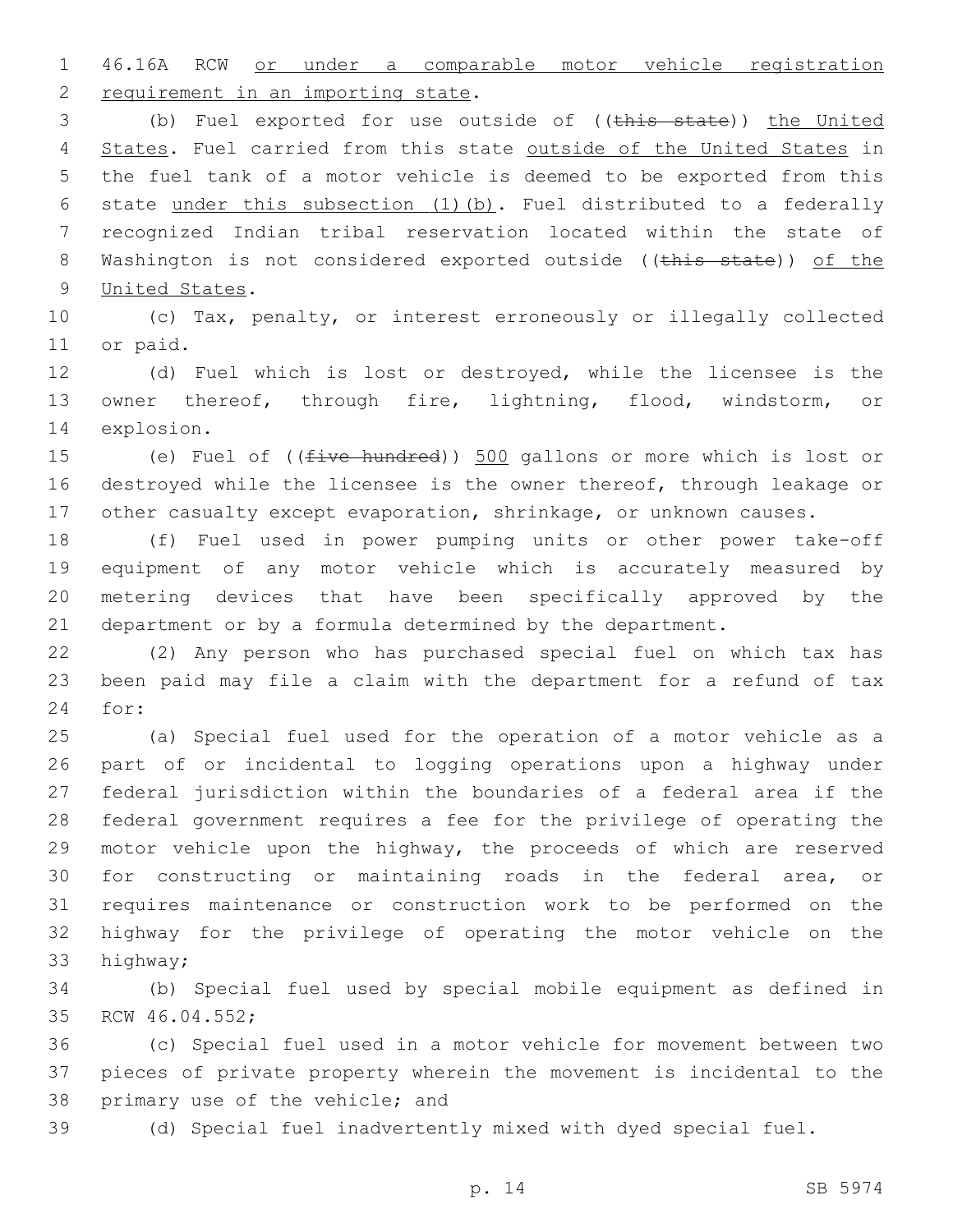(3) Any person who has purchased motor vehicle fuel on which tax has been paid may file a claim with the department for a refund of 3 tax for:

 (a) Motor vehicle fuel used by a private, nonprofit transportation provider regulated under chapter 81.66 RCW or under a comparable regulation in an importing state to provide transportation services for persons with special transportation needs; and

 (b) Motor vehicle fuel used by an urban passenger transportation system. For purposes of this subsection "urban passenger transportation system" means every transportation system, publicly or privately owned, having as its principal source of revenue the income from transporting persons for compensation by means of motor vehicles or trackless trolleys, each having a seating capacity of over 14 ((fifteen)) 15 persons, over prescribed routes in such a manner that the routes of such motor vehicles or trackless trolleys, either alone or in conjunction with routes of other such motor vehicles or trackless trolleys subject to the routing by the same transportation 18 system, do not extend for a distance exceeding ((fifteen)) 15 road miles beyond the corporate limits of the city in which the original starting points of such motor vehicles or trackless trolleys are located. No refunds are authorized for fuel used on any trip where 22 any portion of the trip is more than  $($  ( $f$ ifteen)) 15 road miles beyond the corporate limits of the city in which the trip originated.

 (4) Recovery for such loss or destruction under subsections (1)(d) or (e) or (2)(d) of this section must be susceptible to positive proof thereby enabling the department to conduct such investigation and require such information as it may deem necessary. In the event that the department is not satisfied that the fuel was lost, destroyed, or contaminated as claimed because information or proof as required hereunder is not sufficient to substantiate the accuracy of the claim, it may deem such as sufficient cause to deny all right relating to the refund or credit for the excise tax paid on 33 fuel alleged to be lost or destroyed.

 (5) No refund or claim for credit may be approved by the department unless the gallons of fuel claimed as nontaxable satisfy the conditions specifically set forth in this section and the nontaxable event or use occurred during the period covered by the 38 refund claim. Refunds or claims for credit are not ((be [are not])) 39 allowed for anticipated nontaxable use or events.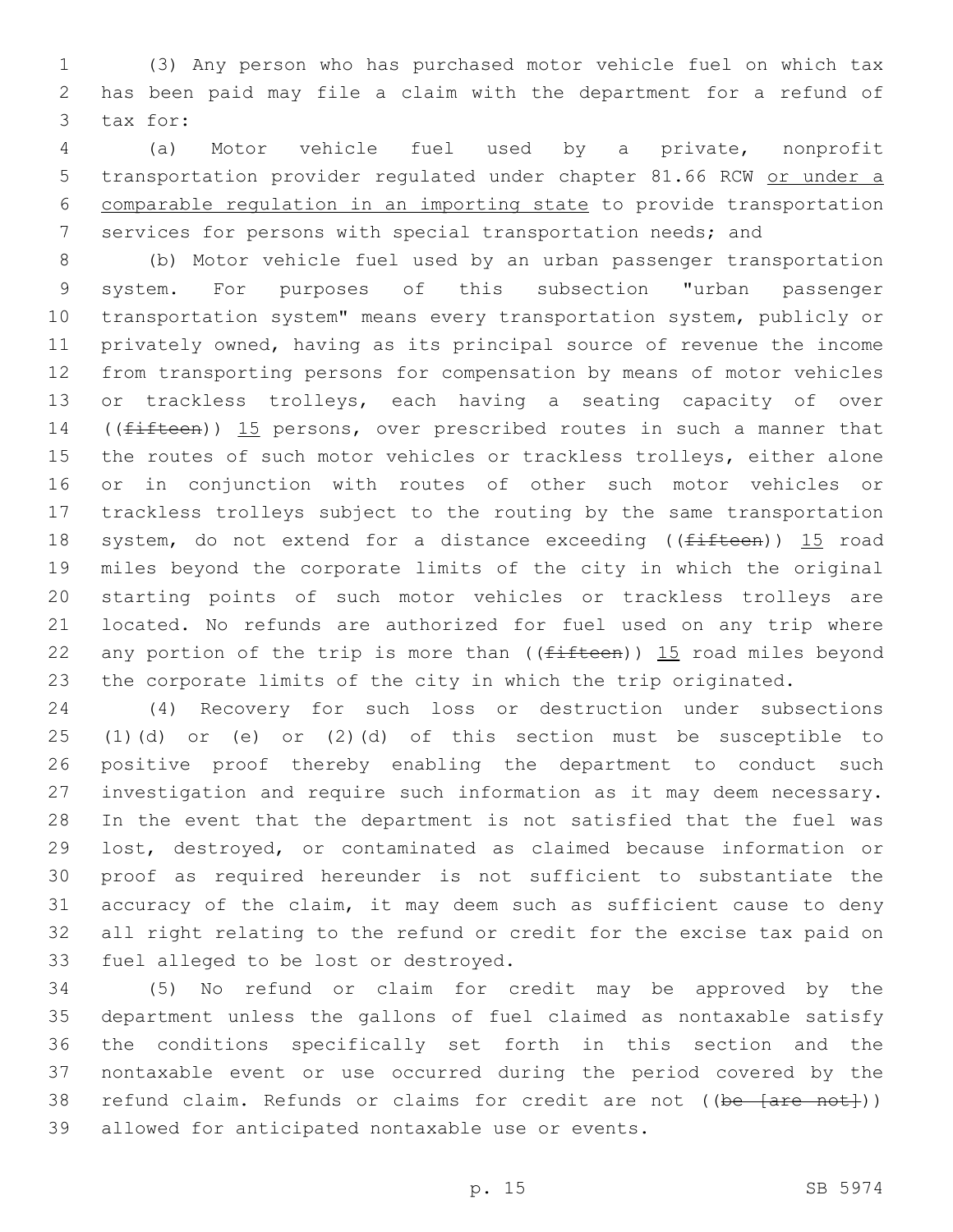1 (6) The department shall establish, by rule, minimum acceptable 2 requirements and conditions on refunds subject to the authority in 3 this section.

4 **Sec. 207.** RCW 82.42.020 and 2013 c 225 s 302 are each amended to 5 read as follows:

 There is levied upon every distributor of aircraft fuel, an 7 excise tax at the rate of ((eleven)) 18 cents on each gallon of aircraft fuel sold, delivered, or used in this state. There must be collected from every user of aircraft fuel either the use tax imposed by RCW 82.12.020 or the retail sales tax imposed by RCW 82.08.020. The taxes imposed by this chapter must be collected and paid to the 12 state but once in respect to any aircraft fuel.

13 **Sec. 208.** RCW 46.17.200 and 2014 c 80 s 4 are each amended to read as follows:14

15 (1) In addition to all other fees and taxes required by law, the 16 department, county auditor or other agent, or subagent appointed by 17 the director shall charge:

18 (a) The following license plate fees for each license plate, 19 unless the owner or type of vehicle is exempt from payment:

| 20 | <b>FEE TYPE</b> | <b>FEE</b> |         | <b>DISTRIBUTION</b> |
|----|-----------------|------------|---------|---------------------|
| 21 | Original issue  | $($ (\$    | (40.00) | RCW 46.68.070       |
| 22 |                 |            | \$50.00 |                     |
| 23 | Reflectivity    | \$         | 2.00    | RCW 46.68.070       |
| 24 | Replacement     | $($ (\$)   | (10.00) | RCW 46.68.070       |
| 25 |                 |            | \$30.00 |                     |
| 26 | Original issue, | $($ (\$    | 4.00)   | RCW 46.68.070       |
| 27 | motorcycle      |            | \$20.00 |                     |
| 28 | Replacement,    | $($ (\$)   | 4.00)   | RCW 46.68.070       |
| 29 | motorcycle      |            | \$12.00 |                     |
| 30 | Original issue, | \$         | 1.50    | RCW 46.68.070       |
| 31 | moped           |            |         |                     |

 (b) A license plate retention fee, as required under RCW  $46.16A.200(9)(a)$ , of ((twenty dollars))  $$20$  if the owner wishes to retain the current license plate number upon license plate replacement, unless the owner or type of vehicle is exempt from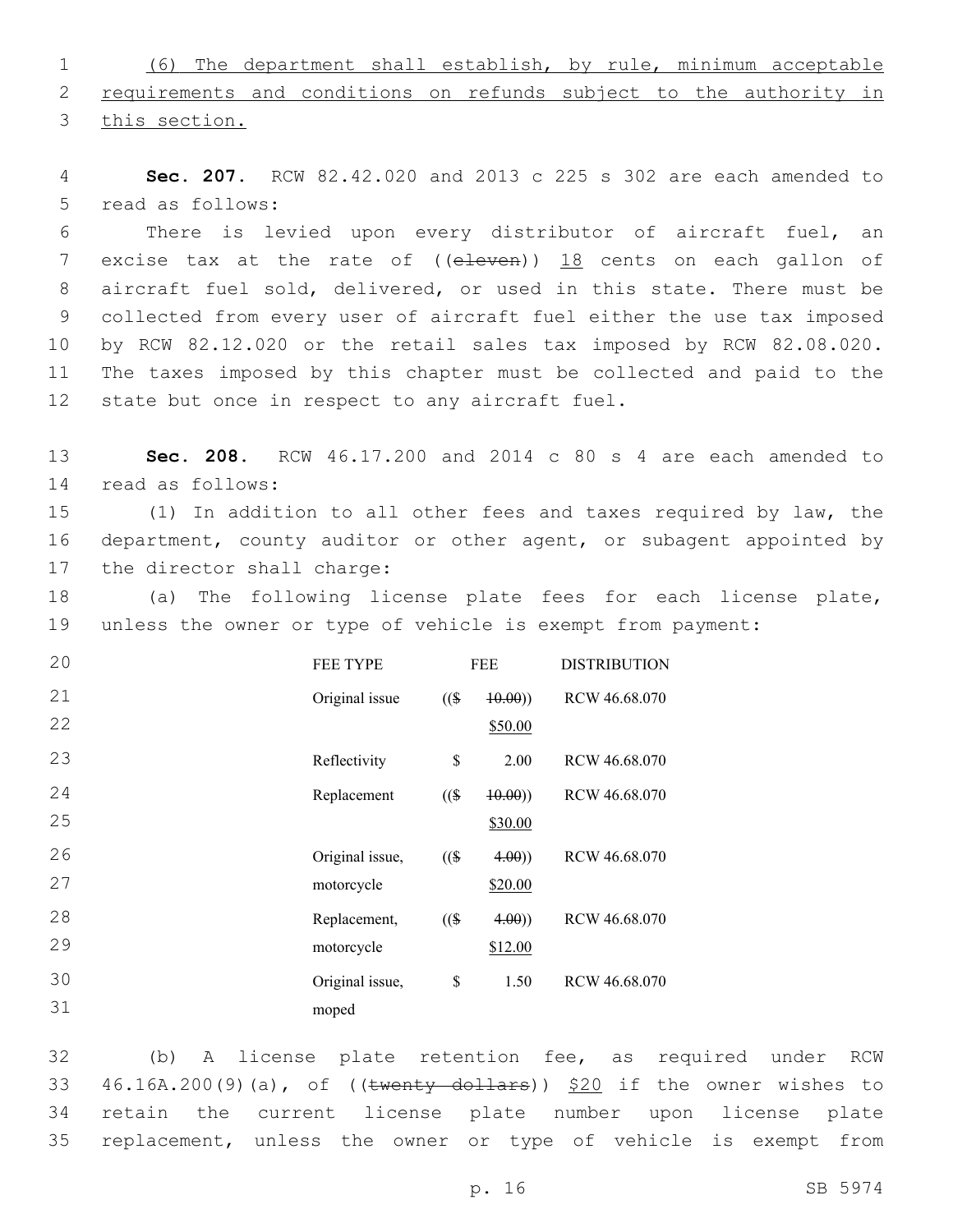1 payment. The ((twenty dollar)) \$20 fee must be deposited in the multimodal transportation account created in RCW 47.66.070.

 (c) A ((ten dollar)) \$10 license plate transfer fee, as required under RCW 46.16A.200(8)(a), when transferring standard issue license plates from one vehicle to another, unless the owner or type of 6 vehicle is exempt from payment. The  $((ten - dollar))$  \$10 license plate transfer fee must be deposited in the motor vehicle fund created in 8 RCW 46.68.070.

 (d) Former prisoner of war license plates, as described in RCW 46.18.235, may be transferred to a replacement vehicle upon payment 11 of a ( $(five-dollar)$ ) \$5 license plate fee, in addition to any other 12 fee required by law.

 (2) The department may, upon request, provide license plates that have been used and returned to the department to individuals for 15 nonvehicular use. The department may charge a fee of up to  $($  ( $\pm i$ ve 16 dollars)) \$5 per license plate to cover costs or recovery for postage and handling. The department may waive the fee for license plates used in educational projects and may, by rule, provide standards for the fee waiver and restrictions on the number of license plates provided to any one person. The fee must be deposited in the motor 21 vehicle fund created in RCW 46.68.070.

 (3) \$40 of the original issue license plate fee imposed under subsection (1)(a) of this section and \$16 of the original issue motorcycle license plate fee imposed under subsection (1)(a) of this 25 section must be deposited in the move ahead WA account created in section 401 of this act.

 (4) \$20 of the replacement license plate fee imposed under 28 subsection (1) (a) of this section and \$8 of the replacement motorcycle license plate fee imposed under subsection (1)(a) of this section must be deposited in the move ahead WA account created in section 401 of this act.

 **Sec. 209.** RCW 46.17.120 and 2020 c 239 s 1 are each amended to 33 read as follows:

 (1) Before accepting an application for a certificate of title for a vehicle previously registered in any other state or country, the department, county auditor or other agent, or subagent appointed 37 by the director shall require the applicant to pay a fee of ((fifteen 38 dollars)) \$50. ((The fifteen dollar fee))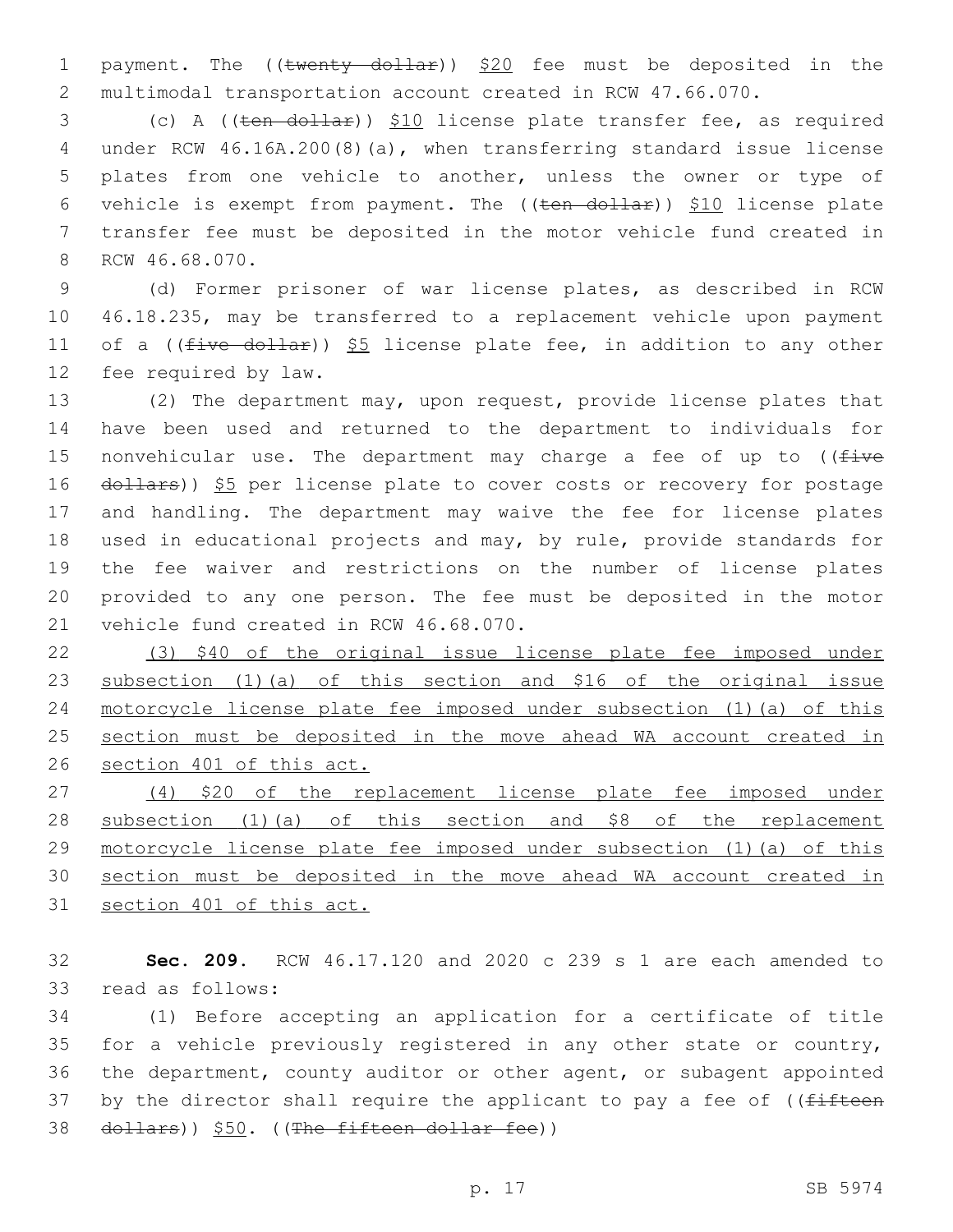1 (a) \$15 of the fee required by this section must be distributed 2 under RCW 46.68.020.

3 (b) \$35 of the fee required by this section must be deposited in 4 the move ahead WA account created in section 401 of this act.

5 (2) An applicant is exempt from the ((fifteen dollar)) \$50 fee if 6 the applicant previously registered the vehicle in Washington state 7 and maintained ownership of the vehicle while registered in another 8 state or country.

9 **Sec. 210.** RCW 46.17.400 and 2011 c 171 s 62 are each amended to 10 read as follows:

 (1) Before accepting an application for one of the following permits, the department, county auditor or other agent, or subagent appointed by the director shall require the applicant to pay the following permit fee by permit type in addition to any other fee or 15 tax required by law:

| 16 | PERMIT TYPE           | <b>FEE</b>     | <b>AUTHORITY</b> | <b>DISTRIBUTION</b> |  |
|----|-----------------------|----------------|------------------|---------------------|--|
| 17 | (a) Dealer temporary  | $((\$ 15.00))$ | RCW 46.16A.300   | RCW 46.68.030       |  |
| 18 |                       | \$40.00        |                  |                     |  |
| 19 | (b) Department        | \$<br>.50      | RCW 46.16A.305   | RCW 46.68.450       |  |
| 20 | temporary             |                |                  |                     |  |
| 21 | (c) Farm vehicle trip | \$<br>6.25     | RCW 46.16A.330   | RCW 46.68.035       |  |
| 22 | (d) Nonresident       | \$<br>10.00    | RCW 46.16A.340   | RCW 46.68.070       |  |
| 23 | military              |                |                  |                     |  |
| 24 | (e) Nonresident       | \$<br>5.00     | RCW 46.10.450    | RCW 46.68.350       |  |
| 25 | temporary             |                |                  |                     |  |
| 26 | snowmobile            |                |                  |                     |  |
| 27 | (f) Special fuel trip | \$<br>30.00    | RCW 82.38.100    | RCW 46.68.460       |  |
| 28 | (g) Temporary ORV     | \$<br>7.00     | RCW 46.09.430    | RCW 46.68.045       |  |
| 29 | use                   |                |                  |                     |  |
| 30 | (h) Vehicle trip      | \$<br>25.00    | RCW 46.16A.320   | RCW 46.68.455       |  |

31 (2) Permit fees as provided in subsection (1) of this section are 32 in addition to the filing fee required under RCW 46.17.005, except an 33 additional filing fee may not be charged for:

- 34 (a) Dealer temporary permits;
- 35 (b) Special fuel trip permits; and
- (c) Vehicle trip permits.36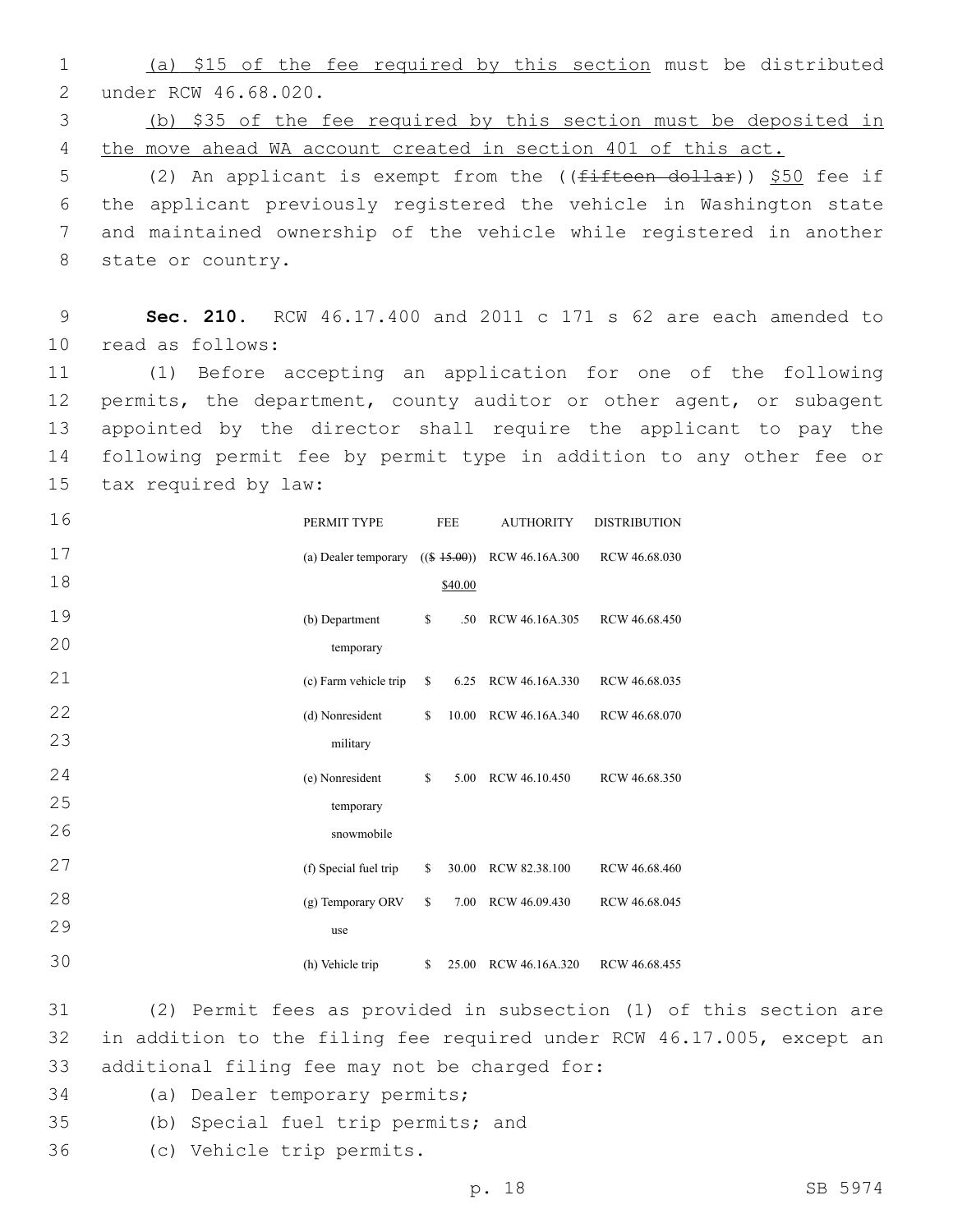1 (3) ((Five dollars)) \$5 of the ((fifteen dollar)) \$40 dealer temporary permit fee provided in subsection (1)(a) of this section must be credited to the payment of vehicle license fees at the time 4 application for registration is made. \$25 of the \$40 dealer temporary permit fee provided in subsection (1)(a) of this section must be deposited in the move ahead WA account created in section 401 of this 7 act. The remainder must be deposited to the state patrol highway 8 account created in RCW 46.68.030.

 **Sec. 211.** RCW 46.20.202 and 2021 c 317 s 21 and 2021 c 158 s 9 are each reenacted and amended to read as follows:

 (1) The department may enter into a memorandum of understanding with any federal agency for the purposes of facilitating the crossing of the border between the state of Washington and the Canadian 14 province of British Columbia.

 (2) The department may enter into an agreement with the Canadian province of British Columbia for the purposes of implementing a 17 border-crossing initiative.

 (3)(a) The department may issue an enhanced driver's license or identicard for the purposes of crossing the border between the state of Washington and the Canadian province of British Columbia to an applicant who provides the department with proof of: United States 22 citizenship, identity, and state residency. The department shall continue to offer a standard driver's license and identicard. If the department chooses to issue an enhanced driver's license, the department must allow each applicant to choose between a standard driver's license or identicard, or an enhanced driver's license or 27 identicard.

 (b) The department shall implement a one-to-many biometric matching system for the enhanced driver's license or identicard. An applicant for an enhanced driver's license or identicard shall submit a biometric identifier as designated by the department. The biometric identifier must be used solely for the purpose of verifying the identity of the holders and for any purpose set out in RCW 46.20.037. Applicants are required to sign a declaration acknowledging their 35 understanding of the one-to-many biometric match.

 (c) The enhanced driver's license or identicard must include reasonable security measures to protect the privacy of Washington state residents, including reasonable safeguards to protect against unauthorized disclosure of data about Washington state residents. If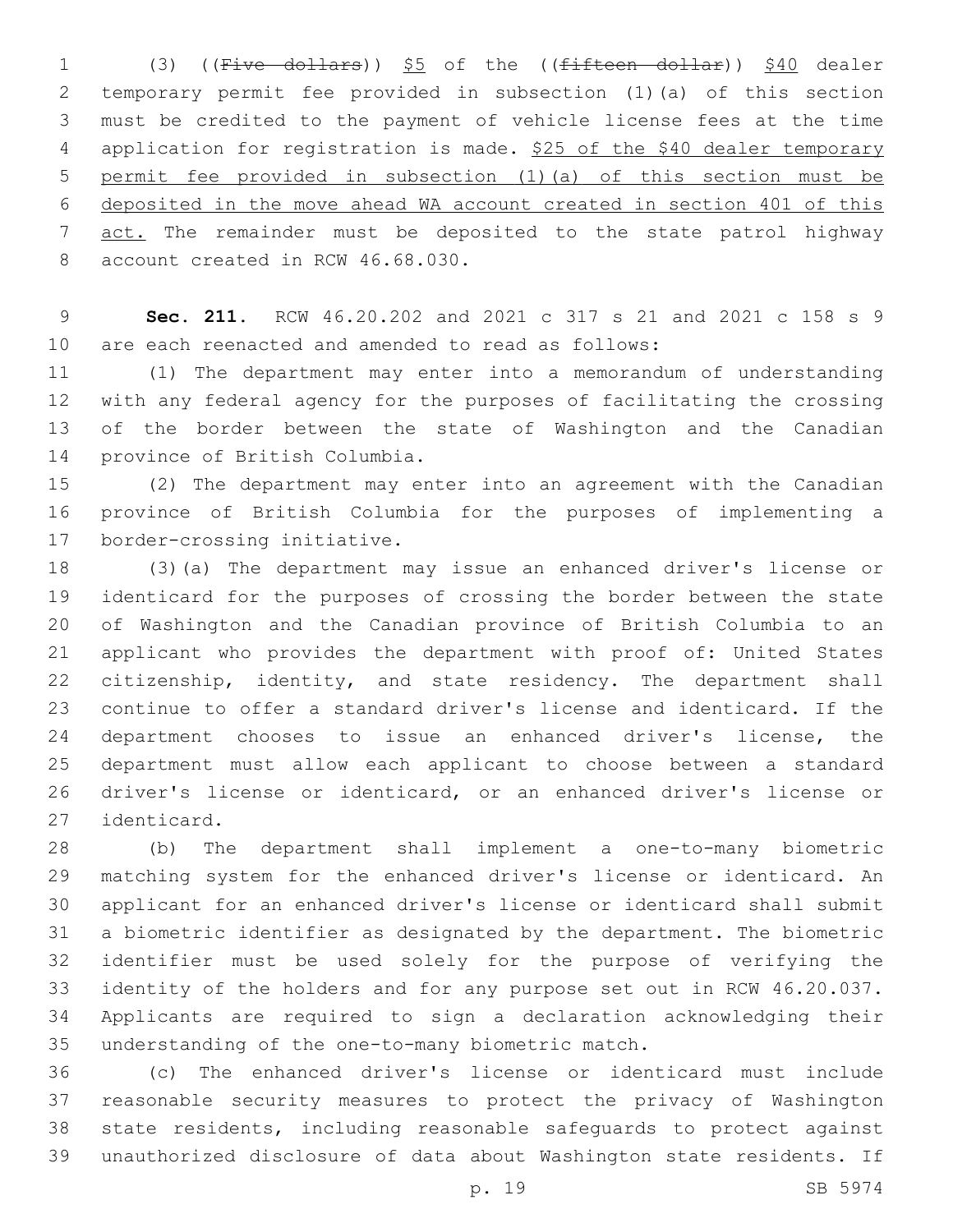the enhanced driver's license or identicard includes a radio frequency identification chip, or similar technology, the department shall ensure that the technology is encrypted or otherwise secure 4 from unauthorized data access.

 (d) The requirements of this subsection are in addition to the requirements otherwise imposed on applicants for a driver's license or identicard. The department shall adopt such rules as necessary to meet the requirements of this subsection. From time to time the department shall review technological innovations related to the security of identity cards and amend the rules related to enhanced driver's licenses and identicards as the director deems consistent with this section and appropriate to protect the privacy of 13 Washington state residents.

 (e) Notwithstanding RCW 46.20.118, the department may make images associated with enhanced drivers' licenses or identicards from the negative file available to United States customs and border agents 17 for the purposes of verifying identity.

18 (4) Beginning ((on July 23, 2017)) October 1, 2022, the fee for 19 an enhanced driver's license or enhanced identicard is ((thirty-two 20 dollars)) \$56, which is in addition to the fees for any regular driver's license or identicard. If the enhanced driver's license or enhanced identicard is issued, renewed, or extended for a period 23 other than eight years, the fee for each class is (( $four$  dollars))  $$7$  for each year that the enhanced driver's license or enhanced 25 identicard is issued, renewed, or extended.

26 (5)(a) The first \$32 of the enhanced driver's license and enhanced identicard fee under this section must be deposited into the highway safety fund unless prior to July 1, 2023, the actions 29 described in (a) $(i)$  or  $((+b))$   $(ii)$  of this subsection occur, in which case the portion of the revenue that is the result of the fee increased in section 209, chapter 44, Laws of 2015 3rd sp. sess. must be distributed to the connecting Washington account created under RCW 33 46.68.395.

 (( $(a+b)$ ) (i) Any state agency files a notice of rule making under chapter 34.05 RCW, absent explicit legislative authorization enacted subsequent to July 1, 2015, for a rule regarding a fuel standard based upon or defined by the carbon intensity of fuel, including a 38 low carbon fuel standard or clean fuel standard.

39 (((b))) (ii) Any state agency otherwise enacts, adopts, orders, or in any way implements a fuel standard based upon or defined by the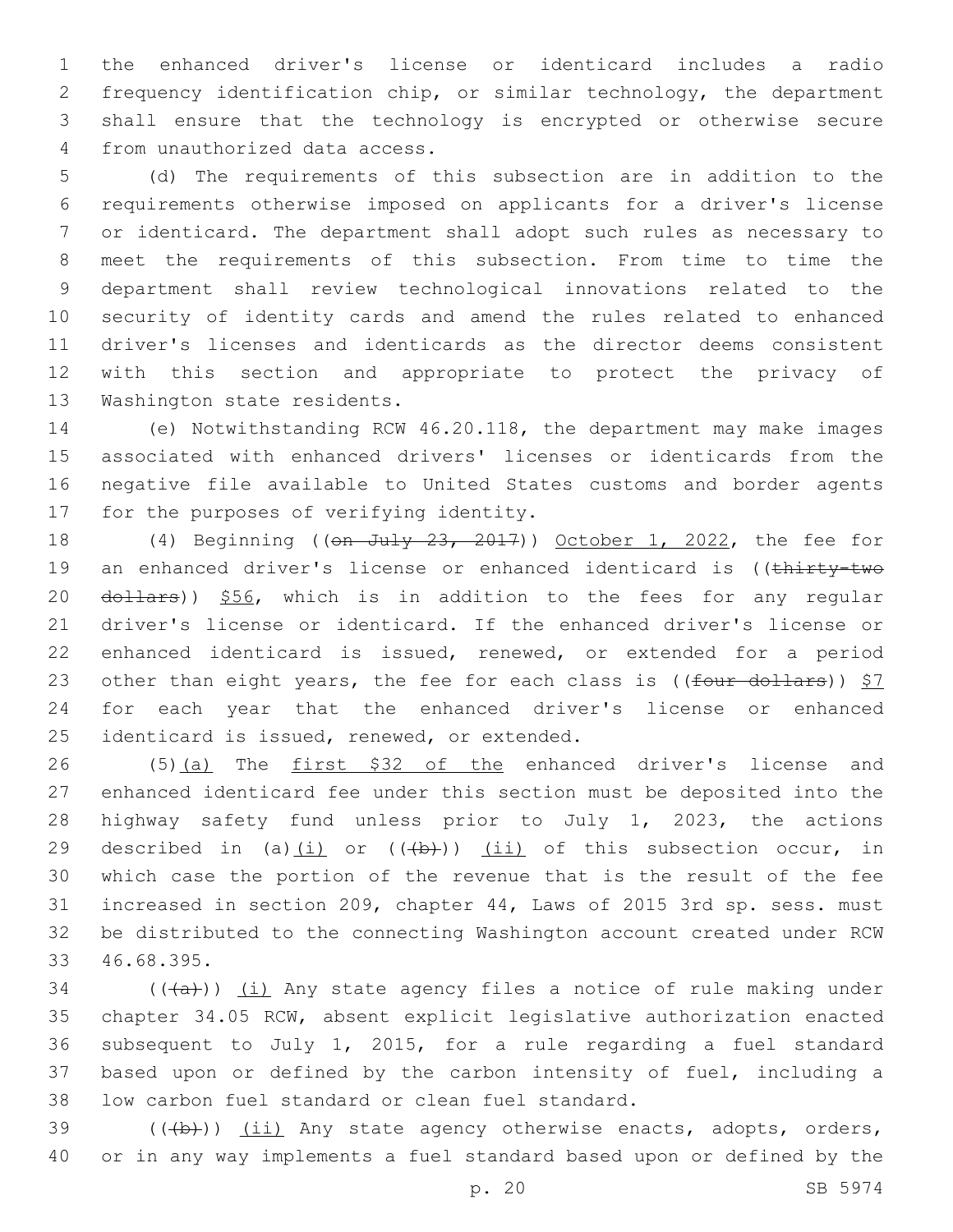1 carbon intensity of fuel, including a low carbon fuel standard or 2 clean fuel standard, without explicit legislative authorization 3 enacted subsequent to July 1, 2015.

4 (((e)) (iii) Nothing in this subsection acknowledges, establishes, or creates legal authority for the department of ecology or any other state agency to enact, adopt, order, or in any way implement a fuel standard based upon or defined by the carbon intensity of fuel, including a low carbon fuel standard or clean fuel 9 standard.

10 (b) \$24 of the enhanced driver's license and enhanced identicard 11 fee under this section must be deposited into the move ahead WA 12 flexible account created in section 402 of this act. If the enhanced 13 driver's license or enhanced identicard is issued, renewed, or 14 extended for a period other than eight years, the amount deposited 15 into the move ahead WA flexible account created in section 402 of 16 this act is \$3 for each year that the enhanced driver's license or 17 enhanced identicard is issued, renewed, or extended.

18 **Sec. 212.** RCW 46.52.130 and 2021 c 93 s 8 are each amended to 19 read as follows:

20 Upon a proper request, the department may only furnish 21 information contained in an abstract of a person's driving record as 22 permitted under this section.

23 (1) **Contents of abstract of driving record.** An abstract of a 24 person's driving record, whenever possible, must include:

25 (a) An enumeration of motor vehicle accidents in which the person 26 was driving, including:

(i) The total number of vehicles involved;

28 (ii) Whether the vehicles were legally parked or moving;

29 (iii) Whether the vehicles were occupied at the time of the 30 accident; and

31 (iv) Whether the accident resulted in a fatality;

32 (b) Any reported convictions, forfeitures of bail, or findings 33 that an infraction was committed based upon a violation of any motor 34 vehicle law;

35 (c) The status of the person's driving privilege in this state; 36 and

37 (d) Any reports of failure to appear in response to a traffic 38 citation or failure to respond to a notice of infraction served upon 39 the named individual by an arresting officer.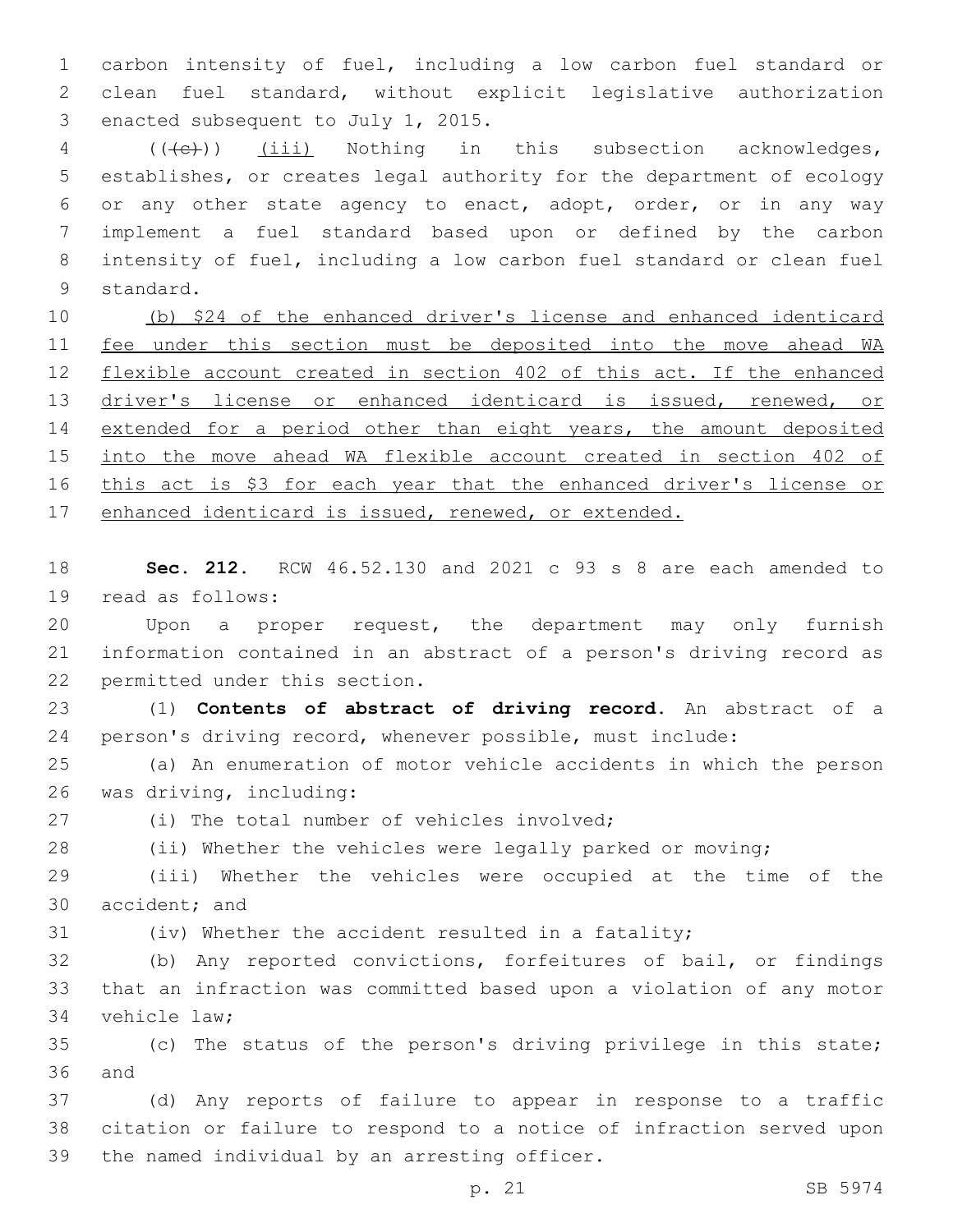(2) **Release of abstract of driving record.** Unless otherwise required in this section, the release of an abstract does not require a signed statement by the subject of the abstract. An abstract of a person's driving record may be furnished to the following persons or 5 entities:

 (a) **Named individuals.** (i) An abstract of the full driving record maintained by the department may be furnished to the individual named 8 in the abstract.

 (ii) Nothing in this section prevents a court from providing a copy of the driver's abstract to the individual named in the abstract or that named individual's attorney, provided that the named individual has a pending or open infraction or criminal case in that court. A pending case includes criminal cases that have not reached a disposition by plea, stipulation, trial, or amended charge. An open infraction or criminal case includes cases on probation, payment agreement or subject to, or in collections. Courts may charge a reasonable fee for the production and copying of the abstract for the 18 individual.

 (b) **Employers or prospective employers.** (i) An abstract of the full driving record maintained by the department may be furnished to an employer or prospective employer or agents acting on behalf of an employer or prospective employer of the named individual for purposes related to driving by the individual as a condition of employment or 24 otherwise at the direction of the employer.

 (ii) The department may provide employers or their agents a three-year insurance carrier driving record of existing employees only for the purposes of sharing the driving record with its insurance carrier for underwriting. Employers may not provide the employees' full driving records to its insurance carrier.

 (iii) An abstract of the full driving record maintained by the department may be furnished to an employer or prospective employer or the agent(s) acting on behalf of an employer or prospective employer of the named individual for purposes unrelated to driving by the individual when a driving record is required by federal or state law, or the employee or prospective employee will be handling heavy 36 equipment or machinery.

 (iv) Release of an abstract of the driving record of an employee or prospective employee requires a statement signed by: (A) The employee or prospective employee that authorizes the release of the record; and (B) the employer attesting that the information is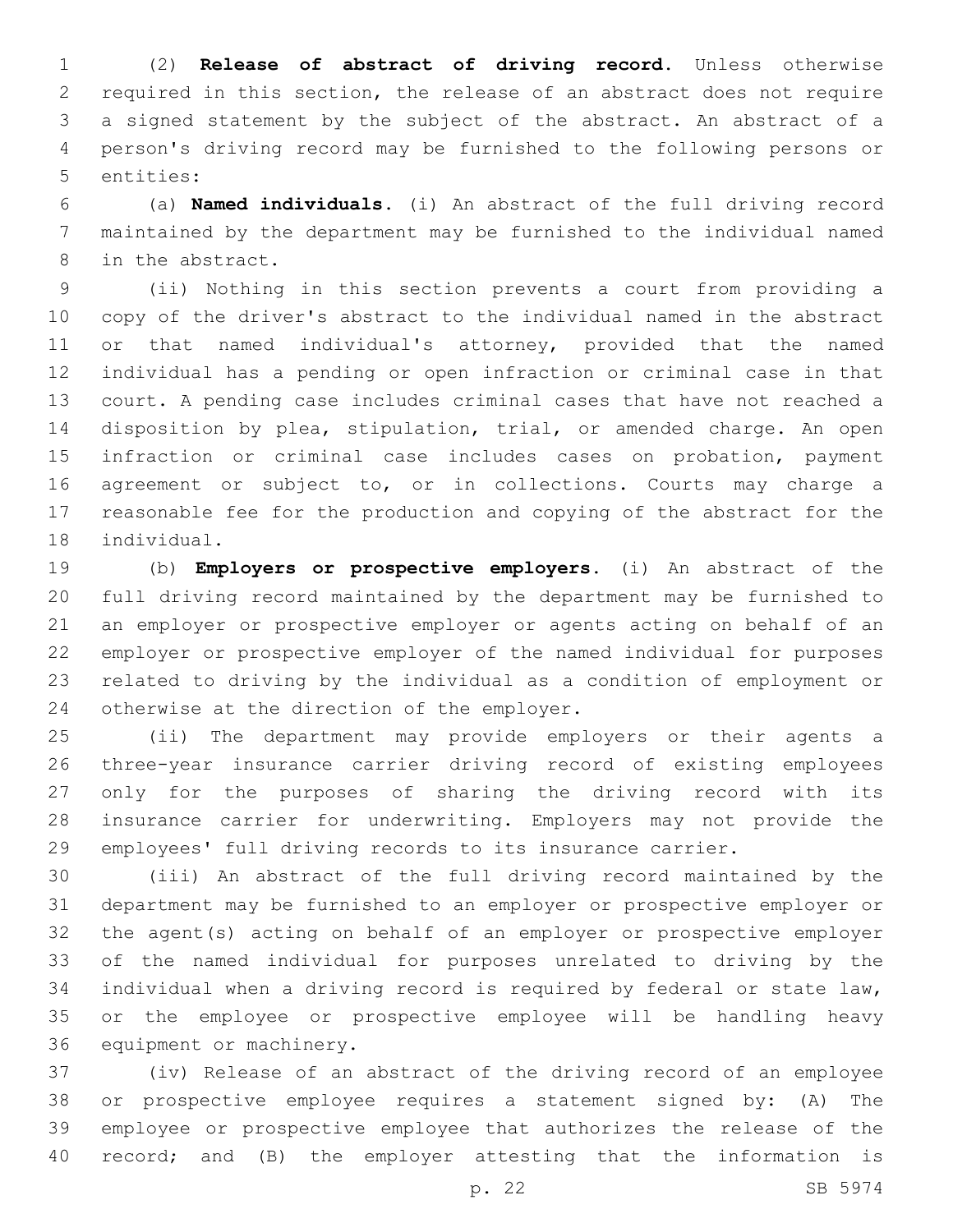necessary for employment purposes related to driving by the individual as a condition of employment or otherwise at the direction of the employer. If the employer or prospective employer authorizes agents to obtain this information on their behalf, this must be noted in the statement. The statement must also note that any information contained in the abstract related to an adjudication that is subject to a court order sealing the juvenile record of an employee or prospective employee may not be used by the employer or prospective employer, or an agent authorized to obtain this information on their behalf, unless required by federal regulation or law. The employer or prospective employer must afford the employee or prospective employee an opportunity to demonstrate that an adjudication contained in the abstract is subject to a court order sealing the juvenile record.

 (v) Upon request of the person named in the abstract provided under this subsection, and upon that same person furnishing copies of court records ruling that the person was not at fault in a motor vehicle accident, the department must indicate on any abstract provided under this subsection that the person was not at fault in 19 the motor vehicle accident.

 (vi) No employer or prospective employer, nor any agents of an employer or prospective employer, may use information contained in the abstract related to an adjudication that is subject to a court order sealing the juvenile record of an employee or prospective employee for any purpose unless required by federal regulation or law. The employee or prospective employee must furnish a copy of the court order sealing the juvenile record to the employer or prospective employer, or the agents of the employer or prospective employer, as may be required to ensure the application of this 29 subsection.

 (c) **Volunteer organizations.** (i) An abstract of the full driving record maintained by the department may be furnished to a volunteer organization or an agent for a volunteer organization for which the named individual has submitted an application for a position that would require driving by the individual at the direction of the 35 volunteer organization.

 (ii) Release of an abstract of the driving record of a prospective volunteer requires a statement signed by: (A) The prospective volunteer that authorizes the release of the record; and (B) the volunteer organization attesting that the information is necessary for purposes related to driving by the individual at the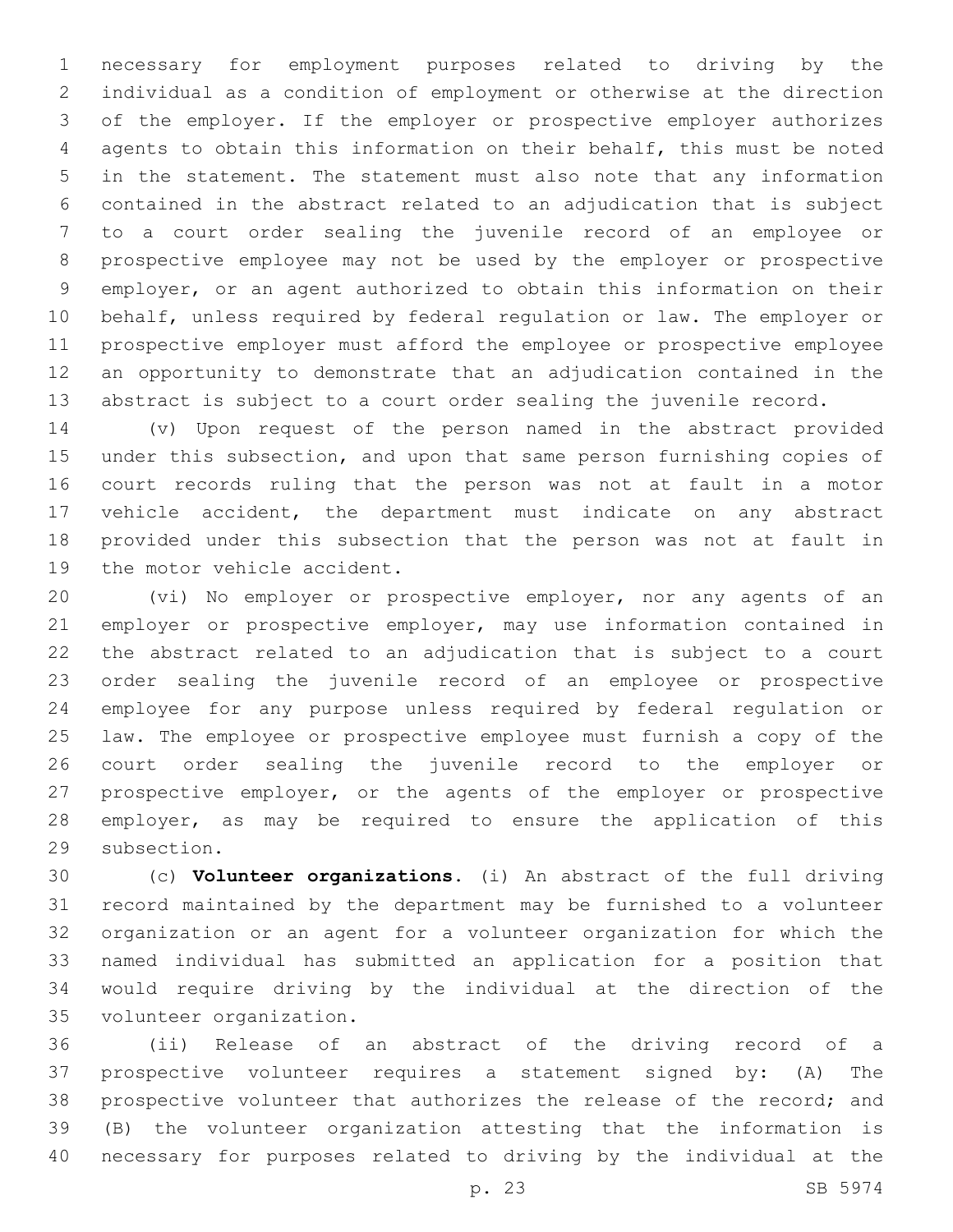direction of the volunteer organization. If the volunteer organization authorizes an agent to obtain this information on their 3 behalf, this must be noted in the statement.

 (d) **Transit authorities.** An abstract of the full driving record maintained by the department may be furnished to an employee or agents of a transit authority checking prospective or existing volunteer vanpool drivers for insurance and risk management needs.

 (e) **Insurance carriers.** (i) An abstract of the driving record maintained by the department covering the period of not more than the last three years may be furnished to an insurance company or its 11 agents:

 (A) That has motor vehicle or life insurance in effect covering 13 the named individual;

(B) To which the named individual has applied; or

 (C) That has insurance in effect covering the employer or a 16 prospective employer of the named individual.

(ii) The abstract provided to the insurance company must:

 (A) Not contain any information related to actions committed by law enforcement officers or firefighters, as both terms are defined in RCW 41.26.030, or by Washington state patrol officers, while driving official vehicles in the performance of their occupational duty, or by registered tow truck operators as defined in RCW 46.55.010 in the performance of their occupational duties while at the scene of a roadside impound or recovery so long as they are not issued a citation. This does not apply to any situation where the vehicle was used in the commission of a misdemeanor or felony;

 (B) Include convictions under RCW 46.61.5249 and 46.61.525, except that the abstract must report the convictions only as negligent driving without reference to whether they are for first or 30 second degree negligent driving; and

 (C) Exclude any deferred prosecution under RCW 10.05.060, except that if a person is removed from a deferred prosecution under RCW 10.05.090, the abstract must show the deferred prosecution as well as 34 the removal.

 (iii) Any policy of insurance may not be canceled, nonrenewed, denied, or have the rate increased on the basis of information regarding an accident included in the abstract of a driving record, unless the policyholder was determined to be at fault.

 (iv) Any insurance company or its agents, for underwriting purposes relating to the operation of commercial motor vehicles, may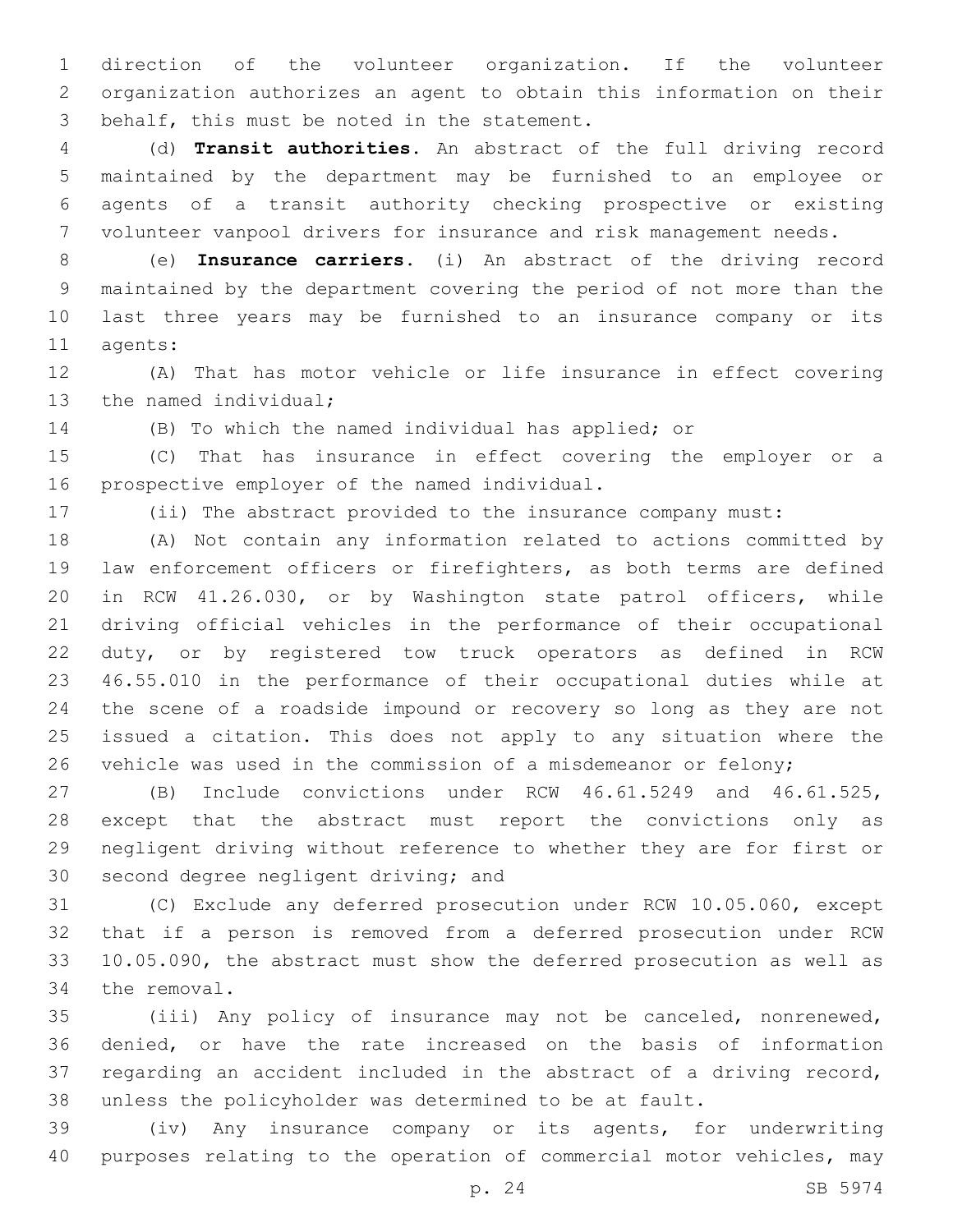not use any information contained in the abstract relative to any person's operation of motor vehicles while not engaged in such employment. Any insurance company or its agents, for underwriting purposes relating to the operation of noncommercial motor vehicles, may not use any information contained in the abstract relative to any person's operation of commercial motor vehicles. For the purposes of this subsection, "commercial motor vehicle" has the same meaning as 8 in RCW 46.25.010(6).

 (f) **Alcohol/drug assessment or treatment agencies.** An abstract of the driving record maintained by the department covering the period of not more than the last five years may be furnished to an alcohol/ drug assessment or treatment agency approved by the department of health to which the named individual has applied or been assigned for evaluation or treatment, for purposes of assisting employees in 15 making a determination as to what level of treatment, if any, is 16 appropriate, except that the abstract must:

 (i) Also include records of alcohol-related offenses, as defined in RCW 46.01.260(2), covering a period of not more than the last ten 19 years; and

 (ii) Indicate whether an alcohol-related offense was originally charged as a violation of either RCW 46.61.502 or 46.61.504.

 (g) **Attorneys—City attorneys, county prosecuting attorneys, and named individual's attorney of record.** An abstract of the full driving record maintained by the department, including whether a recorded violation is an alcohol-related offense, as defined in RCW 46.01.260(2), that was originally charged as a violation of either RCW 46.61.502 or 46.61.504, may be furnished to city attorneys, county prosecuting attorneys, or the named individual's attorney of 29 record. City attorneys, county prosecuting attorneys, or the named individual's attorney of record may provide the driving record to alcohol/drug assessment or treatment agencies approved by the department of social and health services to which the named individual has applied or been assigned for evaluation or treatment.

 (h) **State colleges, universities, or agencies, or units of local government.** An abstract of the full driving record maintained by the department may be furnished to (i) state colleges, universities, or agencies for employment and risk management purposes or (ii) units of local government authorized to self-insure under RCW 48.62.031, or their agents, for employment and risk management purposes. "Unit of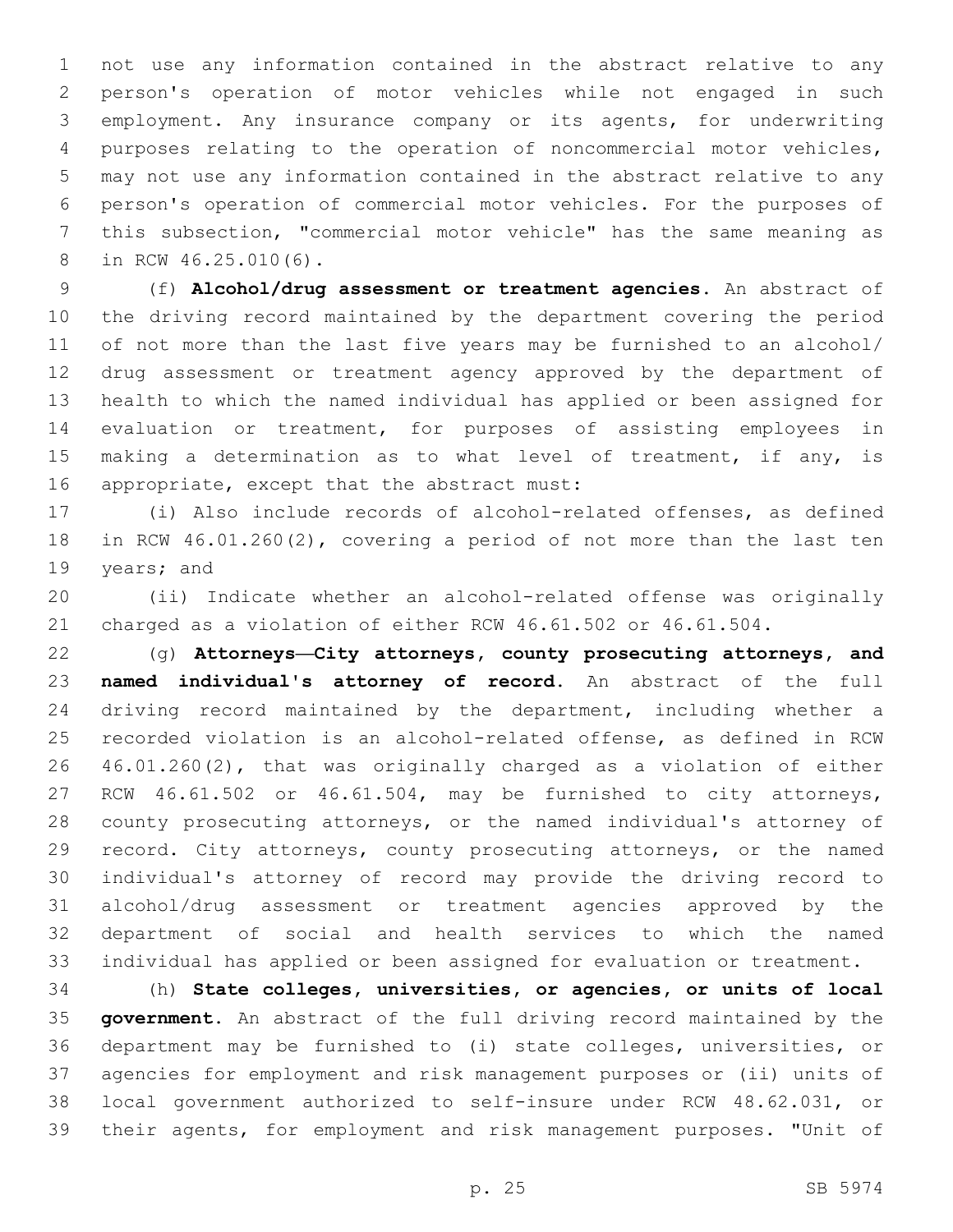local government" includes an insurance pool established under RCW 48.62.031.2

 (i) **Superintendent of public instruction.** (i) An abstract of the full driving record maintained by the department may be furnished to the superintendent of public instruction for review of public school bus driver records. The superintendent or superintendent's designee may discuss information on the driving record with an authorized representative of the employing school district for employment and 9 risk management purposes.

 (ii) The superintendent of public instruction is exempt from paying the fees related to the reviewing of records and the fee 12 required in subsection (5) of this section.

 (j) **State and federal agencies.** An abstract of the driving record maintained by the department may be furnished to state and federal 15 agencies, or their agents, in carrying out its functions.

 (k) **Transportation network companies.** An abstract of the full driving record maintained by the department may be furnished to a transportation network company or its agents acting on its behalf of the named individual for purposes related to driving by the individual as a condition of being a contracted driver.

 (l) **Research.** (i) The department may furnish driving record data to state agencies and bona fide scientific research organizations. The department may require review and approval by an institutional review board. For the purposes of this subsection, "research" means a planned and systematic sociological, psychological, epidemiological, biomedical, or other scientific investigation carried out by a state agency, or by a scientific research professional associated with a bona fide scientific research organization with an objective to contribute to scientific knowledge, the solution of social and health problems, or the evaluation of public benefit and service programs. This definition excludes methods of record analysis and data collection that are subjective, do not permit replication, and are 33 not designed to yield reliable and valid results.

 (ii) The state agency, or a scientific research professional associated with a bona fide scientific research organization, are exempt from paying the fees related to the reviewing of records and the fee required in subsection (5) of this section. However, the department may charge a cost-recovery fee for the actual cost of 39 providing the data.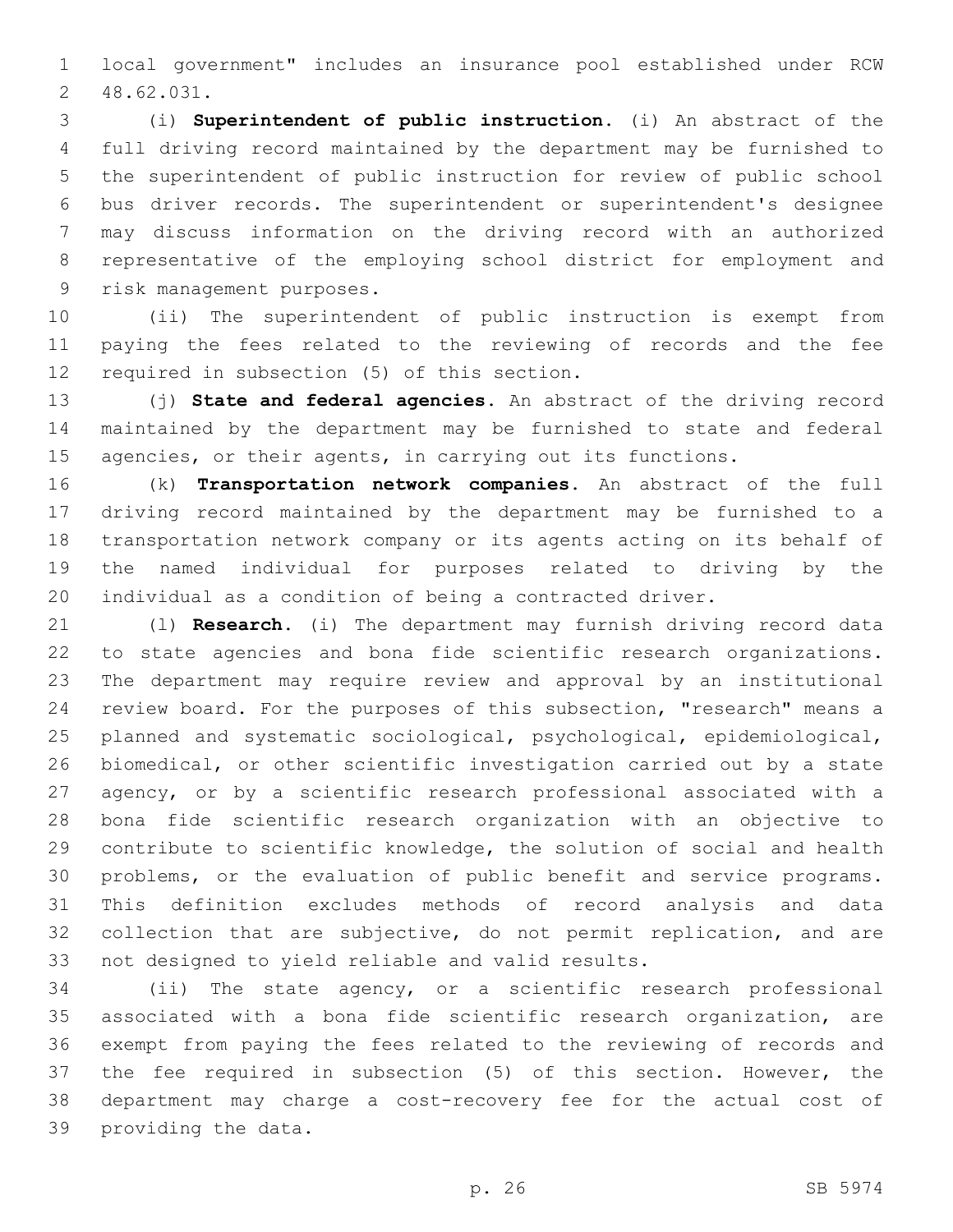(3) **Reviewing of driving records.** (a) In addition to the methods described herein, the director may enter into a contractual agreement for the purpose of reviewing the driving records of existing employees for changes to the record during specified periods of time. The department shall establish a fee for this service, which must be deposited in the highway safety fund. The fee for this service must be set at a level that does not result in a net revenue loss to the state. Any information provided under this subsection must be treated in the same manner and is subject to the same restrictions as driving 10 record abstracts.

 (b) The department may provide reviewing services to the 12 following entities:

(i) Employers for existing employees, or their agents;

 (ii) Transit authorities for current vanpool drivers, or their 15 agents;

 (iii) Insurance carriers for current policyholders, or their 17 agents;

 (iv) State colleges, universities, or agencies, or units of local 19 government, or their agents;

 (v) The office of the superintendent of public instruction for 21 school bus drivers statewide; and

(vi) Transportation network companies, or their agents.

 (4) **Release to third parties prohibited.** (a) Any person or entity receiving an abstract of a person's driving record under subsection (2)(b) through (l) of this section shall use the abstract exclusively for his, her, or its own purposes or as otherwise expressly permitted under this section, and shall not divulge any information contained 28 in the abstract to a third party.

 (b) The following release of records to third parties are hereby 30 authorized:

 (i) Employers may divulge driving records to regulatory bodies, as defined by the department by rule, such as the United States department of transportation and the federal motor carrier safety administration.34

 (ii) Employers may divulge a three-year driving record to their 36 insurance carrier for underwriting purposes.

 (iii) Employers may divulge driving records to contracted motor carrier consultants for the purposes of ensuring driver compliance 39 and risk management.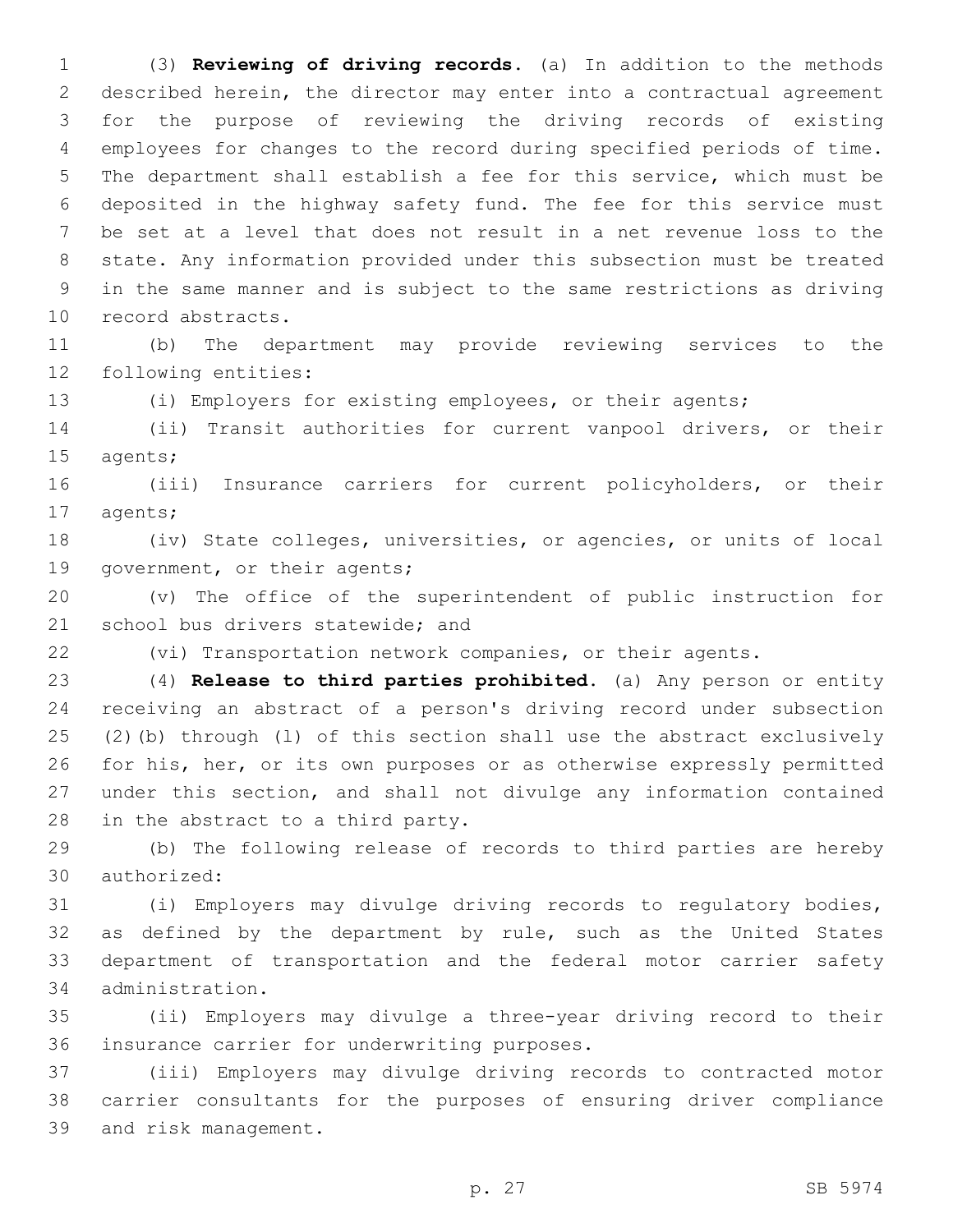(5) ((**Fee.**)) **Fees.** (a) The director shall collect a ((thirteen 2 dollar)) \$15 fee for each abstract of a person's driving record furnished by the department. After depositing \$2 of the driver's abstract fee in the move ahead WA flexible account created in section 402 of this act, the remainder shall be distributed as follows:

6  $(i)$  Fifty percent (( $ef$  the fee)) must be deposited in the highway 7 safety fund( $(\tau)$ ); and ( $(f$ ifty))

8 (ii) Fifty percent ((of the fee)) must be deposited according to 9 RCW 46.68.038.

 (b) Beginning July 1, 2029, the director shall collect an additional \$2 fee for each abstract of a person's driving record 12 furnished by the department. The \$2 additional driver's abstract fee must be deposited in the move ahead WA flexible account created in section 402 of this act.

 (6) **Violation.** (a) Any negligent violation of this section is a 16 gross misdemeanor.

 (b) Any intentional violation of this section is a class C 18 felony.

 (7) Effective July 1, 2019, the contents of a driving abstract pursuant to this section shall not include any information related to sealed juvenile records unless that information is required by 22 federal law or regulation.

 **Sec. 213.** RCW 46.17.015 and 2010 c 161 s 502 are each amended to 24 read as follows:

 (1) A person who applies for a vehicle registration or for any other right to operate a vehicle on the highways of this state shall 27 pay a ((twenty-five)) 25 cent license plate technology fee in addition to any other fees and taxes required by law. The license plate technology fee must be distributed under RCW 46.68.370.

 (2) A vehicle registered under RCW 46.16A.455 or 46.17.330 is not 31 subject to the license plate technology fee, except for a vehicle registered under RCW 46.16A.455(3).

 (3) The revenue from the license plate technology fee imposed on vehicles registered under RCW 46.16A.455(3) must be deposited in the move ahead WA account created in section 401 of this act.

 **Sec. 214.** RCW 46.17.025 and 2010 c 161 s 503 are each amended to 37 read as follows: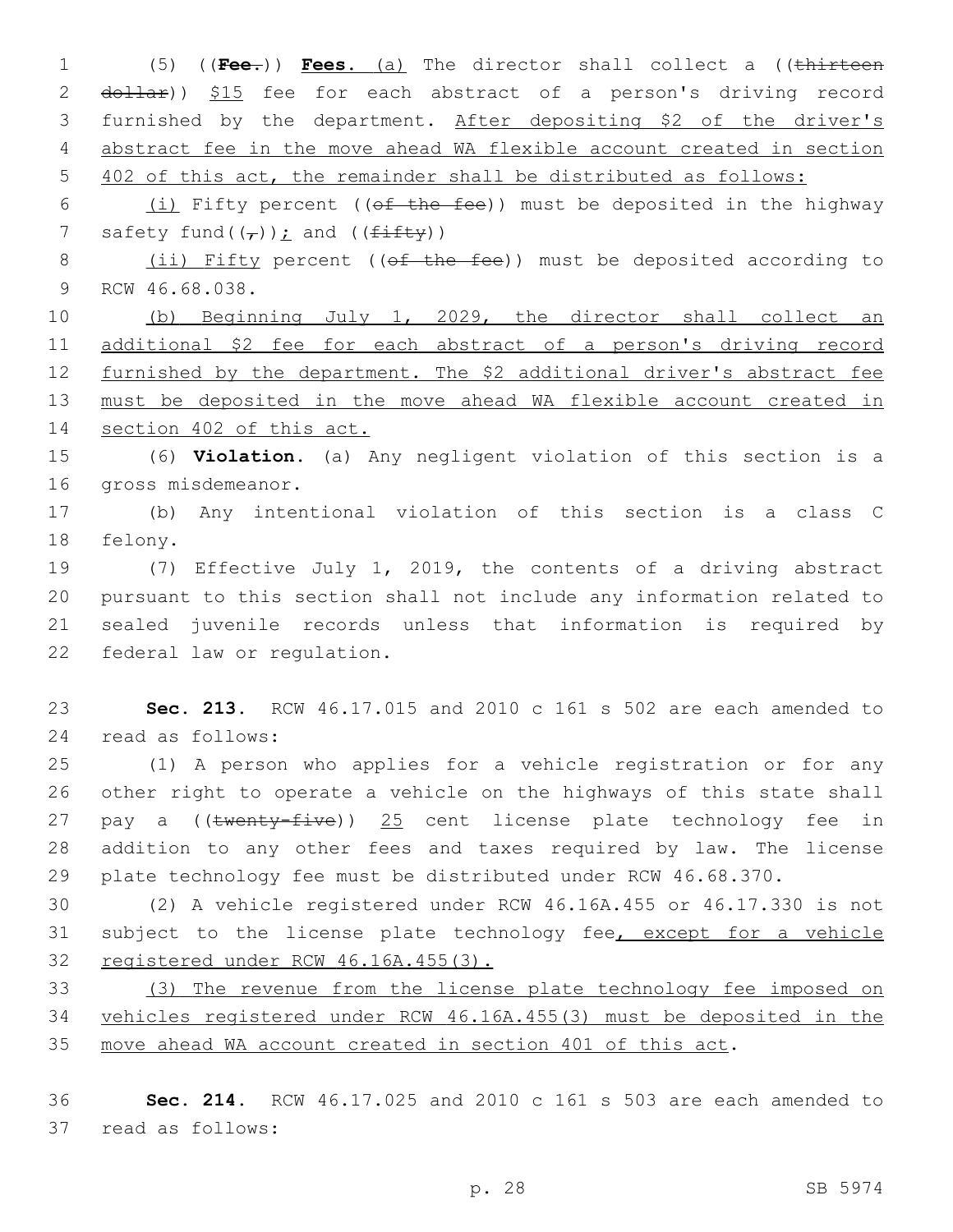(1) A person who applies for a vehicle registration or for any other right to operate a vehicle on the highways of this state shall 3 pay a (( $f$ ifty)) 50 cent license service fee in addition to any other fees and taxes required by law. The license service fee must be 5 distributed under RCW 46.68.220.

 (2) A vehicle registered under RCW 46.16A.455 or 46.17.330 is not subject to the license service fee, except for a vehicle registered under RCW 46.16A.455(3).

 (3) The revenue from the license service fee imposed on vehicles registered under RCW 46.16A.455(3) must be deposited in the move ahead WA account created in section 401 of this act.

 **Sec. 215.** RCW 46.20.200 and 2012 c 80 s 10 are each amended to 13 read as follows:

 (1) If an instruction permit, identicard, or a driver's license is lost or destroyed, the person to whom it was issued may obtain a duplicate of it upon furnishing proof of such fact satisfactory to 17 the department and payment of a fee of  $((\text{twenty-dollars}))$  \$20 to the 18 department.

 (2) A replacement permit, identicard, or driver's license may be obtained to change or correct material information upon payment of a 21 fee of  $((\text{ten}-\text{dollars}))$  \$20 and surrender of the permit, identicard, 22 or driver's license being replaced.

 **Sec. 216.** RCW 46.68.041 and 2020 c 330 s 18 are each amended to read as follows:24

 (1) Except as provided in ((subsection)) subsections (2) and (3) 26 of this section, the department ((shall)) must forward all funds accruing under the provisions of chapter 46.20 RCW together with a proper identifying, detailed report to the state treasurer who 29 ((shall)) must deposit such moneys to the credit of the highway 30 safety fund.

 (2) Fifty-six percent of each fee collected by the department 32 under RCW  $46.20.311$  (1)(e)(ii), (2)(b)(ii), and (3)(b) (( $\frac{4 \text{h} + 1}{2}$ ) must be deposited in the impaired driving safety account.

 (3) Fifty percent of the revenue from the fees imposed under RCW 46.20.200(2) must be deposited in the move ahead WA flexible account created in section 402 of this act.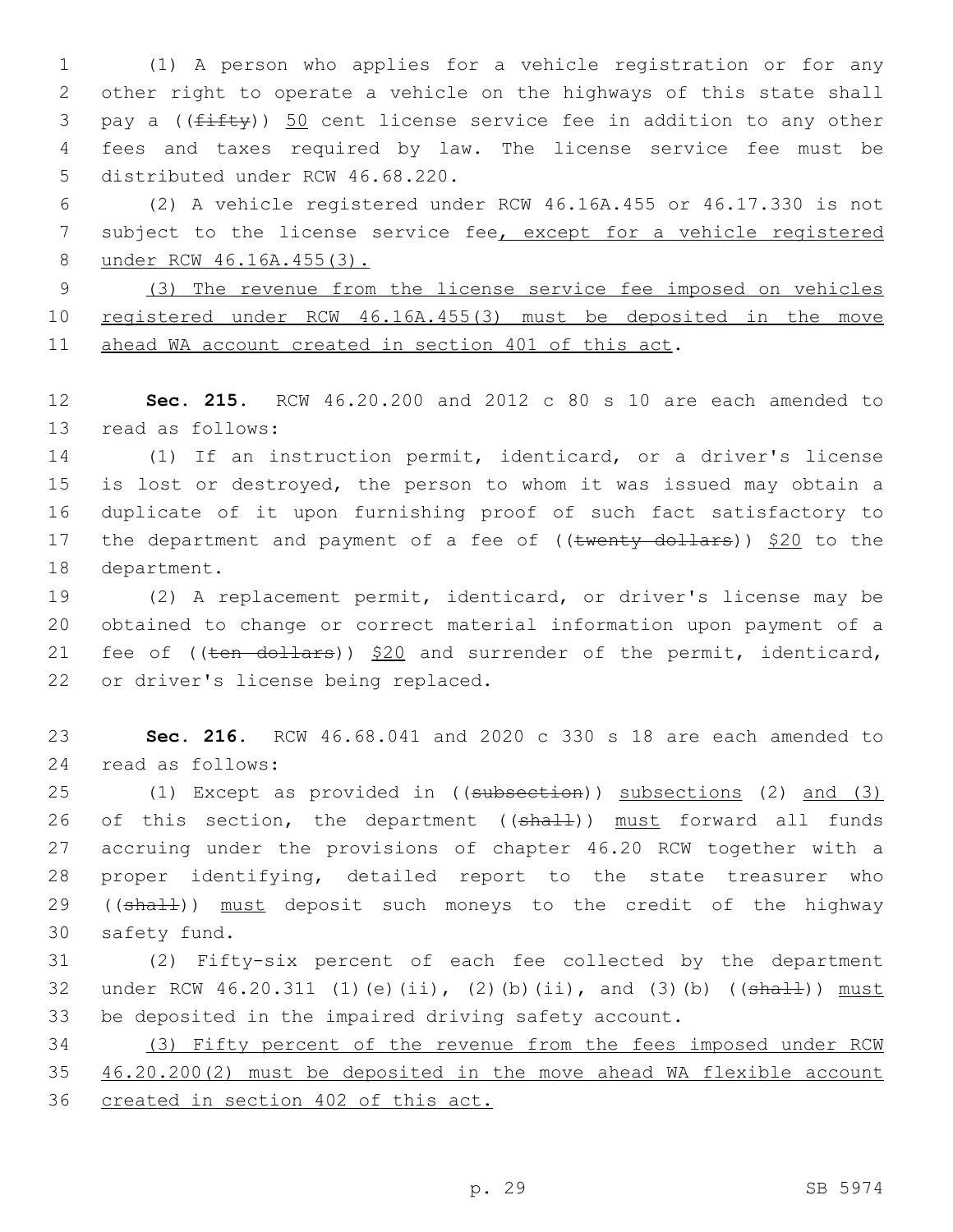**Sec. 217.** RCW 46.70.180 and 2017 c 41 s 1 are each amended to 2 read as follows:

Each of the following acts or practices is unlawful:

 (1) To cause or permit to be advertised, printed, displayed, published, distributed, broadcasted, televised, or disseminated in any manner whatsoever, any statement or representation with regard to the sale, lease, or financing of a vehicle which is false, deceptive, or misleading, including but not limited to the following:

 (a) That no down payment is required in connection with the sale of a vehicle when a down payment is in fact required, or that a vehicle may be purchased for a smaller down payment than is actually 12 required;

 (b) That a certain percentage of the sale price of a vehicle may be financed when such financing is not offered in a single document 15 evidencing the entire security transaction;

 (c) That a certain percentage is the amount of the service charge to be charged for financing, without stating whether this percentage 18 charge is a monthly amount or an amount to be charged per year;

 (d) That a new vehicle will be sold for a certain amount above or below cost without computing cost as the exact amount of the factory 21 invoice on the specific vehicle to be sold;

 (e) That a vehicle will be sold upon a monthly payment of a certain amount, without including in the statement the number of payments of that same amount which are required to liquidate the 25 unpaid purchase price.

 (2)(a)(i) To incorporate within the terms of any purchase and sale or lease agreement any statement or representation with regard to the sale, lease, or financing of a vehicle which is false, deceptive, or misleading, including but not limited to terms that include as an added cost to the selling price or capitalized cost of a vehicle an amount for licensing or transfer of title of that vehicle which is not actually due to the state, unless such amount has in fact been paid by the dealer prior to such sale.

34 (ii) However, an amount not to exceed ((one hundred fifty 35 dollars)) \$200 per vehicle sale or lease may be charged by a dealer to recover administrative costs for collecting motor vehicle excise taxes, licensing and registration fees and other agency fees, verifying and clearing titles, transferring titles, perfecting, releasing, or satisfying liens or other security interests, and other administrative and documentary services rendered by a dealer in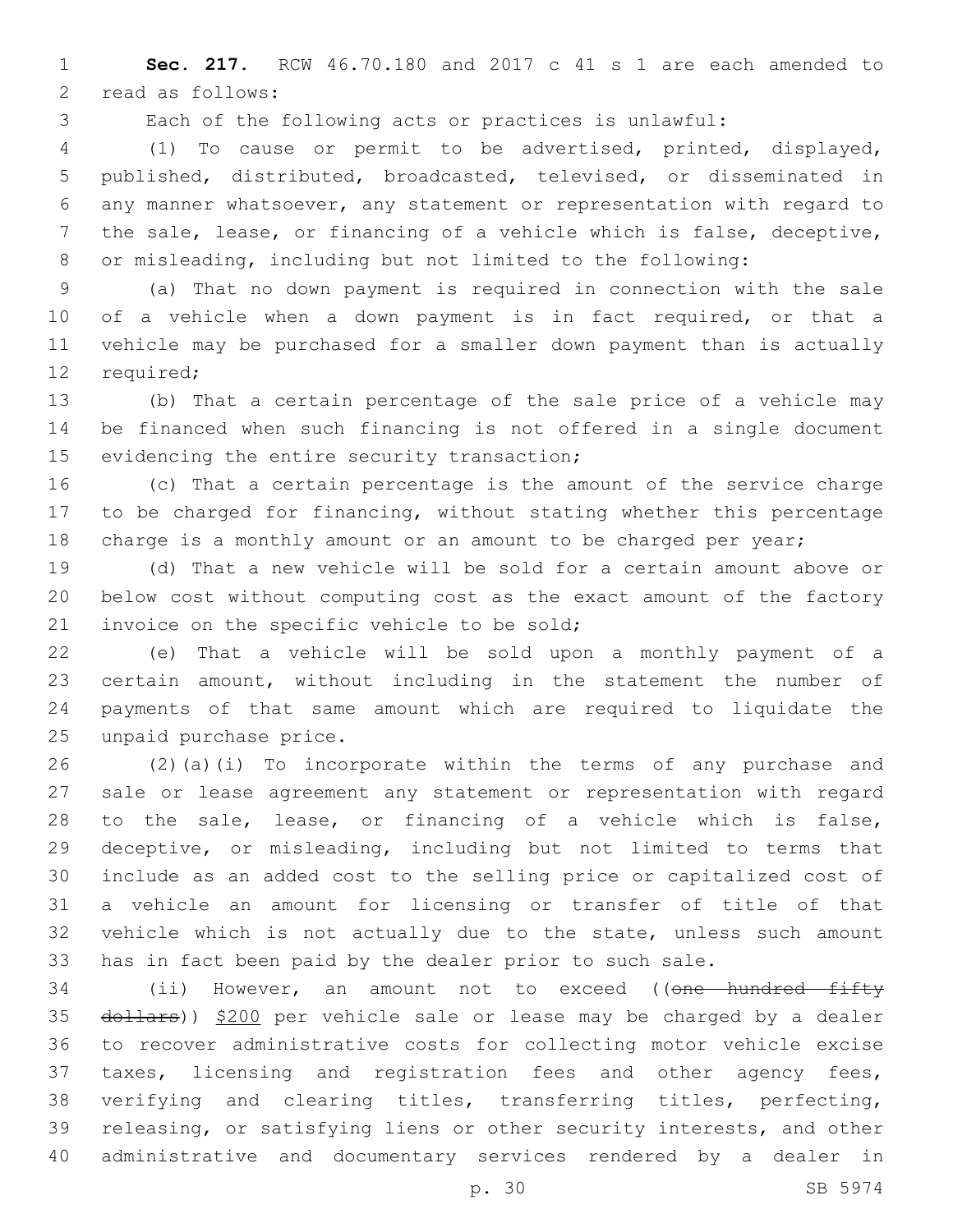connection with the sale or lease of a vehicle and in carrying out the requirements of this chapter or any other provisions of state law.3

 (b) A dealer may charge the documentary service fee in (a) of 5 this subsection under the following conditions:

 (i) The documentary service fee is disclosed in writing to a prospective purchaser or lessee before the execution of a purchase 8 and sale or lease agreement;

 (ii) The dealer discloses to the purchaser or lessee in writing that the documentary service fee is a negotiable fee. The disclosure must be written in a typeface that is at least as large as the typeface used in the standard text of the document that contains the disclosure and that is bold faced, capitalized, underlined, or otherwise set out from the surrounding material so as to be conspicuous. The dealer shall not represent to the purchaser or lessee that the fee or charge is required by the state to be paid by either the dealer or prospective purchaser or lessee;

 (iii) The documentary service fee is separately designated from the selling price or capitalized cost of the vehicle and from any 20 other taxes, fees, or charges; and

 (iv) Dealers disclose in any advertisement that a documentary 22 service fee in an amount up to ((one hundred fifty dollars)) \$200 may be added to the sale price or the capitalized cost.

 For the purposes of this subsection (2), the term "documentary service fee" means the optional amount charged by a dealer to provide 26 the services specified in (a) of this subsection.

 (3) To set up, promote, or aid in the promotion of a plan by which vehicles are to be sold or leased to a person for a consideration and upon further consideration that the purchaser or lessee agrees to secure one or more persons to participate in the plan by respectively making a similar purchase and in turn agreeing to secure one or more persons likewise to join in said plan, each 33 purchaser or lessee being given the right to secure money, credits, goods, or something of value, depending upon the number of persons 35 joining the plan.

 (4) To commit, allow, or ratify any act of "bushing" which is defined as follows: Entering into a written contract, written purchase order or agreement, retail installment sales agreement, note and security agreement, or written lease agreement, hereinafter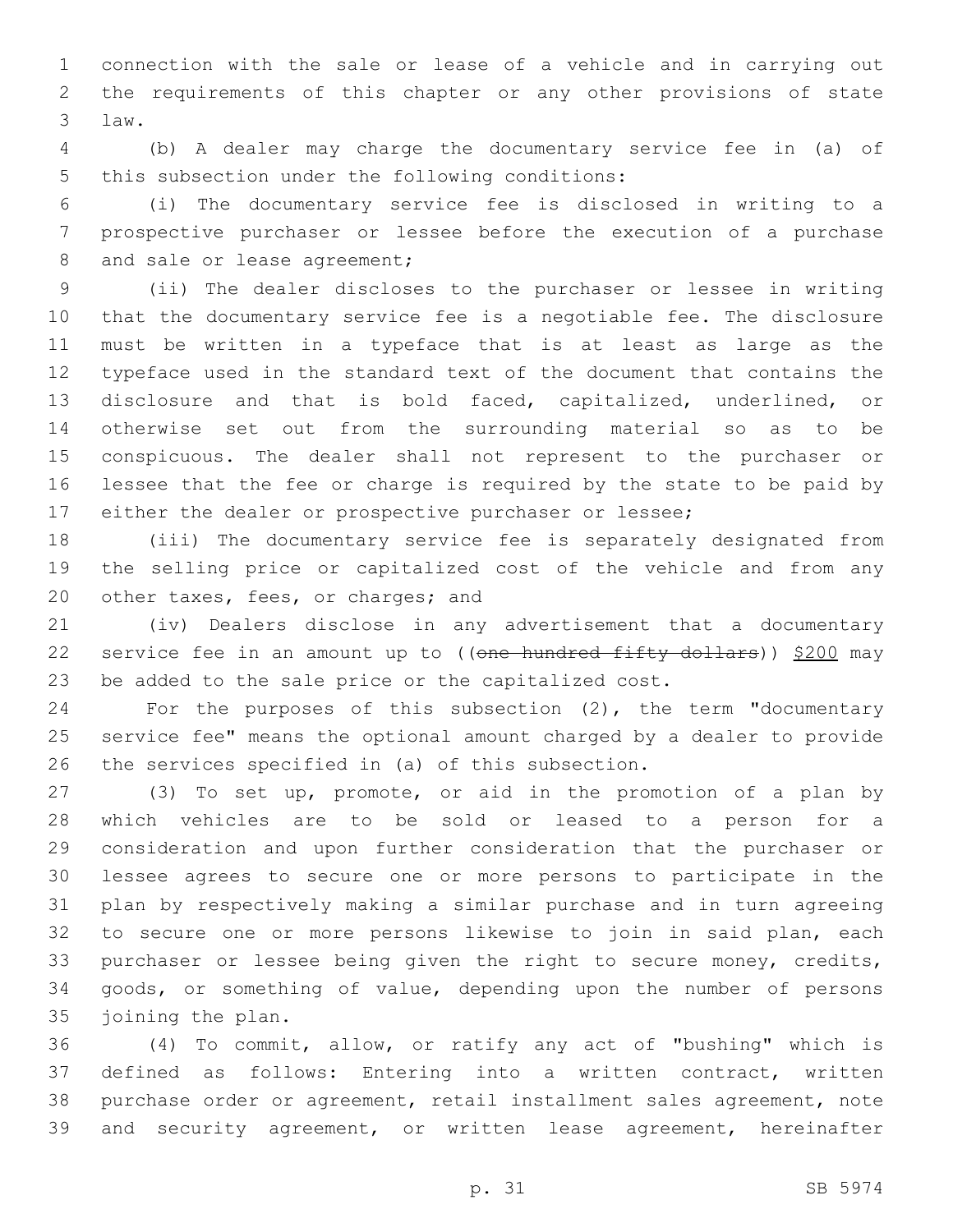collectively referred to as contract or lease, signed by the prospective buyer or lessee of a vehicle, which:2

 (a) Is subject to any conditions or the dealer's or his or her authorized representative's future acceptance, and the dealer fails or refuses within the "bushing" period, which is four calendar days, exclusive of Saturday, Sunday, or legal holiday, and prior to any further negotiations with said buyer or lessee to inform the buyer or lessee either: (i) That the dealer unconditionally accepts the contract or lease, having satisfied, removed, or waived all conditions to acceptance or performance, including, but not limited to, financing, assignment, or lease approval; or (ii) that the dealer rejects the contract or lease, thereby automatically voiding the contract or lease, as long as such voiding does not negate commercially reasonable contract or lease provisions pertaining to the return of the subject vehicle and any physical damage, excessive mileage after the demand for return of the vehicle, and attorneys' fees authorized by law, and tenders the refund of any initial payment or security made or given by the buyer or lessee, including, but not limited to, any down payment, and tenders return of the trade-in vehicle, key, other trade-in, or certificate of title to a trade-in. Tender may be conditioned on return of the subject vehicle if 22 previously delivered to the buyer or lessee.

 The provisions of this subsection (4)(a) do not impair, prejudice, or abrogate the rights of a dealer to assert a claim against the buyer or lessee for misrepresentation or breach of contract and to exercise all remedies available at law or in equity, including those under chapter 62A.9A RCW, if the dealer, bank, or other lender or leasing company discovers that approval of the contract or financing or approval of the lease was based upon material misrepresentations made by the buyer or lessee, including, but not limited to, misrepresentations regarding income, employment, or debt of the buyer or lessee, as long as the dealer, or his or her staff, has not, with knowledge of the material misrepresentation, aided, assisted, encouraged, or participated, directly or indirectly, in the misrepresentation. A dealer shall not be in violation of this subsection (4)(a) if the buyer or lessee made a material misrepresentation to the dealer, as long as the dealer, or his or her staff, has not, with knowledge of the material misrepresentation, aided, assisted, encouraged, or participated, directly or indirectly, 40 in the misrepresentation.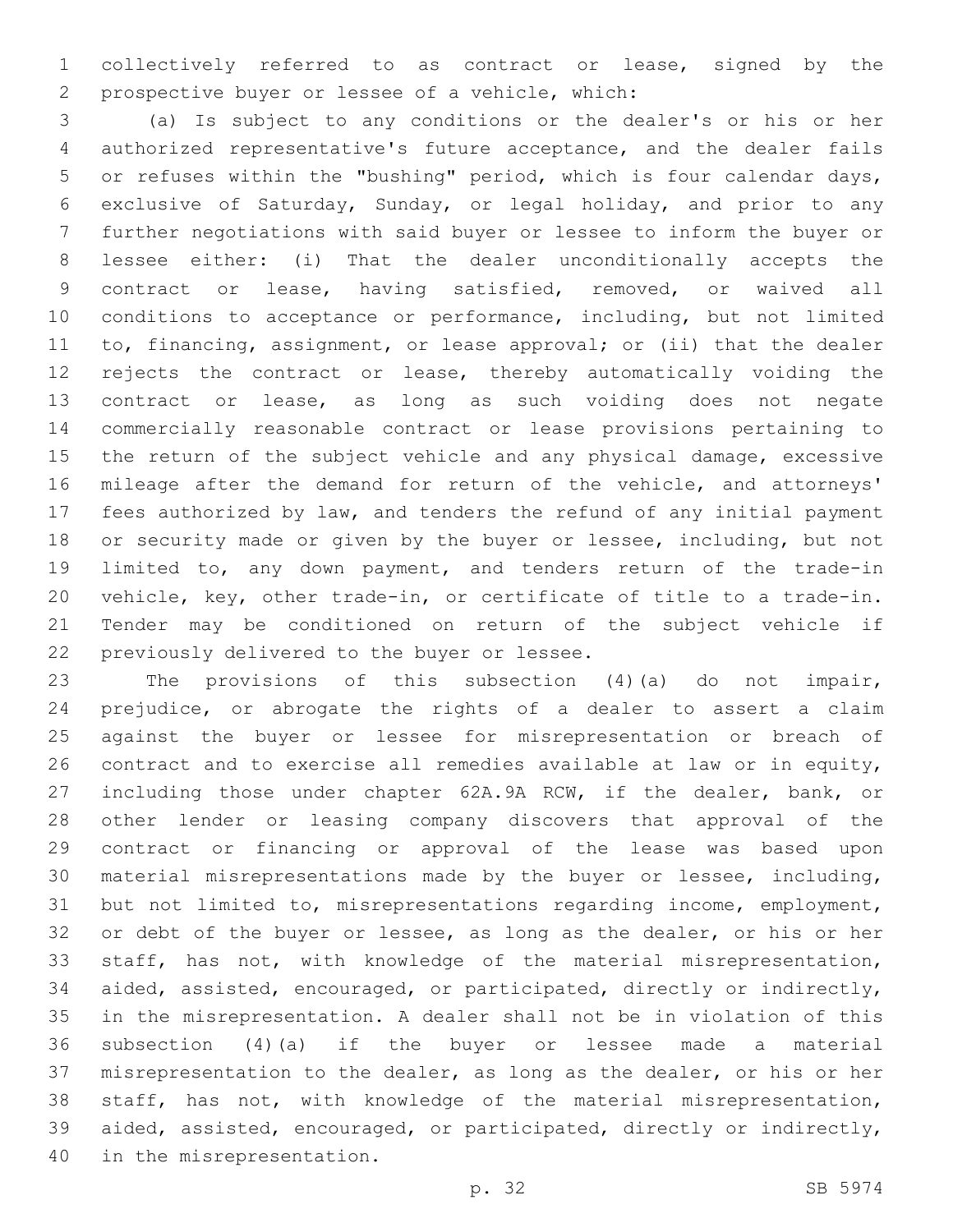A dealer may inform a buyer or lessee under this subsection (4)(a) regarding the unconditional acceptance or rejection of the contract, lease, or financing by sending an email message to the buyer's or lessee's supplied email address, by phone call, by leaving a voice message or sending a text message to a phone number provided by the buyer or lessee, by in-person oral communication, by mailing a letter by first-class mail if the buyer or lessee expresses a preference for a letter or declines to provide an email address and a phone number capable of receiving a free text message, or by another 10 means agreed to by the buyer or lessee or approved by the department, effective upon the execution, mailing, or sending of the communication and before expiration of the "bushing" period;

 (b) Permits the dealer to renegotiate a dollar amount specified as trade-in allowance on a vehicle delivered or to be delivered by 15 the buyer or lessee as part of the purchase price or lease, for any 16 reason except:

 (i) Failure to disclose that the vehicle's certificate of title has been branded for any reason, including, but not limited to, status as a rebuilt vehicle as provided in RCW 46.12.540 and 46.12.560; or20

 (ii) Substantial physical damage or latent mechanical defect occurring before the dealer took possession of the vehicle and which could not have been reasonably discoverable at the time of the taking 24 of the order, offer, or contract; or

 (iii) Excessive additional miles or a discrepancy in the mileage. 26 "Excessive additional miles" means the addition of ((five hundred)) 27 500 miles or more, as reflected on the vehicle's odometer, between the time the vehicle was first valued by the dealer for purposes of determining its trade-in value and the time of actual delivery of the vehicle to the dealer. "A discrepancy in the mileage" means (A) a discrepancy between the mileage reflected on the vehicle's odometer and the stated mileage on the signed odometer statement; or (B) a discrepancy between the mileage stated on the signed odometer statement and the actual mileage on the vehicle; or

 (c) Fails to comply with the obligation of any written warranty or guarantee given by the dealer requiring the furnishing of services 37 or repairs within a reasonable time.

 (5) To commit any offense relating to odometers, as such offenses are defined in RCW 46.37.540, 46.37.550, 46.37.560, and 46.37.570. A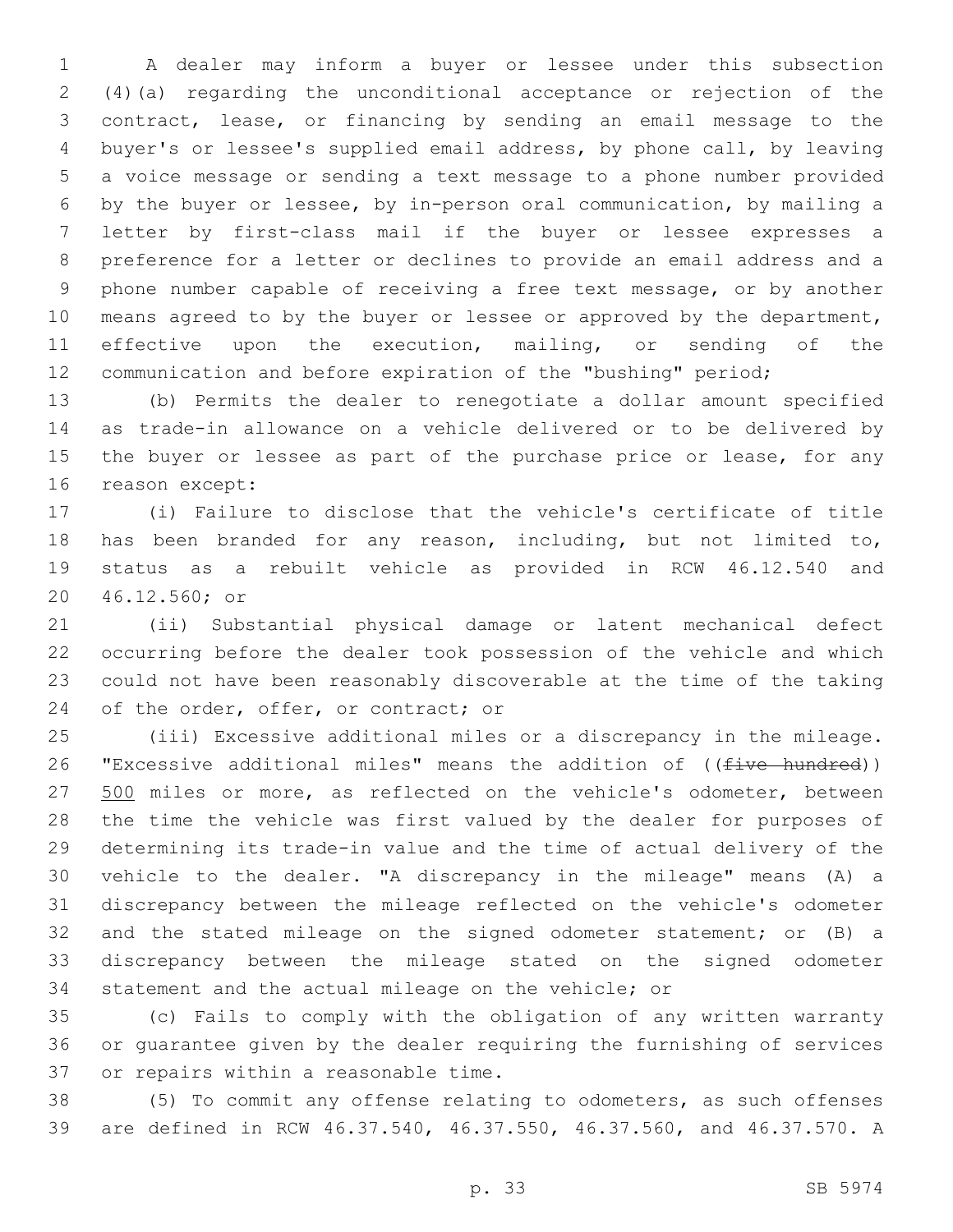violation of this subsection is a class C felony punishable under 2 chapter 9A.20 RCW.

 (6) For any vehicle dealer or vehicle salesperson to refuse to furnish, upon request of a prospective purchaser or lessee, for vehicles previously registered to a business or governmental entity, the name and address of the business or governmental entity.

 (7) To commit any other offense under RCW 46.37.423, 46.37.424, or 46.37.425.8

 (8) To commit any offense relating to a dealer's temporary license permit, including but not limited to failure to properly 11 complete each such permit, or the issuance of more than one such permit on any one vehicle. However, a dealer may issue a second temporary permit on a vehicle if the following conditions are met:

 (a) The lienholder fails to deliver the vehicle title to the 15 dealer within the required time period;

16 (b) The dealer has satisfied the lien; and

 (c) The dealer has proof that payment of the lien was made within two calendar days, exclusive of Saturday, Sunday, or a legal holiday, after the sales contract has been executed by all parties and all conditions and contingencies in the sales contract have been met or 21 otherwise satisfied.

 (9) For a dealer, salesperson, or mobile home manufacturer, having taken an instrument or cash "on deposit" from a purchaser or lessee prior to the delivery of the bargained-for vehicle, to commingle the "on deposit" funds with assets of the dealer, salesperson, or mobile home manufacturer instead of holding the "on deposit" funds as trustee in a separate trust account until the purchaser or lessee has taken delivery of the bargained-for vehicle. Delivery of a manufactured home shall be deemed to occur in accordance with RCW 46.70.135(5). Failure, immediately upon receipt, to endorse "on deposit" instruments to such a trust account, or to set aside "on deposit" cash for deposit in such trust account, and failure to deposit such instruments or cash in such trust account by the close of banking hours on the day following receipt thereof, shall be evidence of intent to commit this unlawful practice: PROVIDED, HOWEVER, That a motor vehicle dealer may keep a separate trust account which equals his or her customary total customer deposits for vehicles for future delivery. For purposes of this section, "on deposit" funds received from a purchaser of a manufactured home means those funds that a seller requires a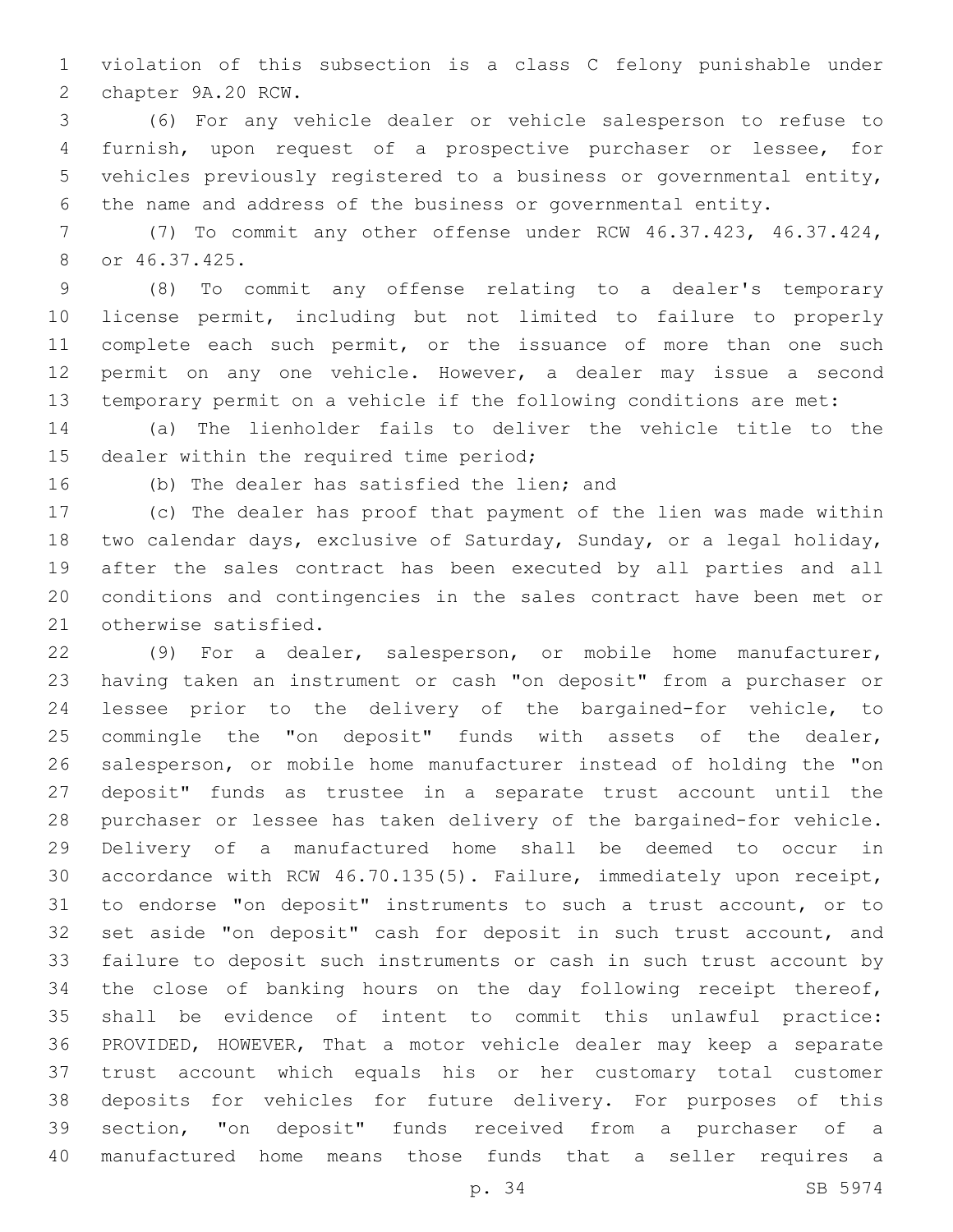purchaser to advance before ordering the manufactured home, but does not include any loan proceeds or moneys that might have been paid on 3 an installment contract.

 (10) For a dealer or manufacturer to fail to comply with the obligations of any written warranty or guarantee given by the dealer or manufacturer requiring the furnishing of goods and services or repairs within a reasonable period of time, or to fail to furnish to a purchaser or lessee, all parts which attach to the manufactured unit including but not limited to the undercarriage, and all items specified in the terms of a sales or lease agreement signed by the 11 seller and buyer or lessee.

 (11) For a vehicle dealer to pay to or receive from any person, firm, partnership, association, or corporation acting, either directly or through a subsidiary, as a buyer's agent for consumers, 15 any compensation, fee, purchase moneys or funds that have been deposited into or withdrawn out of any account controlled or used by any buyer's agent, gratuity, or reward in connection with the 18 purchase, sale, or lease of a new motor vehicle.

 (12) For a buyer's agent, acting directly or through a subsidiary, to pay to or to receive from any motor vehicle dealer any compensation, fee, gratuity, or reward in connection with the purchase, sale, or lease of a new motor vehicle. In addition, it is unlawful for any buyer's agent to engage in any of the following acts 24 on behalf of or in the name of the consumer:

 (a) Receiving or paying any purchase moneys or funds into or out 26 of any account controlled or used by any buyer's agent;

 (b) Signing any vehicle purchase orders, sales contracts, leases, odometer statements, or title documents, or having the name of the buyer's agent appear on the vehicle purchase order, sales contract, 30 lease, or title; or

 (c) Signing any other documentation relating to the purchase, sale, lease, or transfer of any new motor vehicle.

 It is unlawful for a buyer's agent to use a power of attorney obtained from the consumer to accomplish or effect the purchase, sale, lease, or transfer of ownership documents of any new motor vehicle by any means which would otherwise be prohibited under (a) through (c) of this subsection. However, the buyer's agent may use a power of attorney for physical delivery of motor vehicle license 39 plates to the consumer.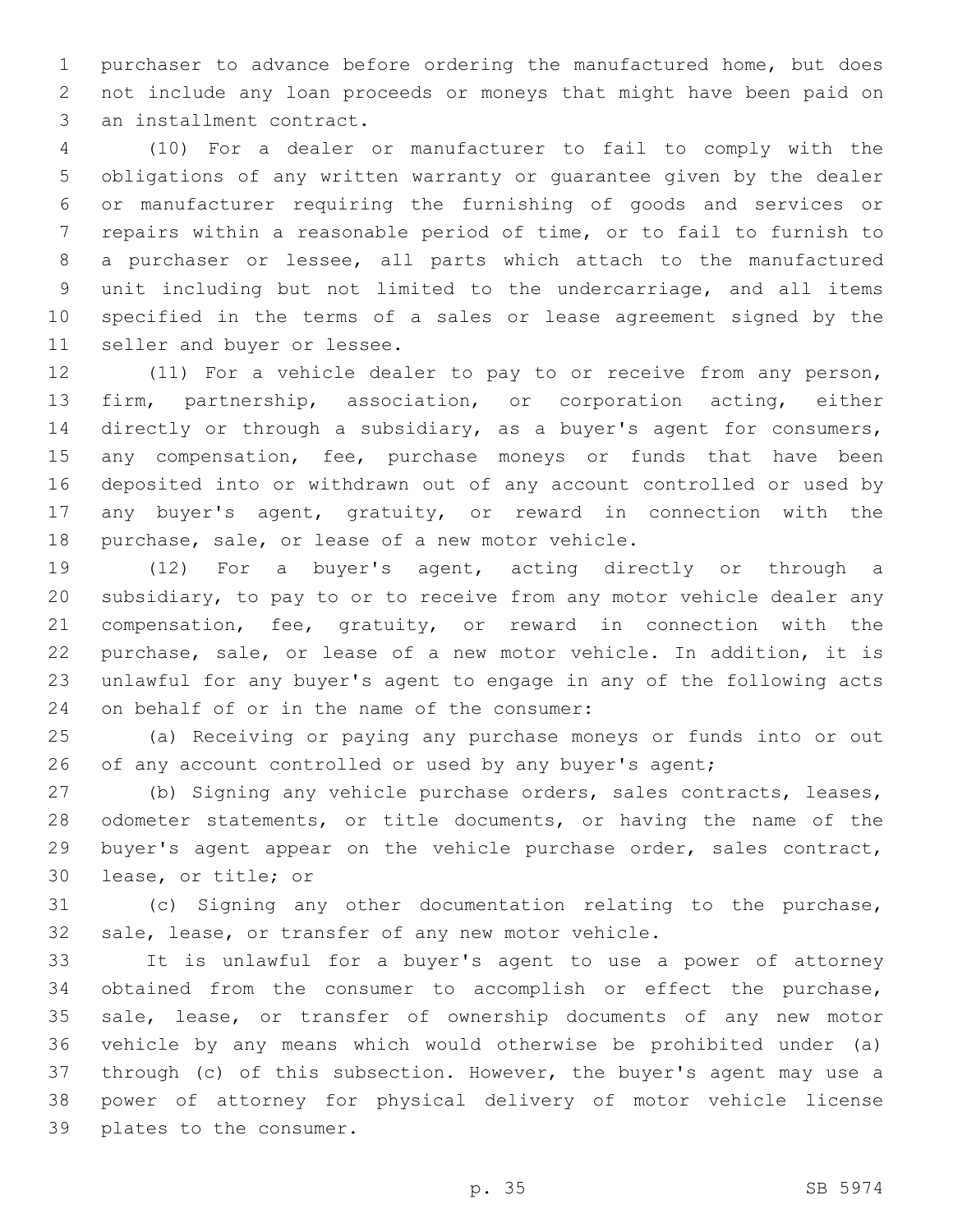Further, it is unlawful for a buyer's agent to engage in any false, deceptive, or misleading advertising, disseminated in any manner whatsoever, including but not limited to making any claim or statement that the buyer's agent offers, obtains, or guarantees the lowest price on any motor vehicle or words to similar effect.

 (13) For a buyer's agent to arrange for or to negotiate the purchase, or both, of a new motor vehicle through an out-of-state dealer without disclosing in writing to the customer that the new vehicle would not be subject to chapter 19.118 RCW. This subsection also applies to leased vehicles. In addition, it is unlawful for any buyer's agent to fail to have a written agreement with the customer that: (a) Sets forth the terms of the parties' agreement; (b) discloses to the customer the total amount of any fees or other compensation being paid by the customer to the buyer's agent for the 15 agent's services; and (c) further discloses whether the fee or any 16 portion of the fee is refundable.

 (14) Being a manufacturer, other than a motorcycle manufacturer 18 governed by chapter 46.93 RCW, to:

 (a) Coerce or attempt to coerce any vehicle dealer to order or accept delivery of any vehicle or vehicles, parts or accessories, or any other commodities which have not been voluntarily ordered by the vehicle dealer: PROVIDED, That recommendation, endorsement, exposition, persuasion, urging, or argument are not deemed to 24 constitute coercion;

 (b) Cancel or fail to renew the franchise or selling agreement of any vehicle dealer doing business in this state without fairly compensating the dealer at a fair going business value for his or her capital investment which shall include but not be limited to tools, equipment, and parts inventory possessed by the dealer on the day he or she is notified of such cancellation or termination and which are still within the dealer's possession on the day the cancellation or termination is effective, if: (i) The capital investment has been entered into with reasonable and prudent business judgment for the purpose of fulfilling the franchise; and (ii) the cancellation or nonrenewal was not done in good faith. Good faith is defined as the duty of each party to any franchise to act in a fair and equitable manner towards each other, so as to guarantee one party freedom from coercion, intimidation, or threats of coercion or intimidation from the other party: PROVIDED, That recommendation, endorsement,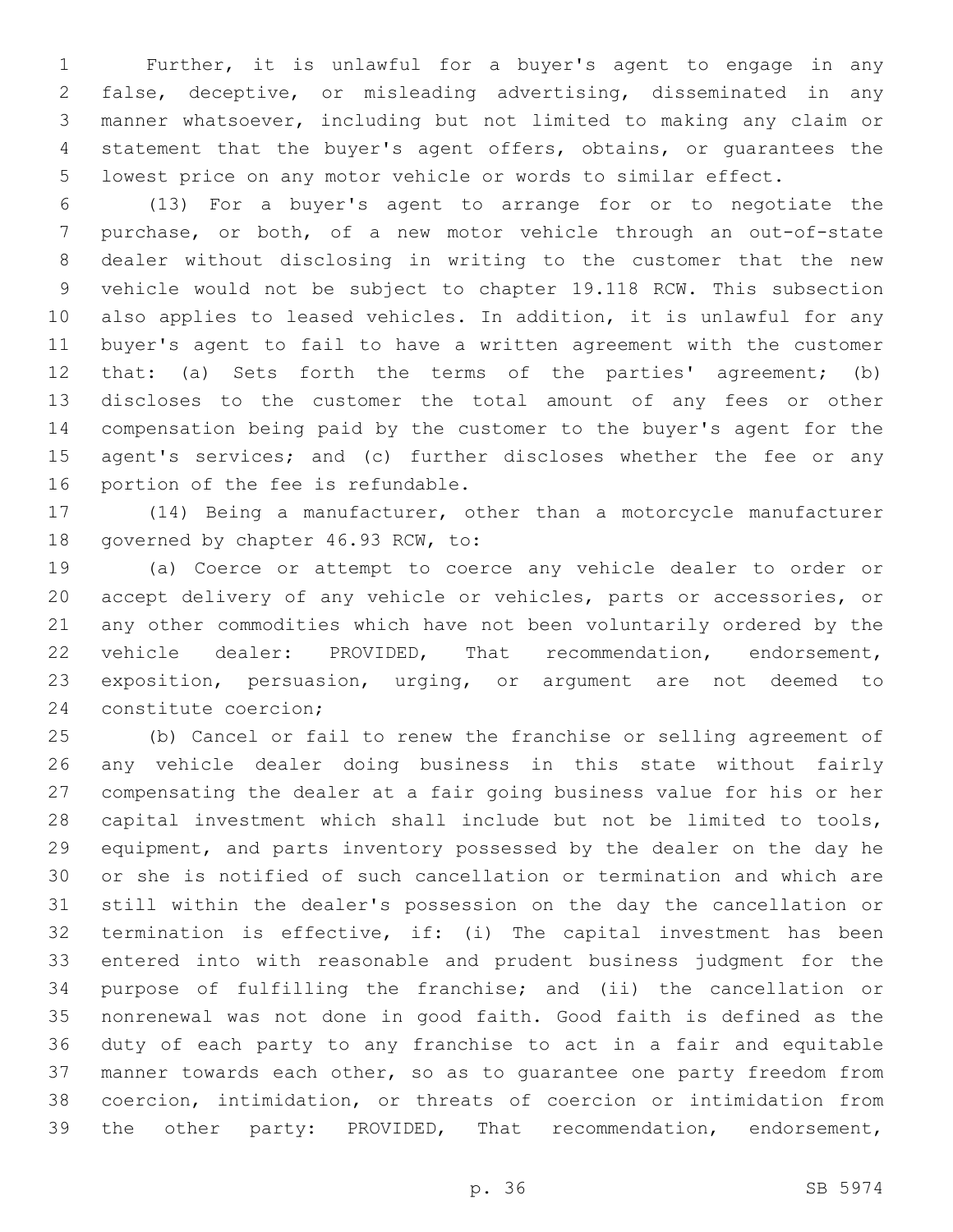exposition, persuasion, urging, or argument are not deemed to 2 constitute a lack of good faith;

 (c) Encourage, aid, abet, or teach a vehicle dealer to sell or lease vehicles through any false, deceptive, or misleading sales or financing practices including but not limited to those practices 6 declared unlawful in this section;

 (d) Coerce or attempt to coerce a vehicle dealer to engage in any practice forbidden in this section by either threats of actual 9 cancellation or failure to renew the dealer's franchise agreement;

 (e) Refuse to deliver any vehicle publicly advertised for immediate delivery to any duly licensed vehicle dealer having a franchise or contractual agreement for the retail sale or lease of new and unused vehicles sold or distributed by such manufacturer within sixty days after such dealer's order has been received in writing unless caused by inability to deliver because of shortage or curtailment of material, labor, transportation, or utility services, 17 or by any labor or production difficulty, or by any cause beyond the 18 reasonable control of the manufacturer;

 (f) To provide under the terms of any warranty that a purchaser or lessee of any new or unused vehicle that has been sold or leased, distributed for sale or lease, or transferred into this state for resale or lease by the vehicle manufacturer may only make any warranty claim on any item included as an integral part of the 24 vehicle against the manufacturer of that item.

 Nothing in this section may be construed to impair the obligations of a contract or to prevent a manufacturer, distributor, representative, or any other person, whether or not licensed under this chapter, from requiring performance of a written contract entered into with any licensee hereunder, nor does the requirement of such performance constitute a violation of any of the provisions of this section if any such contract or the terms thereof requiring performance, have been freely entered into and executed between the contracting parties. This paragraph and subsection (14)(b) of this section do not apply to new motor vehicle manufacturers governed by 35 chapter 46.96 RCW.

 (15) Unlawful transfer of an ownership interest in a motor 37 vehicle as defined in RCW 19.116.050.

 (16) To knowingly and intentionally engage in collusion with a registered owner of a vehicle to repossess and return or resell the vehicle to the registered owner in an attempt to avoid a suspended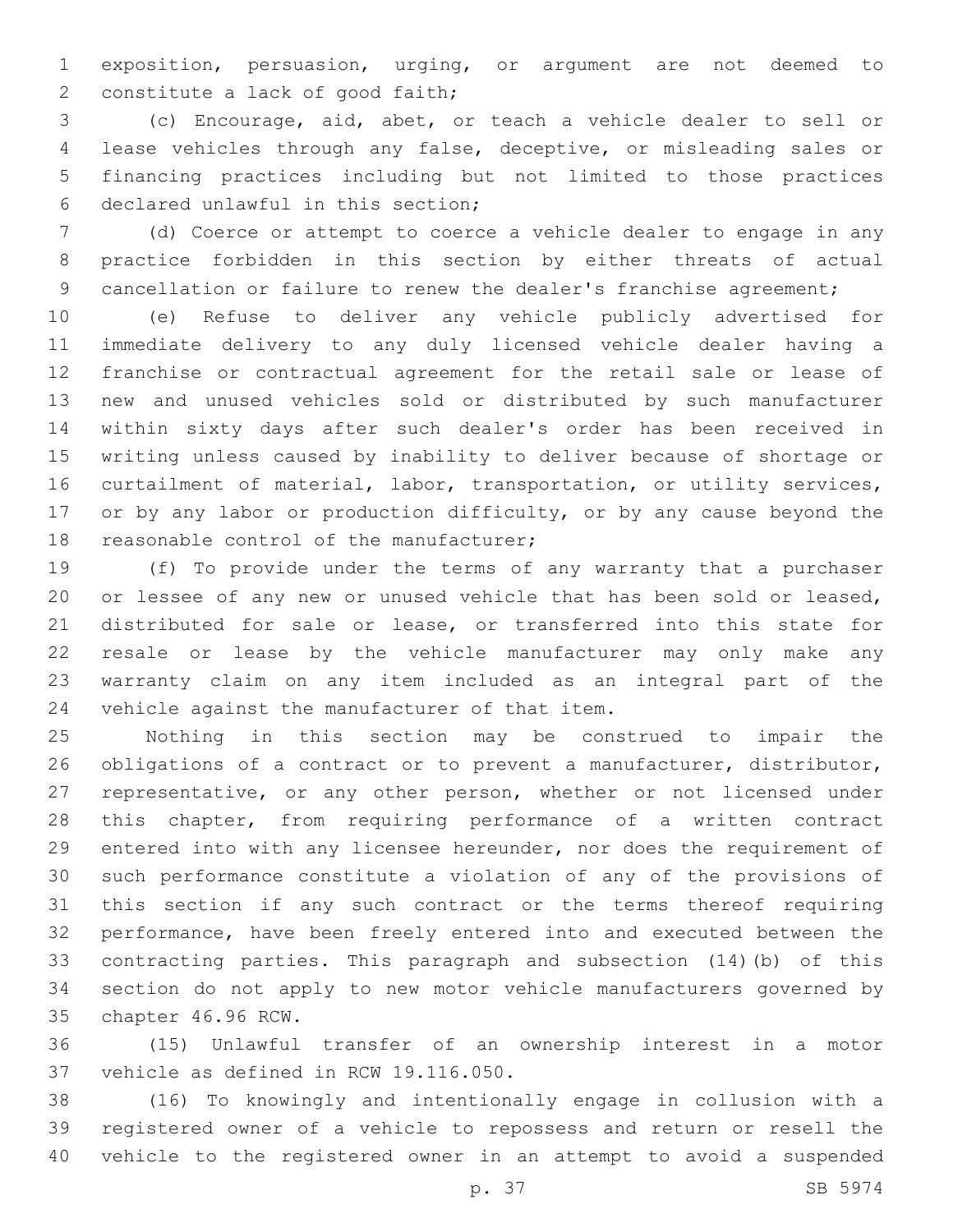license impound under chapter 46.55 RCW. However, compliance with chapter 62A.9A RCW in repossessing, selling, leasing, or otherwise disposing of the vehicle, including providing redemption rights to 4 the debtor, is not a violation of this section.

 (17)(a) For a dealer to enter into a new motor vehicle sales contract without disclosing in writing to a buyer of the new motor vehicle, or to a dealer in the case of an unregistered motor vehicle, any known damage and repair to the new motor vehicle if the damage exceeds five percent of the manufacturer's suggested retail price as calculated at the dealer's authorized warranty rate for labor and 11 parts, or ((one thousand dollars)) \$1,000, whichever amount is greater. A manufacturer or new motor vehicle dealer is not required to disclose to a dealer or buyer that glass, tires, bumpers, or cosmetic parts of a new motor vehicle were damaged at any time if the damaged item has been replaced with original or comparable equipment. A replaced part is not part of the cumulative damage required to be 17 disclosed under this subsection.

 (b) A manufacturer is required to provide the same disclosure to a dealer of any known damage or repair as required in (a) of this 20 subsection.

 (c) If disclosure of any known damage or repair is not required under this section, a buyer may not revoke or rescind a sales contract due to the fact that the new motor vehicle was damaged and 24 repaired before completion of the sale.

(d) As used in this section:25

 (i) "Cosmetic parts" means parts that are attached by and can be replaced in total through the use of screws, bolts, or other fasteners without the use of welding or thermal cutting, and includes 29 windshields, bumpers, hoods, or trim panels.

 (ii) "Manufacturer's suggested retail price" means the retail 31 price of the new motor vehicle suggested by the manufacturer, and includes the retail delivered price suggested by the manufacturer for each accessory or item of optional equipment physically attached to the new motor vehicle at the time of delivery to the new motor vehicle dealer that is not included within the retail price suggested 36 by the manufacturer for the new motor vehicle.

## **Part III**

## **General Fund and Other Related Support**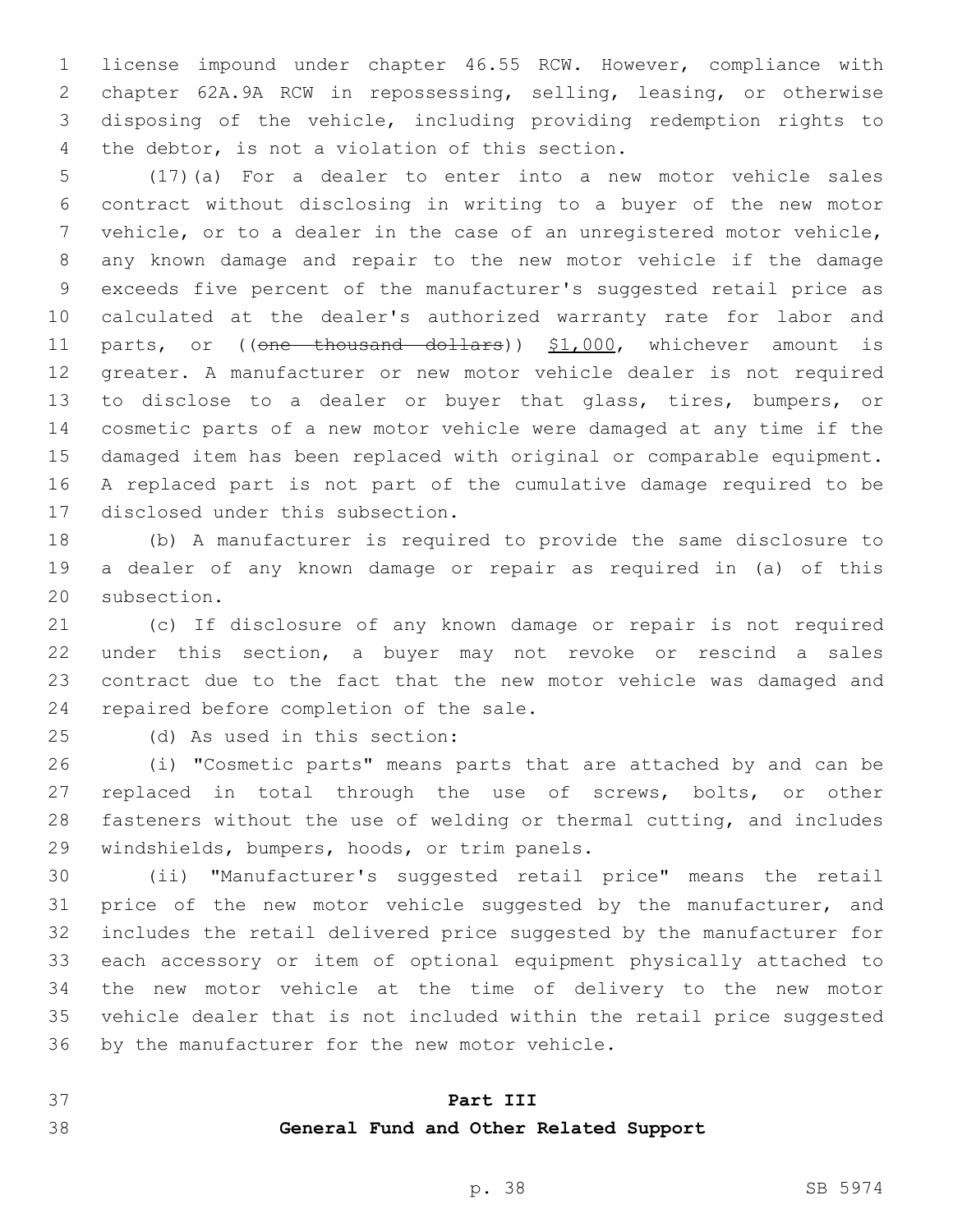1 **Sec. 301.** RCW 82.32.385 and 2020 c 219 s 703 are each amended to 2 read as follows:

 (1) Beginning September 2019 and ending December 2019, by the last day of September and December, the state treasurer must transfer from the general fund to the connecting Washington account created in RCW 46.68.395 ((thirteen million six hundred eighty thousand 7 dollars)) \$13,680,000.

8 (2) Beginning March 2020 and ending June 2021, by the last day of 9 September, December, March, and June of each year, the state 10 treasurer must transfer from the general fund to the multimodal 11 transportation account created in RCW 47.66.070 ((thirteen million 12 six hundred eighty thousand dollars) ) \$13,680,000.

13 (3) Beginning September 2021 and ending June 2023, by the last 14 day of September, December, March, and June of each year, the state 15 treasurer must transfer from the general fund to the connecting 16 Washington account created in RCW 46.68.395 ((thirteen million eight 17 hundred five thousand dollars) ) \$13,805,000.

18 (4) Beginning September 2023 and ending June 2025, by the last 19 day of September, December, March, and June of each year, the state 20 treasurer must transfer from the general fund to the connecting 21 Washington account created in RCW 46.68.395 ((thirteen million nine 22 hundred eighty-seven thousand dollars)) \$13,987,000.

23 (5) Beginning September 2025 and ending June 2027, by the last 24 day of September, December, March, and June of each year, the state 25 treasurer must transfer from the general fund to the connecting 26 Washington account created in RCW 46.68.395 ((eleven million six 27 hundred fifty-eight thousand dollars)) \$11,658,000.

28 (6) Beginning September 2027 and ending June 2029, by the last 29 day of September, December, March, and June of each year, the state 30 treasurer must transfer from the general fund to the connecting 31 Washington account created in RCW 46.68.395 ((seven million five 32 hundred sixty-four thousand dollars) ) \$7,564,000.

33 (7) Beginning September 2029 and ending June 2031, by the last 34 day of September, December, March, and June of each year, the state 35 treasurer must transfer from the general fund to the connecting 36 Washington account created in RCW 46.68.395 ((four million fifty-six 37 thousand dollars) ) \$4,056,000.

38 (8) For fiscal year 2026 through fiscal year 2038, the state 39 treasurer must transfer from the general fund to the move ahead WA 40 flexible account created in section 402 of this act \$31,000,000 each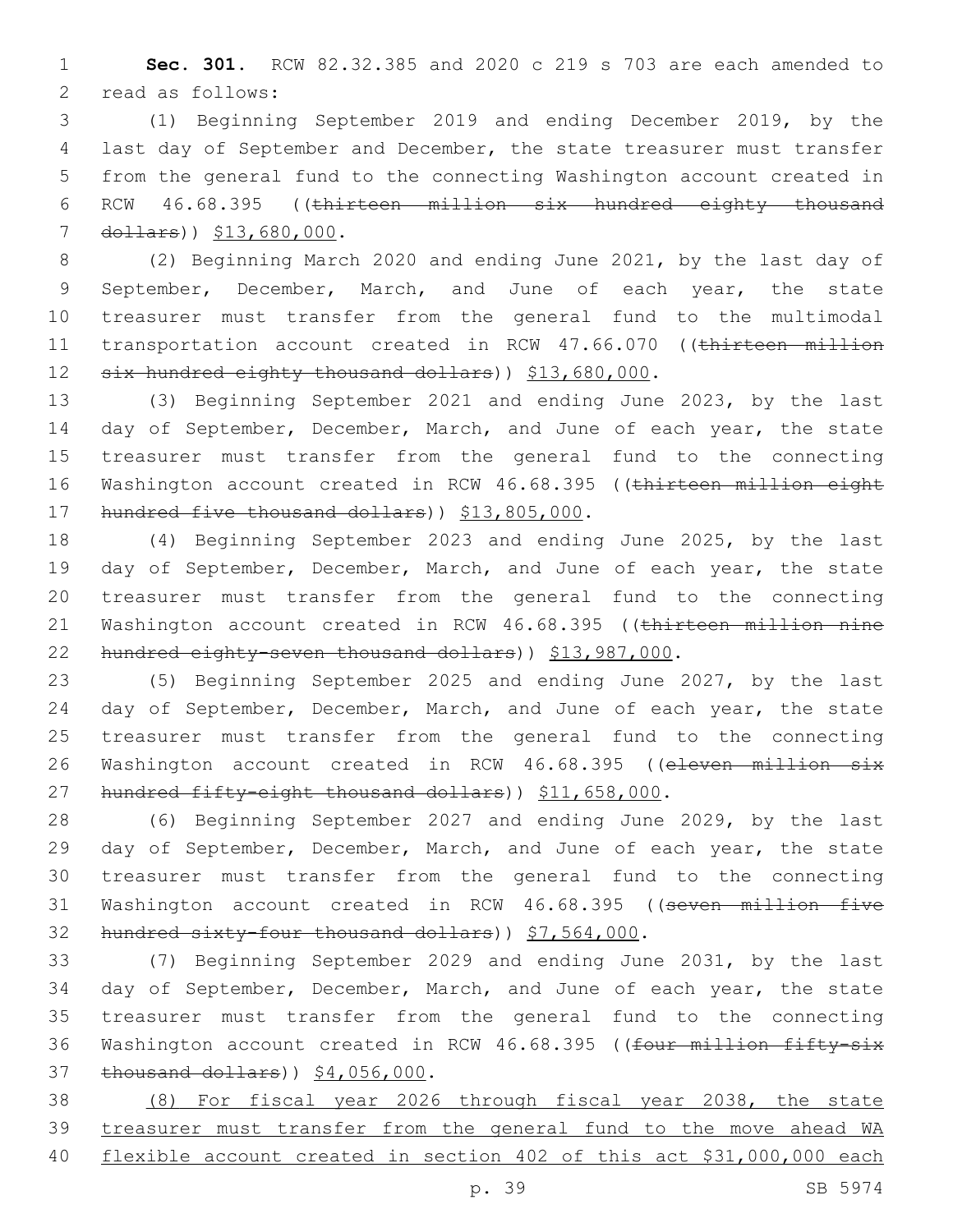|        | 1 fiscal year in four equal quarterly transfers. This amount represents |  |  |  |  |  |
|--------|-------------------------------------------------------------------------|--|--|--|--|--|
|        | 2 the estimated state sales and use tax generated from new              |  |  |  |  |  |
|        | 3 transportation projects and activities funded as a result of this     |  |  |  |  |  |
| 4 act. |                                                                         |  |  |  |  |  |

 **Sec. 302.** RCW 82.08.993 and 2021 c 171 s 2 are each amended to read as follows:6

 (1)(a) Subject to the limitations in this subsection, beginning July 1, 2022, with sales made or lease agreements signed on or after 9 this date until the expiration of this section,  $((f\text{iff}\psi))$  50 percent of the tax levied by RCW 82.08.020 does not apply to sales or leases 11 of new electric passenger cars, light duty trucks, and medium duty passenger vehicles, that are powered by a fuel cell.

 (b)(i) By the end of the fifth working day of each month, until the expiration of the exemption as described in (c) of this subsection, the department must determine the cumulative number of vehicles that have claimed the exemption as described in (a) of this 17 subsection.

 (ii) The department of licensing must collect and provide, upon request, information in a form or manner as required by the department to determine the number of exemptions that have been 21 claimed.

 (c) The exemption under this section expires after the last day of the calendar month immediately following the month the department determines that the total number of vehicles exempt under (a) of this subsection reaches 650. All leased vehicles that qualified for the exemption before the expiration of the exemption must continue to receive the exemption as described under (a) of this subsection on lease payments due through the remainder of the lease.

 (d) The department must provide notification on its website monthly on the amount of exemptions that have been applied for, the amount issued, and the amount remaining before the limit described in (c) of this subsection has been reached, and, once that limit has been reached, the date the exemption expires pursuant to (c) of this 34 subsection.

 (e) A person may not claim the exemption under this subsection if the person claims the exemption under RCW 82.08.9999 or 82.12.9999.

 (f) The per vehicle exemption must be based on the sales price for purchased vehicles and fair market value at the inception of the 39 lease for leased vehicles.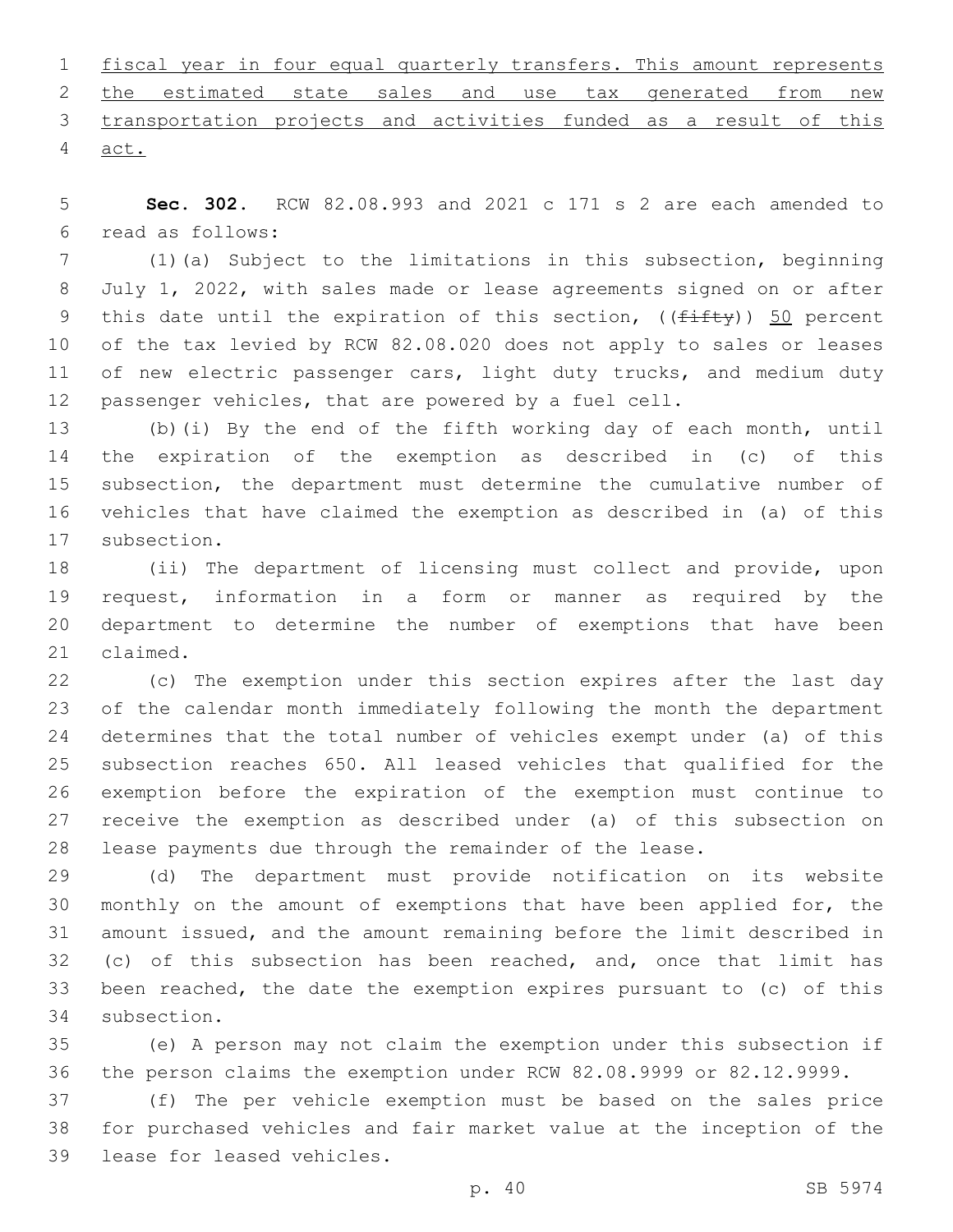(2)(a) Subject to the limitations in this subsection (2), beginning July 1, 2022, with sales made or lease agreements signed on or after this date until the expiration of this section, the entire tax levied by RCW 82.08.020 does not apply to the sale or lease of used electric passenger cars, light duty trucks, and medium duty passenger vehicles, that are powered by a fuel cell.

 (b) The per vehicle exemption must be based on the sales price for purchased vehicles and fair market value at the inception of the lease for leased vehicles. However, the maximum value amount eligible for the exemption under (a) of this subsection is the lesser of 11 either ((sixteen thousand dollars)) \$16,000 or the fair market value 12 of the vehicle.

 (c) A person may not claim the exemption under this subsection (2) if the person claims the exemption under RCW 82.08.9999 or 15 82.12.9999.

 (3)(a) For qualifying vehicles sold by a person licensed to do business in the state of Washington, the seller must keep records necessary for the department to verify eligibility under this section. The seller reporting the exemption must also submit itemized information to the department for all vehicles for which an exemption is claimed that must include the following: Vehicle make; vehicle 22 model; model year; whether the vehicle has been sold or leased; date 23 of sale or start date of lease; length of lease; sales price for purchased vehicles and fair market value at the inception of the 25 lease for leased vehicles; and the total amount qualifying for the incentive claimed for each vehicle, in addition to the future monthly amount to be claimed for each leased vehicle. This information must be provided in a form and manner prescribed by the department.

 (b) For vehicles purchased from (i) a seller that is not licensed to do business in the state of Washington, or (ii) a private party, the buyer must keep records necessary for the department to verify eligibility under this section. The buyer claiming the exemption must also submit itemized information to the department for all vehicles for which an exemption is claimed that must include the following: Vehicle make; vehicle model; model year; date of sale; sales price; and the total amount qualifying for the incentive claimed for each vehicle. This information must be provided in a form and manner 38 prescribed by the department.

 (4)(a) The department of licensing must maintain and publish a list of all vehicle models qualifying for the tax exemptions under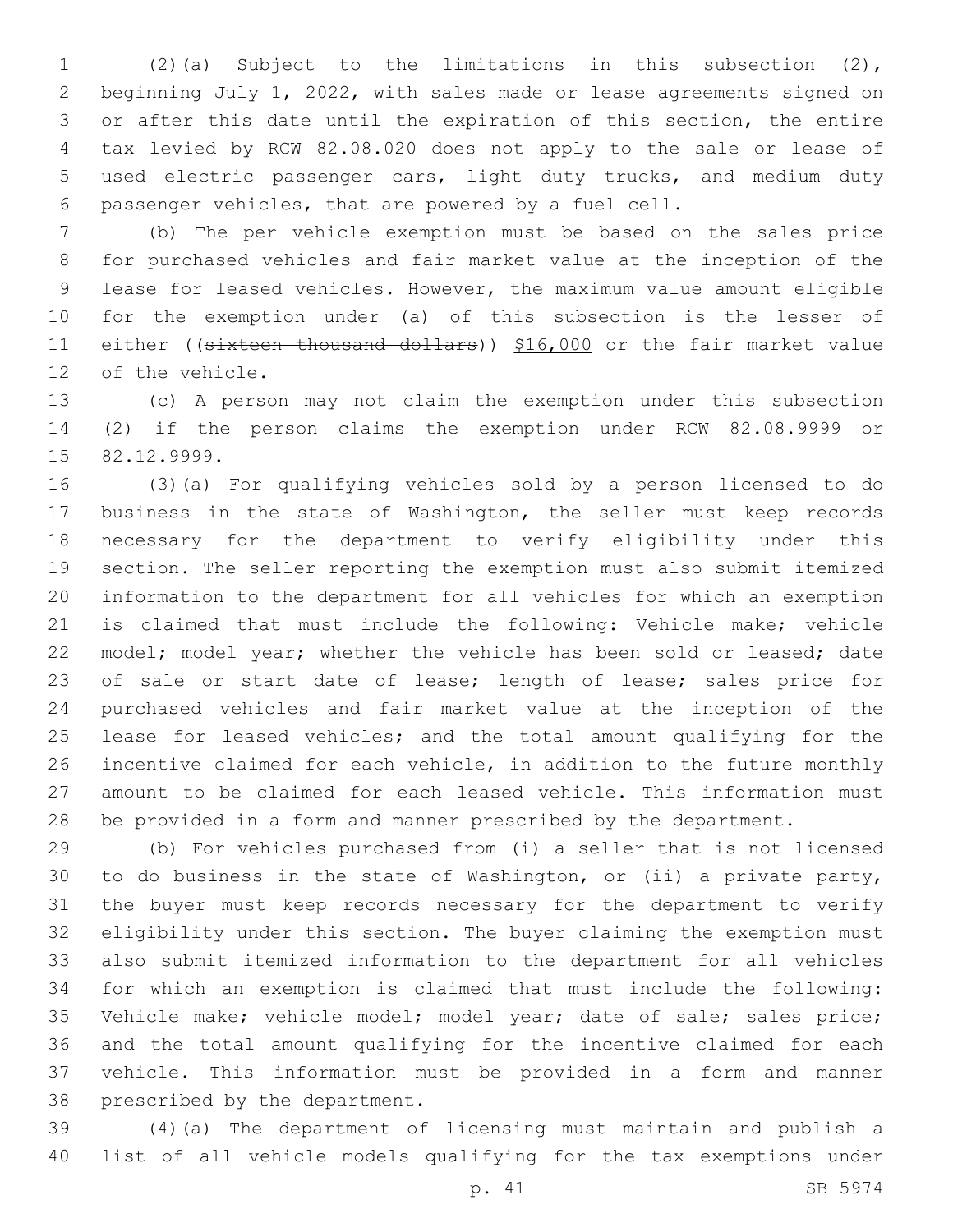this section and RCW 82.12.817 until the expiration of this section, and is authorized to issue final rulings on vehicle model 3 qualification for these criteria.

 (b) The department of revenue retains responsibility for determining whether a vehicle meets the applicable qualifying criterion under subsections (1) and (2) of this section.

 (5) ((On the last day of July, October, January, and April of 8 each year, the state treasurer, based upon information provided by 9 the department, must transfer from the electric vehicle account to the general fund a sum equal to the dollar amount that would otherwise have been deposited into the general fund during the prior fiscal quarter but for the exemptions provided in this section. Information provided by the department to the state treasurer must be 14 based on the best available data, except that the department may 15 provide estimates of taxes exempted under this section until such 16 time as retailers are able to report such exempted amounts on their tax returns.

 $(6)$ )) By the last day of August 2023, and annually thereafter until this section expires, based on the best available data, the department must report the following information to the transportation committees of the legislature: The cumulative number of fuel cell electric vehicles that qualified for the exemptions under this section and RCW 82.12.817 by month of purchase or lease start and vehicle make and model; the dollar amount of all state retail sales and use taxes exempted on or after the qualification period start date, under this section and RCW 82.12.817; and estimates of the future costs of leased vehicles that qualified for the exemptions under this section and RCW 82.12.817.

 $((+7+))$  (6)(a) Sales of vehicles delivered to the buyer after the expiration of this section, or leased vehicles for which the lease agreement was signed after the expiration of this section, do not 32 qualify for the exemptions under this section.

 (b) All leased vehicles that qualified for the exemption under this section before the expiration of this section must continue to receive the exemption on any lease payments due through the remainder 36 of the lease.

 $(1+8)$ )  $(7)$  For the purposes of this section:

 (a) "Fair market value" has the same meaning as "value of the 39 article used" in RCW 82.12.010.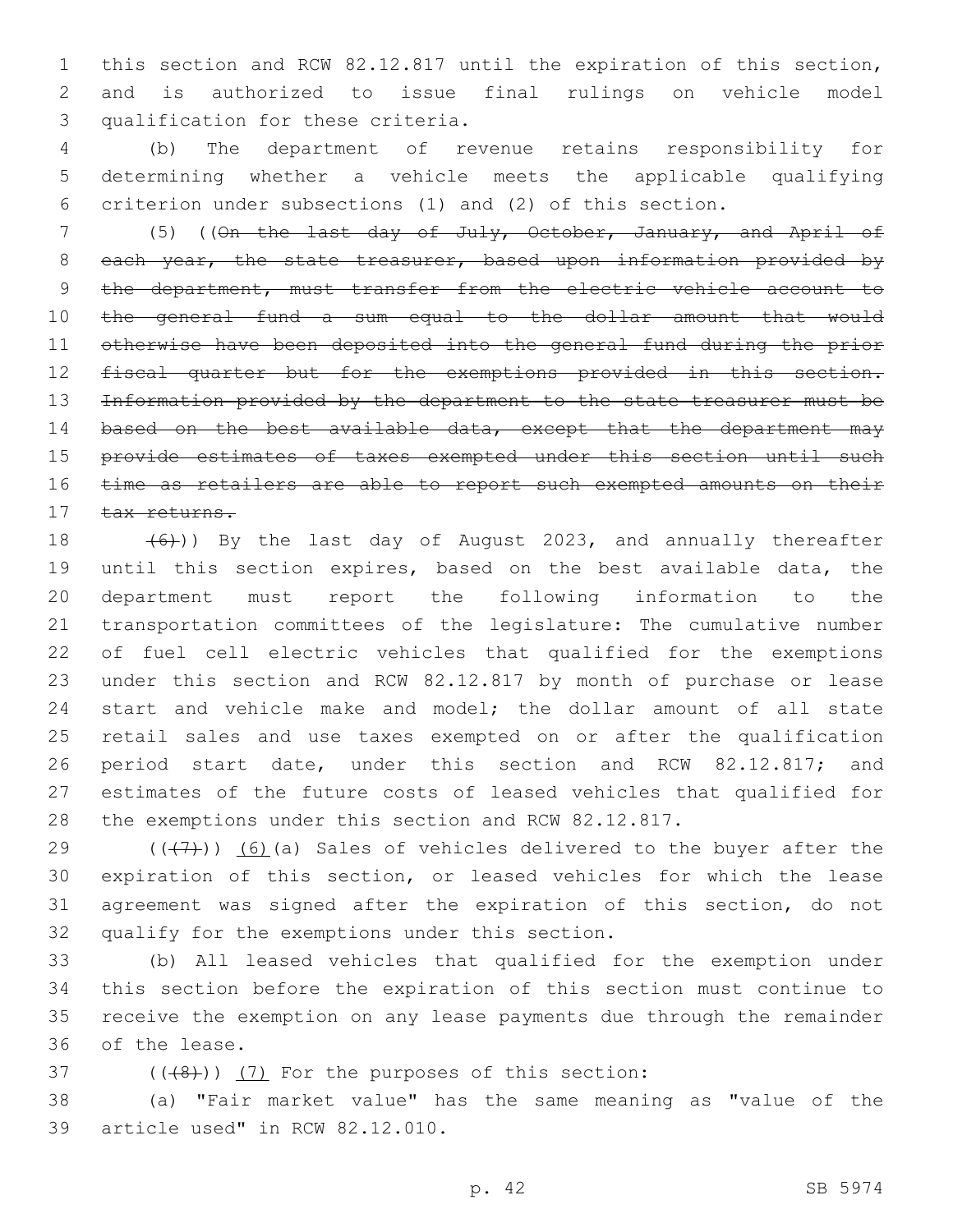(b) "Fuel cell" means a technology that uses an electrochemical reaction to generate electric energy by combining atoms of hydrogen 3 and oxygen in the presence of a catalyst.

 (c) "New vehicle" has the same meaning as "new motor vehicle" in 5 RCW 46.04.358.

 (d) "Selling price" and "sales price" have the same meaning as in 7 RCW 82.08.010.

(e) "Used vehicle" has the same meaning as in RCW 46.04.660.

9 (((49))) (8) This section expires June 30, 2029.

 **Sec. 303.** RCW 82.12.817 and 2021 c 171 s 3 are each amended to read as follows:11

 (1) Subject to the limitations in this subsection and RCW 82.08.993(1)(c), beginning July 1, 2022, with sales made or lease agreements signed on or after this date until the expiration of this 15 section, (( $f$ ifty)) 50 percent of the tax levied by RCW 82.12.020 does not apply to sales or leases of new electric passenger cars, light duty trucks, and medium duty passenger vehicles, that are powered by 18 a fuel cell.

 (2)(a) Subject to the limitations in this subsection (2), beginning July 1, 2022, with sales made or lease agreements signed on or after this date until the expiration of this section, the entire tax levied by RCW 82.12.020 does not apply to the sale or lease of used electric passenger cars, light duty trucks, and medium duty passenger vehicles, that are powered by a fuel cell.

 (b) The per vehicle exemption must be based on the sales price for purchased vehicles and fair market value at the inception of the lease for leased vehicles. However, the maximum value amount eligible for the exemption under (a) of this subsection is the lesser of 29 either ((sixteen thousand dollars)) \$16,000 or the fair market value 30 of the vehicle.

 (c) A person may not claim the exemption under this subsection (2) if the person claims the exemption under RCW 82.08.9999 or 82.12.9999.33

 (3) The buyer must keep records necessary for the department to verify eligibility under this section. The buyer claiming the exemption must also submit itemized information to the department for all vehicles for which an exemption is claimed that must include the following: Vehicle make; vehicle model; model year; whether the vehicle has been sold or leased; date of sale or start date of lease;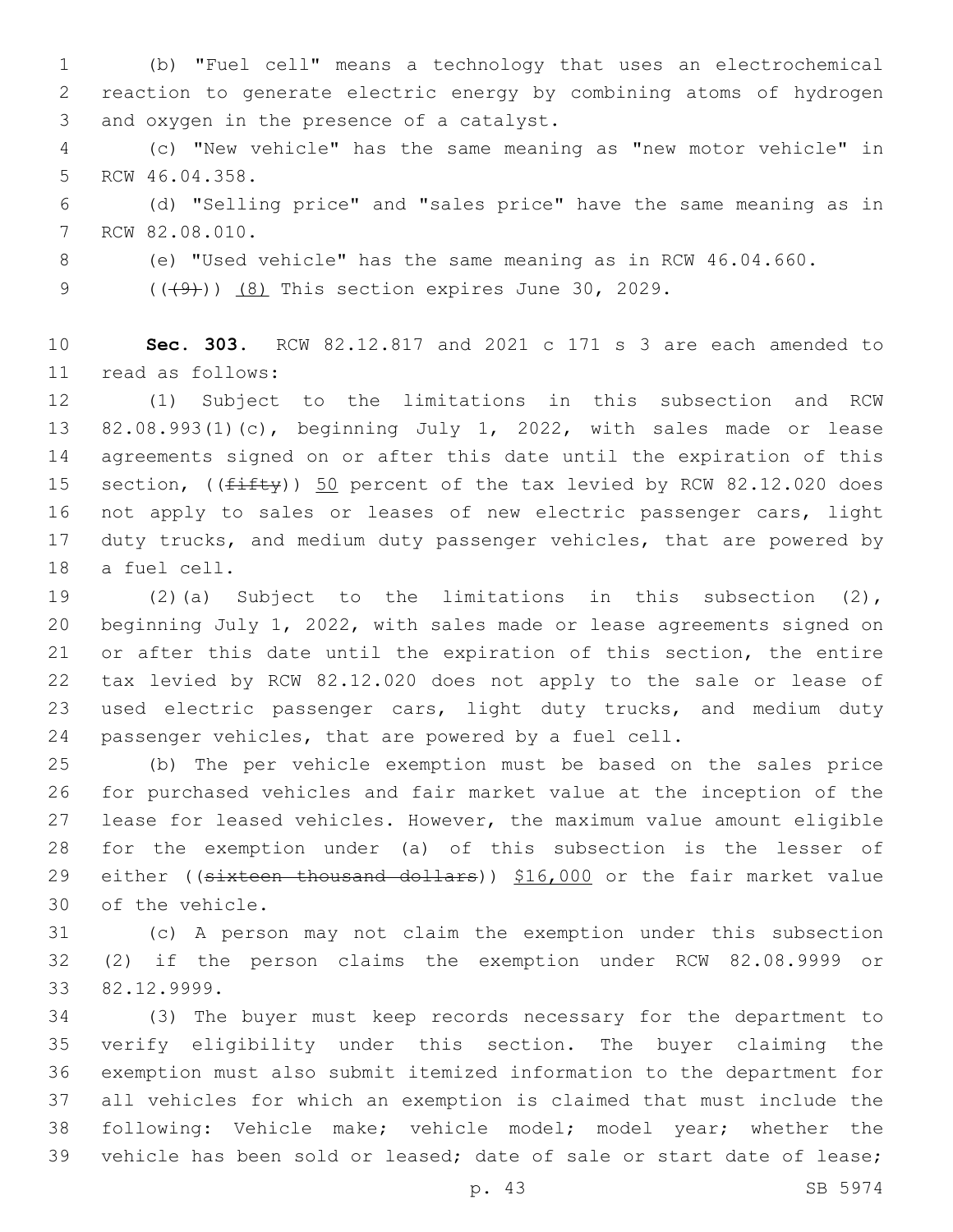length of lease; sales price for purchased vehicles and fair market value at the inception of the lease for leased vehicles; and the total amount qualifying for the incentive claimed for each vehicle, in addition to the future monthly amount to be claimed for each leased vehicle. This information must be provided in a form and 6 manner prescribed by the department.

 (4) ((On the last day of July, October, January, and April of 8 each year, the state treasurer, based upon information provided by 9 the department, must transfer from the electric vehicle account to the general fund a sum equal to the dollar amount that would otherwise have been deposited into the general fund during the prior fiscal quarter but for the exemptions provided in this section. Information provided by the department to the state treasurer must be 14 based on the best available data.

 $(5)$ ))(a) Sales of vehicles delivered to the buyer after the expiration of this section, or leased vehicles for which the lease agreement was signed after the expiration of this section, do not 18 qualify for the exemptions under this section.

 (b) All leased vehicles that qualified for the exemption under this section before the expiration of this section must continue to receive the exemption on any lease payments due through the remainder 22 of the lease.

23  $((\overline{6}))$   $(5)$  The definitions in RCW 82.08.993 apply to this 24 section.

 $(47)$  (( $(47)$ )) (6) This section expires June 30, 2029.

 **Sec. 304.** RCW 82.08.9999 and 2021 c 145 s 13 are each amended to 27 read as follows:

 (1) Beginning August 1, 2019, with sales made or lease agreements signed on or after the qualification period start date:

 (a) The tax levied by RCW 82.08.020 does not apply as provided in (b) of this subsection to sales or leases of new or used passenger cars, light duty trucks, and medium duty passenger vehicles that:

(i) Are exclusively powered by a clean alternative fuel; or

 (ii) Use at least one method of propulsion that is capable of being reenergized by an external source of electricity and are 36 capable of traveling at least ((thirty)) 30 miles using only battery 37 power; and

 (iii)(A) Have a vehicle selling price plus trade-in property of 39 like kind for purchased vehicles that: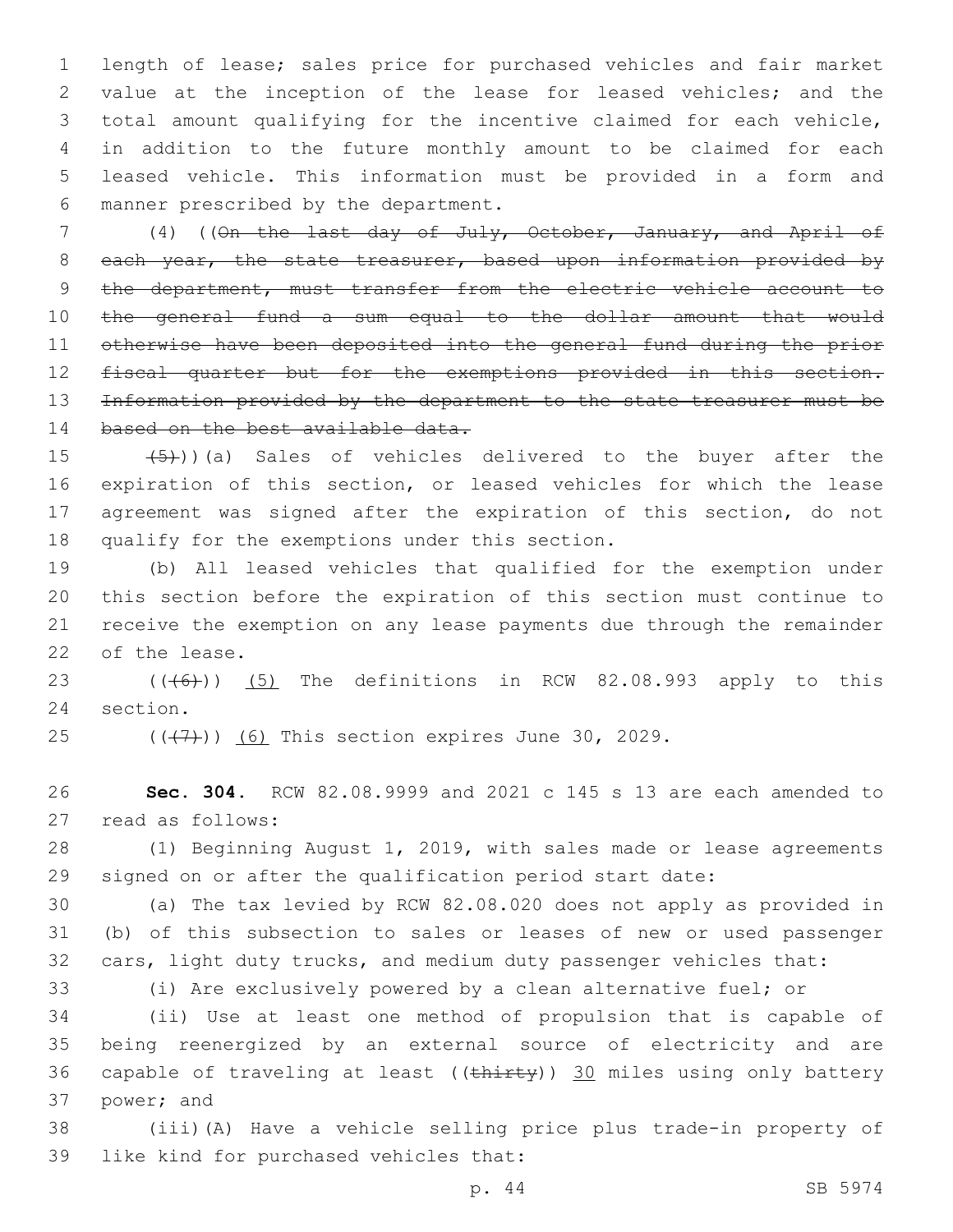1 (I) For a vehicle that is a new vehicle at the time of the 2 purchase date or the date the lease agreement was signed, does not 3 exceed ((forty-five thousand dollars)) \$45,000; or

4 (II) For a vehicle that is a used vehicle at the time of the 5 purchase date or the date the lease agreement was signed, does not 6 exceed ((thirty thousand dollars))  $$30,000$ ; or

7 (B) Have a fair market value at the inception of the lease for 8 leased vehicles that:

9 (I) For a vehicle that is a new vehicle at the time of the 10 purchase date or the date the lease agreement was signed, does not 11 exceed ((forty-five thousand dollars)) \$45,000; or

12 (II) For a vehicle that is a used vehicle at the time of the 13 purchase date or the date the lease agreement was signed, does not 14 exceed ((thirty thousand dollars)) \$30,000;

15 (b)(i) The exemption in this section is applicable for up to the 16 amounts specified in (b)(ii) or (iii) of this subsection of:

17 (A) The total amount of the vehicle's selling price, for sales 18 made; or

 (B) The total lease payments made plus any additional selling price of the leased vehicle if the original lessee purchases the leased vehicle before the qualification period end date, for lease 22 agreements signed.

23 (ii) Based on the purchase date or the date the lease agreement 24 was signed of the vehicle if the vehicle is a new vehicle at the time 25 of the purchase date or the date the lease agreement was signed:

26 (A) From the qualification period start date until July 31, 2021, 27 the maximum amount eligible under (b)(i) of this subsection is 28 ((twenty-five thousand dollars)) \$25,000;

29 (B) From August 1, 2021, until July 31, 2023, the maximum amount 30 eligible under (b)(i) of this subsection is ((twenty thousand 31 dollars)) \$20,000;

32 (C) From August 1, 2023, until July 31, 2025, the maximum amount 33 eligible under (b)(i) of this subsection is ((fifteen thousand 34 dollars)) \$15,000.

35 (iii) If the vehicle is a used vehicle at the time of the 36 purchase date or the date the lease agreement was signed, the maximum 37 amount eligible under (b)(i) of this subsection is ((sixteen thousand 38 dollars)) \$16,000.

39 (2) The seller must keep records necessary for the department to 40 verify eligibility under this section. A person claiming the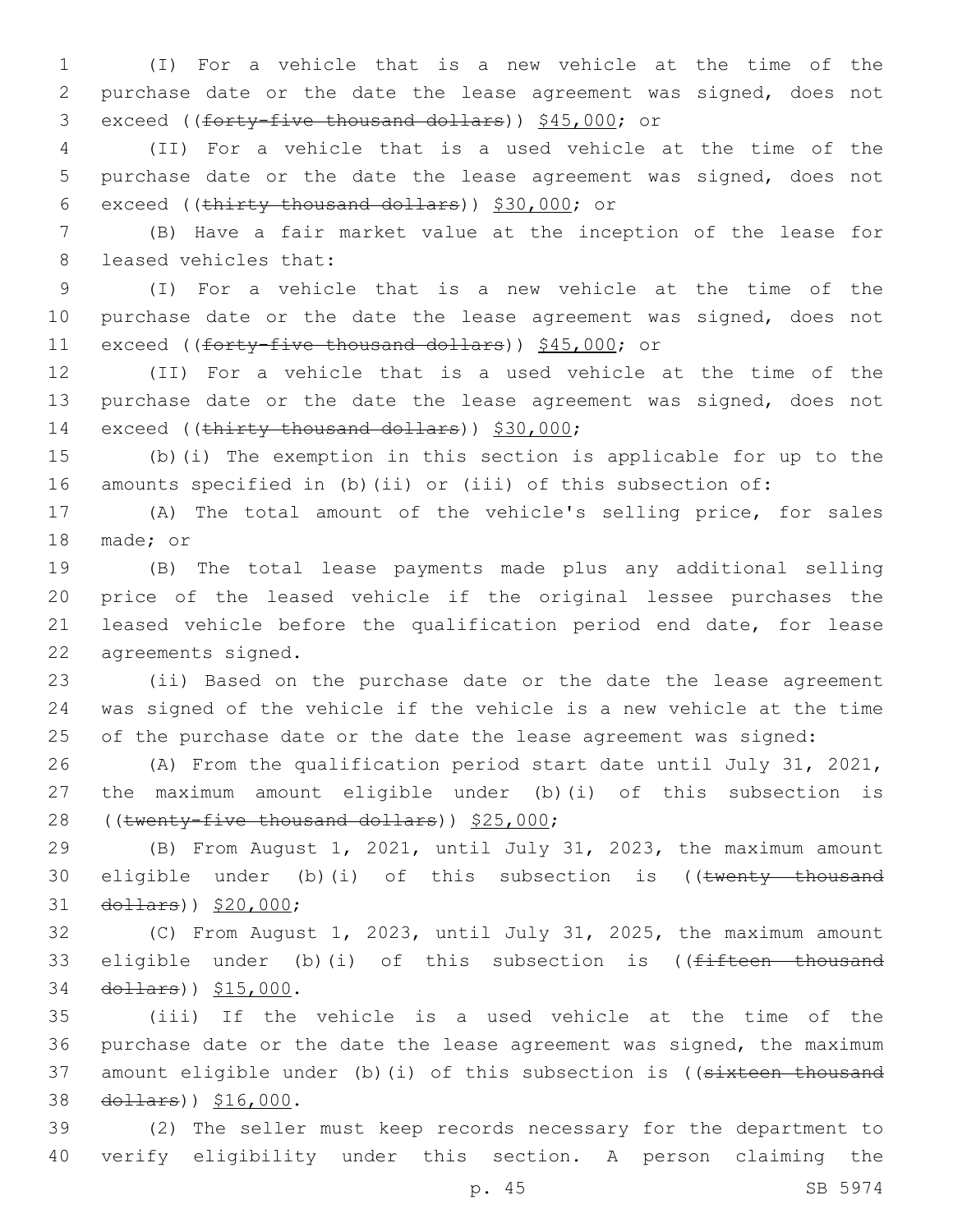exemption must also submit itemized information to the department for all vehicles for which an exemption is claimed that must include the following: Vehicle make; vehicle model; model year; whether the vehicle has been sold or leased; date of sale or start date of lease; length of lease; sales price for purchased vehicles and fair market value at the inception of the lease for leased vehicles; and the total amount qualifying for the incentive claimed for each vehicle, in addition to the future monthly amount to be claimed for each leased vehicle. This information must be provided in a form and 10 manner prescribed by the department.

 (3)(a) The department of licensing must maintain and publish a list of all vehicle models qualifying for the tax exemptions under this section or RCW 82.12.9999 until the expiration date of this section, and is authorized to issue final rulings on vehicle model qualification for these criteria. A seller is not responsible for repayment of the tax exemption under this section and RCW 82.12.9999 for a vehicle if the department of licensing's published list of qualifying vehicle models on the purchase date or the date the lease agreement was signed includes the vehicle model and the department of licensing subsequently removes the vehicle model from the published list, and, if applicable, the vehicle meets the qualifying criterion under subsection (1)(a)(iii)(B) of this section and RCW 23 82.12.9999(1)(a)(iii)(B).

 (b) The department of revenue retains responsibility for determining whether a vehicle meets the applicable qualifying criterion under subsection (1)(a)(iii)(B) of this section and RCW 27 82.12.9999(1)(a)(iii)(B).

28 (4) ((On the last day of January, April, July, and October of 29 each year, the state treasurer, based upon information provided by the department, must transfer from the electric vehicle account to the general fund a sum equal to the dollar amount that would otherwise have been deposited into the general fund during the prior 33 calendar quarter but for the exemption provided in this section. Information provided by the department to the state treasurer must be 35 based on the best available data, except that the department may provide estimates of taxes exempted under this section until such 37 time as retailers are able to report such exempted amounts on their 38 tax returns.

39  $(5)$ )) By the last day of October 2019, and every six months thereafter until this section expires, based on the best available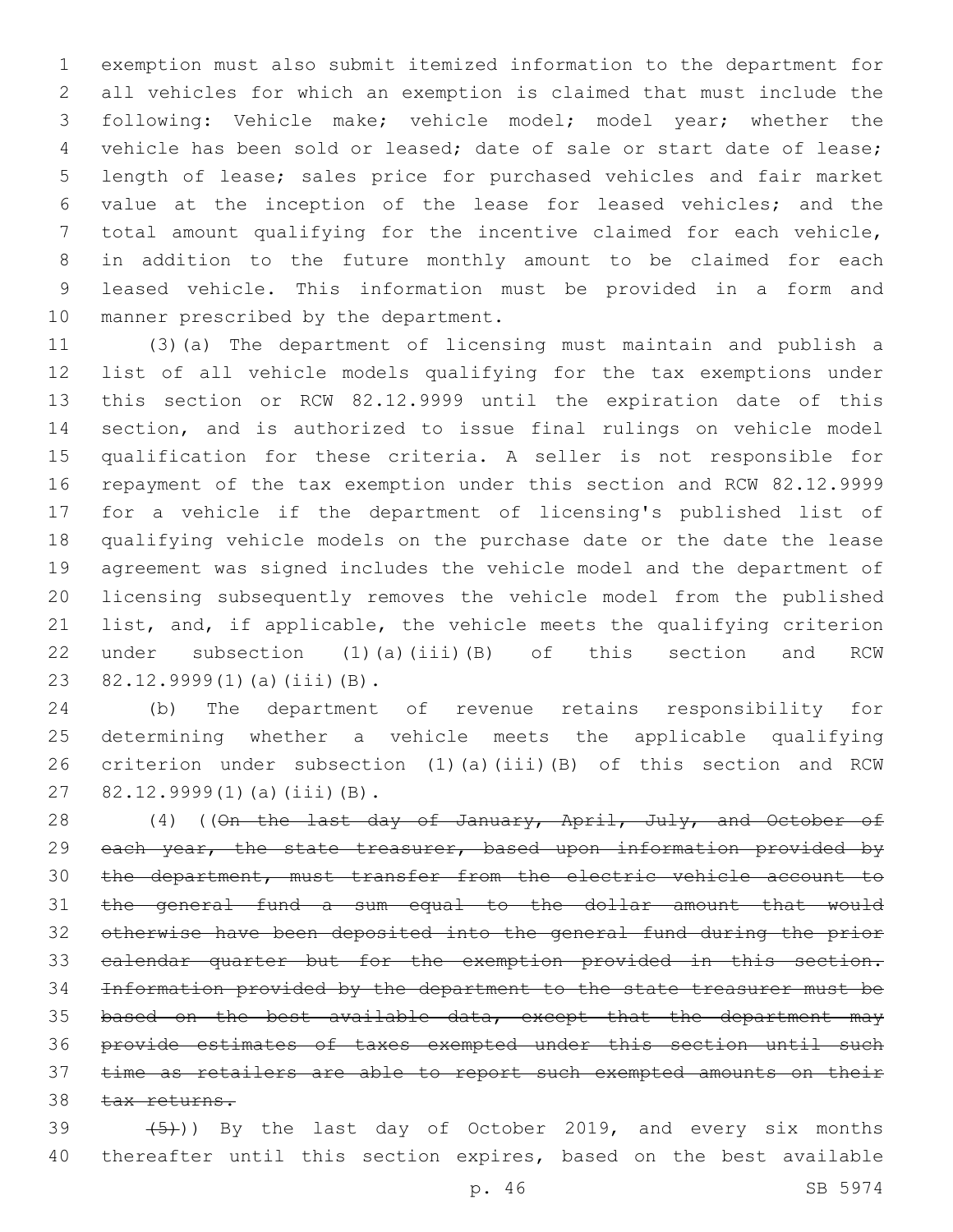data, the department must report the following information to the transportation committees of the legislature: The cumulative number of vehicles that qualified for the exemption under this section and RCW 82.12.9999 by month of purchase or lease start and vehicle make and model; the dollar amount of all state retail sales and use taxes exempted on or after the qualification period start date, under this section and RCW 82.12.9999; and estimates of the future costs of leased vehicles that qualified for the exemption under this section 9 and RCW 82.12.9999.

10  $((+6))$  (5) The definitions in this subsection apply throughout this section unless the context clearly requires otherwise.

 (a) "Clean alternative fuel" means natural gas, propane, hydrogen, or electricity, when used as a fuel in a motor vehicle that meets the California motor vehicle emission standards in Title 13 of the California Code of Regulations, effective January 1, 2019, and the rules of the Washington state department of ecology.

 (b) "Fair market value" has the same meaning as "value of the 18 article used" in RCW 82.12.010.

 (c) "New vehicle" has the same meaning as "new motor vehicle" in 20 RCW 46.04.358.

(d) "Qualification period end date" means August 1, 2025.

(e) "Qualification period start date" means August 1, 2019.

(f) "Used vehicle" has the same meaning as in RCW 46.04.660.

 $((\langle 7\rangle))$  (6)(a) Sales of vehicles delivered to the buyer or leased vehicles for which the lease agreement was signed after the qualification period end date do not qualify for the exemption under 27 this section.

 (b) All leased vehicles that qualified for the exemption under this section before the qualification period end date must continue to receive the exemption as described under subsection (1)(b) of this section on any lease payments due through the remainder of the lease 32 before August 1, 2028.

33  $((+8))$   $(7)$  This section expires August 1, 2028.

34  $((\langle 9 \rangle)(8)$  This section is supported by the revenues generated in RCW 46.17.324, and therefore takes effect only if RCW 46.17.324 is 36 enacted by June 30, 2019.

 **Sec. 305.** RCW 82.12.9999 and 2019 c 287 s 10 are each amended to 38 read as follows: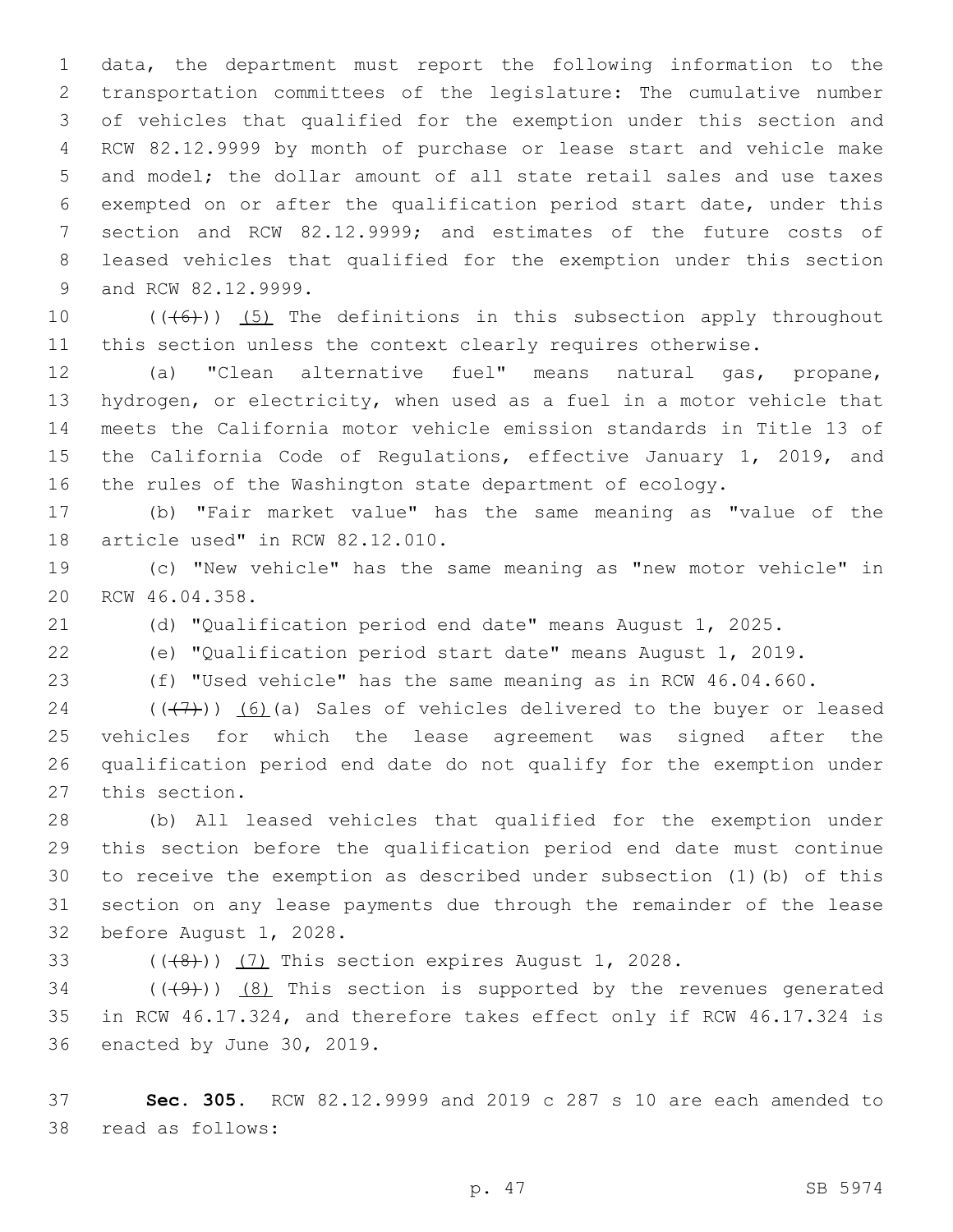(1) Beginning August 1, 2019, beginning with sales made or lease agreements signed on or after the qualification period start date:

 (a) The provisions of this chapter do not apply as provided in (b) of this subsection in respect to the use of new or used passenger cars, light duty trucks, and medium duty passenger vehicles that:

(i) Are exclusively powered by a clean alternative fuel; or

 (ii) Use at least one method of propulsion that is capable of being reenergized by an external source of electricity and are 9 capable of traveling at least ((thirty)) 30 miles using only battery 10 power; and

 (iii)(A) Have a fair market value at the time use tax is imposed 12 for purchased vehicles that:

 (I) For a vehicle that is a new vehicle at the time of the purchase date or the date the lease agreement was signed, does not 15 exceed ((forty-five thousand dollars)) \$45,000; or

 (II) For a vehicle that is a used vehicle at the time of the purchase date or the date the lease agreement was signed, does not 18 exceed ((thirty thousand dollars)) \$30,000; or

 (B) Have a fair market value at the inception of the lease for 20 leased vehicles that:

 (I) For a vehicle that is a new vehicle at the time of the purchase date or the date the lease agreement was signed, does not 23 exceed ((forty-five thousand dollars)) \$45,000; or

 (II) For a vehicle that is a used vehicle at the time of the purchase date or the date the lease agreement was signed, does not 26 exceed ((thirty thousand dollars)) \$30,000;

 (b)(i) The exemption in this section is only applicable for up to the amounts specified in (b)(ii) or (iii) of this subsection of:

 (A) The total amount of the vehicle's purchase price, for sales 30 made; or

 (B) The total lease payments made plus any additional purchase price of the leased vehicle if the original lessee purchases the leased vehicle before the qualification period end date, for lease 34 agreements signed.

 (ii) Based on the purchase date or the date the lease agreement was signed of the vehicle if the vehicle is a new vehicle at the time of the purchase date or the date the lease agreement was signed:

 (A) From the qualification period start date until July 31, 2021, the maximum amount eligible under (b)(i) of this subsection is 40 ((twenty-five thousand dollars)) \$25,000;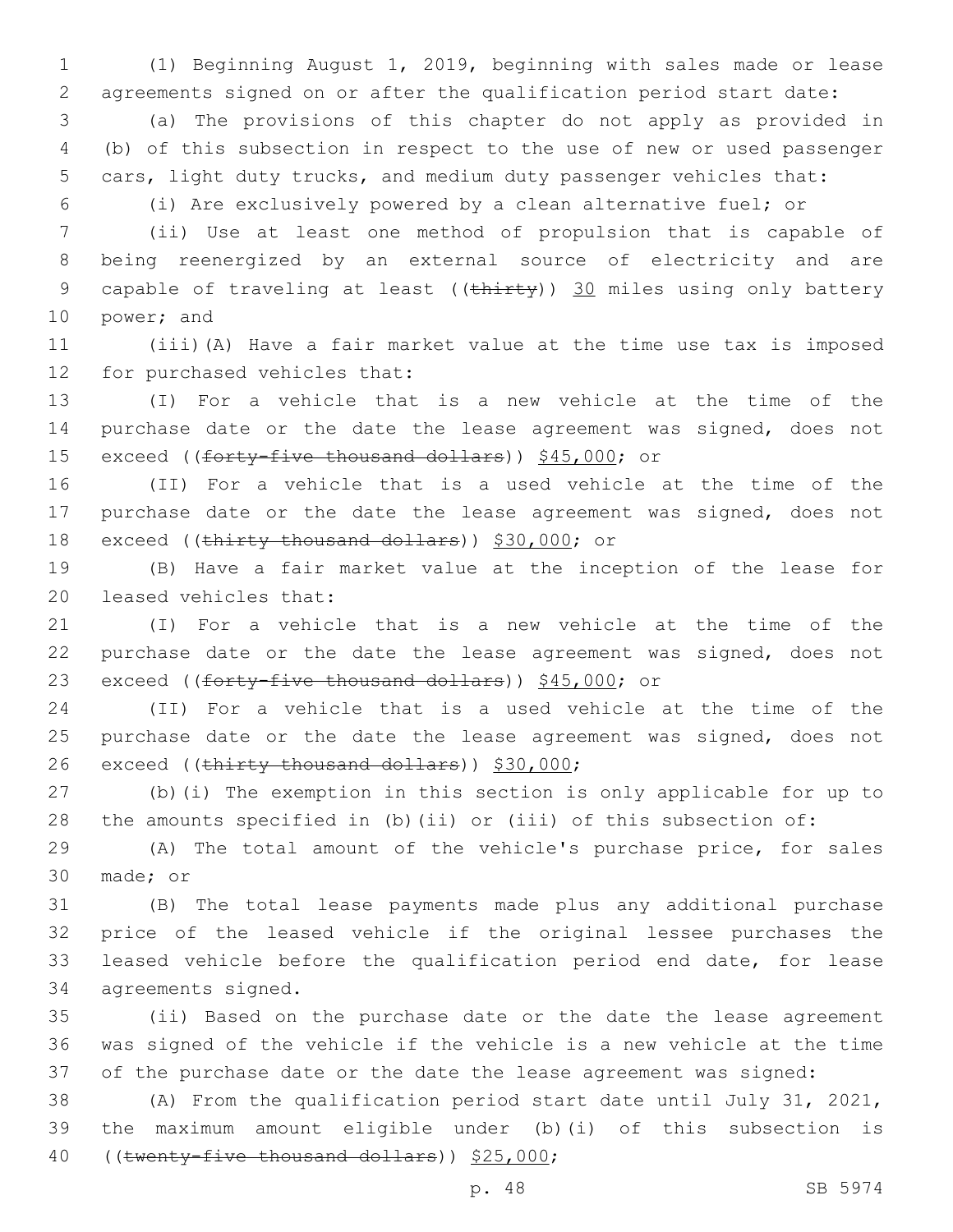(B) From August 1, 2021, until July 31, 2023, the maximum amount 2 eligible under (b)(i) of this subsection is ((twenty thousand 3 dollars)) \$20,000;

 (C) From August 1, 2023, until July 31, 2025, the maximum amount 5 eligible under (b)(i) of this subsection is ((<del>fifteen thousand</del> 6  $d$ ollars))  $$15,000$ .

 (iii) If the vehicle is a used vehicle at the time of the purchase date or the date the lease agreement was signed, the maximum 9 amount eligible under (b)(i) of this subsection is ((sixteen thousand 10 dollars)) \$16,000.

 (2)(a) The seller must keep records necessary for the department to verify eligibility under this section, except as provided in (b) of this subsection. A person claiming the exemption must also submit itemized information to the department for all vehicles for which an exemption is claimed that must include the following: Vehicle make; vehicle model; model year; whether the vehicle has been sold or leased; date of sale or start date of lease; length of lease; fair market value of the vehicle; and the total amount qualifying for the incentive claimed for each vehicle, in addition to the future monthly amount to be claimed for each leased vehicle. This information must be provided in a form and manner prescribed by the department.

 (b) (a) of this subsection applies only if the seller or person claiming the exemption is a vehicle dealer, as defined under RCW 46.70.011. When the seller is not a vehicle dealer, the department of licensing must establish a process for granting the tax exemption under this section for use tax otherwise collected at the time the ownership of a vehicle is transferred when the vehicle qualifies for the use tax exemption under subsection (1)(a) of this section, and must provide any information required under (a) of this subsection that it obtains as part of the vehicle titling and registration process for these vehicles to the department on at least a quarterly 32 basis.

33 (3) ((On the last day of January, April, July, and October of 34 each year, the state treasurer, based upon information provided by the department, must transfer from the electric vehicle account to the general fund a sum equal to the dollar amount that would otherwise have been deposited into the general fund during the prior calendar quarter but for the exemption provided in this section. Information provided by the department to the state treasurer must be 40 based on the best available data.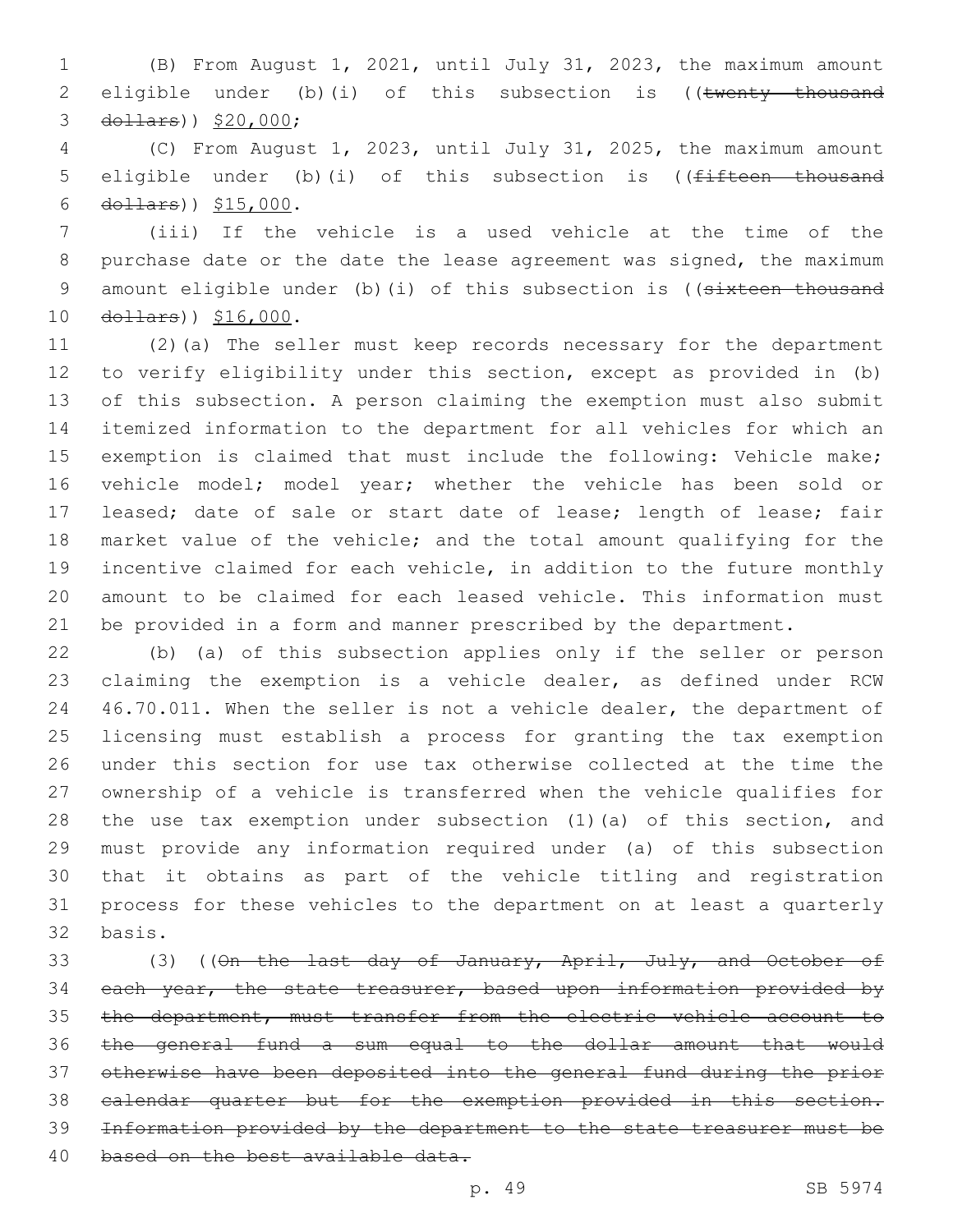(4)))(a) Vehicles purchased or leased vehicles for which the lease agreement was signed after the qualification period end date do 3 not qualify for the exemption under this section.

 (b) All leased vehicles that qualified for the exemption under this section before the qualification period end date must continue to receive the exemption as described under subsection (1)(b) of this section on any lease payments due through the remainder of the lease 8 before August 1, 2028.

9  $((\overline{5}))$   $(4)$  The definitions in RCW 82.08.9999 apply to this 10 section.

11  $((+6))$   $(5)$  This section is supported by the revenues generated in RCW 46.17.324, and therefore takes effect only if RCW 46.17.324 is 13 enacted by June 30, 2019.

14  $((\langle 7 \rangle)(6)$  This section expires August 1, 2028.

 **Sec. 306.** RCW 82.04.4496 and 2019 c 287 s 8 are each amended to 16 read as follows:

 (1)(a)(i) A person who is taxable under this chapter is allowed a credit against the tax imposed in this chapter according to the gross vehicle weight rating of the vehicle and the incremental cost of the vehicle purchased above the purchase price of a comparable conventionally fueled vehicle. The credit is limited, as set forth in the table below, to the lesser of the incremental cost amount or the maximum credit amount per vehicle purchased, and subject to a maximum 24 annual credit amount per vehicle class.

| 25 | Gross Vehicle Weight    | <b>Incremental Cost Amount</b> | Maximum Credit Amount | Maximum Annual Credit |
|----|-------------------------|--------------------------------|-----------------------|-----------------------|
| 26 |                         |                                | Per Vehicle           | Per Vehicle Class     |
| 27 | Up to $14,000$ pounds   | 75% of incremental cost        | \$25,000              | \$2,000,000           |
| 28 | 14,001 to 26,500 pounds | 75% of incremental cost        | \$50,000              | \$2,000,000           |
| 29 | Above 26,500 pounds     | 75% of incremental cost        | \$100,000             | \$2,000,000           |

 (ii) A person who is taxable under this chapter is allowed a 31 credit against the tax imposed in this chapter for up to  $((f\text{iff}\psi))$  50 percent of the cost to purchase alternative fuel vehicle infrastructure, tangible personal property that will become a component of alternative fuel vehicle infrastructure, and installation and construction of alternative fuel vehicle infrastructure, but excluding the cost of property acquisition and site improvement related to the installation of alternative fuel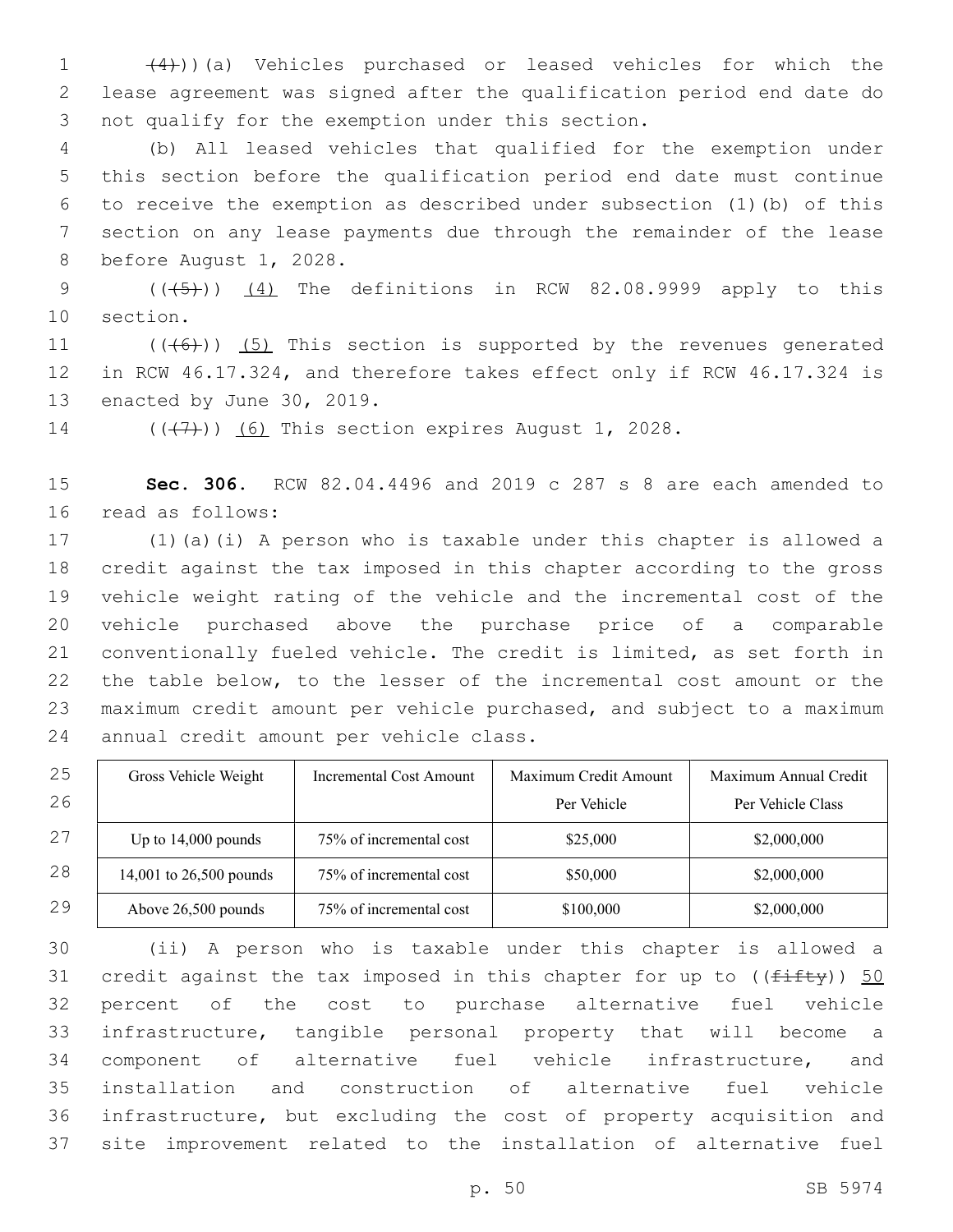vehicle infrastructure. The credit is subject to a maximum annual 2 credit amount of ((two million dollars)) \$2,000,000.

 (b) On September 1st of each year, any unused credits from any category identified in (a) of this subsection must be made available to applicants applying for credits under any other category identified in (a) of this subsection, subject to the maximum annual and total credit amounts identified in this subsection. The credit established in this section and RCW 82.16.0496 is subject to a 9 maximum annual credit amount of ((six million dollars)) \$6,000,000, 10 and a maximum total credit amount of ((thirty-two and one-half million dollars)) \$32,500,000 since the credit became available on 12 July 15, 2015.

 (c) The credit provided in (a)(i) of this subsection is available for the lease of a vehicle. The credit amount for a leased vehicle is equal to the credit in (a)(i) of this subsection multiplied by the lease reduction factor. The person claiming the credit for a leased vehicle must be the lessee as identified in the lease contract.

 (2) A person who is taxable under this chapter is allowed, subject to the maximum annual credit per category in subsection (1)(a) of this section, a credit against the tax imposed in this 21 chapter for the lesser of ((twenty-five thousand dollars)) \$25,000 or 22 ( $(fiff(y))$  50 percent of the costs of converting a commercial vehicle to be principally powered by a clean alternative fuel with a United States environmental protection agency certified conversion.

 (3) The total credits under subsection (1)(a)(i) of this section 26 may not exceed the lesser of ((two hundred fifty thousand dollars)) 27 \$250,000 or ((twenty-five)) 25 vehicles per person per calendar year.

 (4) A person may not receive credit under this section for amounts claimed as credits under chapter 82.16 RCW.

(5) Credits are available on a first-in-time basis.

 (a) The department must disallow any credits, or portion thereof, that would cause the total amount of credits claimed under this 33 section, and RCW 82.16.0496, during any calendar year to exceed ((six million dollars)) \$6,000,000. The department must provide notification on its website monthly on the amount of credits that have been applied for, the amount issued, and the amount remaining before the statewide annual limit is reached. In addition, the department must provide written notice to any person who has applied to claim tax credits in excess of the limitation in this subsection.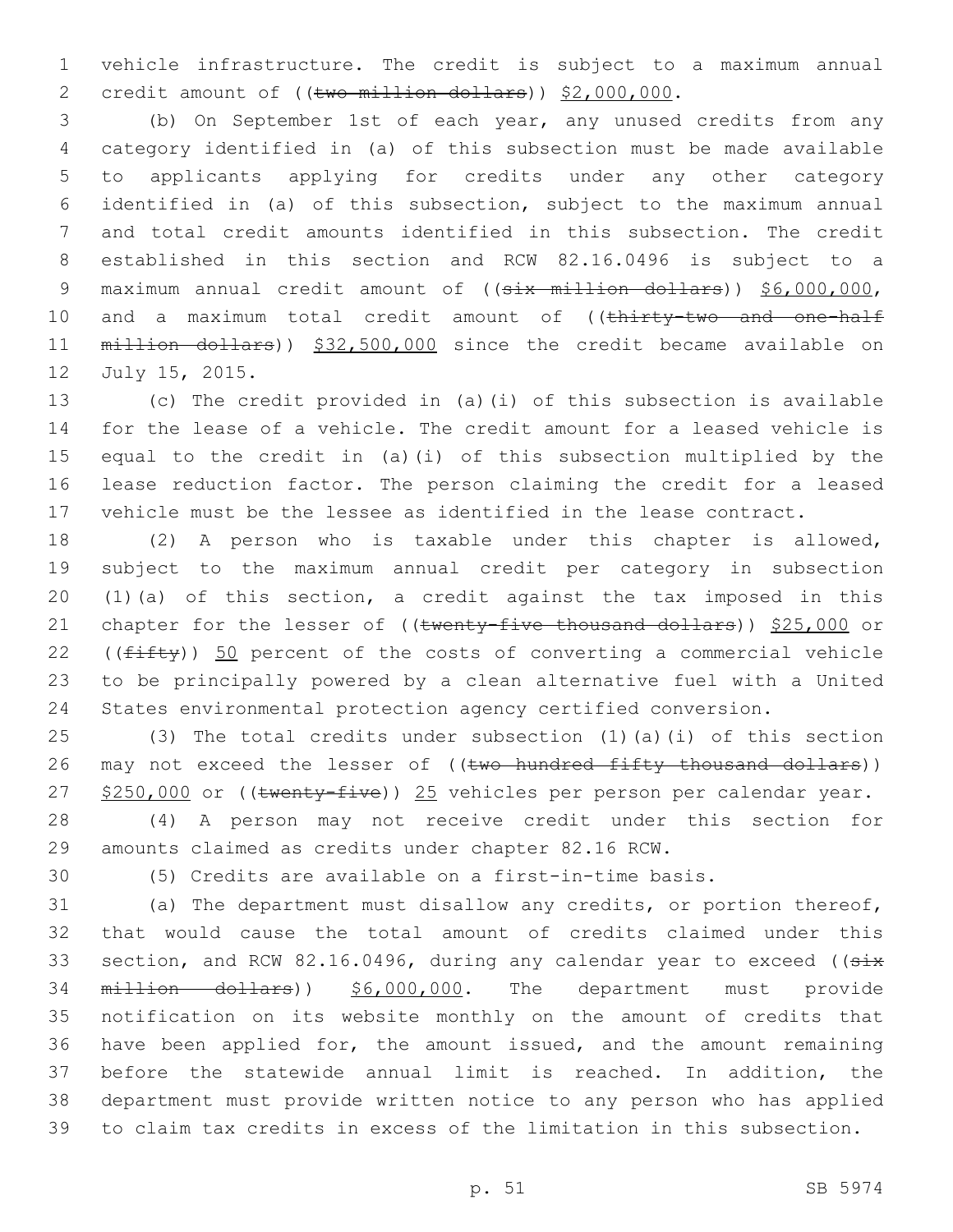(b) The department must disallow any credits, or portion thereof, that would cause the total amount of credits claimed beginning July 3 15, 2015, under this section and RCW 82.16.0496 to exceed ((thirty-4 two and one-half million dollars)) \$32,500,000. The department must provide notification on its website monthly on the total amount of credits that have been applied for, the amount issued, and the amount remaining before the statewide limit is reached. In addition, the department must provide written notice to any person who has applied to claim tax credits in excess of the limitation in this subsection.

 (6) For the purposes of the limits provided in this section, a credit must be counted against such limits for the calendar year in 12 which the credit is earned.

 (7) To claim a credit under this section a person must electronically file with the department all returns, forms, and any other information required by the department, in an electronic format as provided or approved by the department. No refunds may be granted 17 for credits under this section.

 (8) To claim a credit under this section, the person applying 19 must:

(a) Complete an application for the credit which must include:

 (i) The name, business address, and tax identification number of 22 the applicant;

 (ii) A quote or unexecuted copy of the purchase requisition or order for the vehicle, infrastructure, infrastructure components, infrastructure construction, or infrastructure installation;

 (iii) The type of alternative fuel to be used by the vehicle or 27 supported by the infrastructure;

 (iv) The incremental cost of the alternative fuel system for 29 vehicle credits;

 (v) The anticipated delivery date of the vehicle, the anticipated delivery date of the infrastructure or infrastructure components, the anticipated construction completion date of the infrastructure, or the anticipated installation completion date of the infrastructure;

 (vi) The estimated annual fuel use of the vehicle in the anticipated duties or the estimated annual fuel to be supplied by the 36 infrastructure;

(vii) The gross weight of each vehicle for vehicle credits;

 (viii) For leased vehicles, a copy of the lease contract that includes the gross capitalized cost, residual value, and name of the 40 lessee; and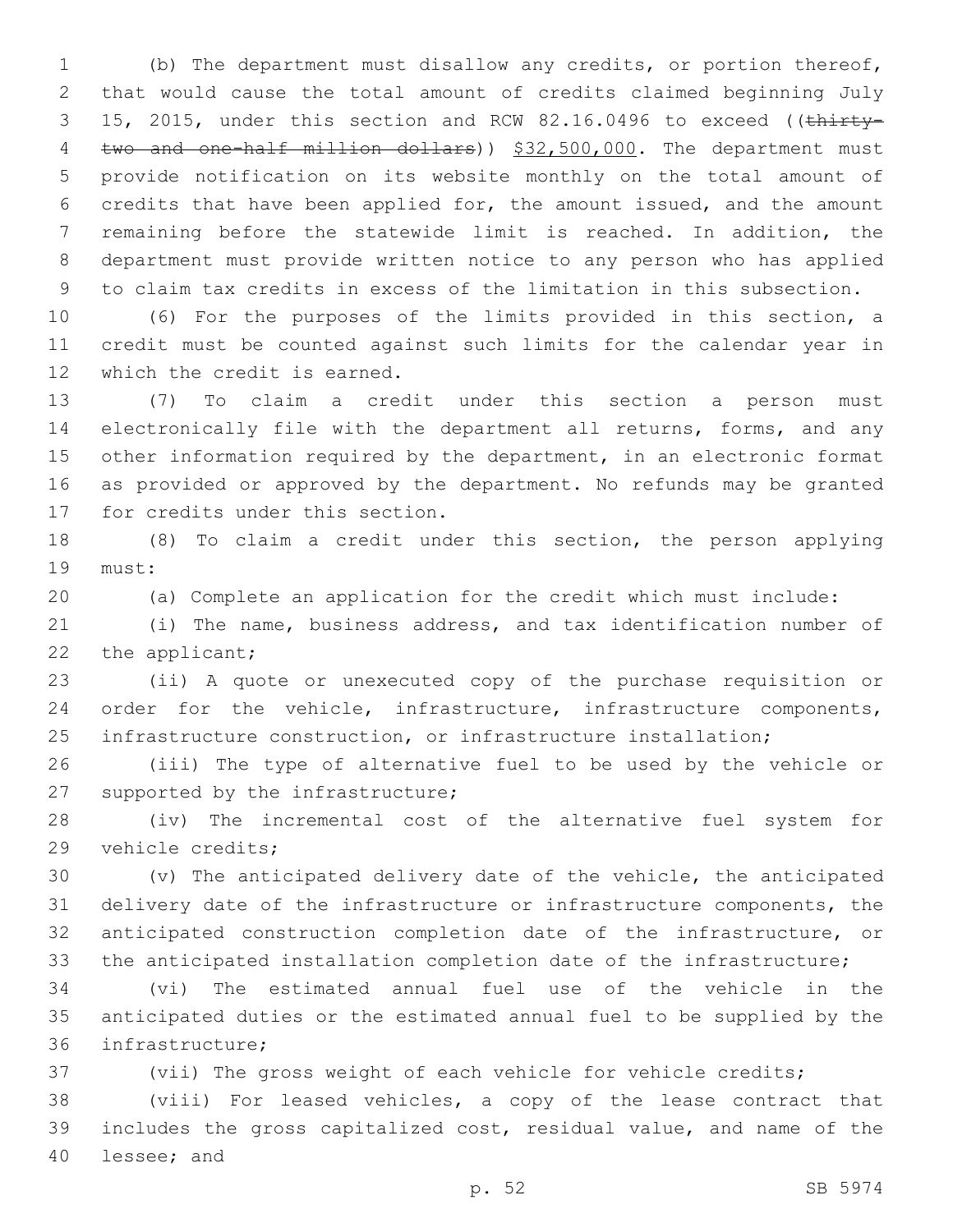(ix) Any other information deemed necessary by the department to support administration or reporting of the program.

 (b) Within ((fifteen)) 15 days of notice of credit availability from the department, provide notice of intent to claim the credit 5 including:

 (i) A copy of the order for the vehicle or infrastructure-related item, including the total cost for the vehicle or infrastructure-8 related item:

 (ii) The anticipated delivery date of the vehicle or infrastructure or infrastructure component, which must be within one 11 year of acceptance of the credit;

 (iii) The anticipated construction or installation completion date of the infrastructure, which must be within two years of 14 acceptance of the credit; and

 (iv) Any other information deemed necessary by the department to support administration or reporting of the program.

17 (c) Provide final documentation within ((thirty)) 30 days of receipt of the vehicle or infrastructure or infrastructure components or of completion of construction or installation of the 20 infrastructure, including:

 (i) A copy of the final invoice for the vehicle or 22 infrastructure-related items;

 (ii) A copy of the factory build sheet or equivalent 24 documentation;

(iii) The vehicle identification number of each vehicle;

 (iv) The incremental cost of the alternative fuel system for 27 vehicle credits;

 (v) Attestations signed by both the seller and purchaser of each vehicle attesting that the incremental cost of the alternative fuel system includes only the costs necessary for the vehicle to run on 31 alternative fuel and no other vehicle options, equipment, or costs; 32 and

 (vi) Any other information deemed necessary by the department to support administration or reporting of the program.

 (9) A person applying for credit under subsection (8) of this section may apply for multiple vehicles on the same application, but the application must include the required information for each vehicle included in the application. A separate application is required for infrastructure-related items, but all infrastructure-related items at a single location may be included in a single

p. 53 SB 5974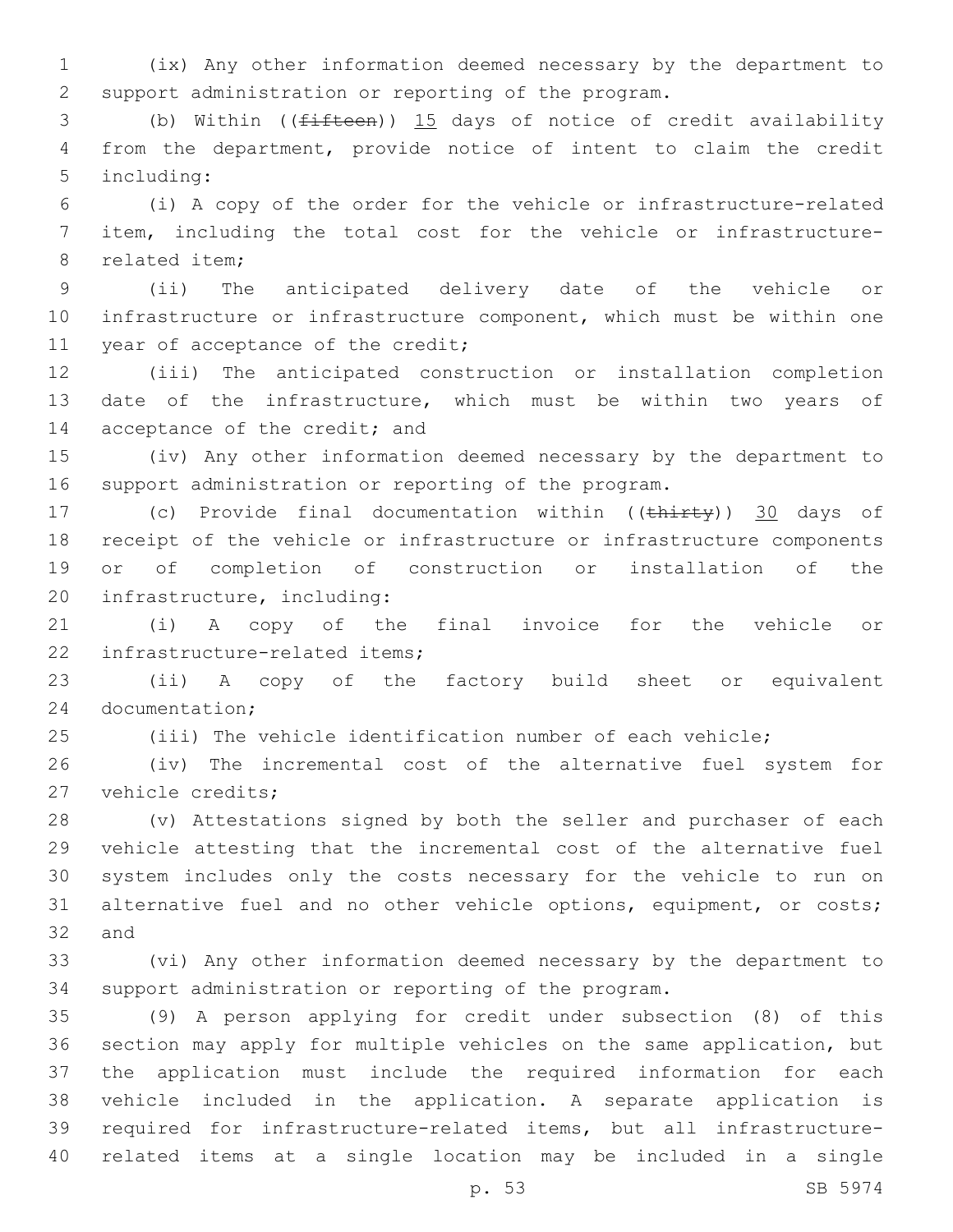application provided the required information for each infrastructure-related item is included in the application.

 (10) To administer the credits, the department must, at a minimum:4

 (a) Provide notification on its website monthly of the amount of credits that have been applied for, claimed, and the amount remaining before the statewide annual limit and total limit are reached;

8 (b) Within ((fifteen)) 15 days of receipt of the application, notify persons applying of the availability of tax credits in the year in which the vehicles or infrastructure applied for are anticipated to be delivered, constructed, or installed;

12 (c) Within ((<del>fifteen</del>)) 15 days of receipt of the notice of intent to claim the tax credit, notify the applicant of the approval, 14 denial, or missing information in their notice; and

15 (d) Within ((<del>fifteen</del>)) 15 days of receipt of final documentation, review the documentation and notify the person applying of the 17 acceptance of their final documentation.

 (11) If a person fails to supply the information as required in subsection (8) of this section, the department must deny the 20 application.

 (12)(a) Taxpayers are only eligible for a credit under this 22 section based on:

 (i) Sales or leases of new commercial vehicles and qualifying used commercial vehicles with propulsion units that are principally 25 powered by a clean alternative fuel;

 (ii) Costs to modify a commercial vehicle, including sales of tangible personal property incorporated into the vehicle and labor or service expenses incurred in modifying the vehicle, to be principally 29 powered by a clean alternative fuel; or

 (iii) Sales of alternative fuel vehicle infrastructure or infrastructure components, or the cost of construction or installation of alternative fuel vehicle infrastructure.

 (b) A credit is earned when the purchaser or the lessee takes receipt of the qualifying commercial vehicle or infrastructure- related item, the vehicle conversion is complete, or the construction or installation of the infrastructure is complete.

 (13) A credit earned during one calendar year may be carried over to be credited against taxes incurred in the subsequent calendar 39 year, but may not be carried over a second year.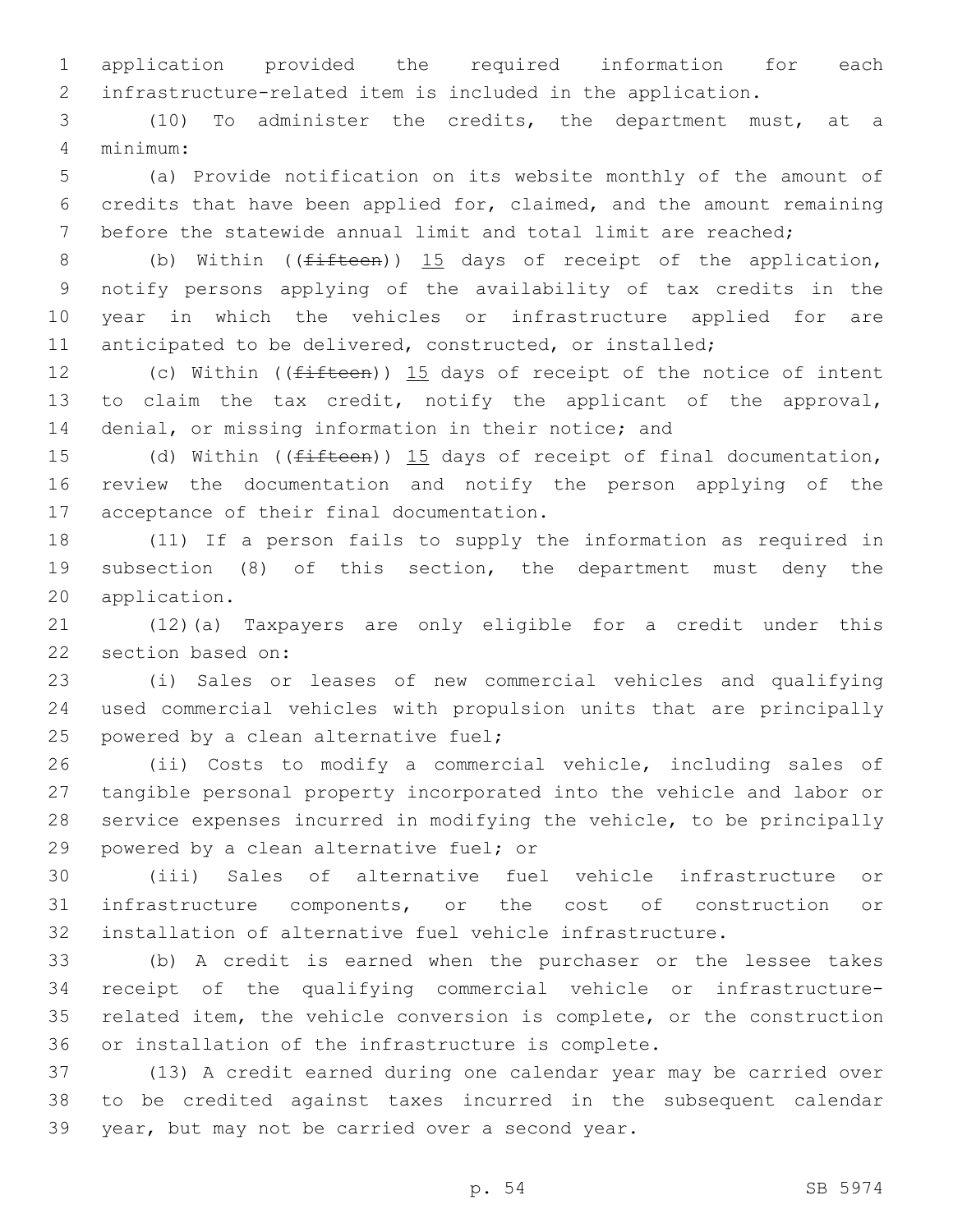(14)(((a) Beginning November 25, 2015, and on the 25th of February, May, August, and November of each year thereafter, the department must notify the state treasurer of the amount of credits taken under this section as reported on returns filed with the department during the preceding calendar quarter ending on the last day of December, March, June, and September, respectively.

 (b) On the last day of March, June, September, and December of 8 each year, the state treasurer, based upon information provided by the department, must transfer a sum equal to the dollar amount of the credit provided under this section from the multimodal transportation 11 account to the general fund.

12 (15)) The department must conduct outreach to interested parties to obtain input on how best to streamline the application process required for the credit made available in this section and RCW 82.16.0496 to further adoption of alternative fuel technologies in commercial vehicle fleets, and must incorporate the findings resulting from this outreach effort into the rules and practices it adopts to implement and administer this section and RCW 82.16.0496 to 19 the extent permitted under law.

20  $((+16))$   $(15)$  The definitions in this subsection apply throughout 21 this section unless the context clearly requires otherwise.

 (a) "Alternative fuel vehicle infrastructure" means structures, machinery, and equipment necessary and integral to support a clean 24 alternative fuel vehicle.

 (b) "Auto transportation company" means any corporation or person owning, controlling, operating, or managing any motor propelled vehicle, used in the business of transporting persons for compensation over public highways within the state of Washington, between fixed points or over a regular route. For the purposes of this section, "auto transportation company" also includes the following categories of providers irrespective of whether they provide service between fixed points or over a regular route: "Private, nonprofit transportation provider" as defined in RCW 81.66.010, "charter party carrier" as defined in RCW 81.70.020, and paratransit service providers who primarily provide special needs transportation to individuals with disabilities and the elderly.

 (c) "Clean alternative fuel" means electricity, dimethyl ether, hydrogen, methane, natural gas, liquefied natural gas, compressed 39 natural gas, or propane.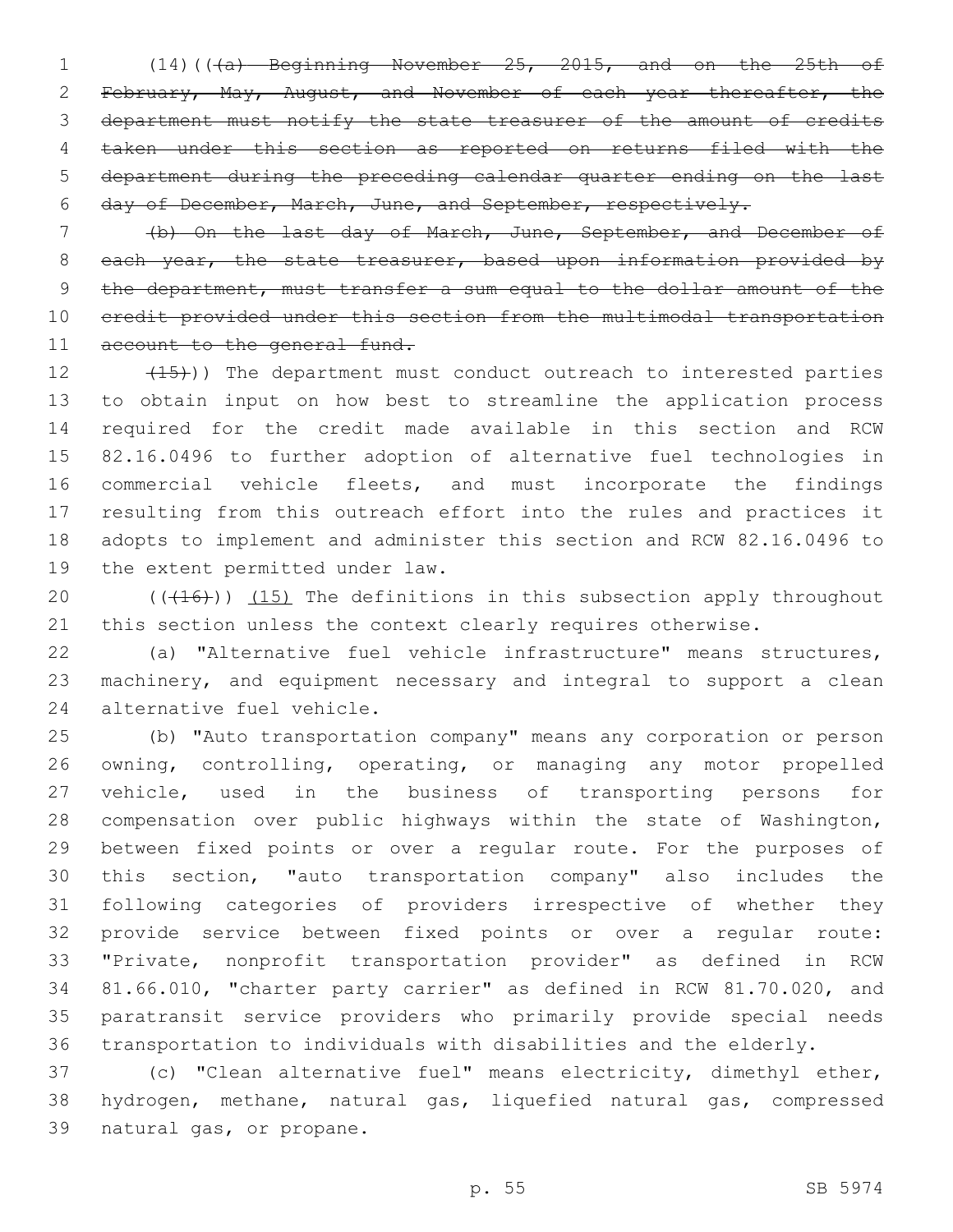(d) "Commercial vehicle" means any commercial vehicle that is purchased by a private business and that is used exclusively in the provision of commercial services or the transportation of commodities, merchandise, produce, refuse, freight, animals, or passengers, and that is displaying a Washington state license plate. All commercial vehicles that provide transportation to passengers must be operated by an auto transportation company.

 (e) "Gross capitalized cost" means the agreed upon value of the commercial vehicle and including any other items a person pays over 10 the lease term that are included in such cost.

 (f) "Lease reduction factor" means the vehicle gross capitalized cost less the residual value, divided by the gross capitalized cost.

(g) "Qualifying used commercial vehicle" means vehicles that:

14 (i) Have an odometer reading of less than ((four hundred fifty 15 thousand)) 450,000 miles;

16 (ii) Are less than (( $t$ en)) 10 years past their original date of 17 manufacture;

 (iii) Were modified after the initial purchase with a United States environmental protection agency certified conversion that would allow the propulsion units to be principally powered by a clean 21 alternative fuel; and

(iv) Are being sold for the first time after modification.

 (h) "Residual value" means the lease-end value of the vehicle as 24 determined by the lessor, at the end of the lease term included in 25 the lease contract.

 $((+17))$   $(16)$  Credits may be earned under this section from January 1, 2016, until the maximum total credit amount in subsection (1)(b) of this section is reached, except for credits for leased vehicles, which may be earned from July 1, 2016, until the maximum total credit amount in subsection (1)(b) of this section is reached.

 **Sec. 307.** RCW 82.16.0496 and 2019 c 287 s 13 are each amended to 32 read as follows:

 (1)(a)(i) A person who is taxable under this chapter is allowed a credit against the tax imposed in this chapter according to the gross vehicle weight rating of the vehicle and the incremental cost of the vehicle purchased above the purchase price of a comparable conventionally fueled vehicle. The credit is limited, as set forth in the table below, to the lesser of the incremental cost amount or the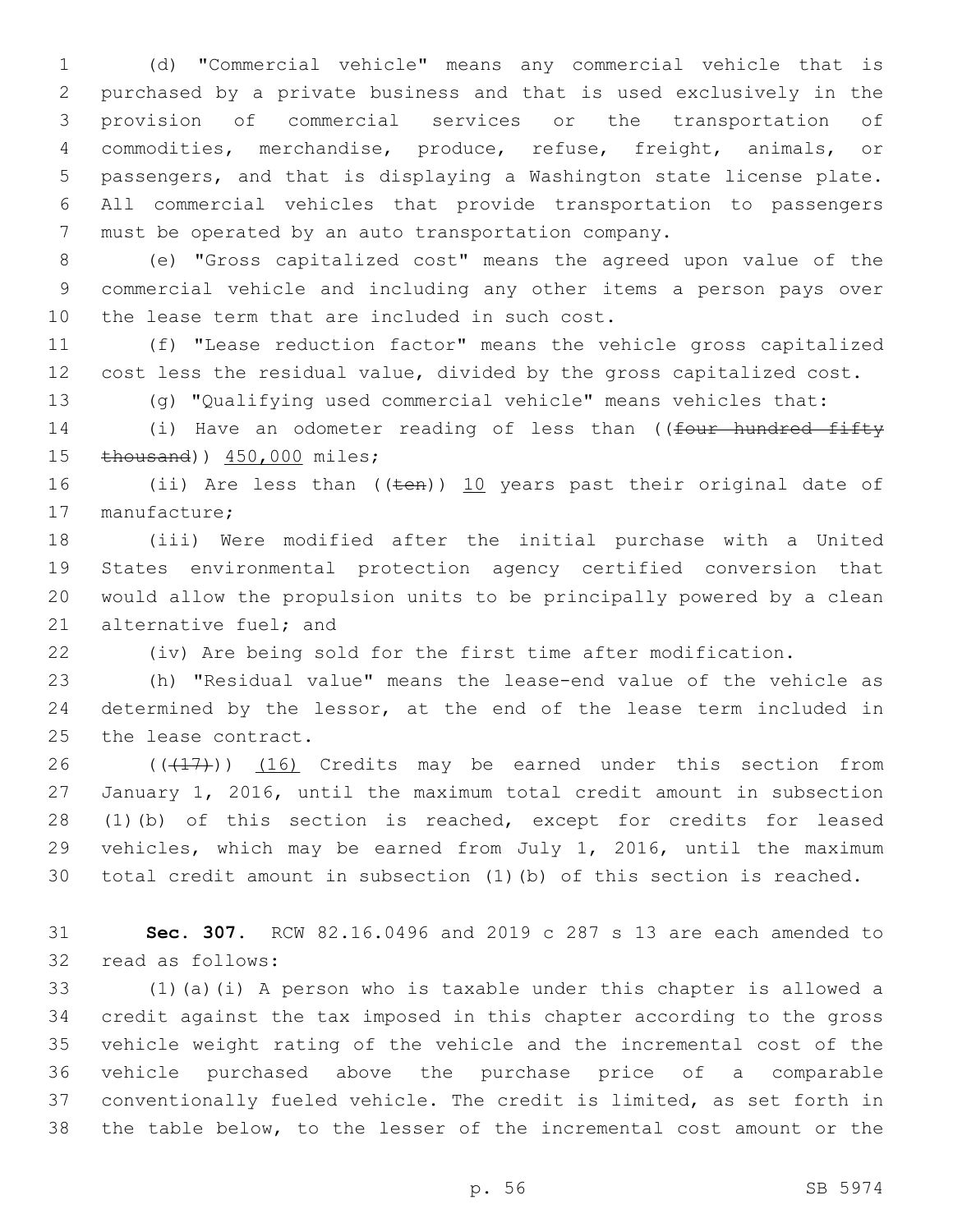maximum credit amount per vehicle purchased, and subject to a maximum 2 annual credit amount per vehicle class.

|   | Gross Vehicle Weight    | Incremental Cost Amount | Maximum Credit Amount | Maximum Annual Credit |
|---|-------------------------|-------------------------|-----------------------|-----------------------|
| 4 |                         |                         | Per Vehicle           | Per Vehicle Class     |
| 5 | Up to $14,000$ pounds   | 75% of incremental cost | \$25,000              | \$2,000,000           |
| 6 | 14,001 to 26,500 pounds | 75% of incremental cost | \$50,000              | \$2,000,000           |
|   | Above 26,500 pounds     | 75% of incremental cost | \$100,000             | \$2,000,000           |

 (ii) A person who is taxable under this chapter is allowed a 9 credit against the tax imposed in this chapter for up to  $((f\text{iff}\psi))$  50 percent of the cost to purchase alternative fuel vehicle infrastructure, tangible personal property that will become a component of alternative fuel vehicle infrastructure, and installation and construction of alternative fuel vehicle infrastructure, but excluding the cost of property acquisition and site improvement related to the installation of alternative fuel vehicle infrastructure. The credit is subject to a maximum annual 17 credit amount of ((two million dollars)) \$2,000,000.

 (b) On September 1st of each year, any unused credits from any category identified in (a) of this subsection must be made available to applicants applying for credits under any other category identified in (a) of this subsection, subject to the maximum annual and total credit amounts identified in this subsection. The credit established in this section and RCW 82.04.4496 is subject to a maximum annual credit amount of ((six million dollars)) \$6,000,000, 25 and a maximum total credit amount of ((thirty-two and one-half million dollars)) \$32,500,000 beginning July 15, 2015.

 (c) The credit provided in (a)(i) of this subsection is available for the lease of a vehicle. The credit amount for a leased vehicle is equal to the credit in (a)(i) of this subsection multiplied by the lease reduction factor. The person claiming the credit for a leased vehicle must be the lessee as identified in the lease contract.

 (2) A person who is taxable under this chapter is allowed, subject to the maximum annual credit per category in subsection (1)(a) of this section, a credit against the tax imposed in this 35 chapter for the lesser of ((twenty-five thousand dollars)) \$25,000 or 36 ( $(fiff(y))$  50 percent of the costs of converting a commercial vehicle to be principally powered by a clean alternative fuel with a United States environmental protection agency certified conversion.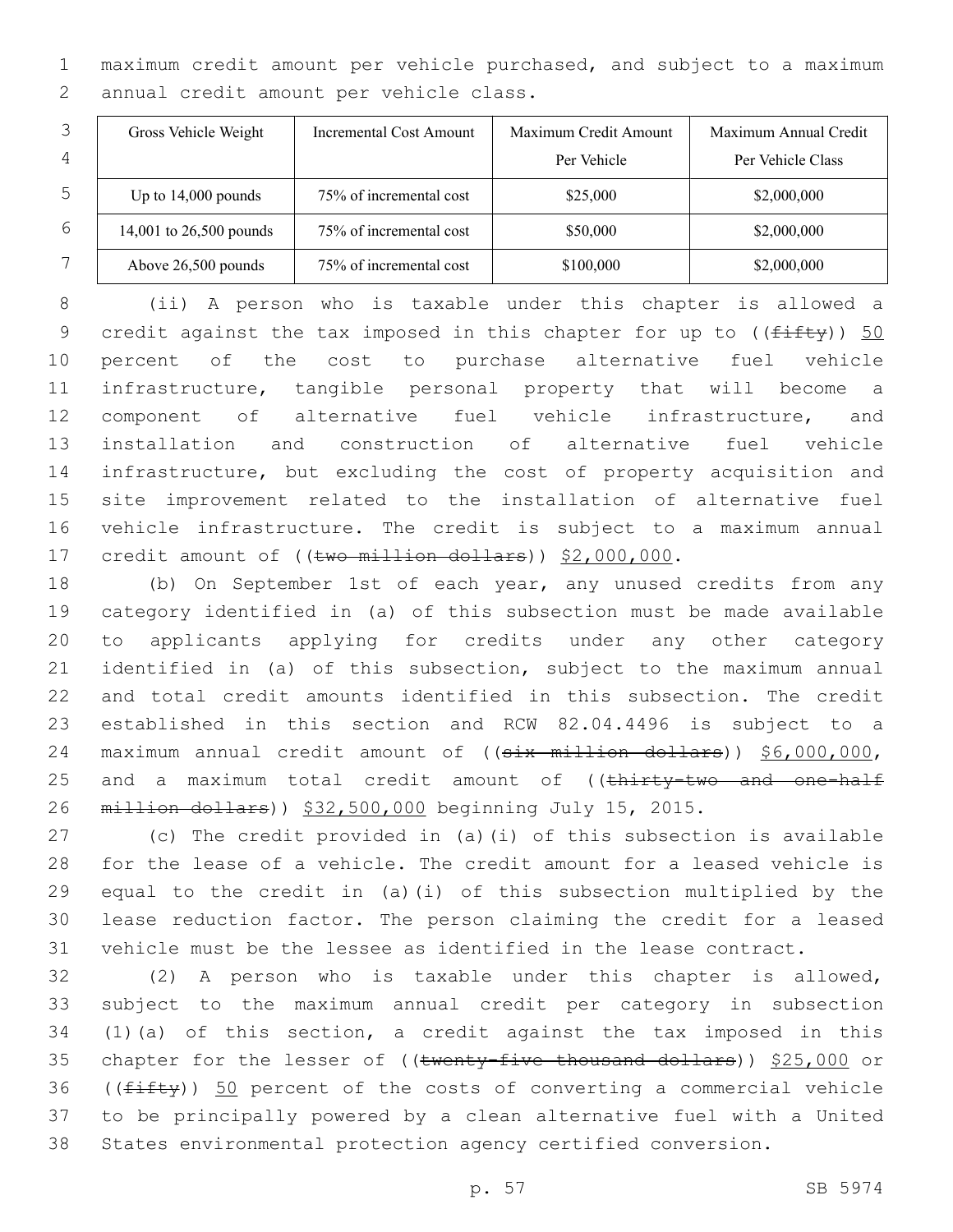(3) The total credits under subsection (1)(a)(i) of this section 2 may not exceed the lesser of ((two hundred fifty thousand dollars)) 3 \$250,000 or ((twenty-five)) 25 vehicles per person per calendar year.

 (4) A person may not receive credit under this section for amounts claimed as credits under chapter 82.04 RCW.

(5) Credits are available on a first-in-time basis.

 (a) The department must disallow any credits, or portion thereof, that would cause the total amount of credits claimed under this 9 section, and RCW 82.04.4496, during any calendar year to exceed ((six 10 million dollars)) \$6,000,000. The department must provide notification on its website monthly on the amount of credits that 12 have been applied for, the amount issued, and the amount remaining before the statewide annual limit is reached. In addition, the department must provide written notice to any person who has applied to claim tax credits in excess of the limitation in this subsection.

 (b) The department must disallow any credits, or portion thereof, that would cause the total amount of credits claimed beginning July 18 15, 2015, under this section and RCW 82.04.4496 to exceed ((thirty-19 two and one-half million dollars)) \$32,500,000. The department must provide notification on its website monthly on the total amount of 21 credits that have been applied for, the amount issued, and the amount remaining before the statewide limit is reached. In addition, the department must provide written notice to any person who has applied to claim tax credits in excess of the limitation in this subsection.

 (6) For the purposes of the limits provided in this section, a credit must be counted against such limits for the calendar year in 27 which the credit is earned.

 (7) To claim a credit under this section a person must electronically file with the department all returns, forms, and any other information required by the department, in an electronic format as provided or approved by the department. No refunds may be granted 32 for credits under this section.

 (8) To claim a credit under this section, the person applying 34 must:

(a) Complete an application for the credit which must include:

 (i) The name, business address, and tax identification number of 37 the applicant;

 (ii) A quote or unexecuted copy of the purchase requisition or order for the vehicle, infrastructure, infrastructure components, infrastructure construction, or infrastructure installation;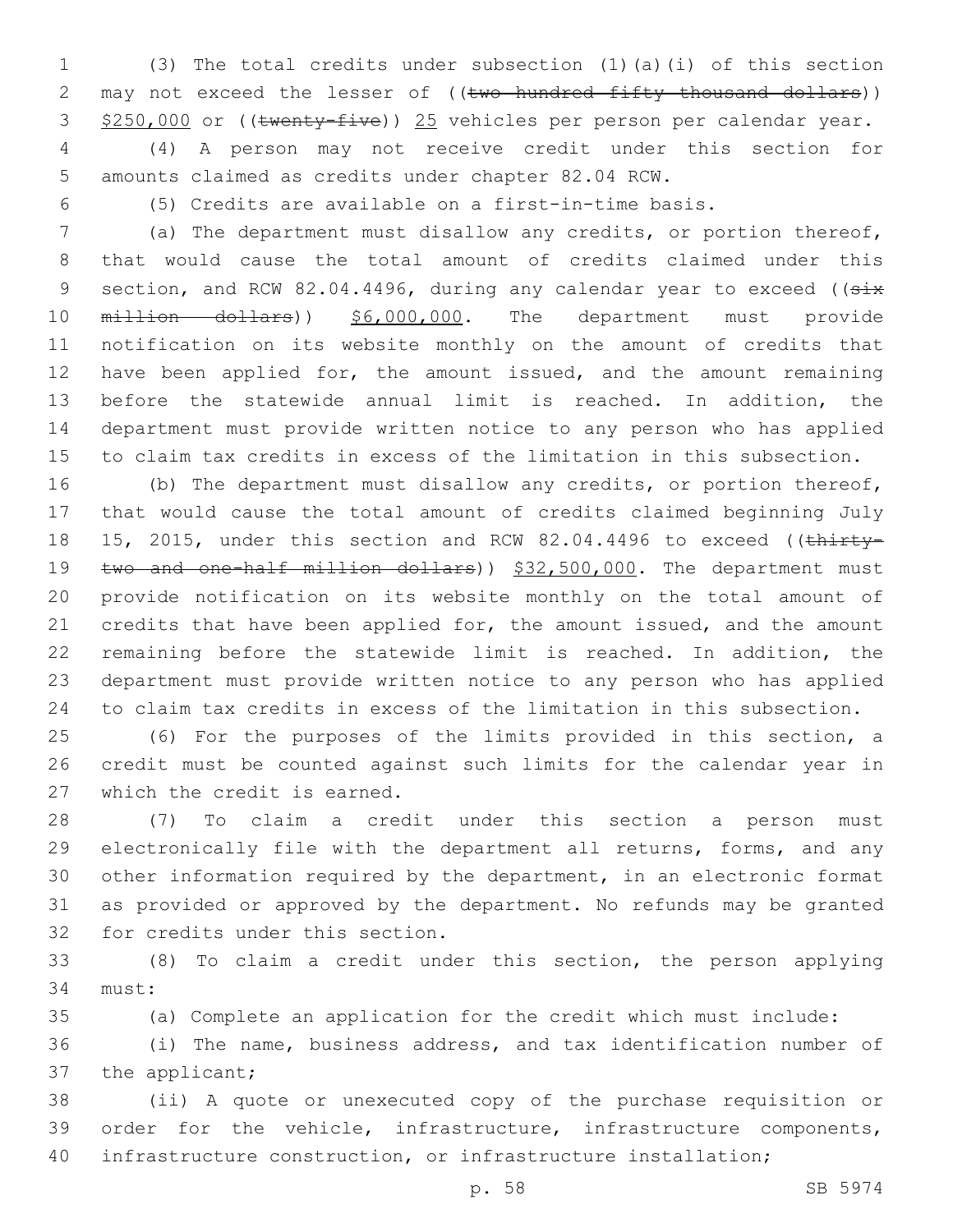(iii) The type of alternative fuel to be used by the vehicle or 2 supported by the infrastructure;

 (iv) The incremental cost of the alternative fuel system for vehicle credits;4

 (v) The anticipated delivery date of the vehicle, the anticipated delivery date of the infrastructure or infrastructure components, the anticipated construction completion date of the infrastructure, or 8 the anticipated installation completion date of the infrastructure;

 (vi) The estimated annual fuel use of the vehicle in the anticipated duties or the estimated annual fuel to be supplied by the 11 infrastructure;

(vii) The gross weight of each vehicle for vehicle credits;

 (viii) For leased vehicles, a copy of the lease contract that includes the gross capitalized cost, residual value, and name of the 15 lessee; and

 (ix) Any other information deemed necessary by the department to support administration or reporting of the program.

18 (b) Within ((fifteen)) 15 days of notice of credit availability from the department, provide notice of intent to claim the credit 20 including:

 (i) A copy of the order for the vehicle or infrastructure-related item, including the total cost for the vehicle or infrastructure-23 related item:

 (ii) The anticipated delivery date of the vehicle or infrastructure or infrastructure component, which must be within one 26 year of acceptance of the credit;

 (iii) The anticipated construction or installation completion date of the infrastructure, which must be within two years of 29 acceptance of the credit; and

 (iv) Any other information deemed necessary by the department to support administration or reporting of the program.

32 (c) Provide final documentation within ((thirty)) 30 days of receipt of the vehicle or infrastructure or infrastructure components or of completion of construction or installation of the 35 infrastructure, including:

 (i) A copy of the final invoice for the vehicle or 37 infrastructure-related items;

 (ii) A copy of the factory build sheet or equivalent 39 documentation;

(iii) The vehicle identification number of each vehicle;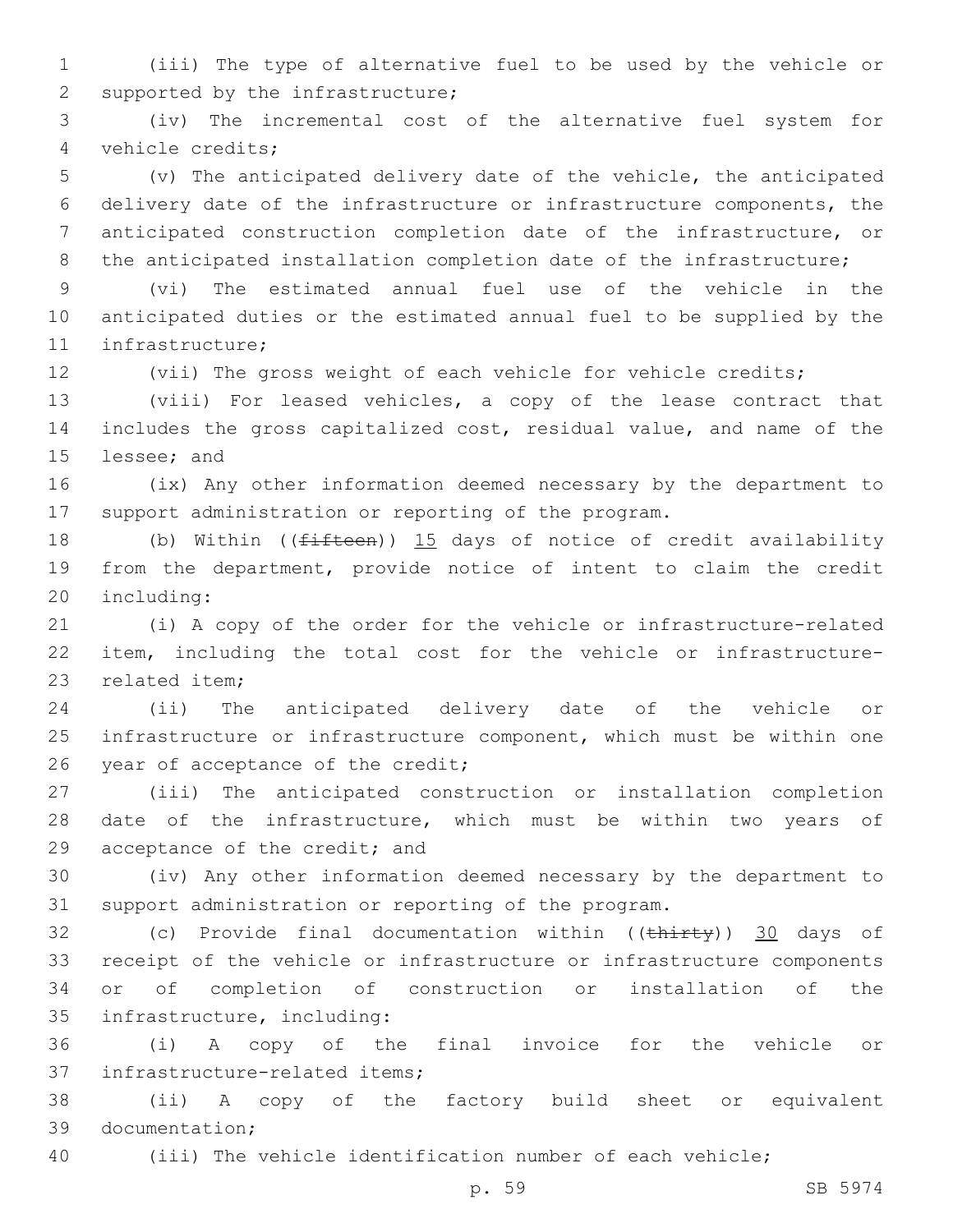(iv) The incremental cost of the alternative fuel system for 2 vehicle credits;

 (v) Attestations signed by both the seller and purchaser of the vehicle attesting that the incremental cost of the alternative fuel system includes only the costs necessary for the vehicle to run on alternative fuel and no other vehicle options, equipment, or costs; 7 and

 (vi) Any other information deemed necessary by the department to support administration or reporting of the program.

 (9) A person applying for credit under subsection (8) of this section may apply for multiple vehicles on the same application, but the application must include the required information for each vehicle included in the application. A separate application is required for infrastructure-related items, but all infrastructure- related items at a single location may be included in a single application provided the required information for each infrastructure-related item is included in the application.

 (10) To administer the credits, the department must, at a 19 minimum:

 (a) Provide notification on its website monthly of the amount of credits that have been applied for, claimed, and the amount remaining before the statewide annual limit and total limit are reached;

23 (b) Within ((fifteen)) 15 days of receipt of the application, notify persons applying of the availability of tax credits in the year in which the vehicles or infrastructure applied for are anticipated to be delivered, constructed, or installed;

27 (c) Within ( $(fifteen)$ )  $15$  days of receipt of the notice of intent 28 to claim the tax credit, notify the applicant of the approval, denial, or missing information in their notice; and

30 (d) Within ((<del>fifteen</del>)) 15 days of receipt of final documentation, review the documentation and notify the person applying of the 32 acceptance of their final documentation.

 (11) If a person fails to supply the information as required in subsection (8) of this section, the department must deny the 35 application.

 (12)(a) Taxpayers are only eligible for a credit under this 37 section based on:

 (i) Sales or leases of new commercial vehicles and qualifying used commercial vehicles with propulsion units that are principally 40 powered by a clean alternative fuel;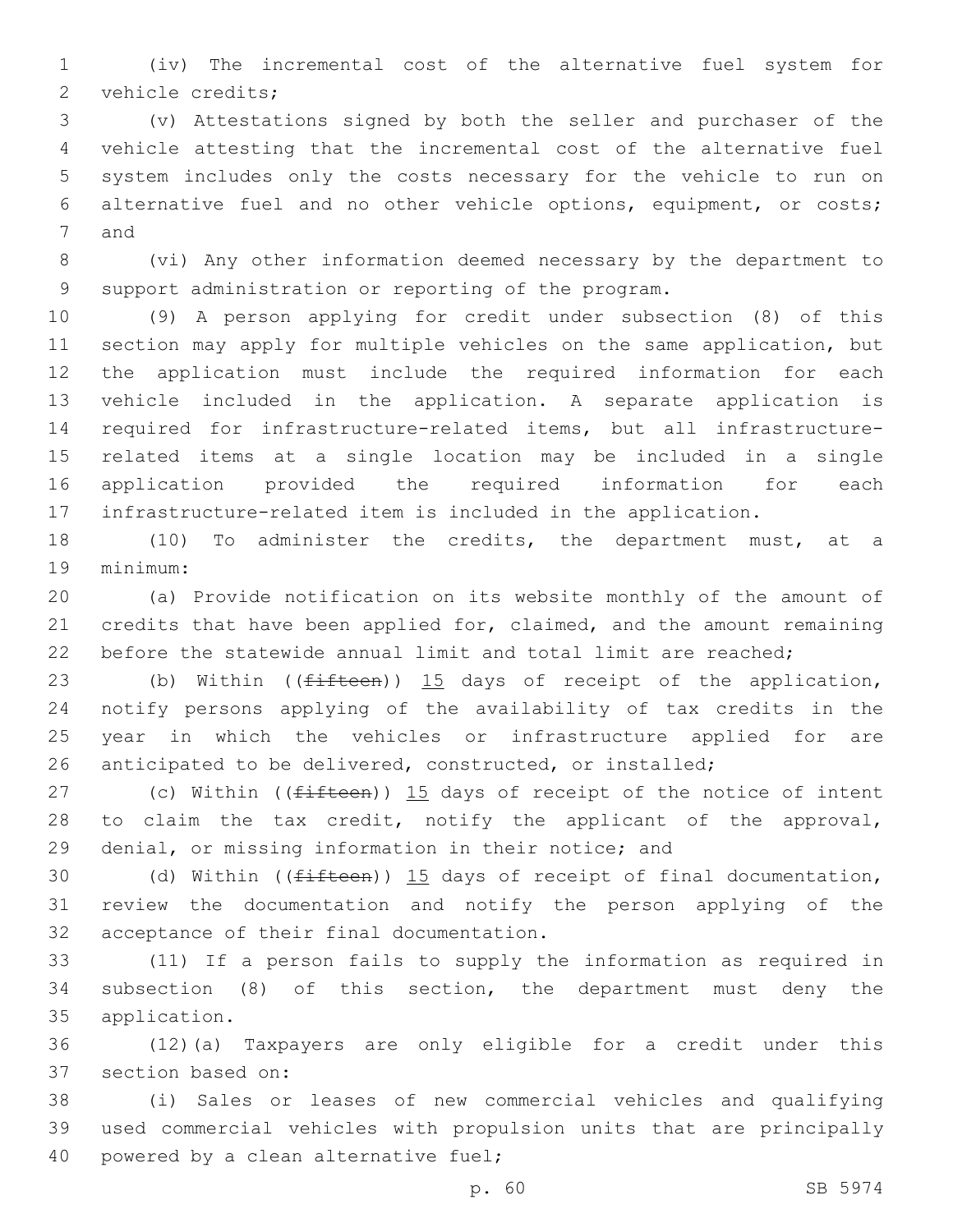(ii) Costs to modify a commercial vehicle, including sales of tangible personal property incorporated into the vehicle and labor or service expenses incurred in modifying the vehicle, to be principally 4 powered by a clean alternative fuel; or

 (iii) Sales of alternative fuel vehicle infrastructure or infrastructure components, or the cost of construction or installation of alternative fuel vehicle infrastructure.

 (b) A credit is earned when the purchaser or the lessee takes receipt of the qualifying commercial vehicle or infrastructure- related item, the vehicle conversion is complete, or the construction or installation of the infrastructure is complete.

(13) The definitions in RCW 82.04.4496 apply to this section.

 (14) A credit earned during one calendar year may be carried over to be credited against taxes incurred in the subsequent calendar 15 year, but may not be carried over a second year.

16 (15)(((a) Beginning November 25, 2015, and on the 25th of 17 February, May, August, and November of each year thereafter, the 18 department must notify the state treasurer of the amount of credits taken under this section as reported on returns filed with the department during the preceding calendar quarter ending on the last 21 day of December, March, June, and September, respectively.

 (b) On the last day of March, June, September, and December of 23 each year, the state treasurer, based upon information provided by the department, must transfer a sum equal to the dollar amount of the credit provided under this section from the multimodal transportation 26 account to the general fund.

 $(16)$ ) Credits may be earned under this section from January 1, 2016, until the maximum total credit amount in subsection (1)(b) of this section is reached, except for credits for leased vehicles, which may be earned from July 1, 2016, until the maximum total credit amount in subsection (1)(b) of this section is reached.

 **Sec. 308.** RCW 82.08.816 and 2019 c 287 s 11 are each amended to 33 read as follows:

(1) The tax imposed by RCW 82.08.020 does not apply to:

 (a) The sale of batteries or fuel cells for electric vehicles, including batteries or fuel cells sold as a component of an electric 37 bus at the time of the vehicle's sale;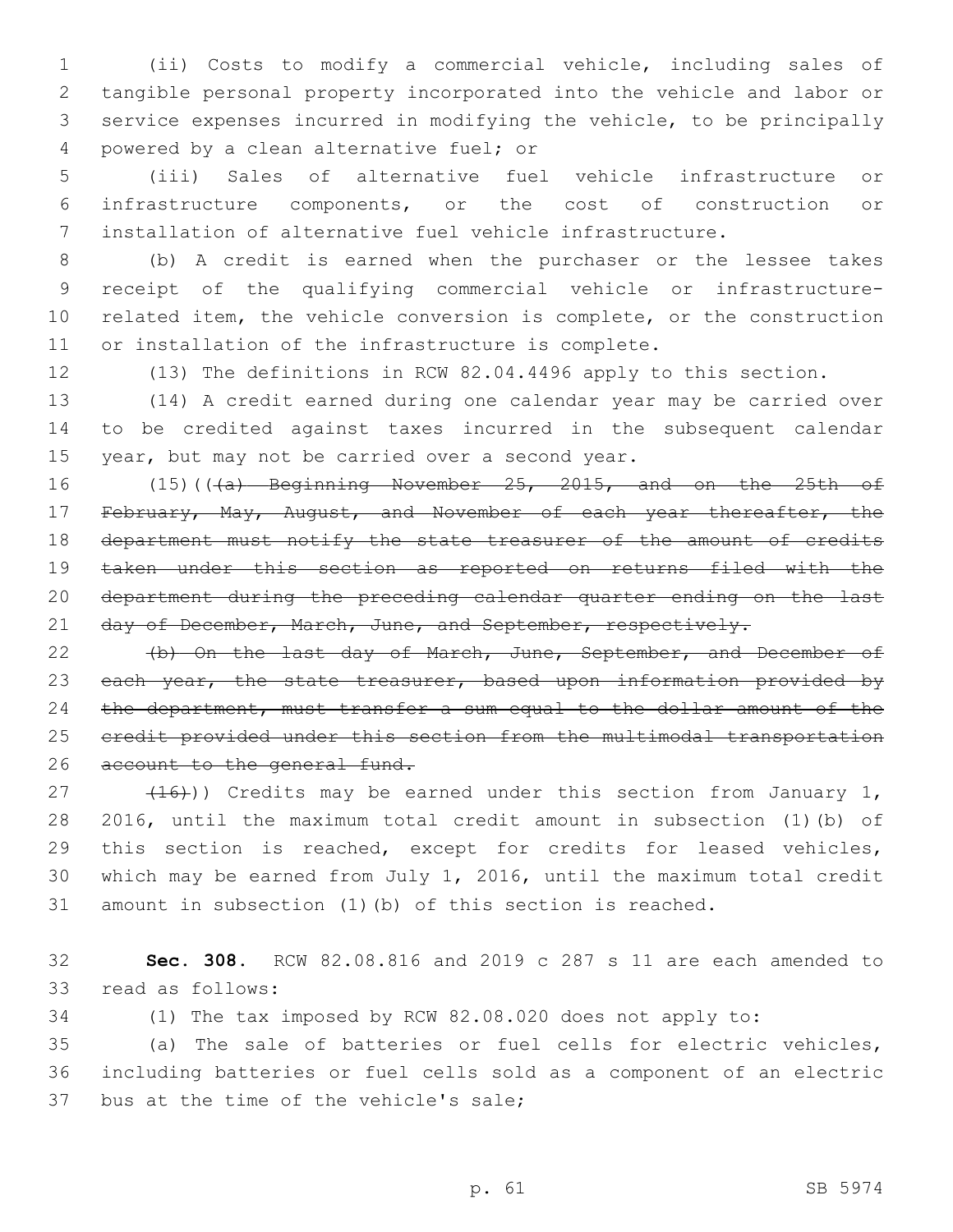(b) The sale of or charge made for labor and services rendered in respect to installing, repairing, altering, or improving electric 3 vehicle batteries or fuel cells;

 (c) The sale of or charge made for labor and services rendered in respect to installing, constructing, repairing, or improving battery or fuel cell electric vehicle infrastructure, including hydrogen 7 fueling stations;

 (d) The sale of tangible personal property that will become a component of battery or fuel cell electric vehicle infrastructure during the course of installing, constructing, repairing, or improving battery or fuel cell electric vehicle infrastructure; and

12 (e) The sale of zero emissions buses.

 (2) Sellers may make tax exempt sales under this section only if the buyer provides the seller with an exemption certificate in a form and manner prescribed by the department. The seller must retain a 16 copy of the certificate for the seller's files.

17 (3) ((On the last day of January, April, July, and October of 18 each year, the state treasurer, based upon information provided by 19 the department, must transfer from the multimodal transportation account to the general fund a sum equal to the dollar amount that would otherwise have been deposited into the general fund during the prior calendar quarter but for the exemption provided in this section. Information provided by the department to the state 24 treasurer must be based on the best available data, except that the department may provide estimates of taxes exempted under this section until such time as retailers are able to report such exempted amounts 27 on their tax returns.

28  $(4)$ )) The definitions in this subsection apply throughout this section unless the context clearly requires otherwise.

 (a) "Battery charging station" means an electrical component assembly or cluster of component assemblies designed specifically to charge batteries within electric vehicles, which meet or exceed any standards, codes, and regulations set forth by chapter 19.28 RCW and consistent with rules adopted under RCW 19.27.540.

 (b) "Battery exchange station" means a fully automated facility that will enable an electric vehicle with a swappable battery to enter a drive lane and exchange the depleted battery with a fully charged battery through a fully automated process, which meets or exceeds any standards, codes, and regulations set forth by chapter 19.28 RCW and consistent with rules adopted under RCW 19.27.540.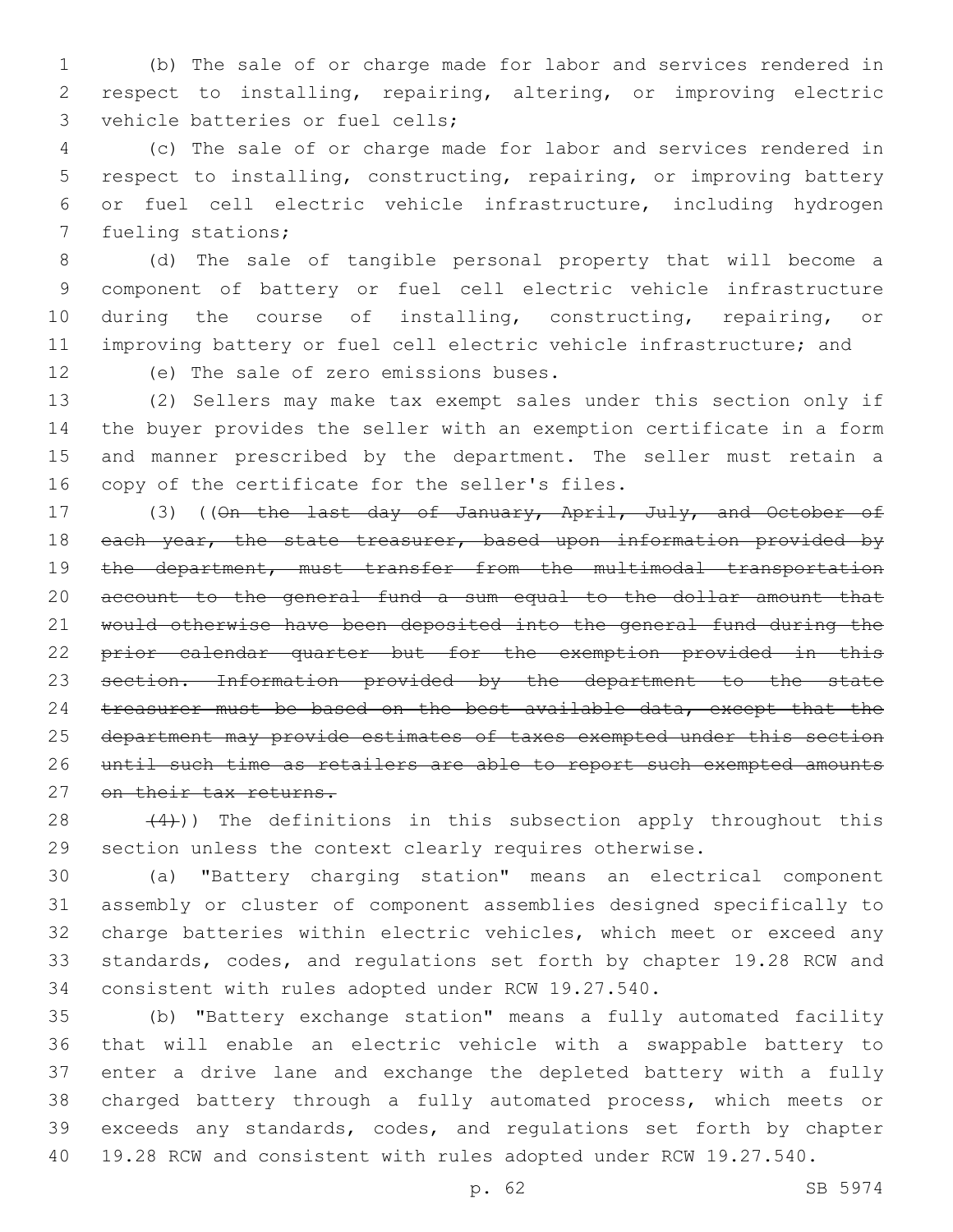(c) "Electric vehicle infrastructure" means structures, machinery, and equipment necessary and integral to support a battery or fuel cell electric vehicle, including battery charging stations, rapid charging stations, battery exchange stations, fueling stations that provide hydrogen for fuel cell electric vehicles, and renewable 6 hydrogen production facilities.

 (d) "Rapid charging station" means an industrial grade electrical outlet that allows for faster recharging of electric vehicle batteries through higher power levels, which meets or exceeds any standards, codes, and regulations set forth by chapter 19.28 RCW and consistent with rules adopted under RCW 19.27.540.

 (e) "Renewable hydrogen" means hydrogen produced using renewable resources both as the source for hydrogen and the source for the 14 energy input into the production process.

 (f) "Renewable resource" means (i) water; (ii) wind; (iii) solar energy; (iv) geothermal energy; (v) renewable natural gas; (vi) renewable hydrogen; (vii) wave, ocean, or tidal power; (viii) biodiesel fuel that is not derived from crops raised on land cleared from old growth or first growth forests; or (ix) biomass energy.

 (g) "Zero emissions bus" means a bus that emits no exhaust gas from the onboard source of power, other than water vapor.

22  $((\overline{5}))(\overline{4})$  This section expires July 1, 2025.

 **Sec. 309.** RCW 82.12.816 and 2019 c 287 s 12 are each amended to 24 read as follows:

 (1) The tax imposed by RCW 82.12.020 does not apply to the use of:26

 (a) Electric vehicle batteries or fuel cells, including batteries or fuel cells sold as a component of an electric bus at the time of 29 the vehicle's sale;

 (b) Labor and services rendered in respect to installing, repairing, altering, or improving electric vehicle batteries or fuel 32 cells;

 (c) Tangible personal property that will become a component of battery or fuel cell electric vehicle infrastructure during the course of installing, constructing, repairing, or improving battery 36 or fuel cell electric vehicle infrastructure; and

(d) Zero emissions buses.37

 (2) The definitions in this subsection apply throughout this section unless the context clearly requires otherwise.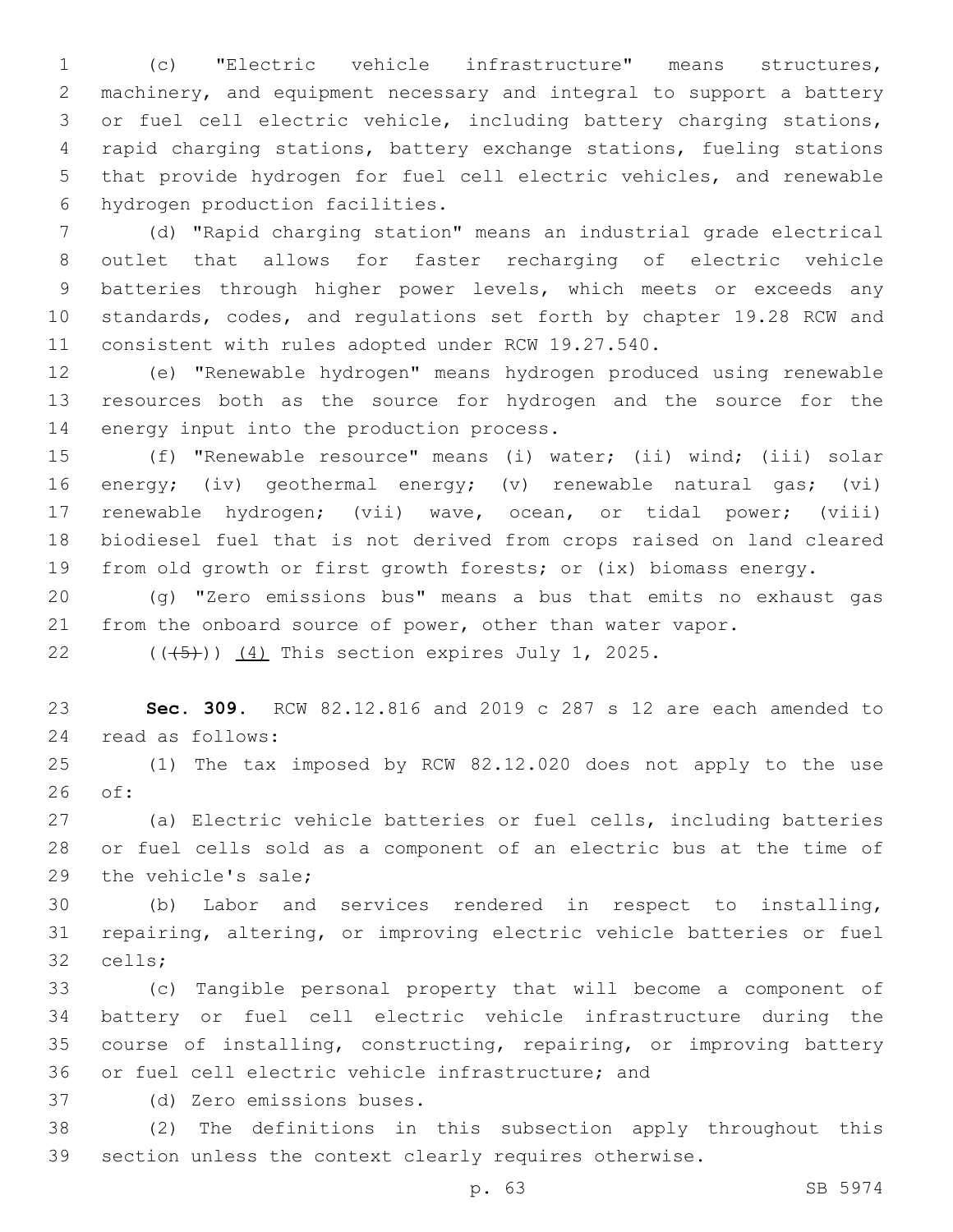(a) "Battery charging station" means an electrical component assembly or cluster of component assemblies designed specifically to charge batteries within electric vehicles, which meet or exceed any standards, codes, and regulations set forth by chapter 19.28 RCW and 5 consistent with rules adopted under RCW 19.27.540.

 (b) "Battery exchange station" means a fully automated facility that will enable an electric vehicle with a swappable battery to enter a drive lane and exchange the depleted battery with a fully charged battery through a fully automated process, which meets or exceeds any standards, codes, and regulations set forth by chapter 19.28 RCW and consistent with rules adopted under RCW 19.27.540.

 (c) "Electric vehicle infrastructure" means structures, machinery, and equipment necessary and integral to support a battery 14 or fuel cell electric vehicle, including battery charging stations, rapid charging stations, battery exchange stations, fueling stations that provide hydrogen for fuel cell electric vehicles, and renewable 17 hydrogen production facilities.

 (d) "Rapid charging station" means an industrial grade electrical outlet that allows for faster recharging of electric vehicle batteries through higher power levels, which meets or exceeds any standards, codes, and regulations set forth by chapter 19.28 RCW and consistent with rules adopted under RCW 19.27.540.

 (e) "Renewable hydrogen" means hydrogen produced using renewable resources both as the source for hydrogen and the source for the 25 energy input into the production process.

 (f) "Renewable resource" means (i) water; (ii) wind; (iii) solar energy; (iv) geothermal energy; (v) renewable natural gas; (vi) renewable hydrogen; (vii) wave, ocean, or tidal power; (viii) biodiesel fuel that is not derived from crops raised on land cleared from old growth or first growth forests; or (ix) biomass energy.

 (g) "Zero emissions bus" means a bus that emits no exhaust gas from the onboard source of power, other than water vapor.

33 (3) ((On the last day of January, April, July, and October of 34 each year, the state treasurer, based upon information provided by the department, must transfer from the multimodal transportation account to the general fund a sum equal to the dollar amount that would otherwise have been deposited into the general fund during the prior calendar quarter but for the exemption provided in this section. Information provided by the department to the state 40 treasurer must be based on the best available data, except that the

p. 64 SB 5974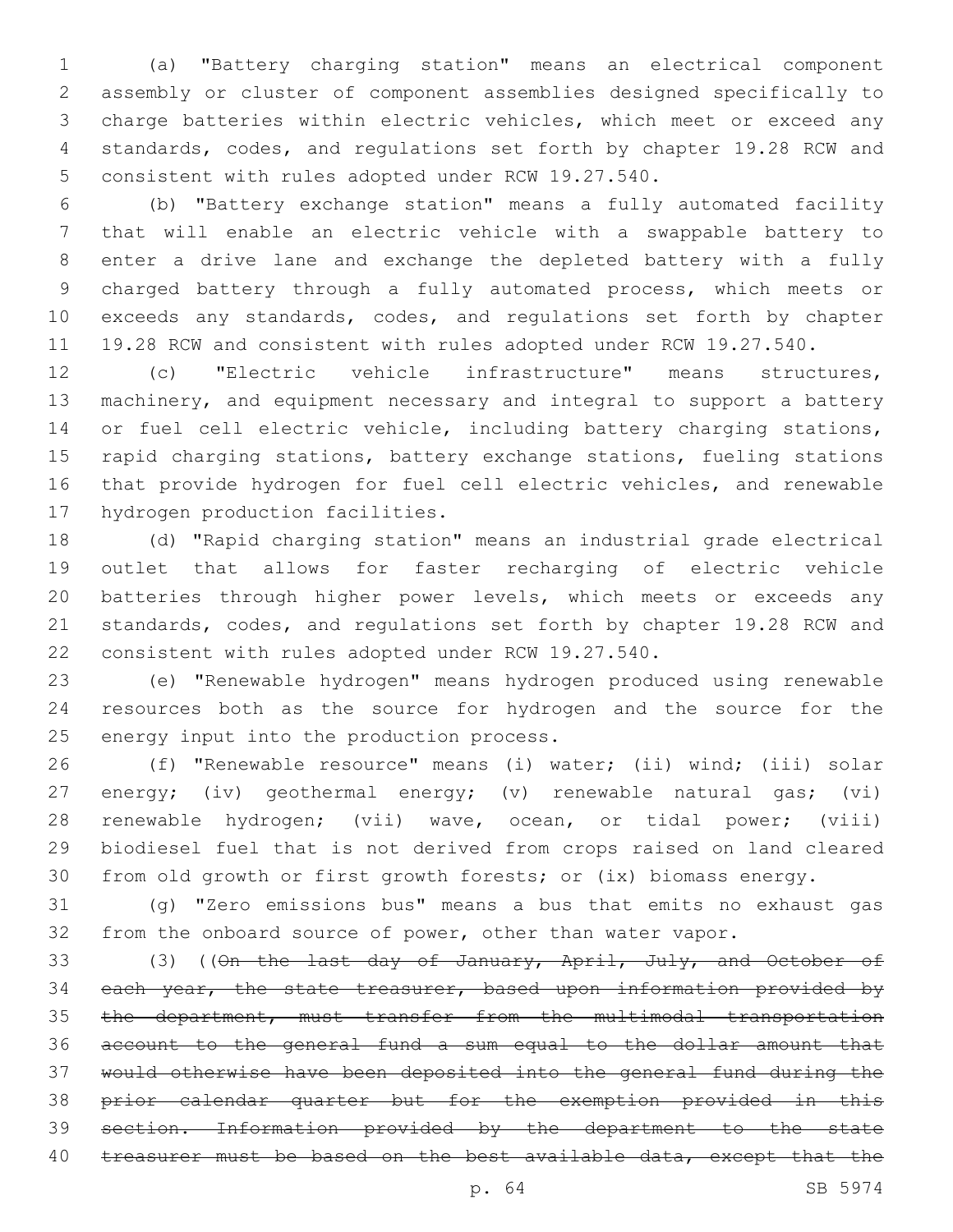department may provide estimates of taxes exempted under this section

until such time as retailers are able to report such exempted amounts

3 on their tax returns.

 $(4)$ )) This section expires July 1, 2025.

 **Sec. 310.** RCW 82.70.040 and 2016 c 32 s 3 are each amended to read as follows:6

 (1)(a) The department must keep a running total of all credits allowed under RCW 82.70.020 during each fiscal year. The department may not allow any credits that would cause the total amount allowed 10 to exceed ((two million seven hundred fifty thousand dollars)) 11 \$2,750,000 in any fiscal year.

 (b) If the total amount of credit applied for by all applicants in any year exceeds the limit in this subsection, the department must ratably reduce the amount of credit allowed for all applicants so that the limit in this subsection is not exceeded. If a credit is reduced under this subsection, the amount of the reduction may not be carried forward and claimed in subsequent fiscal years.

 (2)(a) Tax credits under RCW 82.70.020 may not be claimed in excess of the amount of tax otherwise due under chapter 82.04 or 20 82.16 RCW.

 (b) Through June 30, 2005, a person with taxes equal to or in excess of the credit under RCW 82.70.020, and therefore not subject to the limitation in (a) of this subsection, may elect to defer tax credits for a period of not more than three years after the year in which the credits accrue. For credits approved by the department through June 30, 2015, the approved credit may be carried forward and used for tax reporting periods through December 31, 2016. Credits approved after June 30, 2015, must be used for tax reporting periods within the calendar year for which they are approved by the department and may not be carried forward to subsequent tax reporting periods. Credits carried forward as authorized by this subsection are subject to the limitation in subsection (1)(a) of this section for the fiscal year for which the credits were originally approved.

 (3) No person may be approved for tax credits under RCW 82.70.020 in excess of ((one hundred thousand dollars)) \$100,000 in any fiscal year. This limitation does not apply to credits carried forward from prior years under subsection (2)(b) of this section.

(4) No person may claim tax credits after June 30, 2024.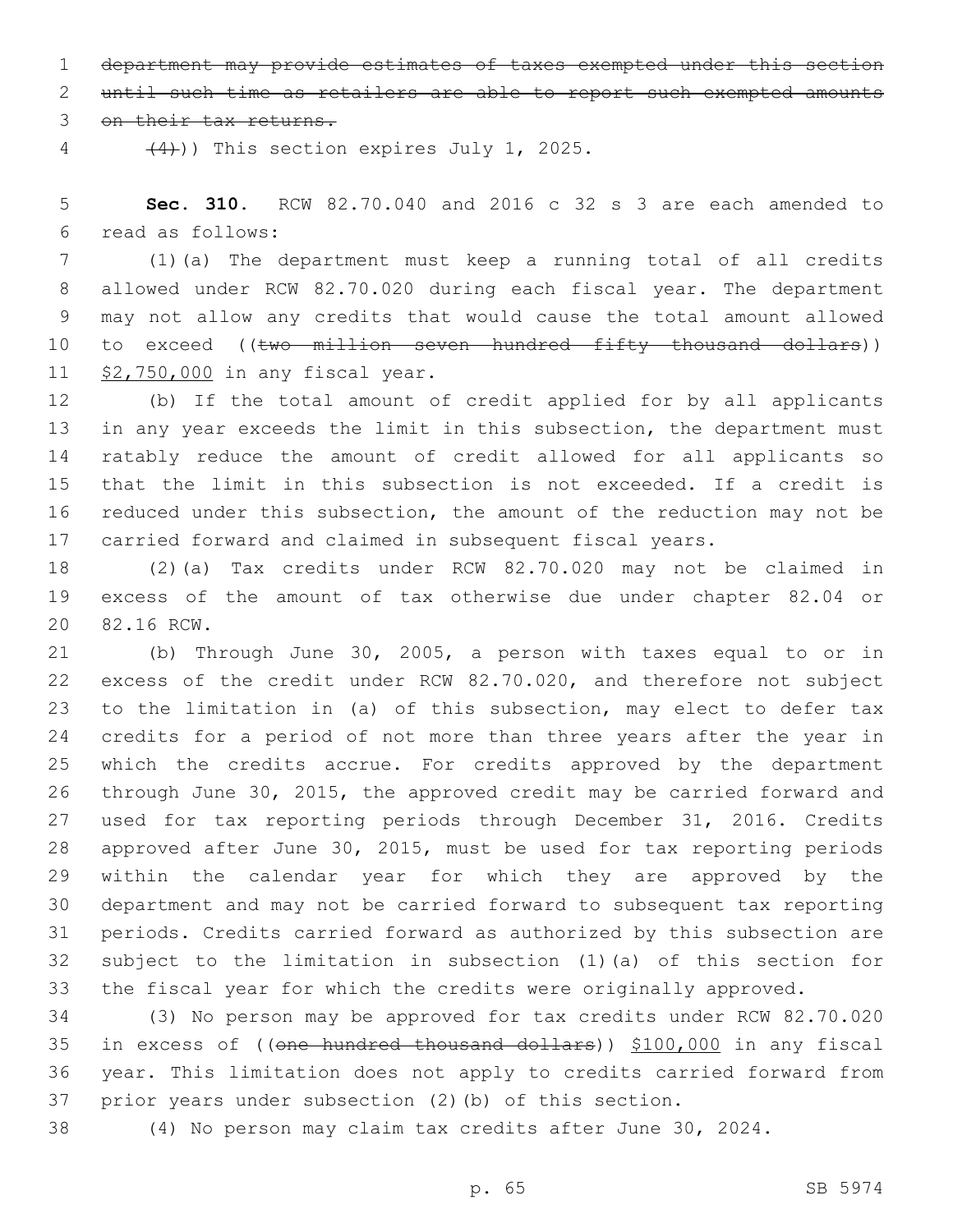1 (((5) No person is eligible for tax credits under RCW 82.70.020 2 if the additional revenues for the multimodal transportation account 3 created by chapter 361, Laws of 2003 are terminated.))

4 **Sec. 311.** RCW 82.70.050 and 2015 3rd sp.s. c 44 s 415 are each 5 amended to read as follows:

6 ( $(\frac{1}{1})$ ) The director must on the 25th of February, May, August, 7 and November of each year advise the state treasurer of the amount of 8 credit taken under RCW 82.70.020 during the preceding calendar 9 quarter ending on the last day of December, March, June, and 10 September, respectively.

11 (((2) On the last day of March, June, September, and December of 12 each year, the state treasurer, based upon information provided by 13 the department, must deposit to the general fund a sum equal to the 14 dollar amount of the credit provided under RCW 82.70.020 from the 15 multimodal transportation account.

16  $(3)$  This section expires January 1, 2025.)

17 **Sec. 312.** RCW 82.21.030 and 2021 c 333 s 705 are each amended to 18 read as follows:

 (1)(a) A tax is imposed on the privilege of possession of hazardous substances in this state. Except as provided in (b) of this subsection, the rate of the tax is seven-tenths of one percent multiplied by the wholesale value of the substance. Moneys collected under this subsection (1)(a) must be deposited in the model toxics 24 control capital account.

 (b) Beginning July 1, 2019, the rate of the tax on petroleum products is one dollar and nine cents per barrel. The tax collected under this subsection (1)(b) on petroleum products must be deposited as follows, after first depositing the tax as provided in (c) of this subsection, except that during the 2021-2023 biennium the deposit as provided in (c) of this subsection may be prorated equally across 31 each month of the biennium:

32 (i) Sixty percent to the model toxics control operating account 33 created under RCW 70A.305.180;

34 (ii) Twenty-five percent to the model toxics control capital 35 account created under RCW 70A.305.190; and

36 (iii) Fifteen percent to the model toxics control stormwater 37 account created under RCW 70A.305.200.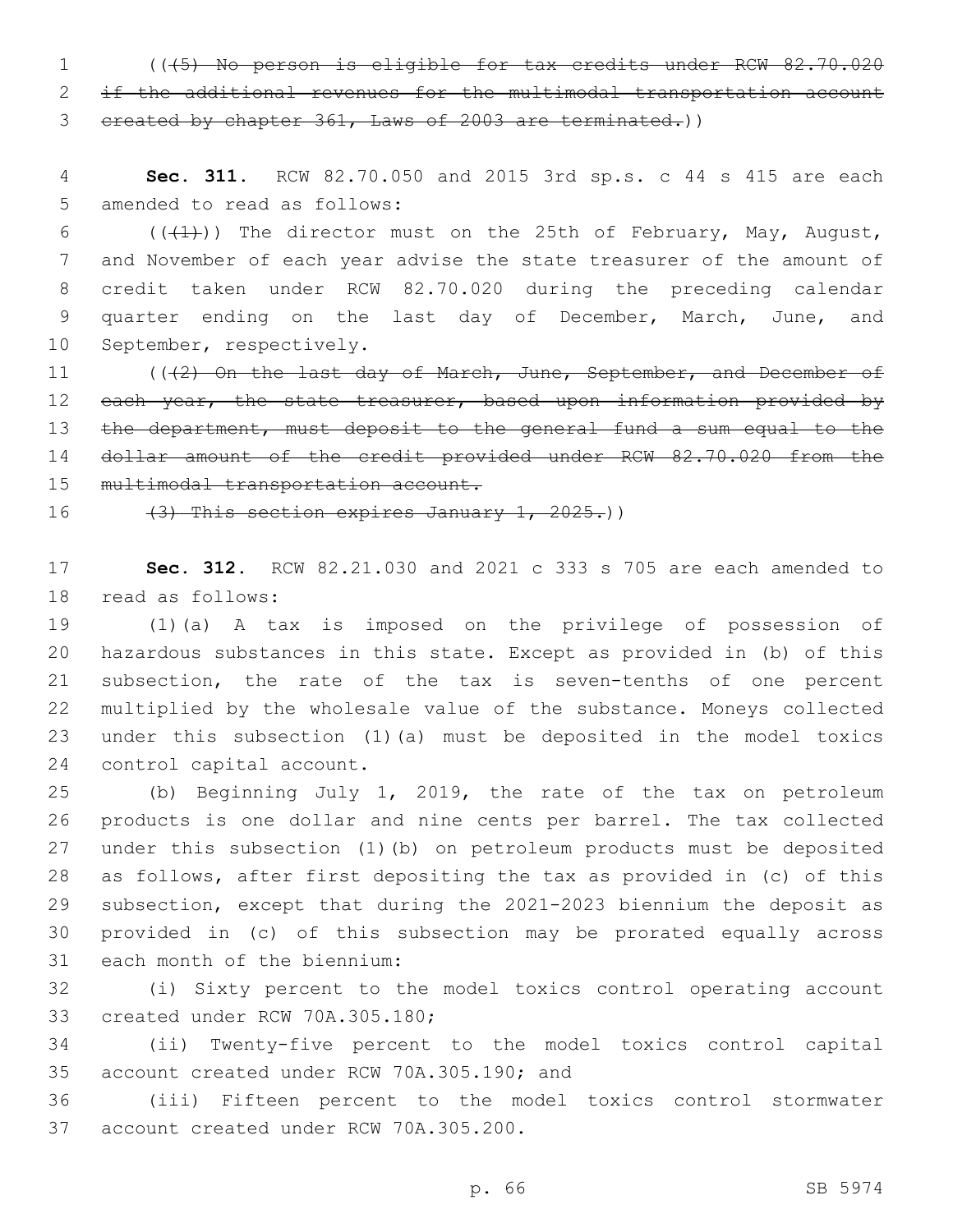(c) Until the beginning of the ensuing biennium after the 2 enactment of an additive transportation funding act, ((fifty million dollars)) \$50,000,000 per biennium to the motor vehicle fund to be used exclusively for transportation stormwater activities and projects. For purposes of this subsection, "additive transportation funding act" means an act enacted after June 30, 2023, in which the combined total of new revenues deposited into the motor vehicle fund 8 and the multimodal transportation account exceed ((two billion 9 dollars)) \$2,000,000,000 per biennium attributable solely to an increase in revenue from the enactment of the act.

 (d) The department must compile a list of petroleum products that are not easily measured on a per barrel basis. Petroleum products identified on the list are subject to the rate under (a) of this subsection in lieu of the volumetric rate under (b) of this subsection. The list will be made in a form and manner prescribed by the department and must be made available on the department's internet website. In compiling the list, the department may accept technical assistance from persons that sell, market, or distribute petroleum products and consider any other resource the department 20 finds useful in compiling the list.

 (2) Chapter 82.32 RCW applies to the tax imposed in this chapter. The tax due dates, reporting periods, and return requirements applicable to chapter 82.04 RCW apply equally to the tax imposed in 24 this chapter.

 (3) Beginning July 1, 2020, and every July 1st thereafter, the rate specified in subsection (1)(b) of this section must be adjusted to reflect the percentage change in the implicit price deflator for nonresidential structures as published by the United States department of commerce, bureau of economic analysis for the most recent ((twelve-month)) 12-month period ending December 31st of the 31 prior year.

- 
- 

## **Part IV**

## **Account Creation, Local Options, and Other Provisions**

 NEW SECTION. **Sec. 401.** A new section is added to chapter 46.68 36 RCW to read as follows:

 The move ahead WA account is created in the motor vehicle fund. Moneys in the account may be spent only after appropriation.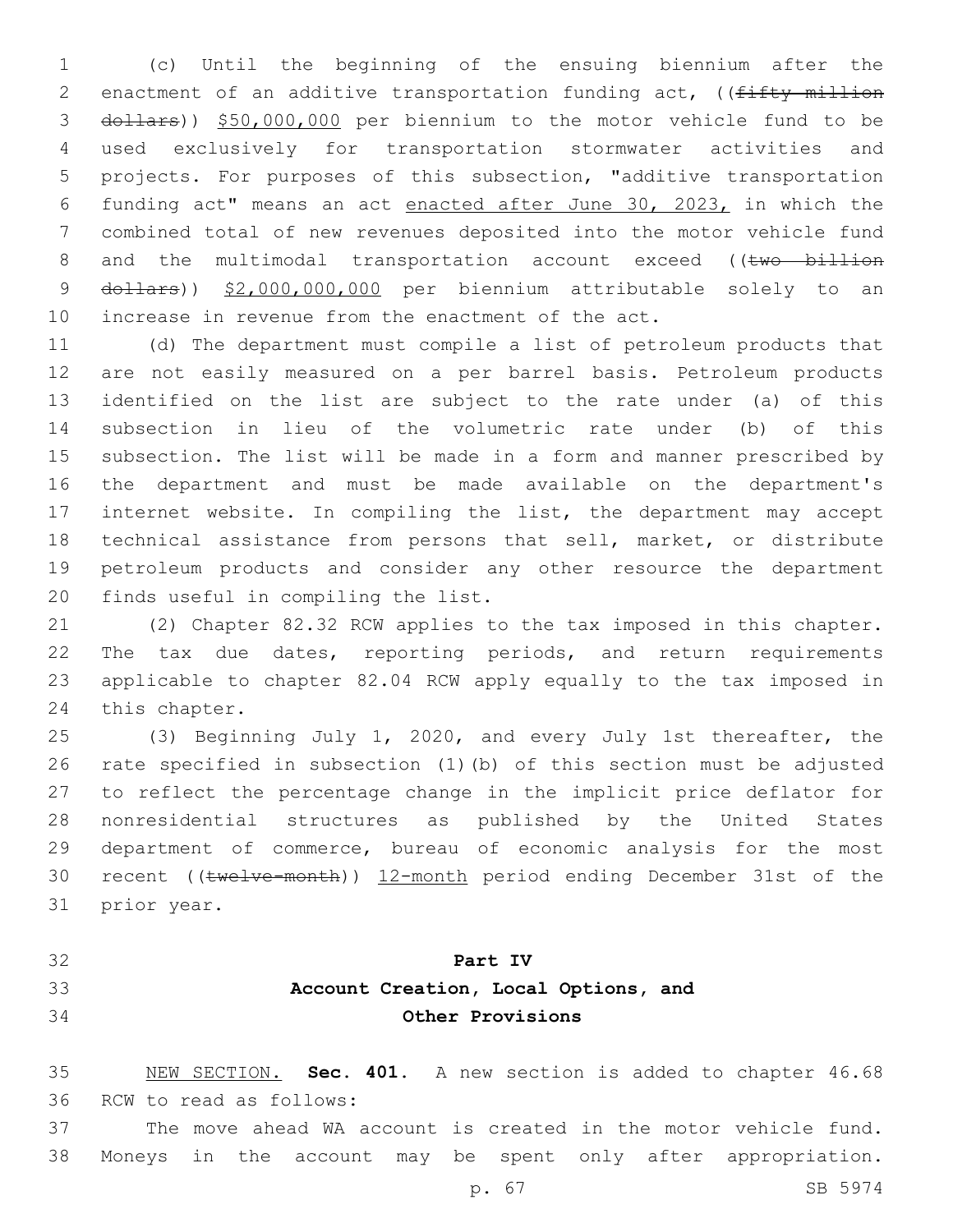Expenditures from the account must be used only for projects or improvements identified as move ahead WA projects or improvements in an omnibus transportation appropriations act, including any principal and interest on bonds authorized for the projects or improvements.

 NEW SECTION. **Sec. 402.** A new section is added to chapter 46.68 6 RCW to read as follows:

 The move ahead WA flexible account is created in the state treasury. Moneys in the account may be spent only after appropriation. Expenditures from the account may be used only for transportation projects, programs, or activities identified as move ahead WA flexible projects, programs, or activities in an omnibus 12 transportation appropriations act.

 **Sec. 403.** RCW 43.84.092 and 2021 c 199 s 504 are each amended to 14 read as follows:

 (1) All earnings of investments of surplus balances in the state treasury shall be deposited to the treasury income account, which account is hereby established in the state treasury.

 (2) The treasury income account shall be utilized to pay or receive funds associated with federal programs as required by the federal cash management improvement act of 1990. The treasury income account is subject in all respects to chapter 43.88 RCW, but no appropriation is required for refunds or allocations of interest earnings required by the cash management improvement act. Refunds of interest to the federal treasury required under the cash management improvement act fall under RCW 43.88.180 and shall not require appropriation. The office of financial management shall determine the amounts due to or from the federal government pursuant to the cash management improvement act. The office of financial management may direct transfers of funds between accounts as deemed necessary to implement the provisions of the cash management improvement act, and this subsection. Refunds or allocations shall occur prior to the distributions of earnings set forth in subsection (4) of this 33 section.

 (3) Except for the provisions of RCW 43.84.160, the treasury income account may be utilized for the payment of purchased banking services on behalf of treasury funds including, but not limited to, depository, safekeeping, and disbursement functions for the state treasury and affected state agencies. The treasury income account is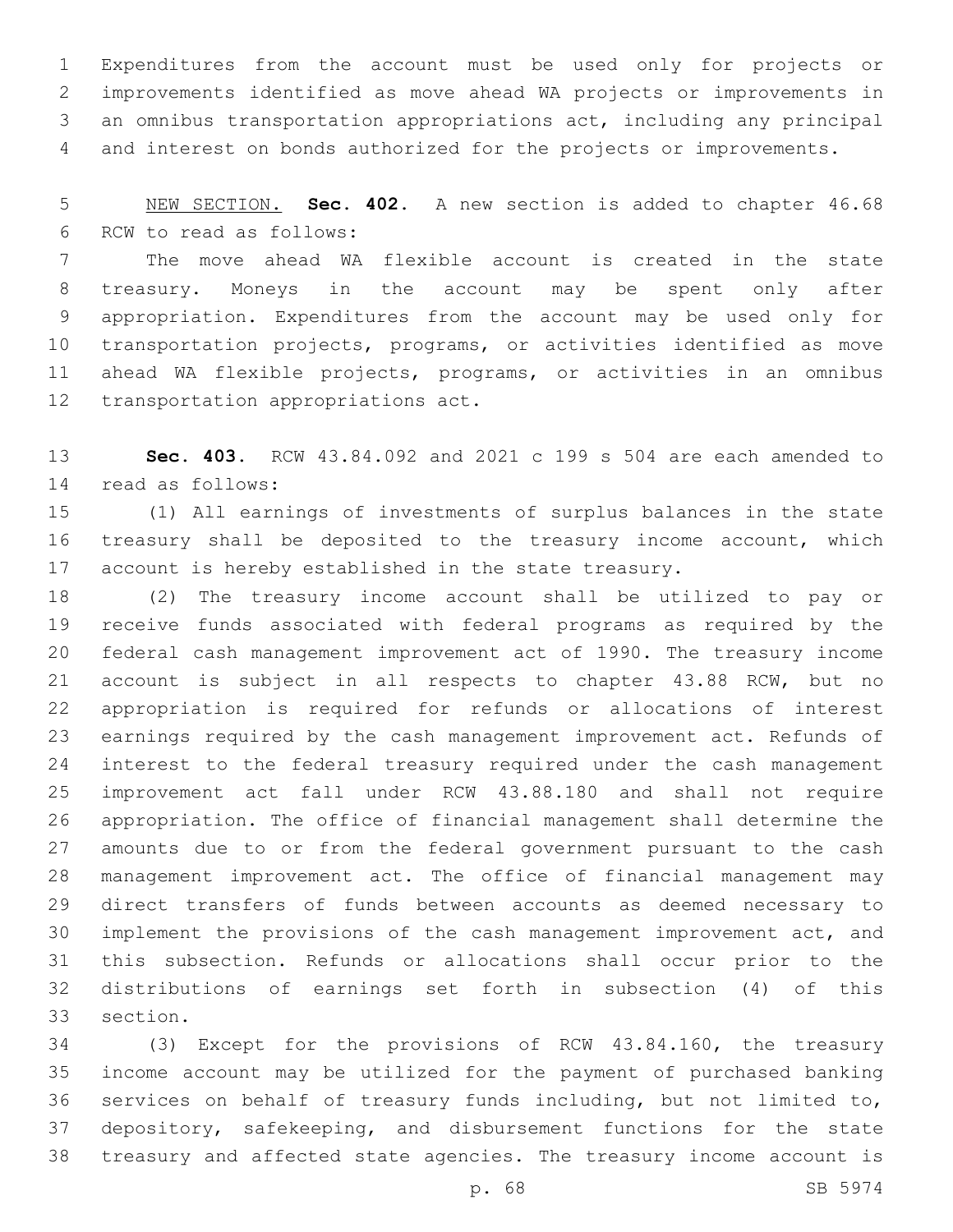subject in all respects to chapter 43.88 RCW, but no appropriation is required for payments to financial institutions. Payments shall occur prior to distribution of earnings set forth in subsection (4) of this section.4

 (4) Monthly, the state treasurer shall distribute the earnings credited to the treasury income account. The state treasurer shall credit the general fund with all the earnings credited to the 8 treasury income account except:

 (a) The following accounts and funds shall receive their proportionate share of earnings based upon each account's and fund's average daily balance for the period: The abandoned recreational vehicle disposal account, the aeronautics account, the Alaskan Way viaduct replacement project account, the ambulance transport fund, the brownfield redevelopment trust fund account, the budget stabilization account, the capital vessel replacement account, the capitol building construction account, the Central Washington University capital projects account, the charitable, educational, penal and reformatory institutions account, the Chehalis basin account, the Chehalis basin taxable account, the cleanup settlement 20 account, the climate active transportation account, the climate 21 transit programs account, the Columbia river basin water supply development account, the Columbia river basin taxable bond water supply development account, the Columbia river basin water supply revenue recovery account, the common school construction fund, the community forest trust account, the connecting Washington account, the county arterial preservation account, the county criminal justice assistance account, the deferred compensation administrative account, the deferred compensation principal account, the department of licensing services account, the department of retirement systems expense account, the developmental disabilities community services account, the diesel idle reduction account, the drinking water assistance account, the administrative subaccount of the drinking water assistance account, the early learning facilities development account, the early learning facilities revolving account, the Eastern Washington University capital projects account, the education construction fund, the education legacy trust account, the election account, the electric vehicle account, the energy freedom account, the energy recovery act account, the essential rail assistance account, The Evergreen State College capital projects account, the 40 fair start for kids account, the ferry bond retirement fund, the

p. 69 SB 5974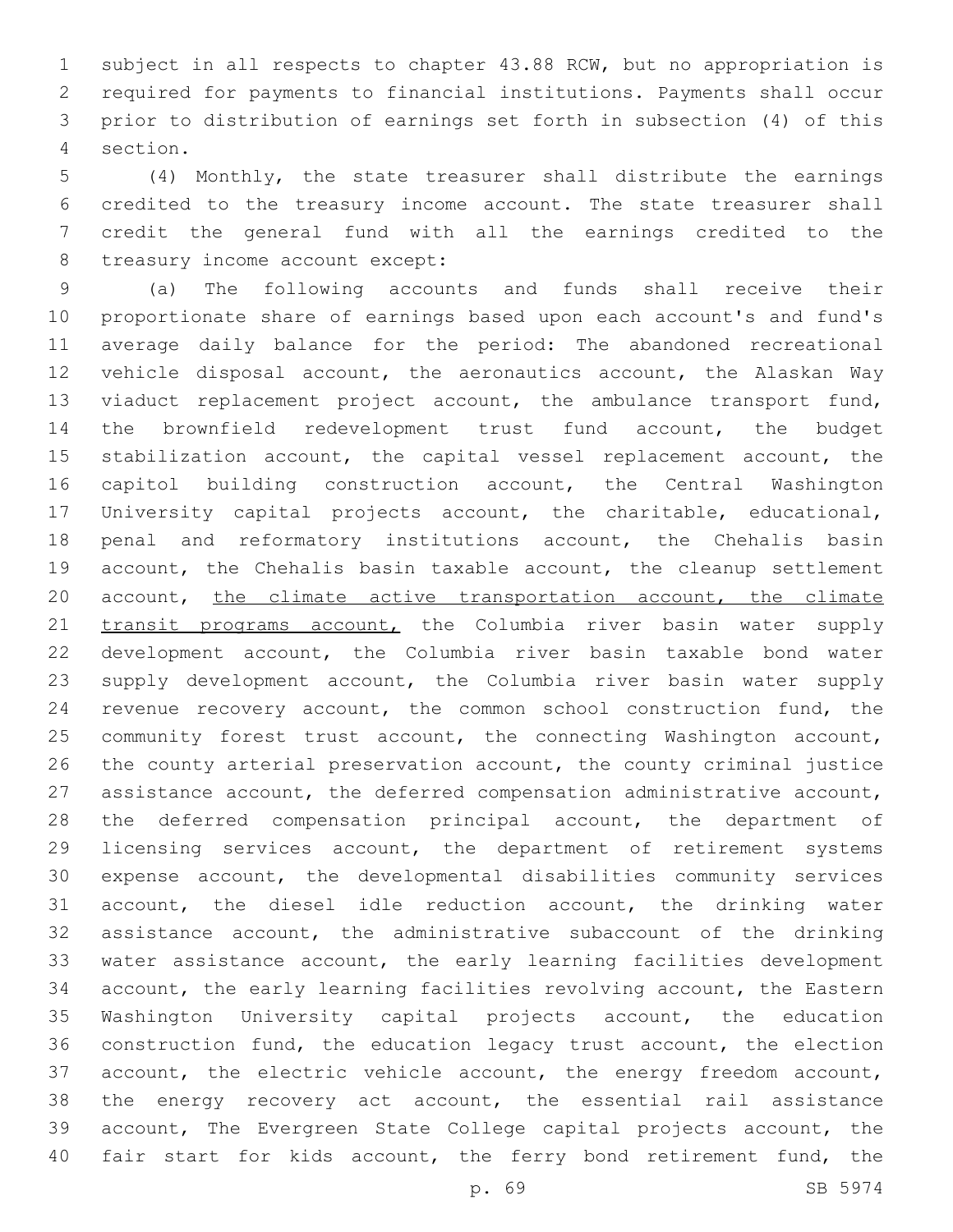fish, wildlife, and conservation account, the freight mobility investment account, the freight mobility multimodal account, the grade crossing protective fund, the public health services account, the state higher education construction account, the higher education construction account, the higher education retirement plan supplemental benefit fund, the highway bond retirement fund, the highway infrastructure account, the highway safety fund, the hospital safety net assessment fund, the Interstate 405 and state route number 167 express toll lanes account, the judges' retirement account, the judicial retirement administrative account, the judicial retirement principal account, the limited fish and wildlife account, the local leasehold excise tax account, the local real estate excise tax 13 account, the local sales and use tax account, the marine resources stewardship trust account, the medical aid account, the money- purchase retirement savings administrative account, the money- purchase retirement savings principal account, the motor vehicle 17 fund, the motorcycle safety education account, the move ahead WA 18 account, the move ahead WA flexible account, the multimodal transportation account, the multiuse roadway safety account, the municipal criminal justice assistance account, the oyster reserve land account, the pension funding stabilization account, the perpetual surveillance and maintenance account, the pilotage account, the pollution liability insurance agency underground storage tank revolving account, the public employees' retirement system plan 1 account, the public employees' retirement system combined plan 2 and plan 3 account, the public facilities construction loan revolving account, the public health supplemental account, the public works assistance account, the Puget Sound capital construction account, the Puget Sound ferry operations account, the Puget Sound Gateway facility account, the Puget Sound taxpayer accountability account, the real estate appraiser commission account, the recreational vehicle account, the regional mobility grant program account, the resource management cost account, the rural arterial trust account, the rural mobility grant program account, the rural Washington loan fund, the sexual assault prevention and response account, the site closure account, the skilled nursing facility safety net trust fund, the small city pavement and sidewalk account, the special category C account, the special wildlife account, the state investment board expense account, the state investment board commingled trust fund 40 accounts, the state patrol highway account, the state reclamation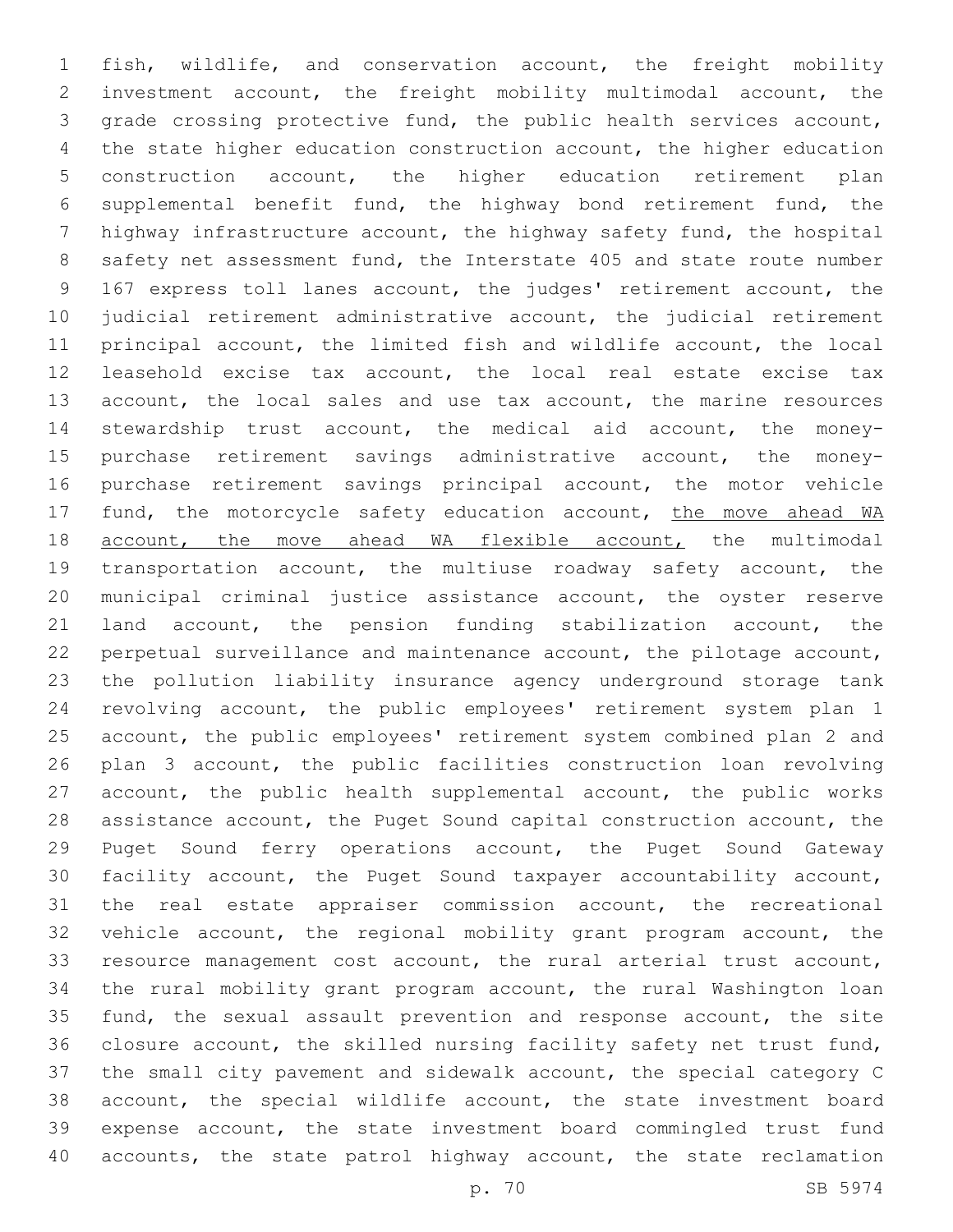revolving account, the state route number 520 civil penalties account, the state route number 520 corridor account, the statewide broadband account, the statewide tourism marketing account, the supplemental pension account, the Tacoma Narrows toll bridge account, the teachers' retirement system plan 1 account, the teachers' retirement system combined plan 2 and plan 3 account, the tobacco prevention and control account, the tobacco settlement account, the toll facility bond retirement account, the transportation 2003 account (nickel account), the transportation equipment fund, the transportation future funding program account, the transportation improvement account, the transportation improvement board bond retirement account, the transportation infrastructure account, the transportation partnership account, the traumatic brain injury 14 account, the University of Washington bond retirement fund, the University of Washington building account, the voluntary cleanup account, the volunteer firefighters' and reserve officers' relief and pension principal fund, the volunteer firefighters' and reserve officers' administrative fund, the vulnerable roadway user education account, the Washington judicial retirement system account, the Washington law enforcement officers' and firefighters' system plan 1 retirement account, the Washington law enforcement officers' and firefighters' system plan 2 retirement account, the Washington public safety employees' plan 2 retirement account, the Washington school employees' retirement system combined plan 2 and 3 account, the 25 Washington state patrol retirement account, the Washington State University building account, the Washington State University bond retirement fund, the water pollution control revolving administration 28 account, the water pollution control revolving fund, the Western Washington University capital projects account, the Yakima integrated plan implementation account, the Yakima integrated plan implementation revenue recovery account, and the Yakima integrated plan implementation taxable bond account. Earnings derived from investing balances of the agricultural permanent fund, the normal school permanent fund, the permanent common school fund, the scientific permanent fund, and the state university permanent fund shall be allocated to their respective beneficiary accounts.

 (b) Any state agency that has independent authority over accounts or funds not statutorily required to be held in the state treasury that deposits funds into a fund or account in the state treasury pursuant to an agreement with the office of the state treasurer shall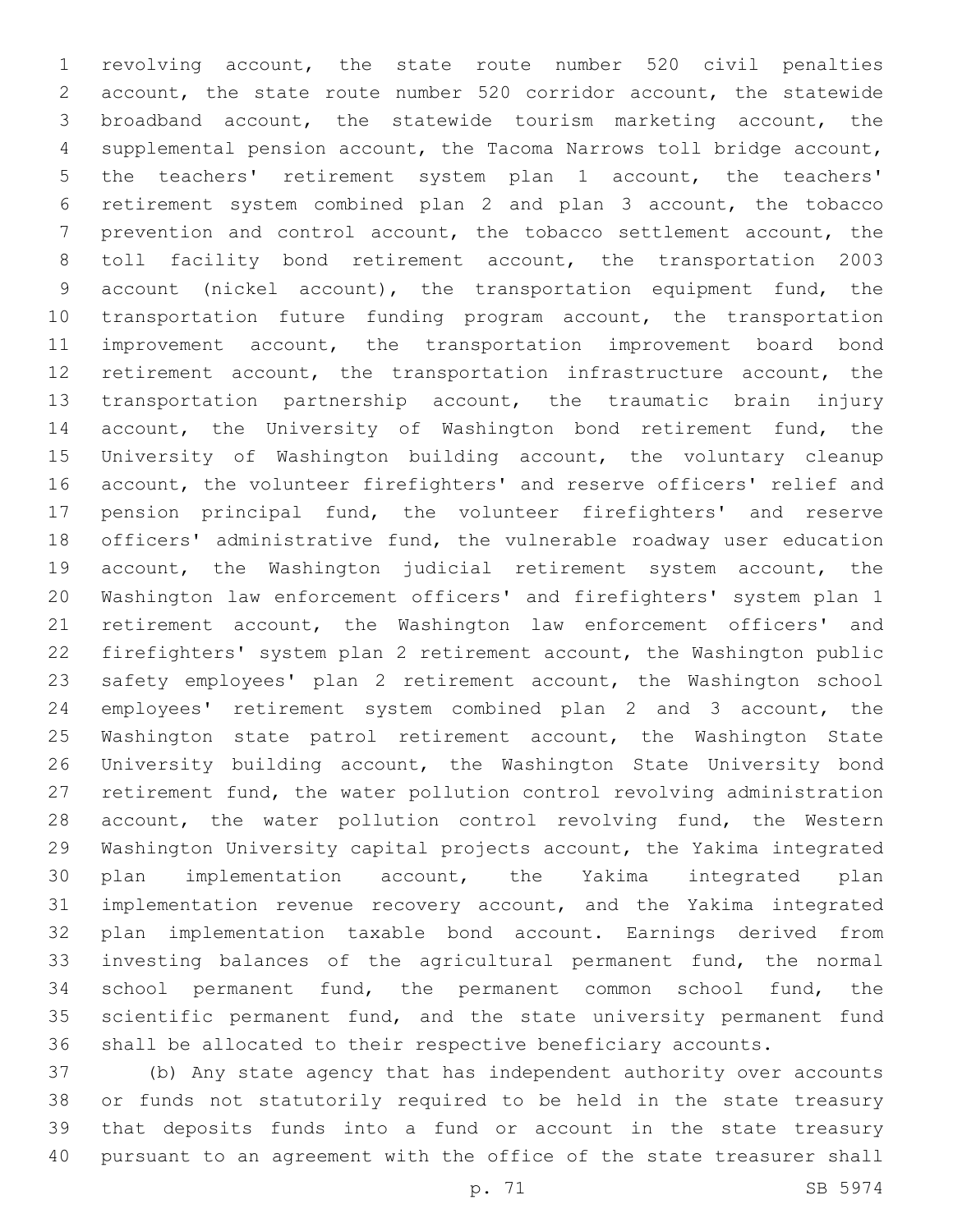receive its proportionate share of earnings based upon each account's 2 or fund's average daily balance for the period.

 (5) In conformance with Article II, section 37 of the state Constitution, no treasury accounts or funds shall be allocated earnings without the specific affirmative directive of this section.

 **Sec. 404.** RCW 43.84.092 and 2021 c 199 s 505 are each amended to 7 read as follows:

 (1) All earnings of investments of surplus balances in the state treasury shall be deposited to the treasury income account, which account is hereby established in the state treasury.

 (2) The treasury income account shall be utilized to pay or receive funds associated with federal programs as required by the federal cash management improvement act of 1990. The treasury income account is subject in all respects to chapter 43.88 RCW, but no appropriation is required for refunds or allocations of interest earnings required by the cash management improvement act. Refunds of interest to the federal treasury required under the cash management improvement act fall under RCW 43.88.180 and shall not require appropriation. The office of financial management shall determine the amounts due to or from the federal government pursuant to the cash management improvement act. The office of financial management may direct transfers of funds between accounts as deemed necessary to implement the provisions of the cash management improvement act, and this subsection. Refunds or allocations shall occur prior to the distributions of earnings set forth in subsection (4) of this 26 section.

 (3) Except for the provisions of RCW 43.84.160, the treasury income account may be utilized for the payment of purchased banking services on behalf of treasury funds including, but not limited to, depository, safekeeping, and disbursement functions for the state treasury and affected state agencies. The treasury income account is subject in all respects to chapter 43.88 RCW, but no appropriation is required for payments to financial institutions. Payments shall occur prior to distribution of earnings set forth in subsection (4) of this 35 section.

 (4) Monthly, the state treasurer shall distribute the earnings credited to the treasury income account. The state treasurer shall credit the general fund with all the earnings credited to the 39 treasury income account except: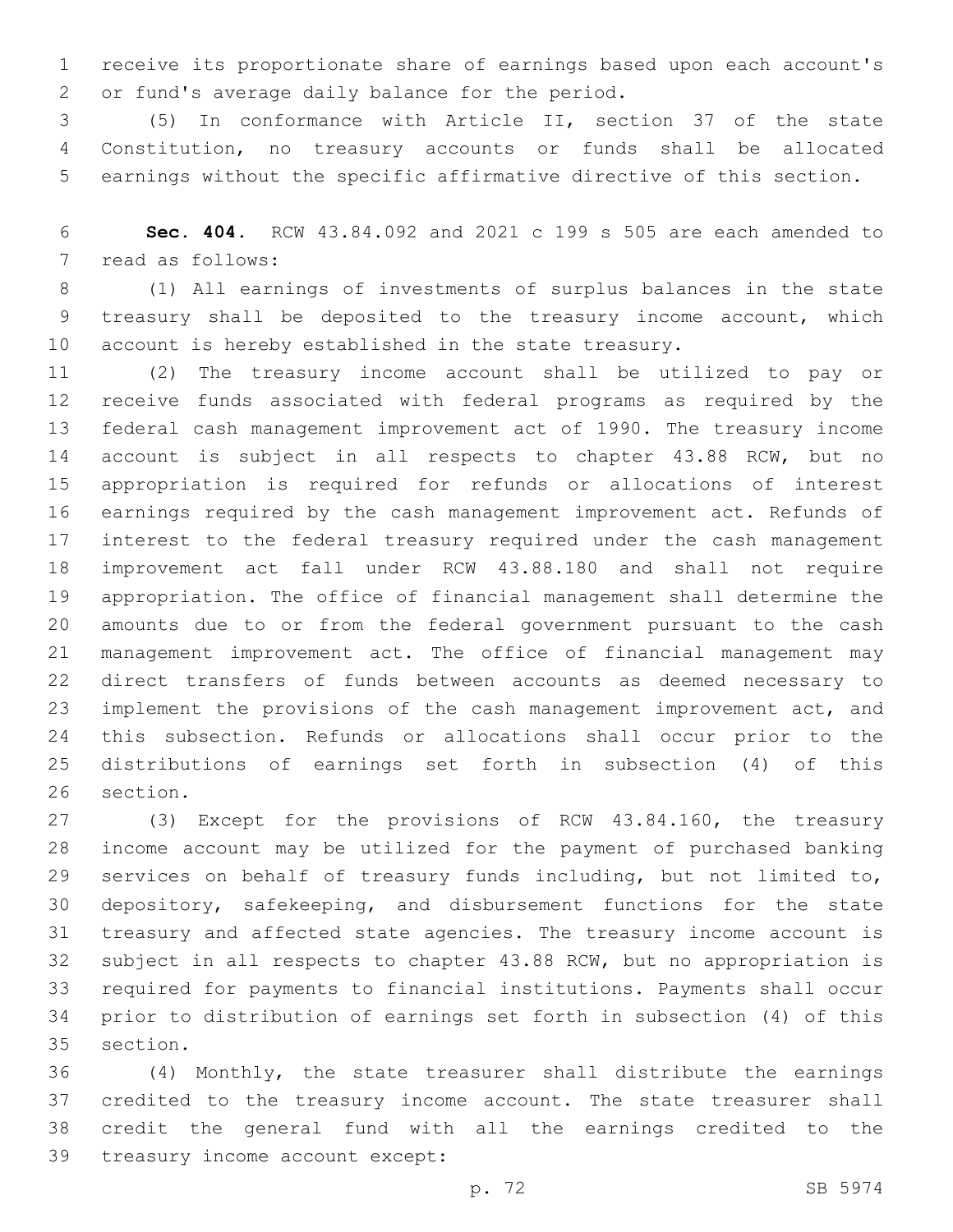(a) The following accounts and funds shall receive their proportionate share of earnings based upon each account's and fund's average daily balance for the period: The abandoned recreational vehicle disposal account, the aeronautics account, the Alaskan Way viaduct replacement project account, the brownfield redevelopment trust fund account, the budget stabilization account, the capital vessel replacement account, the capitol building construction account, the Central Washington University capital projects account, the charitable, educational, penal and reformatory institutions account, the Chehalis basin account, the Chehalis basin taxable 11 account, the cleanup settlement account, the climate active 12 transportation account, the climate transit programs account, the Columbia river basin water supply development account, the Columbia river basin taxable bond water supply development account, the 15 Columbia river basin water supply revenue recovery account, the common school construction fund, the community forest trust account, the connecting Washington account, the county arterial preservation account, the county criminal justice assistance account, the deferred compensation administrative account, the deferred compensation principal account, the department of licensing services account, the department of retirement systems expense account, the developmental disabilities community services account, the diesel idle reduction account, the drinking water assistance account, the administrative subaccount of the drinking water assistance account, the early learning facilities development account, the early learning facilities revolving account, the Eastern Washington University 27 capital projects account, the education construction fund, the education legacy trust account, the election account, the electric vehicle account, the energy freedom account, the energy recovery act account, the essential rail assistance account, The Evergreen State College capital projects account, the fair start for kids account, the ferry bond retirement fund, the fish, wildlife, and conservation account, the freight mobility investment account, the freight mobility multimodal account, the grade crossing protective fund, the 35 public health services account, the state higher education construction account, the higher education construction account, the higher education retirement plan supplemental benefit fund, the highway bond retirement fund, the highway infrastructure account, the highway safety fund, the hospital safety net assessment fund, the Interstate 405 and state route number 167 express toll lanes account,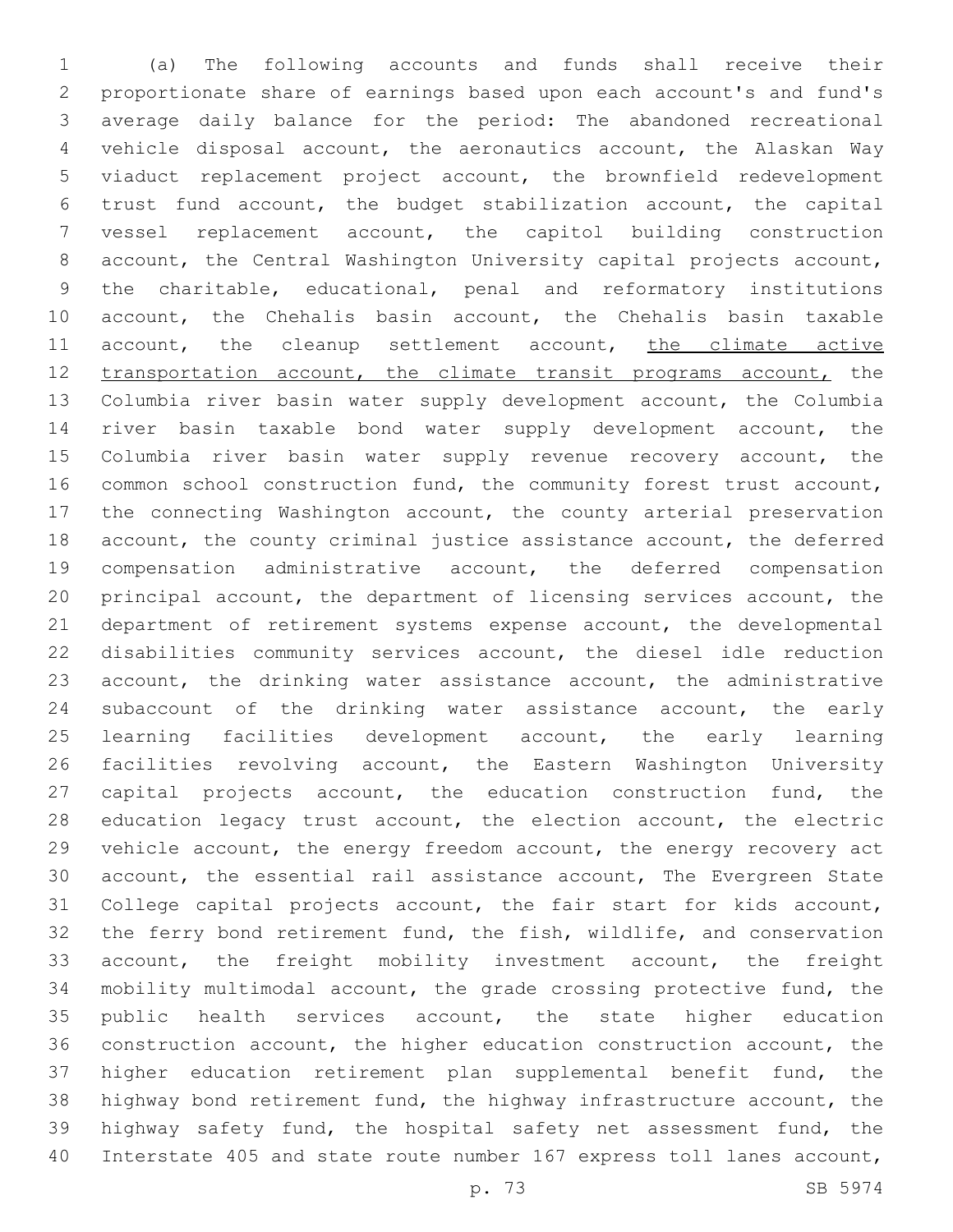the judges' retirement account, the judicial retirement administrative account, the judicial retirement principal account, the limited fish and wildlife account, the local leasehold excise tax account, the local real estate excise tax account, the local sales and use tax account, the marine resources stewardship trust account, the medical aid account, the money-purchase retirement savings administrative account, the money-purchase retirement savings principal account, the motor vehicle fund, the motorcycle safety 9 education account, the move ahead WA account, the move ahead WA 10 flexible account, the multimodal transportation account, the multiuse roadway safety account, the municipal criminal justice assistance account, the oyster reserve land account, the pension funding stabilization account, the perpetual surveillance and maintenance account, the pilotage account, the pollution liability insurance agency underground storage tank revolving account, the public employees' retirement system plan 1 account, the public employees' retirement system combined plan 2 and plan 3 account, the public facilities construction loan revolving account, the public health supplemental account, the public works assistance account, the Puget Sound capital construction account, the Puget Sound ferry operations account, the Puget Sound Gateway facility account, the Puget Sound taxpayer accountability account, the real estate appraiser commission account, the recreational vehicle account, the regional mobility grant program account, the resource management cost account, the rural arterial trust account, the rural mobility grant program account, the rural Washington loan fund, the sexual assault prevention and response account, the site closure account, the skilled nursing facility safety net trust fund, the small city pavement and sidewalk account, the special category C account, the special wildlife account, the state investment board expense account, the state investment board commingled trust fund accounts, the state patrol highway account, the state reclamation revolving account, the state route number 520 civil penalties account, the state route number 520 corridor account, the statewide broadband account, the statewide tourism marketing account, the supplemental pension account, the Tacoma Narrows toll bridge account, the teachers' retirement system plan 1 account, the teachers' retirement system combined plan 2 and plan 3 account, the tobacco prevention and control account, the tobacco settlement account, the toll facility bond retirement account, the transportation 2003 account (nickel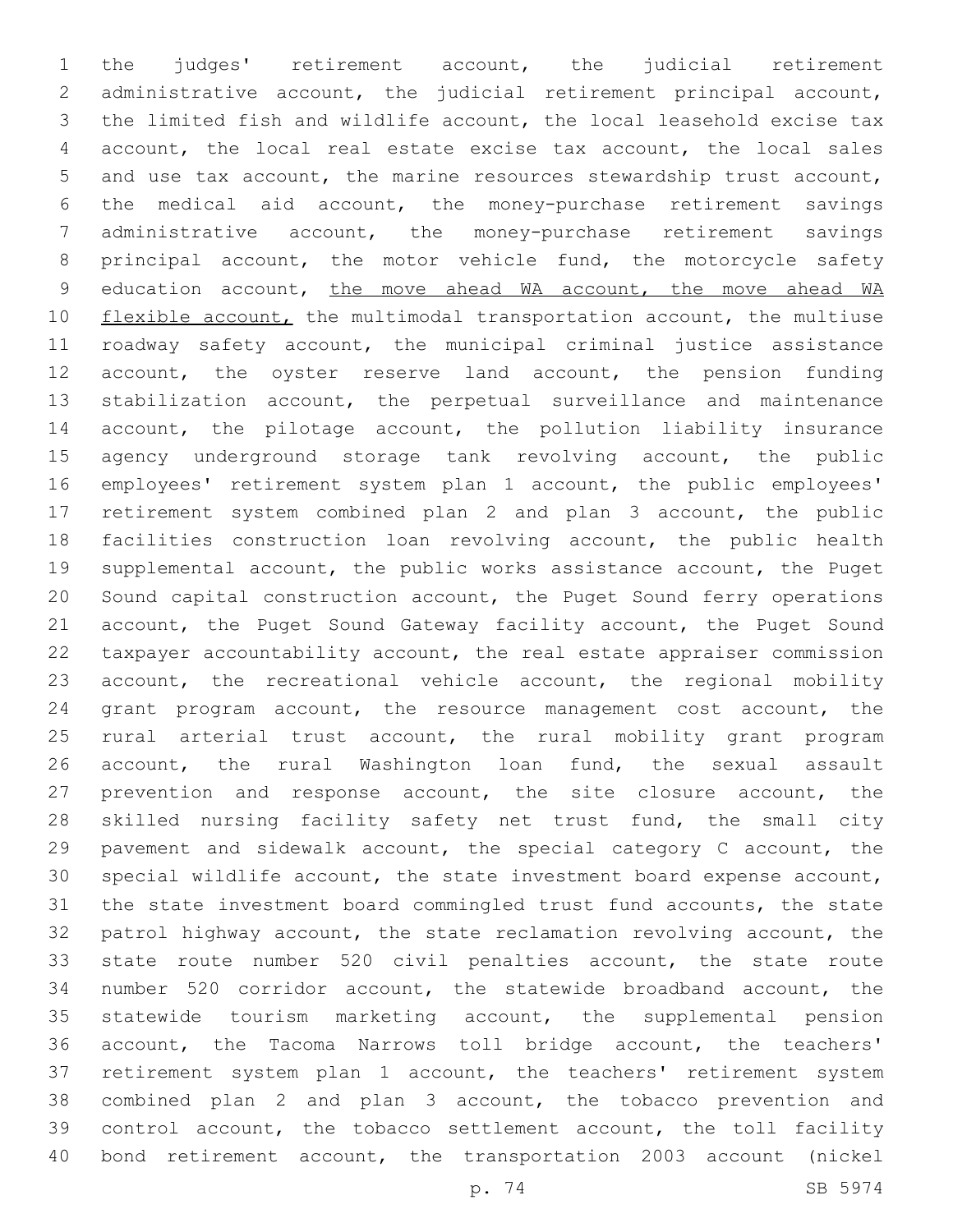account), the transportation equipment fund, the transportation future funding program account, the transportation improvement account, the transportation improvement board bond retirement account, the transportation infrastructure account, the transportation partnership account, the traumatic brain injury account, the University of Washington bond retirement fund, the University of Washington building account, the voluntary cleanup account, the volunteer firefighters' and reserve officers' relief and pension principal fund, the volunteer firefighters' and reserve officers' administrative fund, the vulnerable roadway user education 11 account, the Washington judicial retirement system account, the Washington law enforcement officers' and firefighters' system plan 1 retirement account, the Washington law enforcement officers' and firefighters' system plan 2 retirement account, the Washington public safety employees' plan 2 retirement account, the Washington school employees' retirement system combined plan 2 and 3 account, the Washington state patrol retirement account, the Washington State University building account, the Washington State University bond retirement fund, the water pollution control revolving administration account, the water pollution control revolving fund, the Western Washington University capital projects account, the Yakima integrated plan implementation account, the Yakima integrated plan implementation revenue recovery account, and the Yakima integrated plan implementation taxable bond account. Earnings derived from investing balances of the agricultural permanent fund, the normal school permanent fund, the permanent common school fund, the scientific permanent fund, and the state university permanent fund shall be allocated to their respective beneficiary accounts.

 (b) Any state agency that has independent authority over accounts or funds not statutorily required to be held in the state treasury that deposits funds into a fund or account in the state treasury pursuant to an agreement with the office of the state treasurer shall receive its proportionate share of earnings based upon each account's 34 or fund's average daily balance for the period.

 (5) In conformance with Article II, section 37 of the state Constitution, no treasury accounts or funds shall be allocated earnings without the specific affirmative directive of this section.

 **Sec. 405.** RCW 82.47.020 and 1991 c 173 s 1 are each amended to 39 read as follows: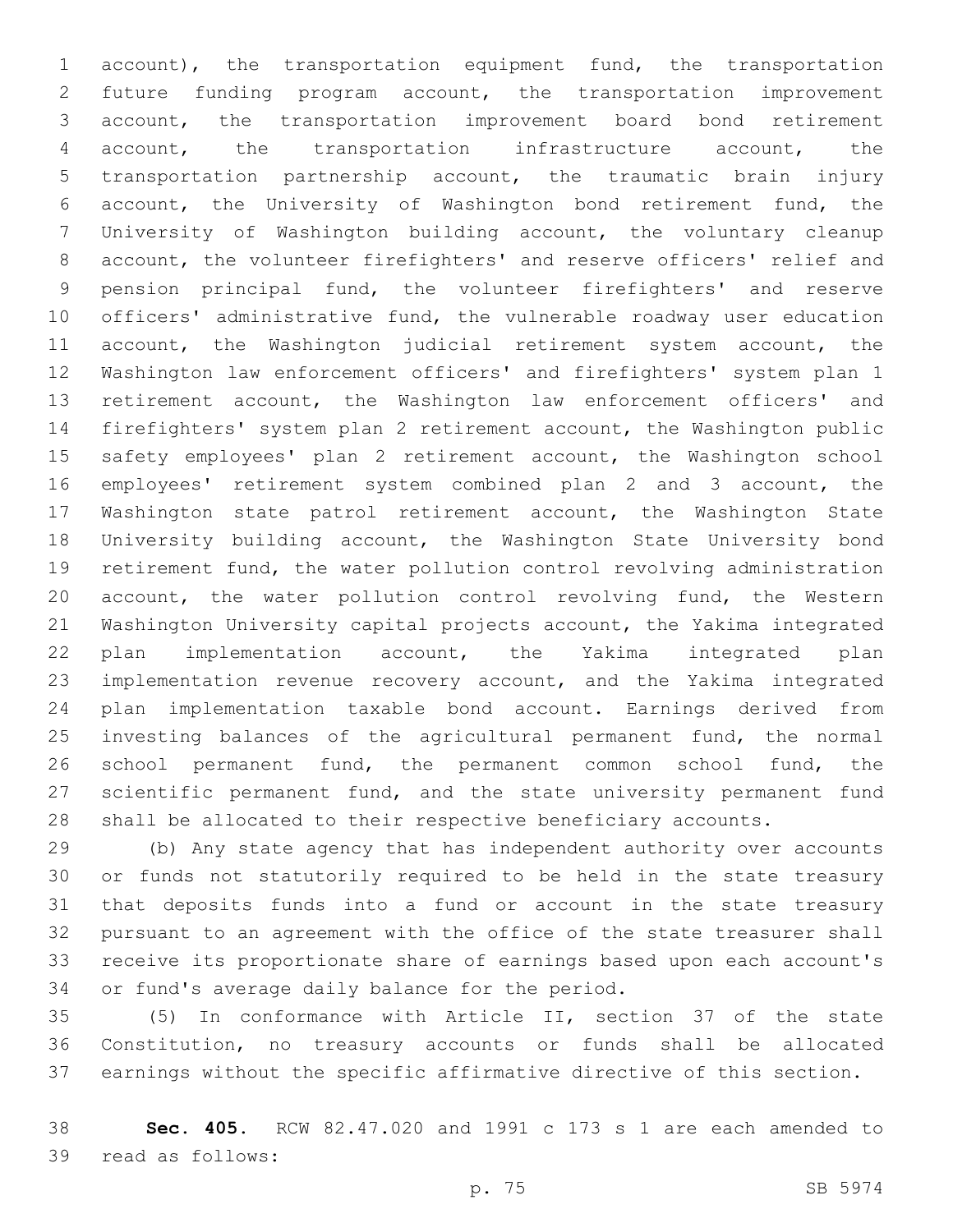(1) The legislative authority of a border area jurisdiction may, by resolution for the purposes authorized in this chapter and by approval of a majority of the registered voters of the jurisdiction voting on the proposition at a general or special election, fix and impose an excise tax on the retail sale of motor vehicle fuel and special fuel within the jurisdiction. An election held under this 7 section must be held not more than  $((\text{true+ve}))$  12 months before the date on which the proposed tax is to be levied. The ballot setting 9 forth the proposition ((shall)) must state the tax rate that is 10 proposed. The rate of such tax ((shall be in increments of one-tenth 11 of a cent per gallon and shall)) may not exceed ((one cent)) two cents per gallon for ballot propositions submitted in calendar year 13 2022. For ballot propositions submitted after calendar year 2022, this two cents per gallon maximum tax rate may be adjusted to reflect 15 the percentage change in the implicit price deflator for personal consumption expenditures for the United States as published by the 17 bureau of economic analysis of the federal department of commerce, for the period of time between calendar year 2022 and when the tax is 19 placed on the ballot for voter approval.

 (2) The tax imposed in this section shall be collected and paid to the jurisdiction but once in respect to any motor vehicle fuel or special fuel. This tax shall be in addition to any other tax 23 authorized or imposed by law.

 (3) For purposes of this chapter, the term "border area 25 jurisdictions" means all cities and towns within  $($ ( $t$ en))  $\underline{10}$  miles of an international border crossing and any transportation benefit district established under RCW 36.73.020 which has within its 28 boundaries an international border crossing.

 **Sec. 406.** RCW 35.21.870 and 2014 c 216 s 306 are each amended to 30 read as follows:

 (1) No city or town may impose a tax on the privilege of conducting an electrical energy, natural gas, steam energy, or telephone business at a rate which exceeds six percent unless the rate is first approved by a majority of the voters of the city or town voting on such a proposition, except as allowed under subsection 36 (5) of this section.

 (2)(a) If a city or town is imposing a rate of tax under subsection (1) of this section in excess of six percent on April 20, 1982, the city or town must decrease the rate to a rate of six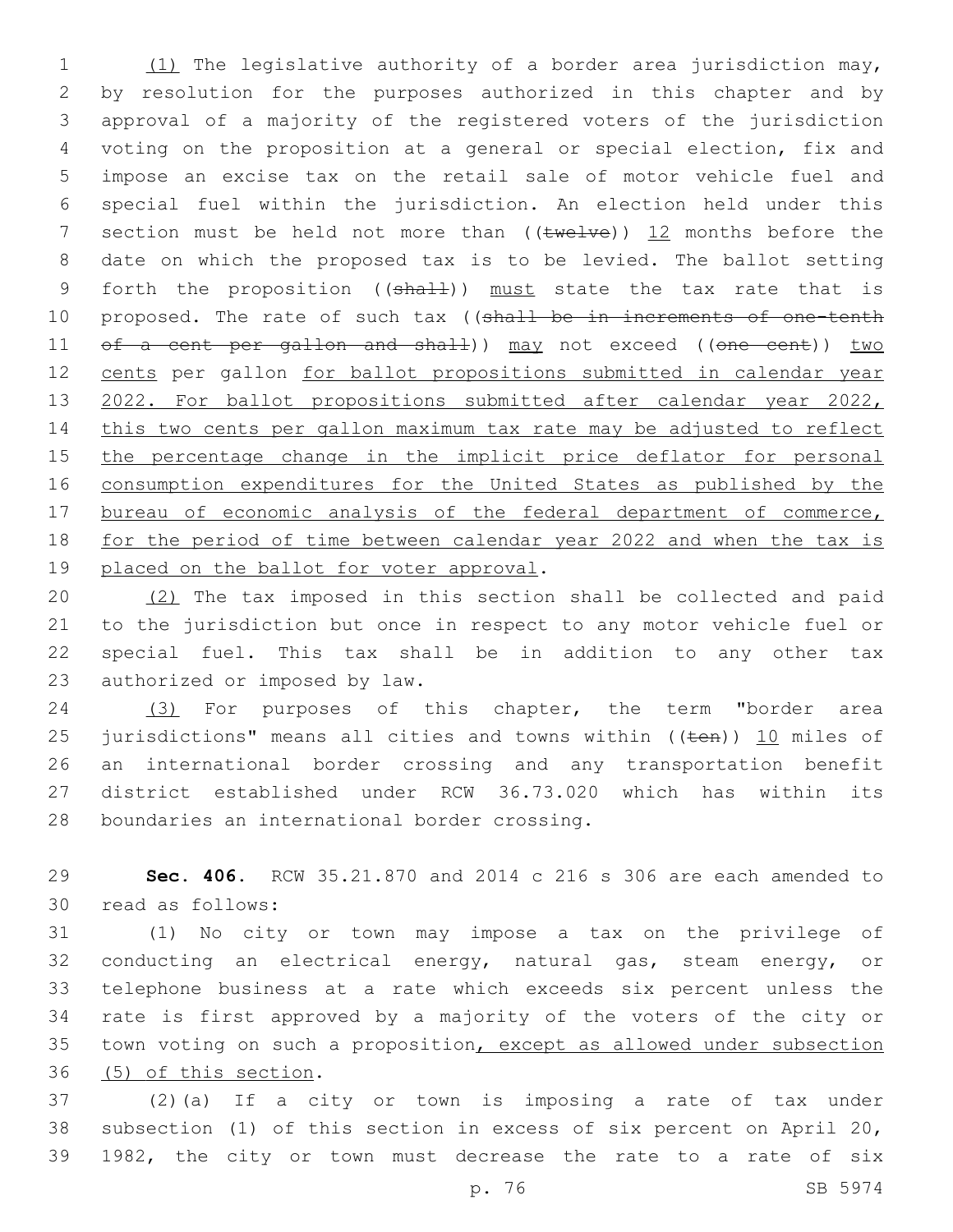percent or less by reducing the rate each year on or before November 1st by ordinances to be effective on January 1st of the succeeding year, by an amount equal to one-tenth the difference between the tax 4 rate on April 20, 1982, and six percent.

 (b) Nothing in this subsection prohibits a city or town from reducing its rates by amounts greater than the amounts required in 7 this subsection.

 (3) Voter approved rate increases under subsection (1) of this section may not be included in the computations under this 10 subsection.

 (4) No city or town may impose a tax on the privilege of conducting a natural gas business with respect to sales that are exempt from the tax imposed under chapter 82.16 RCW as provided in RCW 82.16.310 at a rate higher than its business and occupation tax 15 rate on the sale of tangible personal property or, if the city or town does not impose a business and occupation tax on the sale of tangible personal property, at a rate greater than .002.

 (5)(a) A city or town may impose a tax of up to two percent, which may be in addition to the amount imposed pursuant to subsection (1) of this section, on the privilege of conducting a natural gas, 21 steam energy, or telephone business.

 (b) The proceeds of any tax imposed pursuant to this subsection (5) must be used exclusively for transportation improvements, which must be contained in the transportation plan of the state, a regional 25 transportation planning organization, city, or county. A project may include, but is not limited to, investment in new or existing highways of statewide significance, principal arterials of regional 28 significance, high capacity transportation, public transportation, and other transportation projects and programs of regional or statewide significance including transportation demand management. 31 Projects may also include, but are not limited to, the operation, preservation, and maintenance of these facilities or programs.

 **Sec. 407.** RCW 36.73.065 and 2015 3rd sp.s. c 44 s 309 are each 34 amended to read as follows:

 (1) Except as provided in subsection (4) of this section, taxes, fees, charges, and tolls may not be imposed by a district without approval of a majority of the voters in the district voting on a proposition at a general or special election. The proposition must include a specific description of: (a) The transportation improvement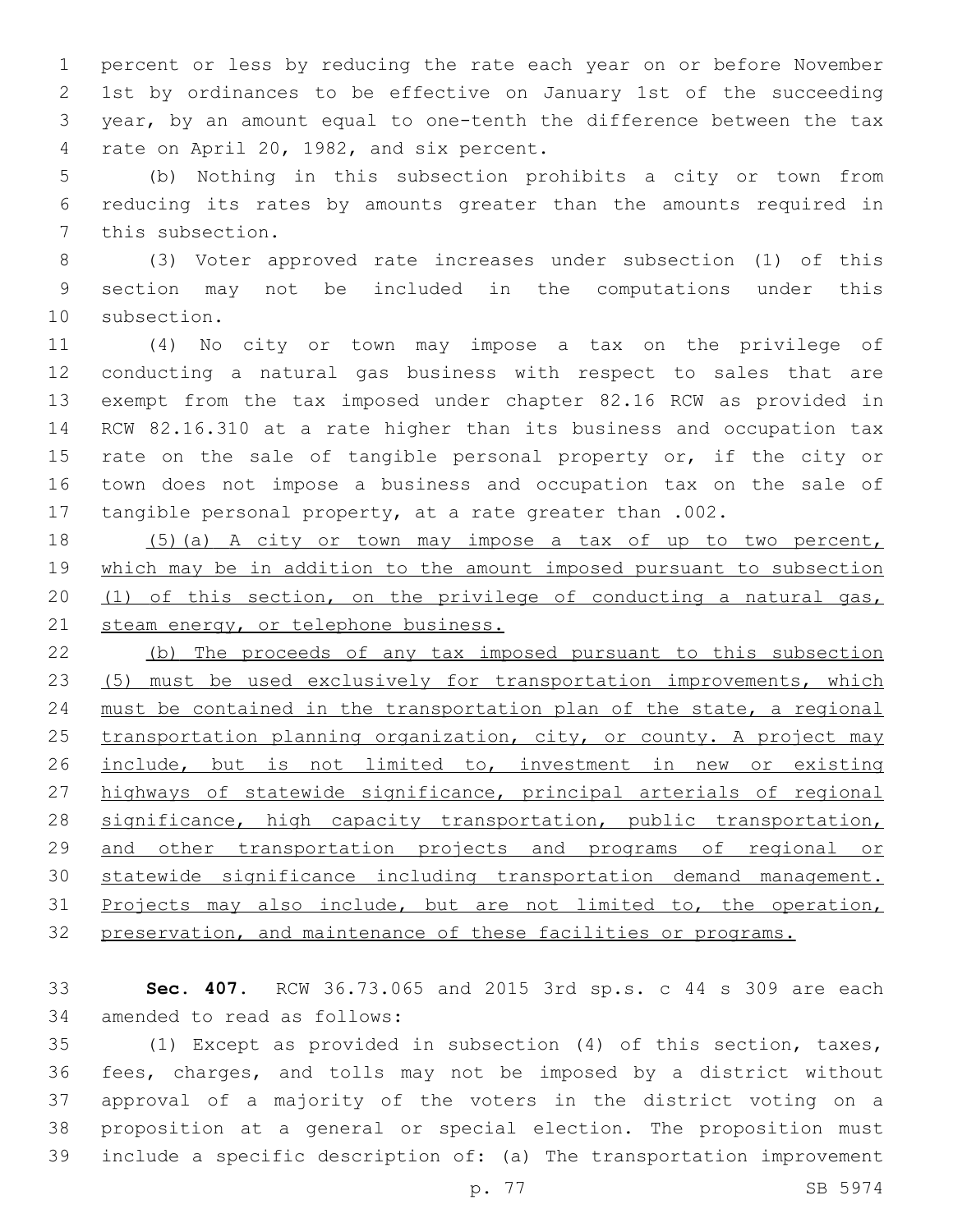or improvements proposed by the district; (b) any rebate program proposed to be established under RCW 36.73.067; and (c) the proposed taxes, fees, charges, and the range of tolls imposed by the district to raise revenue to fund the improvement or improvements or rebate 5 program, as applicable.

6 (2) Voter approval under this section must be accorded 7 substantial weight regarding the validity of a transportation 8 improvement as defined in RCW 36.73.015.

 (3) A district may not increase any taxes, fees, charges, or range of tolls imposed or change a rebate program under this chapter once the taxes, fees, charges, tolls, or rebate program takes effect, 12 except:

13 (a) If authorized by the district voters pursuant to RCW 14 36.73.160;

15 (b) With respect to a change in a rebate program, a material 16 change policy adopted pursuant to RCW 36.73.160 is followed and the 17 change does not reduce the percentage level or rebate amount;

18 (c) For up to ((forty dollars)) \$40 of the vehicle fee authorized 19 in RCW 82.80.140 by the governing board of the district if a vehicle 20 fee of  $((\text{twenty dollars}))$  \$20 has been imposed for at least  $((\text{twenty-})$ 21  $four)$ ) 24 months;  $((or)$ 

22 (d) For up to ((fifty dollars)) \$50 of the vehicle fee authorized 23 in RCW 82.80.140 by the governing board of the district if a vehicle 24 fee of ((forty dollars)) \$40 has been imposed for at least ((twenty-25 four)) 24 months and a district has met the requirements of 26 subsection (6) of this section; or

27 (e) For up to three-tenths of one percent of the selling price, 28 in the case of a sales tax, or value of the article used, in the case 29 of a use tax, pursuant to the sales and use tax authorized in RCW 82.14.0455.30

 (4)(a) A district that includes all the territory within the boundaries of the jurisdiction, or jurisdictions, establishing the district may impose by a majority vote of the governing board of the 34 district the following fees, taxes, and charges:

35 (i) Up to ((twenty dollars)) \$20 of the vehicle fee authorized in 36 RCW 82.80.140;

37 (ii) Up to ((forty dollars)) \$40 of the vehicle fee authorized in 38 RCW 82.80.140 if a vehicle fee of  $((\text{twenty dollars}))$  \$20 has been 39 imposed for at least (( $t$ wenty-four)) 24 months;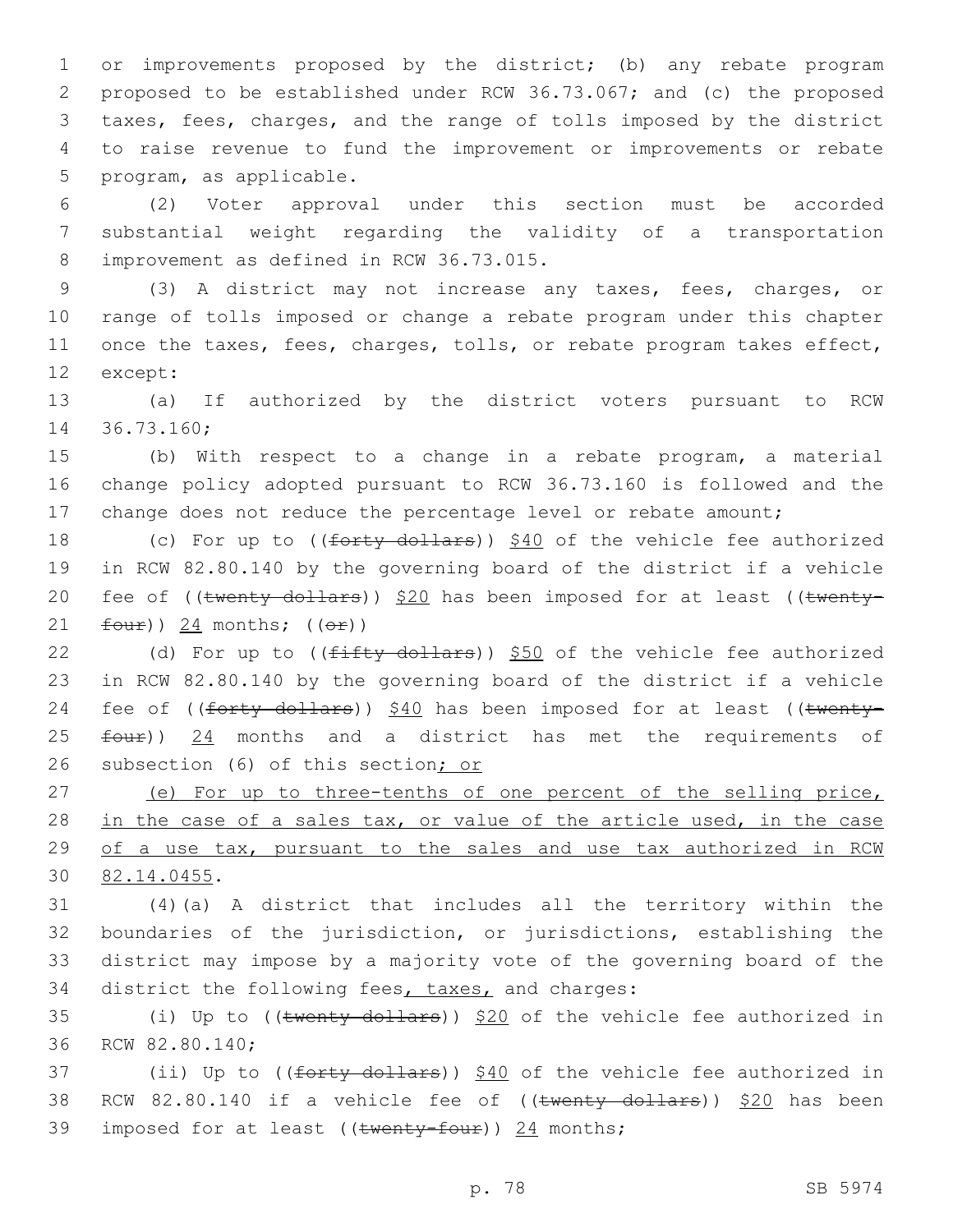1 (iii) Up to ((fifty dollars)) \$50 of the vehicle fee authorized 2 in RCW 82.80.140 if a vehicle fee of forty dollars has been imposed 3 for at least (( $t$ wenty-four))  $24$  months and a district has met the 4 requirements of subsection (6) of this section; (( $\Theta$ ))

5 (iv) A fee or charge in accordance with RCW 36.73.120; or

6 (v) Up to one-tenth of one percent of the sales and use tax in 7 accordance with RCW 82.14.0455.

 (b) The vehicle fee authorized in (a) of this subsection may only be imposed for a passenger-only ferry transportation improvement if the vehicle fee is first approved by a majority of the voters within 11 the jurisdiction of the district.

12 (c)(i) A district solely comprised of a city or cities may not 13 impose the fees or charges identified in (a) of this subsection 14 within ((one hundred eighty)) 180 days after July 22, 2007, unless 15 the county in which the city or cities reside, by resolution, 16 declares that it will not impose the fees or charges identified in 17 (a) of this subsection within the ((one hundred eighty-day)) 180-day 18 period; or

 (ii) A district solely comprised of a city or cities identified in RCW 36.73.020(6)(b) may not impose the fees or charges until after May 22, 2008, unless the county in which the city or cities reside, by resolution, declares that it will not impose the fees or charges identified in (a) of this subsection through May 22, 2008.

24 (5) If the interlocal agreement in RCW 82.80.140(2)(a) cannot be 25 reached, a district that includes only the unincorporated territory 26 of a county may impose by a majority vote of the governing body of 27 the district up to: (a) ( $(\text{Twenty dollars})$ )  $$20$  of the vehicle fee 28 authorized in RCW 82.80.140, (b) ((forty dollars)) \$40 of the vehicle 29 fee authorized in RCW 82.80.140 if a fee of ((twenty dollars)) \$20 30 has been imposed for at least  $((\text{twenty-four}))$  24 months, or (c) 31 ((fifty dollars)) \$50 of the vehicle fee authorized in RCW 82.80.140 32 if a vehicle fee of  $((forty - dollars))$  \$40 has been imposed for at 33 least ((twenty-four)) 24 months and a district has met the 34 requirements of subsection (6) of this section.

 (6) If a district intends to impose a vehicle fee of more than 36 ((forty dollars)) \$40 by a majority vote of the governing body of the district, the governing body must publish notice of this intention, in one or more newspapers of general circulation within the district, by April 1st of the year in which the vehicle fee is to be imposed. 40 If within ((ninety)) 90 days of the date of publication a petition is

p. 79 SB 5974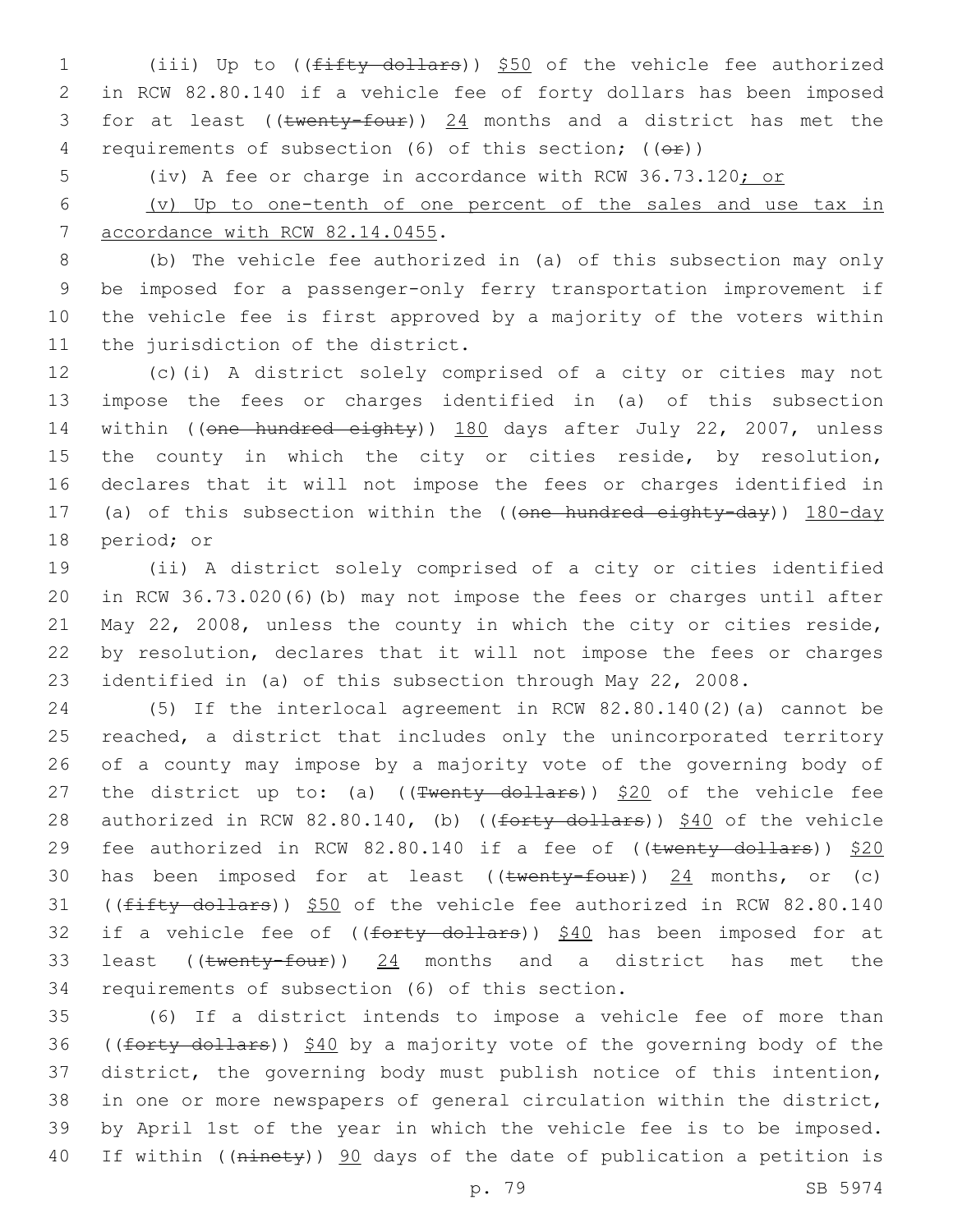filed with the county auditor containing the signatures of eight percent of the number of voters registered and voting in the district for the office of the governor at the last preceding gubernatorial election, the county auditor must canvass the signatures in the same manner as prescribed in RCW 29A.72.230 and certify their sufficiency to the governing body within two weeks. The proposition to impose the vehicle fee must then be submitted to the voters of the district at a special election, called for this purpose, no later than the date on which a primary election would be held under RCW 29A.04.311. The vehicle fee may then be imposed only if approved by a majority of the 11 voters of the district voting on the proposition.

 **Sec. 408.** RCW 82.14.0455 and 2010 c 105 s 3 are each amended to 13 read as follows:

 (1) Subject to the provisions in RCW 36.73.065, a transportation benefit district under chapter 36.73 RCW may fix and impose a sales and use tax in accordance with the terms of this chapter. The tax authorized in this section is in addition to any other taxes authorized by law and shall be collected from those persons who are taxable by the state under chapters 82.08 and 82.12 RCW upon the occurrence of any taxable event within the boundaries of the 21 district. The rate of tax shall not exceed ((two-tenths)) three-22 tenths of one percent of the selling price in the case of a sales tax, or value of the article used, in the case of a use tax. Except as provided in subsection (2) of this section, the tax may not be 25 imposed for a period exceeding  $((\text{ten}))$  10 years. This tax, if not imposed under the conditions of subsection (2) of this section, may 27 be extended for a period not exceeding  $((\text{ten}))$  10 years with an 28 affirmative vote of the voters voting at the election or a majority 29 vote of the governing board of the district. The governing board of the district may only fix, impose, or extend a sales and use tax of up to one-tenth of one percent of the selling price in the case of a 32 sales tax, or value of the article used, in the case of a use tax.

 (2) The voter-approved sales tax initially imposed under this section after July 1, 2010, may be imposed for a period exceeding 35 (( $t_{en}$ )) 10 years if the moneys received under this section are dedicated for the repayment of indebtedness incurred in accordance 37 with the requirements of chapter 36.73 RCW.

 (3) Money received from the tax imposed under this section must be spent in accordance with the requirements of chapter 36.73 RCW.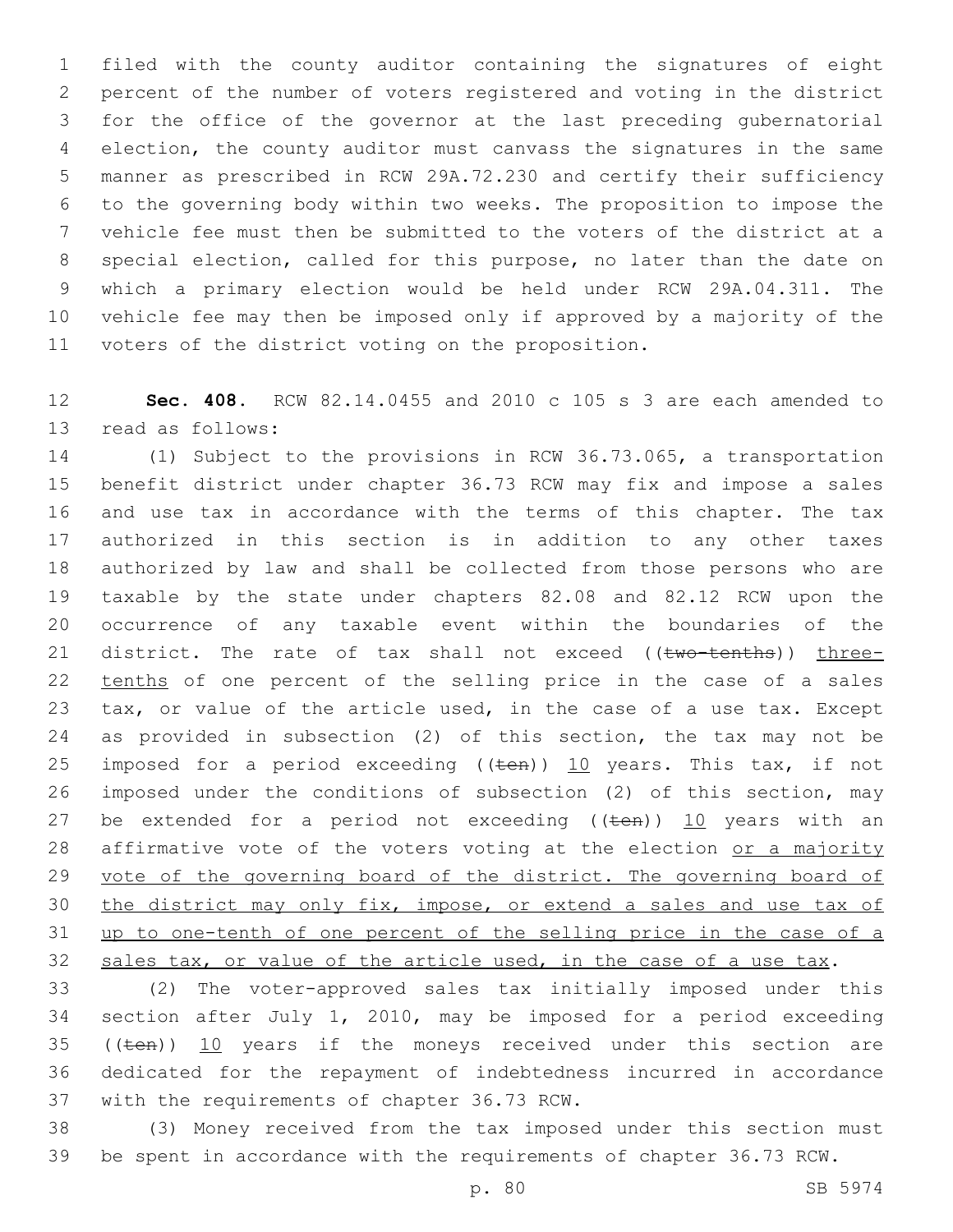NEW SECTION. **Sec. 409.** A new section is added to chapter 2 70A.535 RCW to read as follows:

 (1) The department shall adopt rules that establish standards that reduce carbon intensity in transportation fuels used in Washington. The standards established by the rules must be based on the carbon intensity of gasoline and gasoline substitutes and the carbon intensity of diesel and diesel substitutes. The standards:

 (a) Must reduce the overall, aggregate carbon intensity of 9 transportation fuels used in Washington;

 (b) May only require carbon intensity reductions at the aggregate level of all transportation fuels and may not require a reduction in carbon intensity to be achieved by any individual type of 13 transportation fuel;

 (c) Must assign a compliance obligation to fuels whose carbon intensity exceeds the standards adopted by the department, consistent 16 with the requirements of RCW 70A.535.030; and

 (d) Must assign credits that can be used to satisfy or offset compliance obligations to fuels whose carbon intensity is below the standards adopted by the department and that elect to participate in the program, consistent with the requirements of RCW 70A.535.030.

 (2) The clean fuels program adopted by the department must be 22 designed such that:

 (a) Regulated parties generate deficits and may reconcile the deficits, and thus comply with the clean fuels program standards for 25 a compliance period, by obtaining and retiring credits;

 (b) Regulated parties and credit generators may generate credits 27 for fuels used as substitutes or alternatives for gasoline or diesel;

 (c) Regulated parties, credit generators, and credit aggregators 29 shall have opportunities to trade credits; and

 (d) Regulated parties shall be allowed to carry over to the next compliance period a small deficit without penalty.

 (3) The department shall, throughout a compliance period, regularly monitor the availability of fuels needed for compliance 34 with the clean fuels program.

 (4)(a) Under the clean fuels program, the department shall monthly calculate the volume-weighted average price of credits and, no later than the last day of the month immediately following the month for which the calculation is completed, post the formula and the nonaggregated data the department used for the calculation and the results of the calculation on the department's website.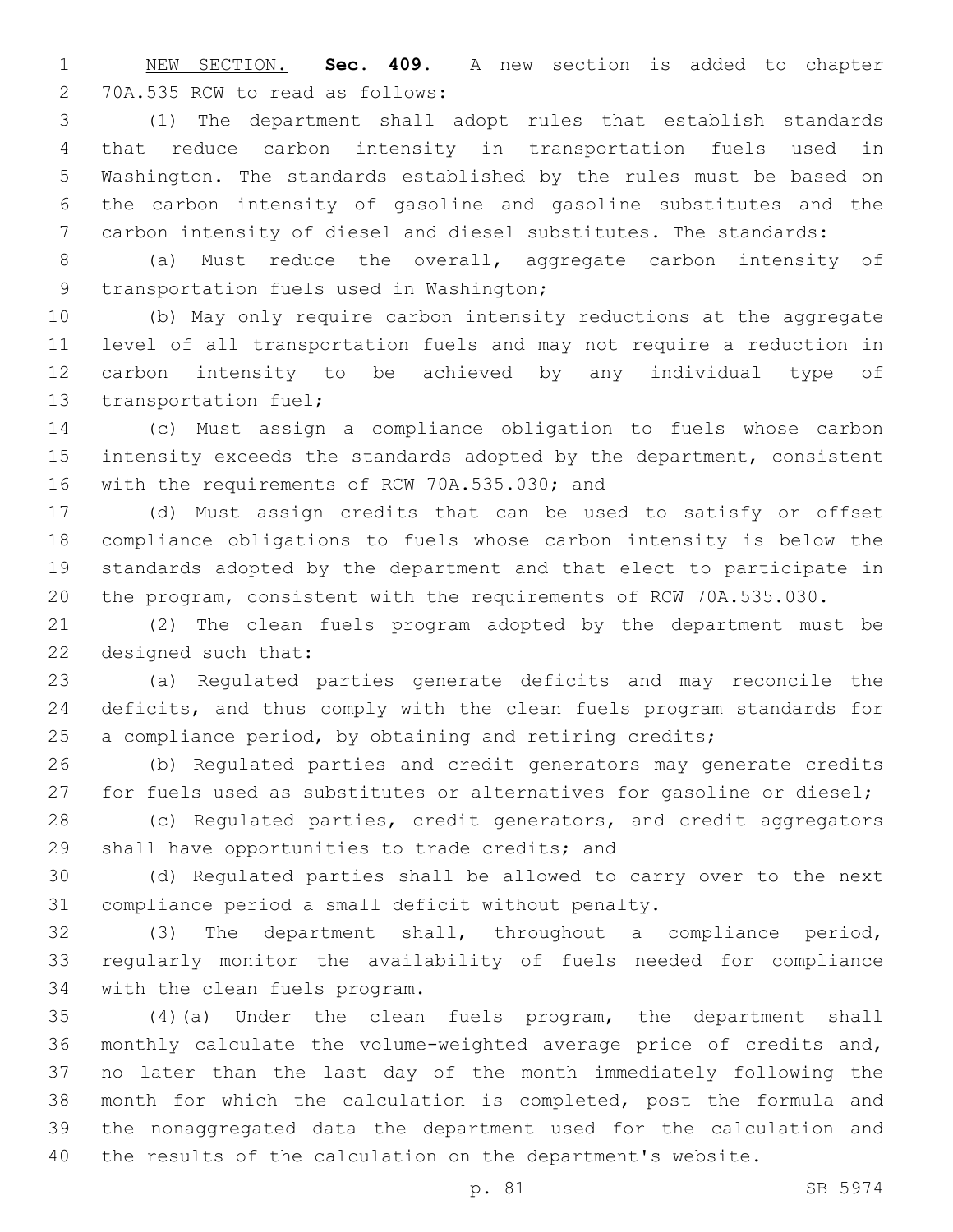(b) In completing the calculation required by this subsection, the department may exclude from the data set credit transfers without a price or other credit transfers made for a price that falls two standard deviations outside of the mean credit price for the month. Data posted on the department's website under this section may not include any individually identifiable information or information that 7 would constitute a trade secret.

 (5)(a) Except as provided in this section, the rules adopted under this section must reduce the greenhouse gas emissions attributable to each unit of the fuels to 20 percent below 2017 11 levels by 2038 based on the following schedule:

(i) No more than 0.5 percent each year in 2023 and 2024;

 (ii) No more than an additional one percent each year beginning 14 in 2025 through 2027;

 (iii) No more than an additional 1.5 percent each year beginning 16 in 2028 through 2031; and

17 (iv) No change in 2032 and 2033.

 (b) The rules must establish a start date for the clean fuels 19 program of no later than January 1, 2023.

 (6) Beginning with the program year beginning in calendar year 2028, the department may not increase the carbon intensity reductions required by the applicable clean fuels program standard adopted by the department under subsection (5) of this section beyond a 10 percent reduction in carbon intensity until the department 25 demonstrates that the following have occurred:

 (a) At least a 15 percent net increase in the volume of in-state liquid biofuel production and the use of feedstocks grown or produced 28 within the state relative to the start of the program; and

 (b) At least one new or expanded biofuel production facility representing an increase in production capacity or producing, in total, in excess of 60,000,000 gallons of biofuels per year has or have received after July 1, 2021, all necessary siting, operating, and environmental permits post all timely and applicable appeals. As part of the threshold of 60,000,000 gallons of biofuel under this subsection, at least one new facility producing at least 10,000,000 gallons per year must have received all necessary siting, operating, and environmental permits. Timely and applicable appeals must be 38 determined by the attorney general's office.

 (7) Beginning with the program year beginning in calendar year 2031, the department may not increase the carbon intensity reductions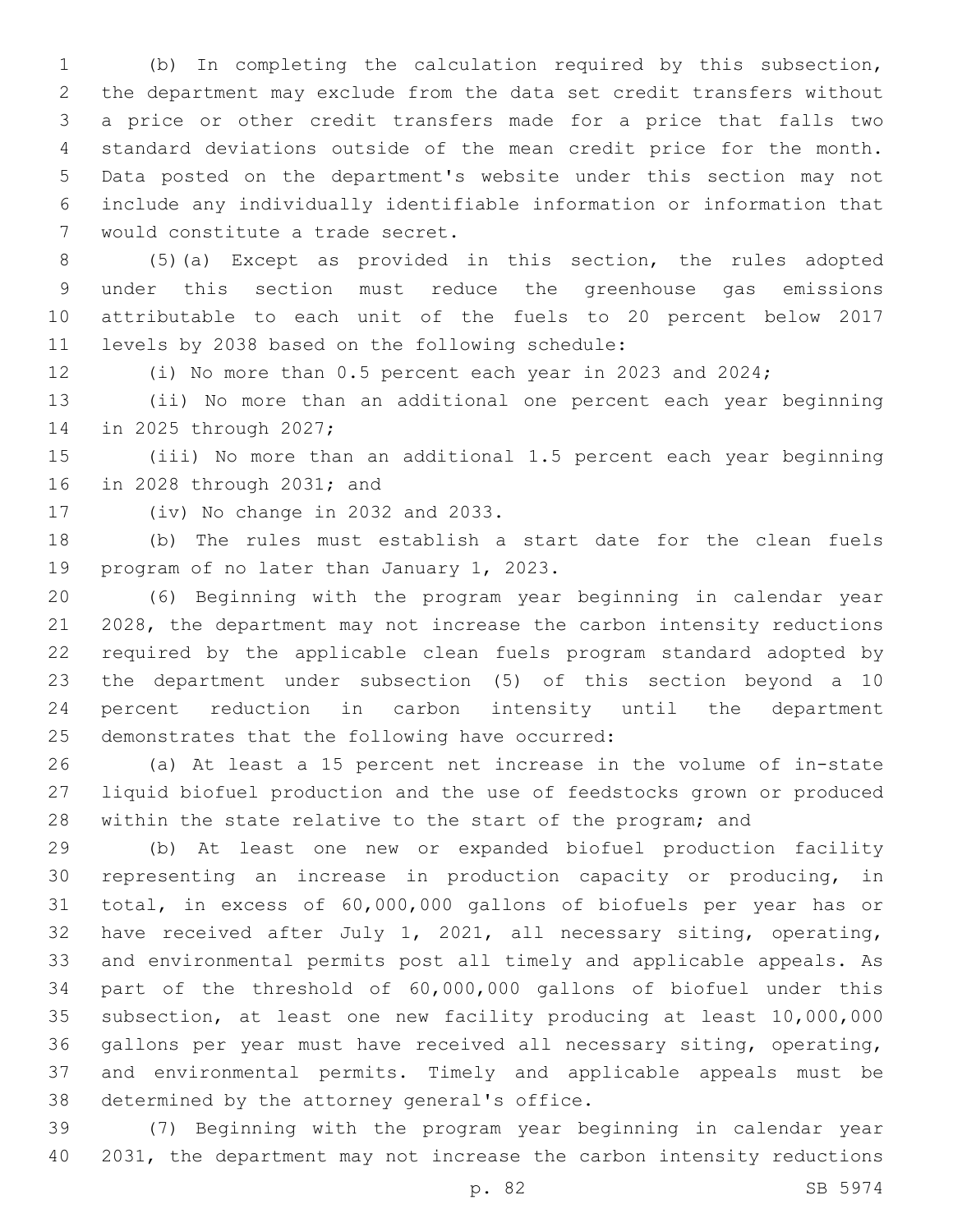required by the applicable clean fuels program standard adopted by the department under subsection (5) of this section beyond a 10 3 percent reduction in carbon intensity until the:

 (a) Joint legislative audit and review committee report required 5 in RCW 70A.535.140 has been completed; and

 (b) 2033 regular legislative session has adjourned, in order to allow an opportunity for the legislature to amend the requirements of this chapter in light of the report required in (a) of this 9 subsection.

 (8) Transportation fuels exported from Washington are not subject to the greenhouse gas emissions reduction requirements in this 12 section.

 (9) To the extent the requirements of this chapter conflict with the requirements of chapter 19.112 RCW, the requirements of this 15 chapter prevail.

 **Sec. 410.** RCW 70A.535.010 and 2021 c 317 s 2 are each amended to 17 read as follows:

 The definitions in this section apply throughout this chapter 19 unless the context clearly indicates otherwise.

 (1) "Carbon dioxide equivalents" has the same meaning as defined 21 in RCW 70A.45.010.

 (2) "Carbon intensity" means the quantity of life-cycle greenhouse gas emissions, per unit of fuel energy, expressed in grams of carbon dioxide equivalent per megajoule (gCO2e/MJ).

 (3) "Clean fuels program" means the requirements established 26 under this chapter.

 (4) "Cost" means an expense connected to the manufacture, distribution, or other aspects of the provision of a transportation 29 fuel product.

 (5) "Credit" means a unit of measure generated when a transportation fuel with a carbon intensity that is less than the 32 applicable standard adopted by the department under ((RCW 70A.535.020)) section 409 of this act is produced, imported, or dispensed for use in Washington, such that one credit is equal to one metric ton of carbon dioxide equivalents. A credit may also be generated through other activities consistent with this chapter.

 (6) "Deficit" means a unit of measure generated when a transportation fuel with a carbon intensity that is greater than the 39 applicable standard adopted by the department under ((RCW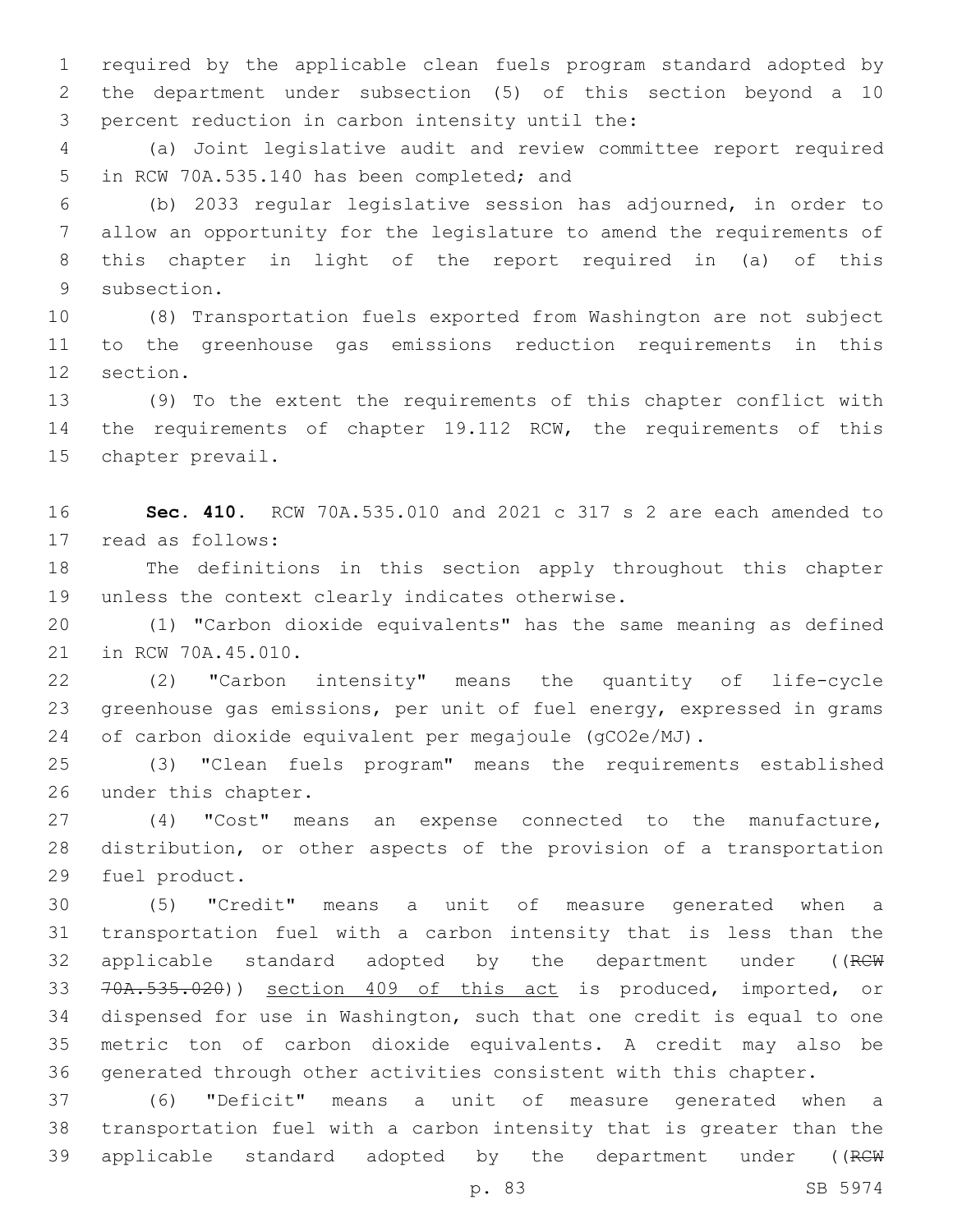70A.535.020)) section 409 of this act is produced, imported, or dispensed for use in Washington, such that one deficit is equal to 3 one metric ton of carbon dioxide equivalents.

(7) "Department" means the department of ecology.

 (8) "Electric utility" means a consumer-owned utility or investor-owned utility, as those terms are defined in RCW 19.29A.010.

 (9) "Greenhouse gas" has the same meaning as defined in RCW 70A.45.010.8

 (10) "Military tactical vehicle" means a motor vehicle owned by the United States department of defense or the United States military services and that is used in combat, combat support, combat service support, tactical or relief operations, or training for such 13 operations.

 (11) "Motor vehicle" has the same meaning as defined in RCW 15 46.04.320.

 (12) "Price" means the amount of payment or compensation provided as consideration for a specified quantity of transportation fuel by a 18 consumer or end user of the transportation fuel.

 (13) "Regulated party" means a producer or importer of any amount of a transportation fuel that is ineligible to generate credits under 21 this chapter.

 (14)(a) "Tactical support equipment" means equipment using a portable engine, including turbines, that meets military specifications, owned by the United States military services or its 25 allies, and that is used in combat, combat support, combat service support, tactical or relief operations, or training for such 27 operations.

 (b) "Tactical support equipment" includes, but is not limited to, engines associated with portable generators, aircraft start carts, 30 heaters, and lighting carts.

 (15) "Transportation fuel" means electricity and any liquid or gaseous fuel sold, supplied, offered for sale, or used for the propulsion of a motor vehicle or that is intended for use for 34 transportation purposes.

 **Sec. 411.** RCW 70A.535.030 and 2021 c 317 s 4 are each amended to read as follows:36

 The rules adopted by the department to achieve the greenhouse gas 38 emissions reductions per unit of fuel energy specified in ((RCW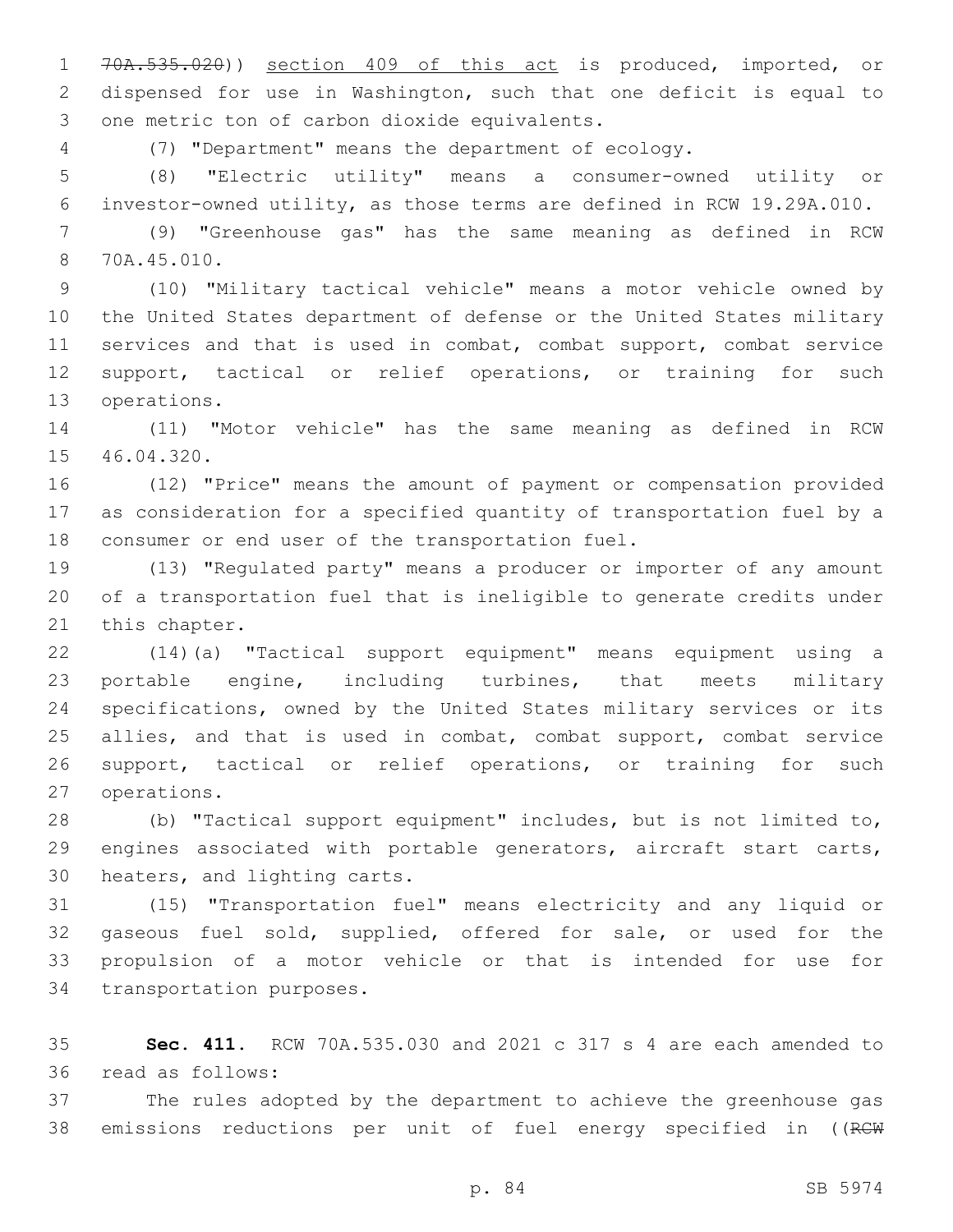70A.535.020)) section 409 of this act must include, but are not 2 limited to, the following:

 (1) Standards for greenhouse gas emissions attributable to the transportation fuels throughout their life cycles, including but not limited to emissions from the production, storage, transportation, and combustion of transportation fuels and from changes in land use associated with transportation fuels and any permanent greenhouse gas 8 sequestration activities.

 (a) The rules adopted by the department under this subsection (1) 10 may:

 (i) Include provisions to address the efficiency of a fuel as used in a powertrain as compared to a reference fuel;

 (ii) Consider carbon intensity calculations for transportation fuels developed by national laboratories or used by similar programs 15 in other states; and

 (iii) Consider changes in land use and any permanent greenhouse gas sequestration activities associated with the production of any 18 type of transportation fuel.

 (b) The rules adopted by the department under this subsection (1) 20 must:

 (i) Neutrally consider the life-cycle emissions associated with transportation fuels with respect to the political jurisdiction in which the fuels originated and may not discriminate against fuels on the basis of having originated in another state or jurisdiction. Nothing in this subsection may be construed to prohibit inclusion or assessment of emissions related to fuel production, storage, transportation, or combustion or associated changes in land use in 28 determining the carbon intensity of a fuel;

 (ii) Measure greenhouse gas emissions associated with electricity and hydrogen based on a mix of generation resources specific to each electric utility participating in the clean fuels program. The department may apply an asset-controlling supplier emission factor certified or approved by a similar program to reduce the greenhouse gas emissions associated with transportation fuels in another state;

 (iii) Include mechanisms for certifying electricity that has a carbon intensity of zero. This electricity must include, at minimum, 37 electricity:

 (A) For which a renewable energy credit or other environmental 39 attribute has been retired or used; and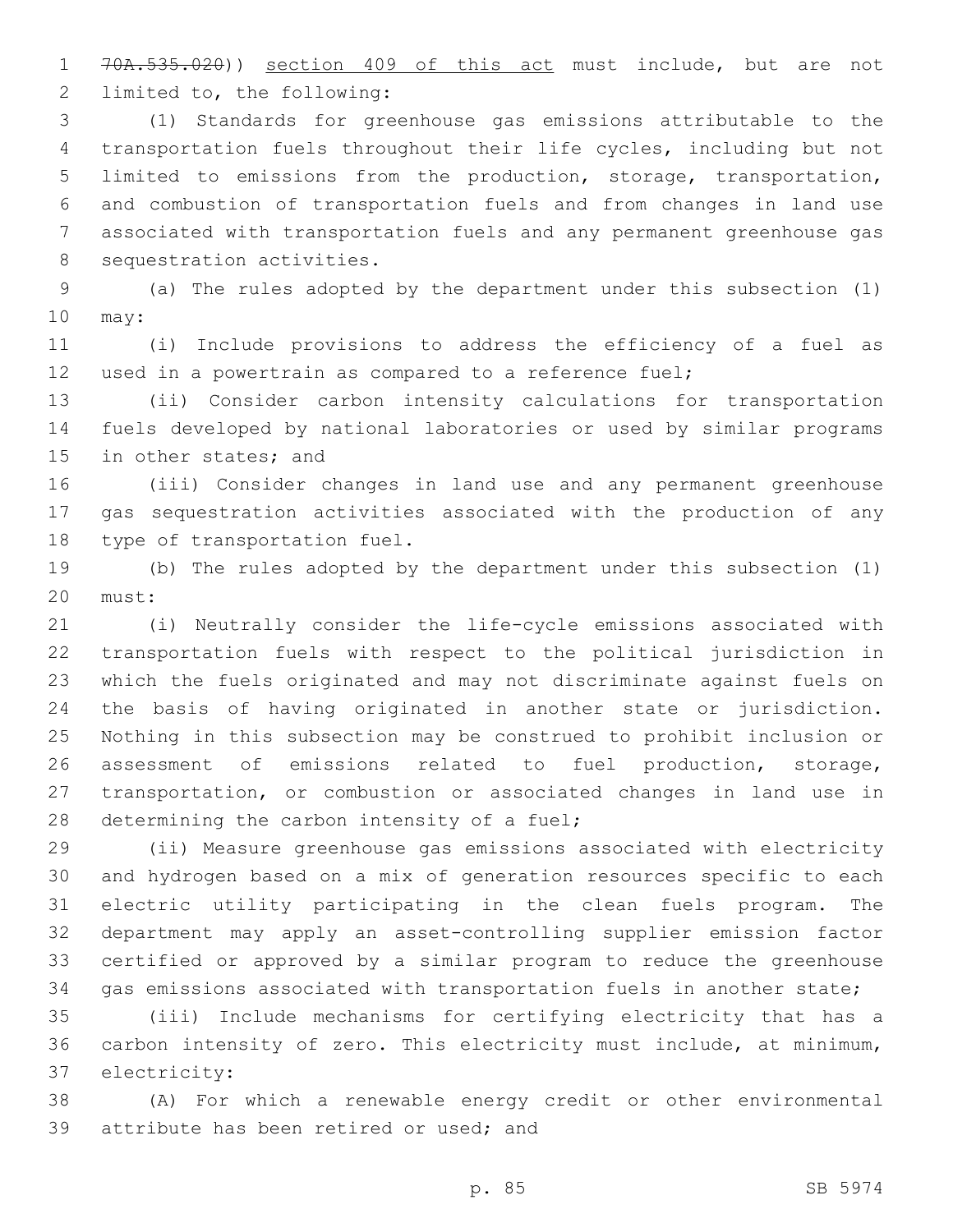(B) Produced using a zero emission resource including, but not limited to, solar, wind, geothermal, or the industrial combustion of biomass consistent with RCW 70A.45.020(3), that is directly supplied as a transportation fuel by the generator of the electricity to a metered customer for electric vehicle charging or refueling;

 (iv) Allow the generation of credits associated with electricity with a carbon intensity lower than that of standard adopted by the department. The department may not require electricity to have a carbon intensity of zero in order to be eligible to generate credits 10 from use as a transportation fuel; and

 (v) Include procedures for setting and adjusting the amounts of greenhouse gas emissions per unit of fuel energy that is assigned to 13 transportation fuels under this subsection.

 (c) If the department determines that it is necessary for purposes of accurately measuring greenhouse gas emissions associated with transportation fuels, the department may require transportation fuel suppliers to submit data or information to be used for purposes of calculating greenhouse gas emissions that is different from or additional to the greenhouse gas emissions data reported under RCW 20 70A.15.2200(5)(a)(iii).

 (d) If the department determines that it is necessary for purposes of accurately measuring greenhouse gas emissions associated with electricity supplied to retail customers or hydrogen production facilities by an electric utility, the department may require electric utilities participating in the clean fuels program to submit data or information to be used for purposes of calculating greenhouse gas emissions that is different from or additional to the fuel mix disclosure information submitted under chapter 19.29A RCW. To the extent practicable, rules adopted by the department may allow data requested of utilities to be submitted in a form and manner consistent with other required state or federal data submissions;

 (2) Provisions allowing for the achievement of limits on the 33 greenhouse gas emissions intensity of transportation fuels in ((RCW 34 70A.535.020)) section 409 of this act to be achieved by any combination of credit generating activities capable of meeting such standards. Where such provisions would not produce results counter to the emission reduction goals of the program or prove administratively burdensome for the department, the rules should provide each participant in the clean fuels program with the opportunity to demonstrate appropriate carbon intensity values taking into account

p. 86 SB 5974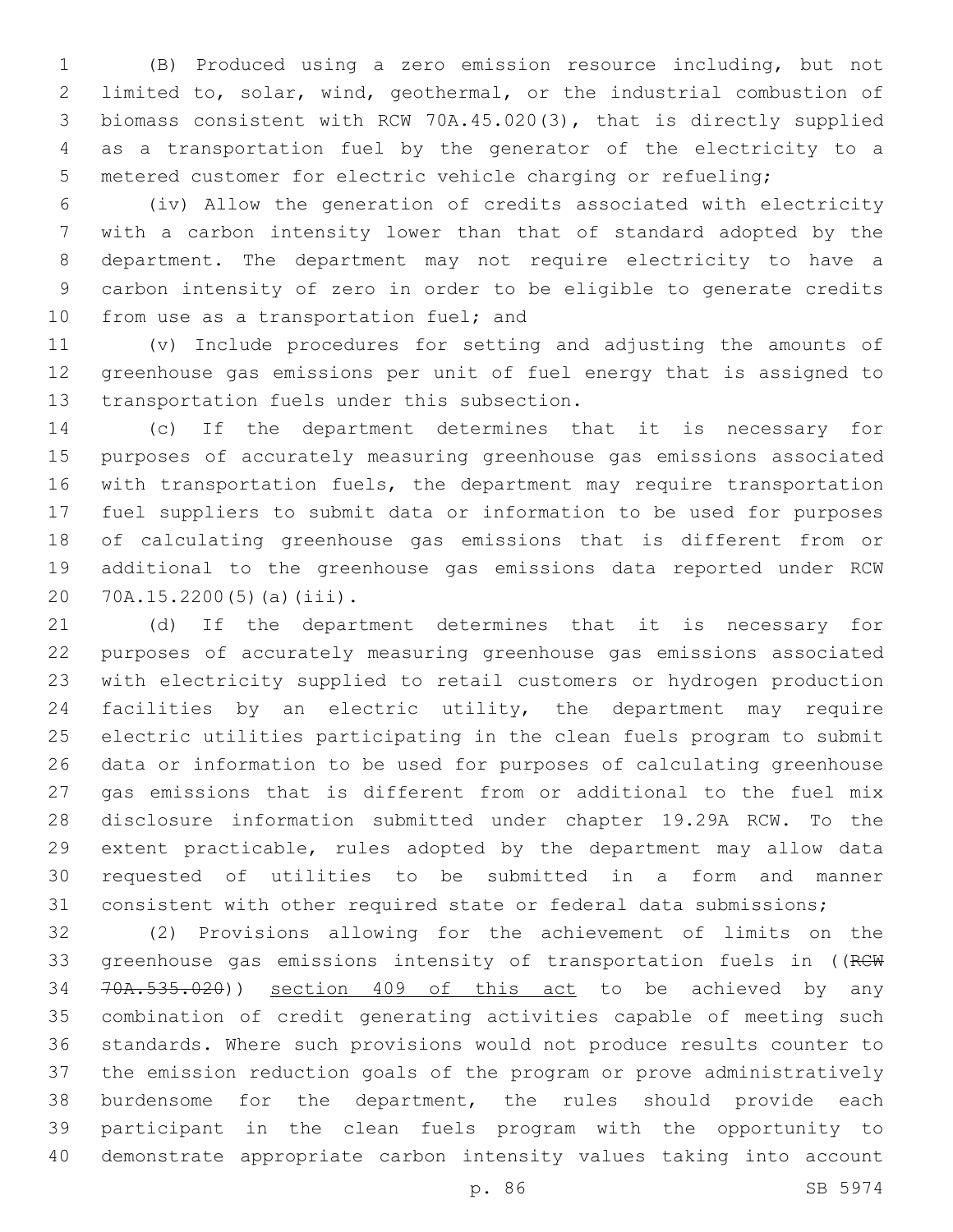both emissions from production facilities and elsewhere in the production cycle, including changes in land use and permanent 3 greenhouse gas sequestration activities;

 (3)(a) Methods for assigning compliance obligations and methods for tracking tradable credits. The department may assign the generation of a credit when a fuel with associated life-cycle greenhouse gas emissions that are lower than the applicable per-unit 8 standard adopted by the department under ((RCW 70A.535.020)) section 409 of this act is produced, imported, or dispensed for use in Washington, or when specified activities are undertaken that support the reduction of greenhouse gas emissions associated with 12 transportation in Washington;

 (b) Mechanisms that allow credits to be traded and to be banked 14 for future compliance periods; and

 (c) Procedures for verifying the validity of credits and deficits 16 generated under the clean fuels program;

 (4) Mechanisms to elect to participate in the clean fuels program for persons associated with the supply chains of transportation fuels that are eligible to generate credits consistent with subsection (3) of this section, including producers, importers, distributors, users, 21 or retailers of such fuels, and electric vehicle manufacturers;

 (5) Mechanisms for persons associated with the supply chains of transportation fuels that are used for purposes that are exempt from the clean fuels program compliance obligations including, but not limited to, fuels used by aircraft, vessels, railroad locomotives, and other exempt fuels specified in RCW 70A.535.040, to elect to participate in the clean fuels program by earning credits for the production, import, distribution, use, or retail of exempt fuels with associated life-cycle greenhouse gas emissions lower than the per- unit standard established in ((RCW 70A.535.020)) section 409 of this 31 act;

 (6) Mechanisms that allow for the assignment of credits to an electric utility for electricity used within its utility service area, at minimum, for residential electric vehicle charging or 35 fueling;

(7) Cost containment mechanisms.36

 (a) Cost containment mechanisms must include the credit clearance market specified in subsection (8) of this section and may also 39 include, but are not limited to: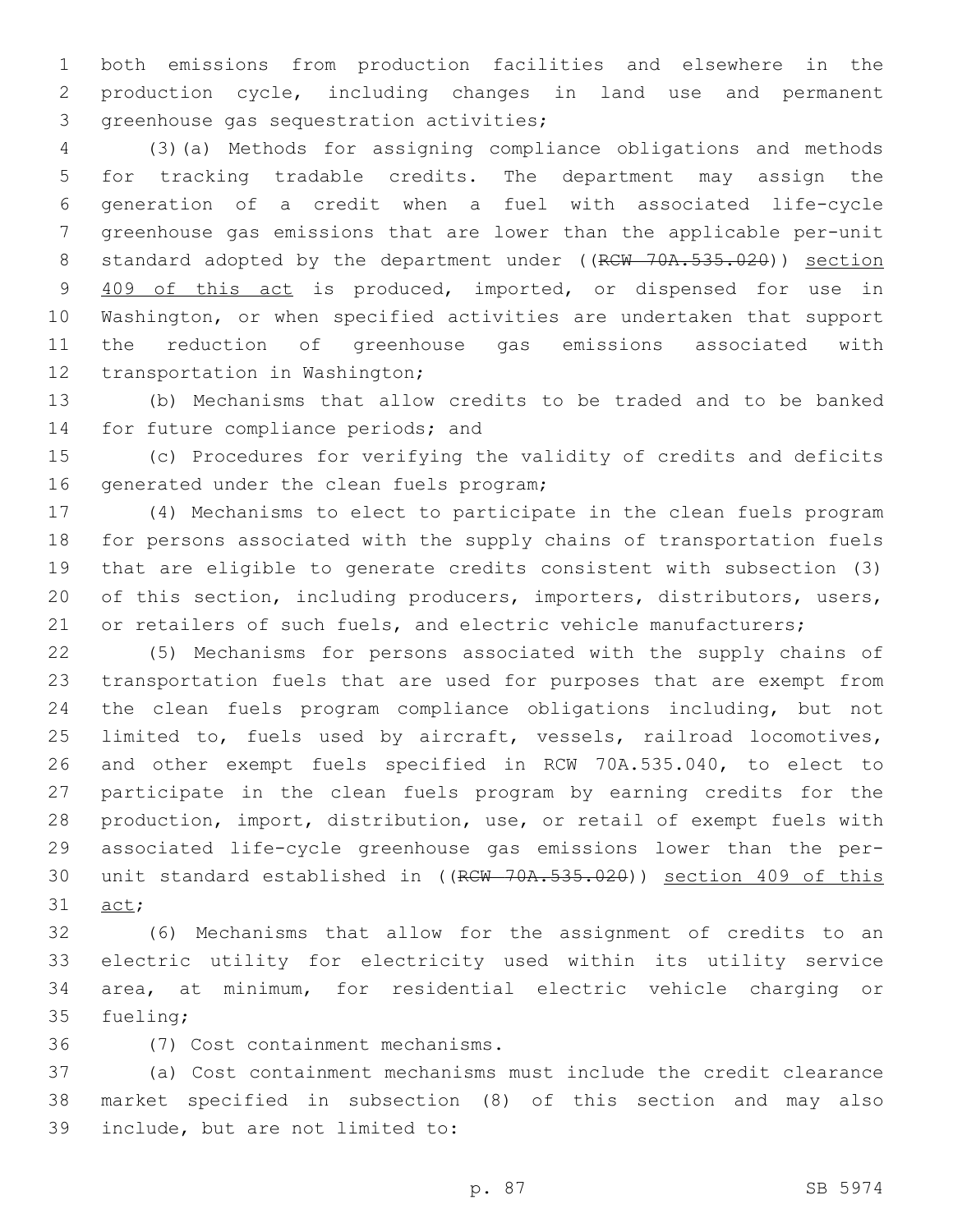(i) Procedures similar to the credit clearance market required in subsection (8) of this section that provide a means of compliance with the clean fuels program requirements in the event that a regulated person has not been able to acquire sufficient volumes of 5 credits at the end of a compliance period; or

 (ii) Similar procedures that ensure that credit prices do not significantly exceed credit prices in other jurisdictions that have adopted similar programs to reduce the carbon intensity of 9 transportation fuels.

 (b) Any cost containment mechanisms must be designed to provide financial disincentive for regulated persons to rely on the cost containment mechanism for purposes of program compliance instead of seeking to generate or acquire sufficient credits under the program.

 (c) The department shall harmonize the program's cost containment mechanisms with the cost containment rules in the states specified in 16 RCW 70A.535.060(1).

 (d) The department shall consider mechanisms such as the establishment of a credit price cap or other alternative cost containment measures if deemed necessary to harmonize market credit costs with those in the states specified in RCW 70A.535.060(1);

 (8)(a)(i) A credit clearance market for any compliance period in which at least one regulated party reports that the regulated party has a net deficit balance at the end of the compliance period, after retirement of all credits held by the regulated party, that is greater than a small deficit. A regulated party described by this subsection is required to participate in the credit clearance market.

 (ii) If a regulated party has a small deficit at the end of a compliance period, the regulated party shall notify the department that it will achieve compliance with the clean fuels program during the compliance period by either: (A) Participating in a credit clearance market; or (B) carrying forward the small deficit.

 (b) For the purposes of administering a credit clearance market 33 required by this section, the department shall:

 (i) Allow any regulated party, credit generator, or credit aggregator that holds excess credits at the end of the compliance period to voluntarily participate in the credit clearance market as a seller by pledging a specified number of credits for sale in the 38 market;

 (ii) Require each regulated party participating in the credit 40 clearance market as purchaser of credits to: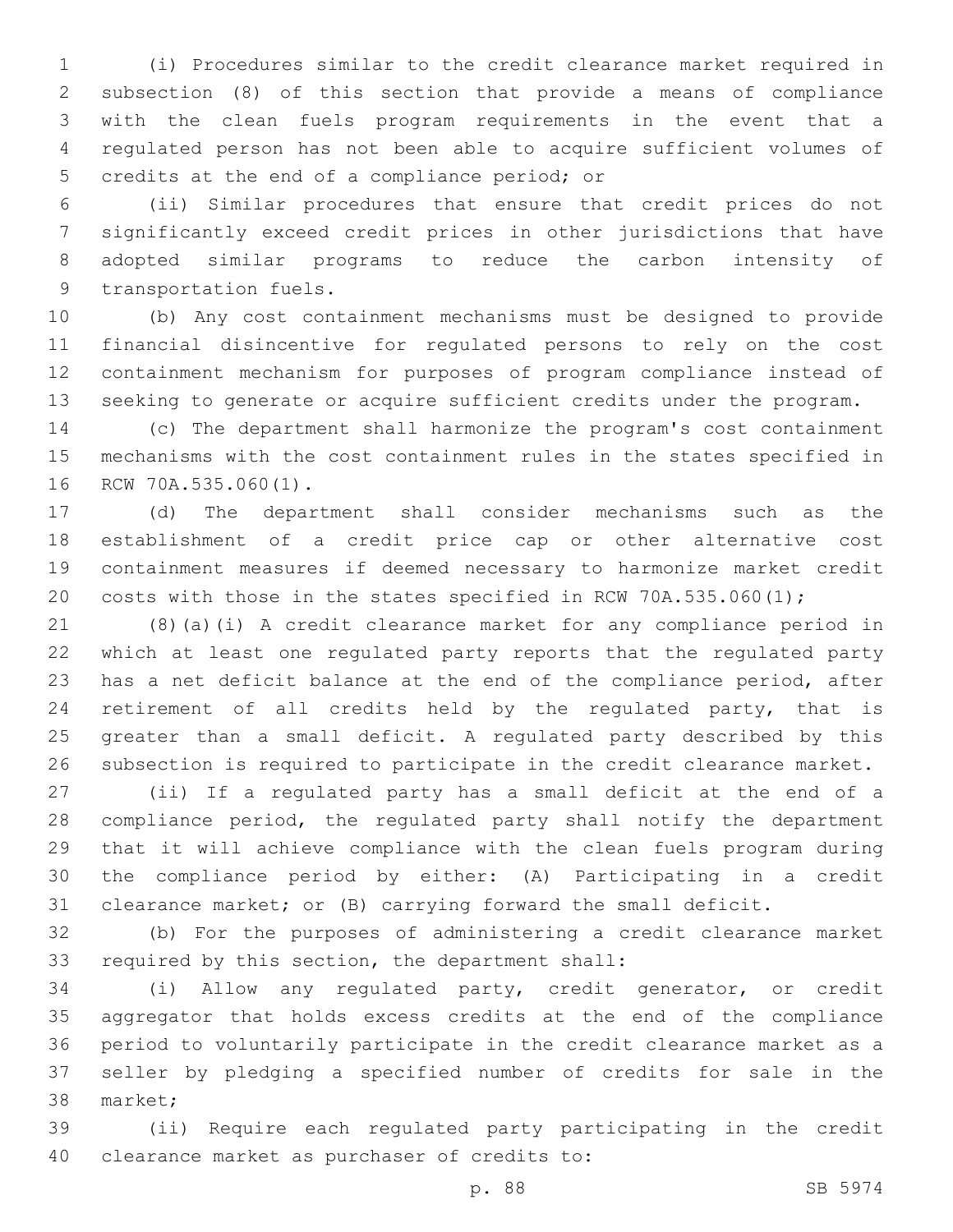(A) Have retired all credits in the regulated party's possession prior to participating in the credit clearance market; and

 (B) Purchase the specified number of the total pledged credits that the department has determined are that regulated party's pro 5 rata share of the pledged credits;

(iii) Require all sellers to:6

 (A) Agree to sell pledged credits at a price no higher than a 8 maximum price for credits;

 (B) Accept all offers to purchase pledged credits at the maximum 10 price for credits; and

 (C) Agree to withhold any pledged credits from sale in any transaction outside of the credit clearance market until the end of the credit clearance market, or if no credit clearance market is held 14 in a given year, then until the date on which the department 15 announces it will not be held.

 (c)(i) The department shall set a maximum price for credits in a credit clearance market, consistent with states that have adopted similar clean fuels programs, not to exceed \$200 in 2018 dollars for 2023.19

 (ii) For 2024 and subsequent years, the maximum price may exceed \$200 in 2018 dollars, but only to the extent that a greater maximum price for credits is necessary to annually adjust for inflation, beginning on January 1, 2024, pursuant to the increase, if any, from the preceding calendar year in the consumer price index for all urban 25 consumers, west region (all items), as published by the bureau of labor statistics of the United States department of labor.

 (d) A regulated party that has a net deficit balance after the 28 close of a credit clearance market:

 (i) Must carry over the remaining deficits into the next 30 compliance period; and

 (ii) May not be subject to interest greater than five percent, penalties, or assertions of noncompliance that accrue based on the 33 carryover of deficits under this subsection.

 (e) If a regulated party has been required under (a) of this subsection to participate as a purchaser in two consecutive credit clearance markets and continues to have a net deficit balance after the close of the second consecutive credit clearance market, the department shall complete, no later than two months after the close of the second credit clearance market, an analysis of the root cause of an inability of the regulated party to retire the remaining

p. 89 SB 5974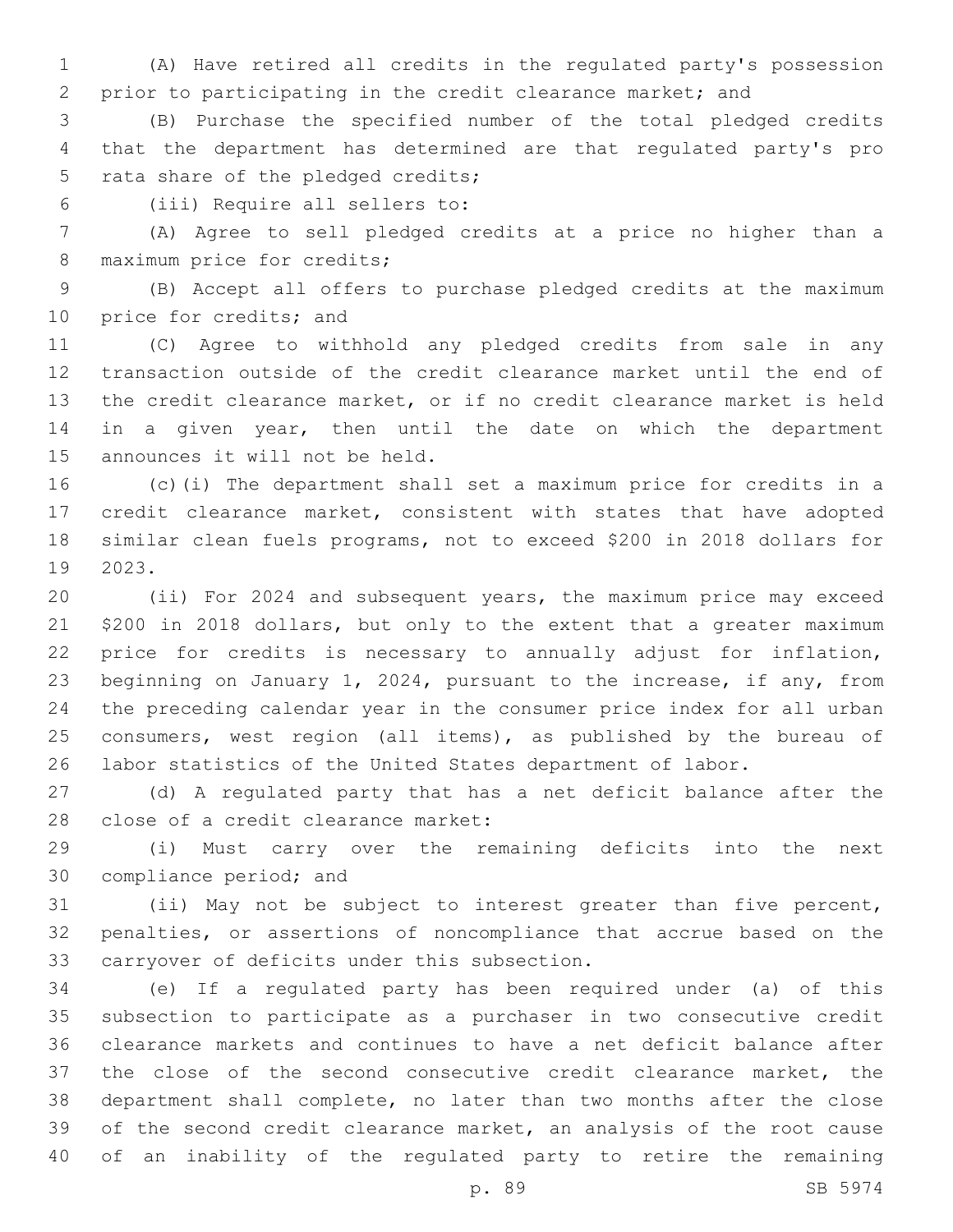deficits. The department may recommend and implement any remedy that the department determines is necessary to address the root cause identified in the analysis including, but not limited to, issuing a deferral, provided that the remedy implemented does not:

5 (i) Require a regulated party to purchase credits for an amount 6 that exceeds the maximum price for credits in the most recent credit 7 clearance market; or

8 (ii) Compel a person to sell credits.

 (f) If credits sold in a credit clearance market are subsequently invalidated as a result of fraud or any other form of noncompliance 11 on the part of the generator of the credit, the department may not pursue civil penalties against, or require credit replacement by, the regulated party that purchased the credits unless the regulated party was a party to the fraud or other form of noncompliance.

15 (g) The department may not disclose the deficit balances or pro 16 rata share purchase requirements of a regulated party that 17 participates in the credit clearance market;

 (9) Authority for the department to designate an entity to aggregate and use unclaimed credits associated with persons that elect not to participate in the clean fuels program under subsection 21 (4) of this section.

22 **Sec. 412.** RCW 70A.535.040 and 2021 c 317 s 5 are each amended to 23 read as follows:

24 (1) The rules adopted under RCW ((70A.535.020 and)) 70A.535.030 25 and section 409 of this act must include exemptions for, at minimum, 26 the following transportation fuels:

27 (a) Fuels used in volumes below thresholds adopted by the 28 department;

29 (b) Fuels used for the propulsion of all aircraft, vessels, and 30 railroad locomotives; and

31 (c) Fuels used for the operation of military tactical vehicles 32 and tactical support equipment.

33 (2)(a) The rules adopted under RCW ((70A.535.020 and)) 34 70A.535.030 and section 409 of this act must exempt the following 35 transportation fuels from greenhouse gas emissions intensity 36 reduction requirements until January 1, 2028:

37 (i) Special fuel used off-road in vehicles used primarily to 38 transport logs;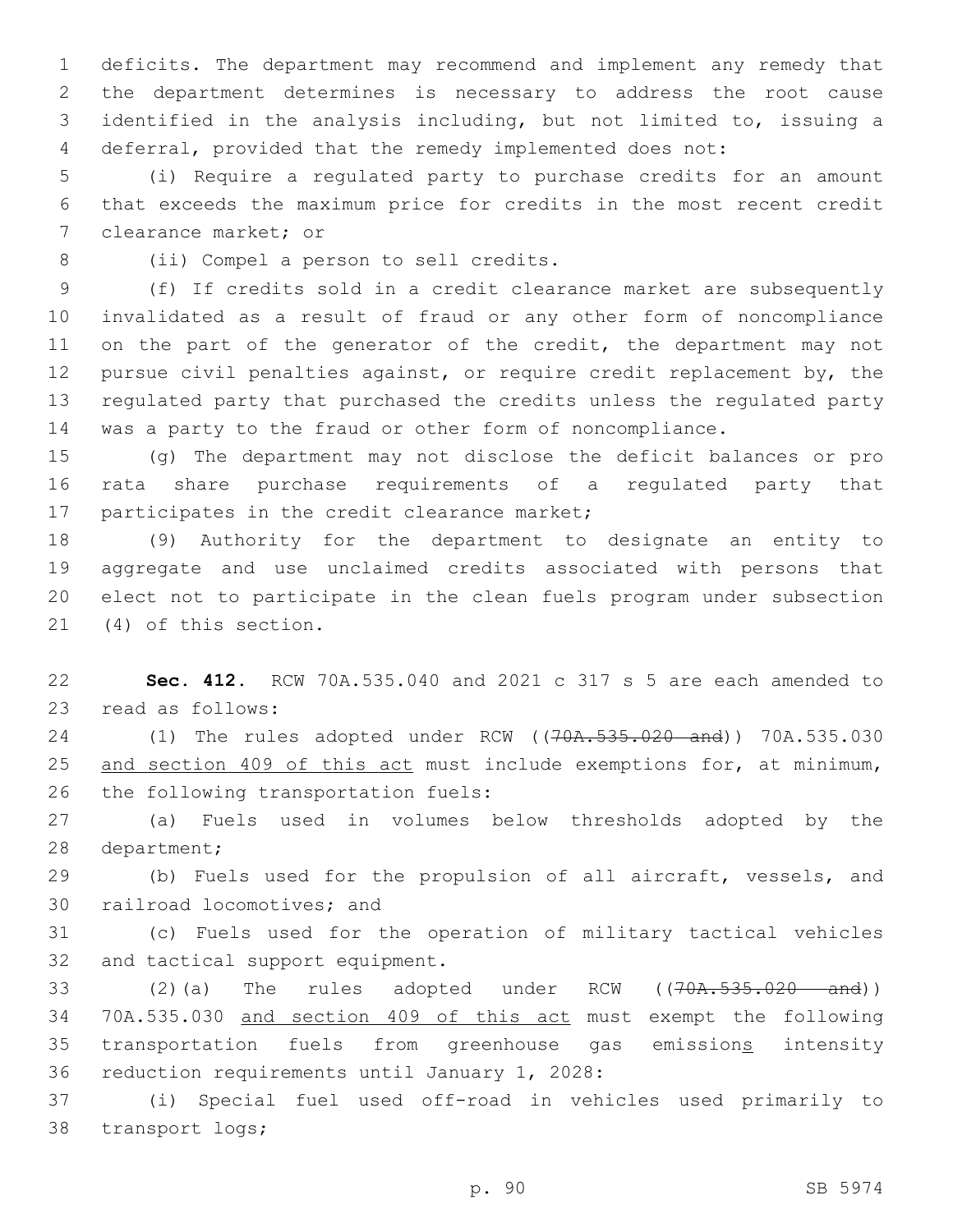(ii) Dyed special fuel used in vehicles that are not designed primarily to transport persons or property, that are not designed to be primarily operated on highways, and that are used primarily for construction work including, but not limited to, mining and timber 5 harvest operations; and

 (iii) Dyed special fuel used for agricultural purposes exempt 7 from chapter 82.38 RCW.

 (b) Prior to January 1, 2028, fuels identified in this subsection (2) are eligible to generate credits, consistent with subsection (5) of this section. Beginning January 1, 2028, the fuels identified in 11 this subsection (2) are subject to the greenhouse gas emissions intensity reduction requirements applicable to transportation fuels 13 specified in ((RCW 70A.535.020)) section 409 of this act.

 (3) The department may adopt rules to specify the standards for persons to qualify for the exemptions provided in this section. The department may implement the exemptions under subsection (2) of this section to align with the implementation of exemptions for similar 18 fuels exempt from chapter 82.38 RCW.

 (4) The rules adopted under RCW ((70A.535.020 and)) 70A.535.030 and section 409 of this act may include exemptions in addition to those described in subsections (1) and (2) of this section, but only 22 if such exemptions are necessary, with respect to the relationship between the program and similar greenhouse gas emissions requirements 24 or low carbon fuel standards, in order to avoid:

(a) Mismatched incentives across programs;25

26 (b) Fuel shifting between markets; or

(c) Other results that are counter to the intent of this chapter.

 (5) Nothing in this chapter precludes the department from 29 adopting rules under RCW ((70A.535.020 and)) 70A.535.030 and section 409 of this act that allow the generation of credits associated with electric or alternative transportation infrastructure that existed prior to July 25, 2021, or to the start date of program requirements. The department must apply the same baseline years to credits associated with electric or alternative transportation infrastructure that apply to gasoline and diesel liquid fuels in any market-based program enacted by the legislature that establishes a cap on 37 greenhouse gas emissions.

 **Sec. 413.** RCW 70A.535.050 and 2021 c 317 s 6 are each amended to 39 read as follows: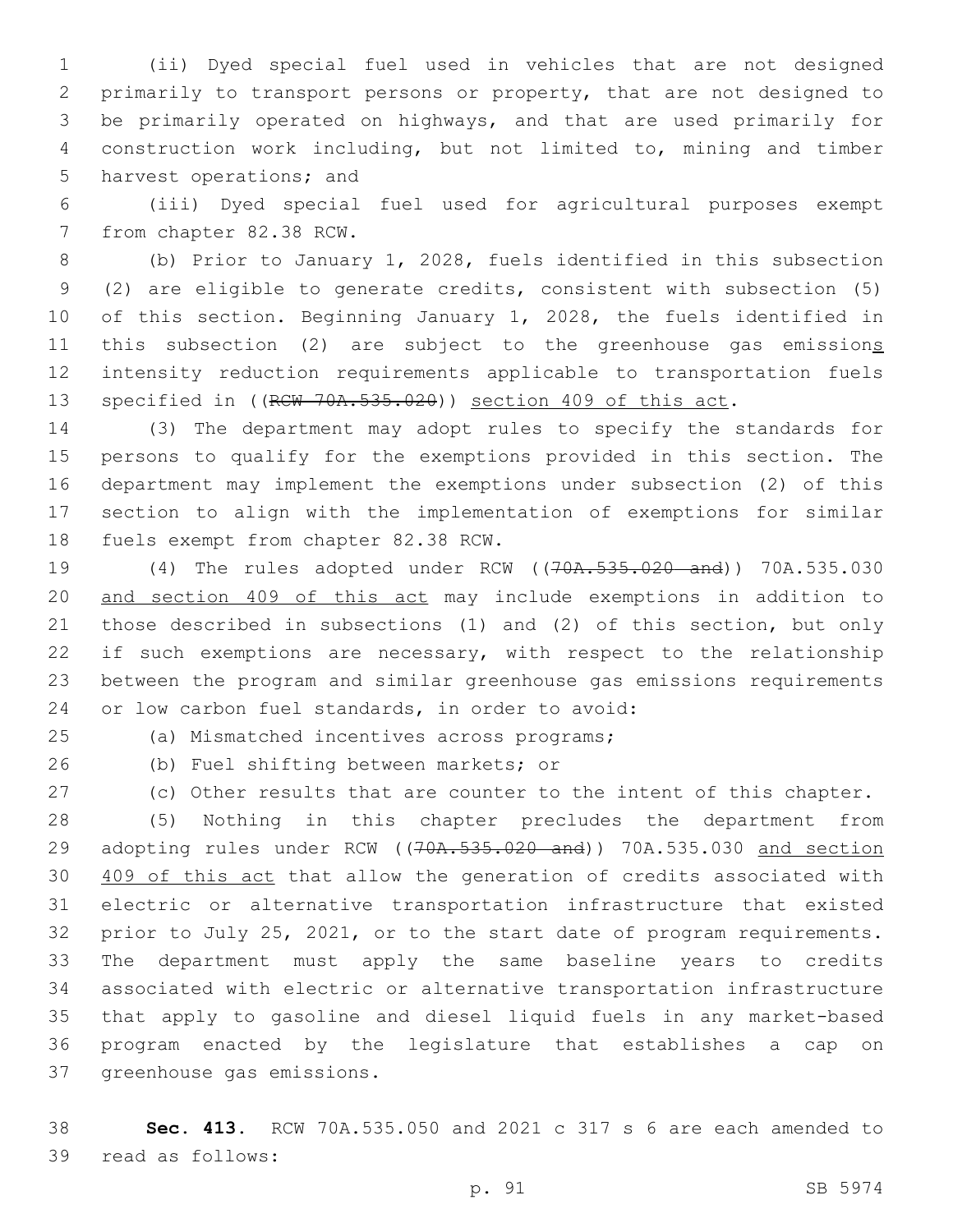(1) The rules adopted under RCW ((70A.535.020 and)) 70A.535.030 and section 409 of this act may allow the generation of credits from activities that support the reduction of greenhouse gas emissions associated with transportation in Washington, including but not 5 limited to:

 (a) Carbon capture and sequestration projects, including but not 7 limited to:

 (i) Innovative crude oil production projects that include carbon 9 capture and sequestration;

 (ii) Project-based refinery greenhouse gas mitigation including, but not limited to, process improvements, renewable hydrogen use, and 12 carbon capture and sequestration; or

13 (iii) Direct air capture projects;

 (b) Investments and activities that support deployment of machinery and equipment used to produce gaseous and liquid fuels from 16 nonfossil feedstocks, and derivatives thereof;

 (c) The fueling of battery or fuel cell electric vehicles by a commercial, nonprofit, or public entity that is not an electric utility, which may include, but is not limited to, the fueling of vehicles using electricity certified by the department to have a 21 carbon intensity of zero; and

 (d) The use of smart vehicle charging technology that results in the fueling of an electric vehicle during times when the carbon intensity of grid electricity is comparatively low.

25 (2)(a) The rules adopted under RCW ((70A.535.020 and)) 70A.535.030 and section 409 of this act must allow the generation of credits based on capacity for zero emission vehicle refueling infrastructure, including DC fast charging infrastructure and 29 hydrogen refueling infrastructure.

 (b) The rules adopted under RCW ((70A.535.020 and)) 70A.535.030 and section 409 of this act may allow the generation of credits from the provision of low carbon fuel infrastructure not specified in (a) 33 of this subsection.

 (3) The rules adopted under RCW ((70A.535.020 and)) 70A.535.030 35 and section 409 of this act must allow the generation of credits from state transportation investments funded in an omnibus transportation appropriations act for activities and projects that reduce greenhouse gas emissions and decarbonize the transportation sector. These include, but are not limited to: (a) Electrical grid and hydrogen fueling infrastructure investments; (b) ferry operating and capital

p. 92 SB 5974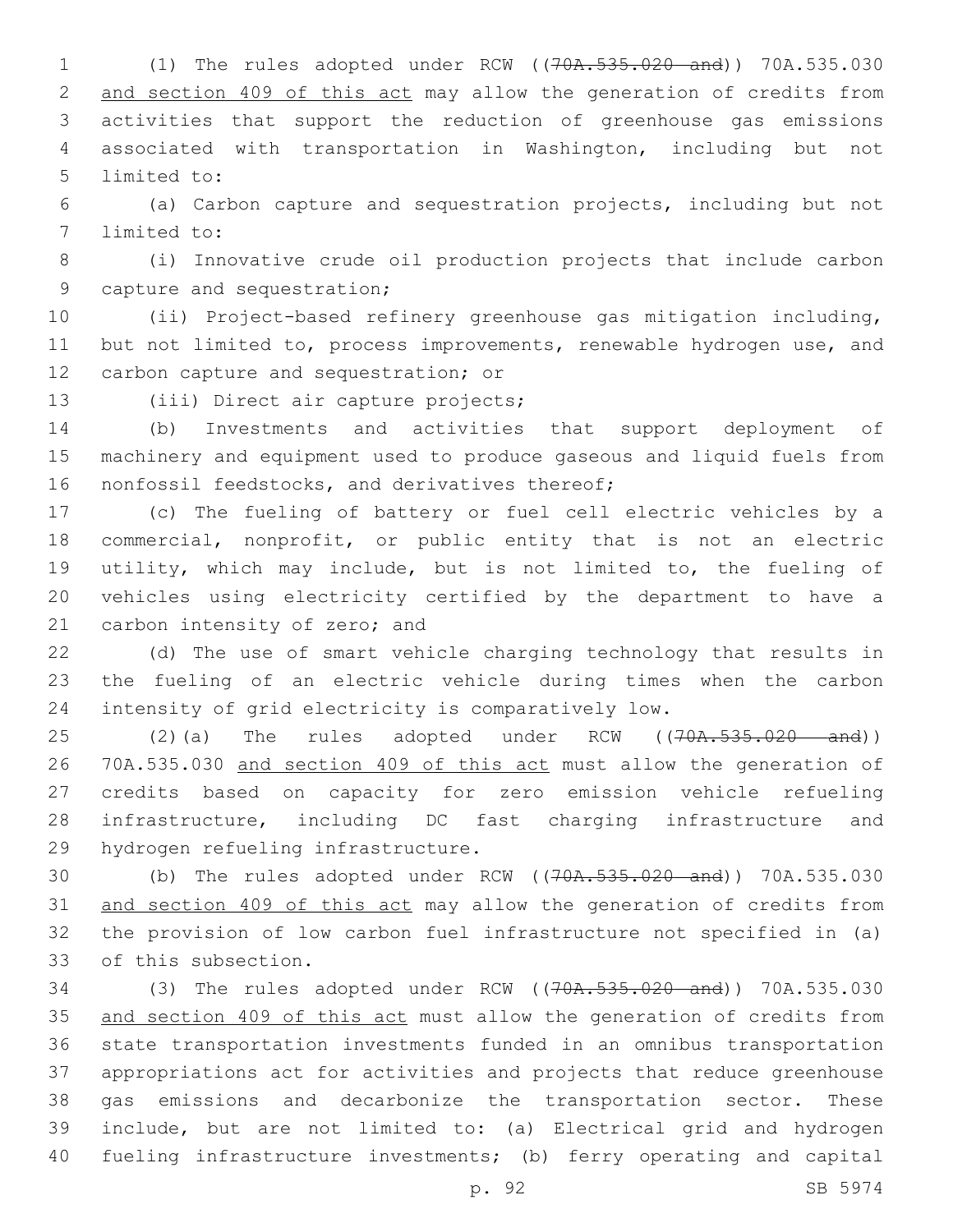investments; (c) electrification of the state ferry fleet; (d) alternative fuel vehicle rebate programs; (e) transit grants; (f) infrastructure and other costs associated with the adoption of alternative fuel use by transit agencies; (g) bike and pedestrian grant programs and other activities; (h) complete streets and safe walking grants and allocations; (i) rail funding; and (j) multimodal investments.7

 (4) The rules adopted by the department may establish limits for the number of credits that may be earned each year by persons participating in the program for some or all of the activities specified in subsections (1) and (2) of this section. The department must limit the number of credits that may be earned each year under subsection (3) of this section to 10 percent of the total program credits. Any limits established under this subsection must take into consideration the return on investment required in order for an activity specified in subsection (2) of this section to be 17 financially viable.

 **Sec. 414.** RCW 70A.535.120 and 2021 c 317 s 13 are each amended 19 to read as follows:

 (1) The director of the department may issue an order declaring an emergency deferral of compliance with the carbon intensity 22 standard established under ((RCW 70A.535.020)) section 409 of this 23 act no later than 15 calendar days after the date the department determines, in consultation with the governor's office and the 25 department of commerce, that:

 (a) Extreme and unusual circumstances exist that prevent the distribution of an adequate supply of renewable fuels needed for regulated parties to comply with the clean fuels program taking into consideration all available methods of obtaining sufficient credits 30 to comply with the standard;

 (b) The extreme and unusual circumstances are the result of a natural disaster, an act of God, a significant supply chain disruption or production facility equipment failure, or another event that could not reasonably have been foreseen or prevented and not the lack of prudent planning on the part of the suppliers of the fuels to 36 the state; and

 (c) It is in the public interest to grant the deferral such as when a deferral is necessary to meet projected temporary shortfalls in the supply of the renewable fuel in the state and that other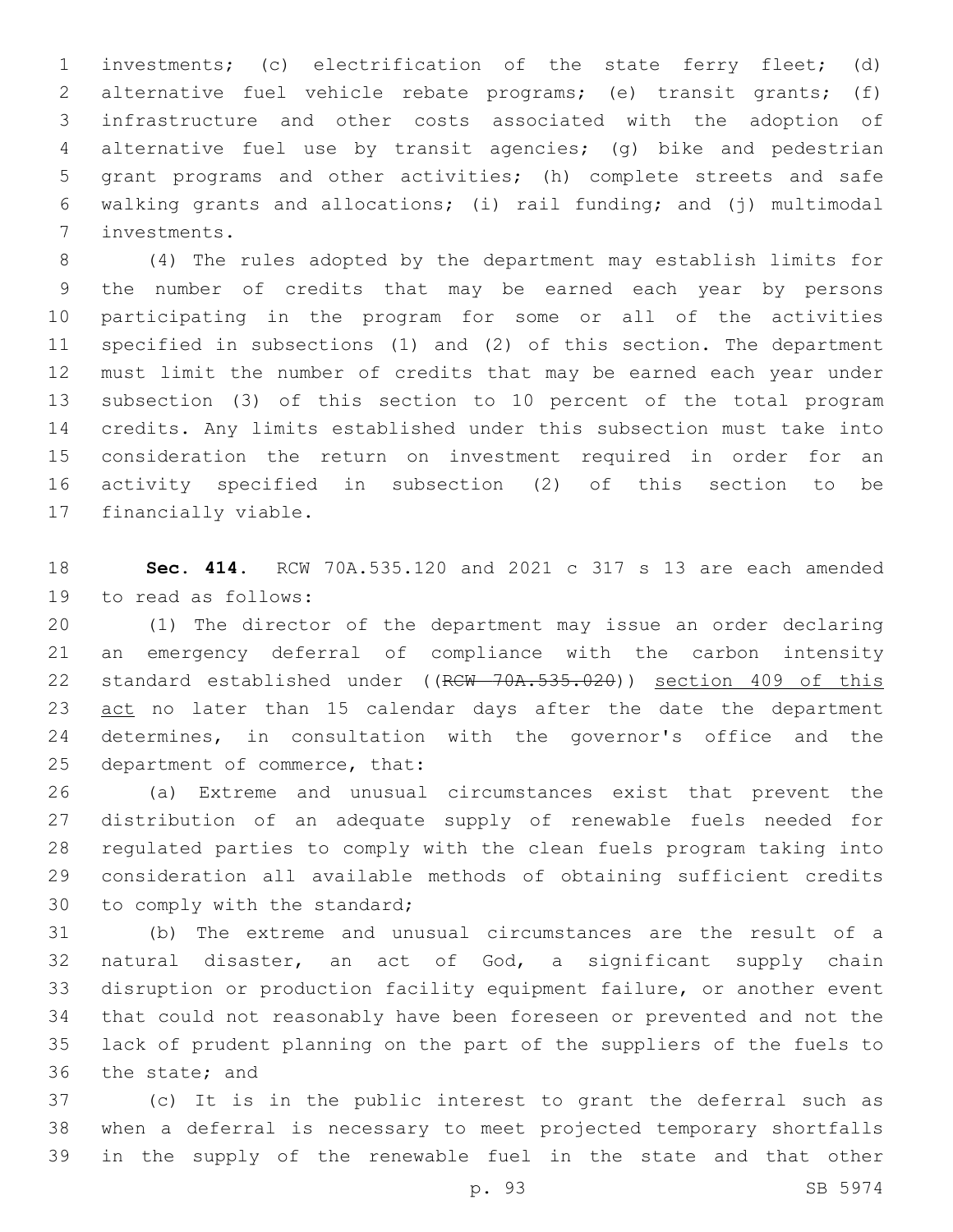methods of obtaining compliance credits are unavailable to compensate 2 for the shortage of renewable fuel supply.

 (2) If the director of the department makes the determination required under subsection (1) of this section, such a temporary 5 extreme and unusual deferral is permitted only if:

 (a) The deferral applies only for the shortest time necessary to 7 address the extreme and unusual circumstances;

 (b) The deferral is effective for the shortest practicable time period the director of the department determines necessary to permit the correction of the extreme and unusual circumstances; and

(c) The director has given public notice of a proposed deferral.

 (3) An order declaring an emergency deferral under this section 13 must set forth:

14 (a) The duration of the emergency deferral;

(b) The types of fuel to which the emergency deferral applies;

 (c) Which of the following methods the department has selected for deferring compliance with the clean fuels program during the 18 emergency deferral:

 (i) Temporarily adjusting the scheduled applicable carbon intensity standard to a standard identified in the order that better reflects the availability of credits during the emergency deferral and requiring regulated parties to comply with the temporary 23 standard:

 (ii) Allowing for the carryover of deficits accrued during the 25 emergency deferral into the next compliance period without penalty; or

 (iii) Suspending deficit accrual during the emergency deferral 28 period.

 (4) An emergency deferral may be terminated prior to the expiration date of the emergency deferral if new information becomes available indicating that the shortage that provided the basis for the emergency deferral has ended. The director of the department shall consult with the department of commerce and the governor's office in making an early termination decision. Termination of an emergency deferral is effective 15 calendar days after the date that 36 the order declaring the termination is adopted.

 (5)(a) In addition to the emergency deferral specified in subsection (1) of this section, the department may issue a full or partial deferral for one calendar quarter of a person's obligation to furnish credits for compliance under RCW 70A.535.030 if it finds that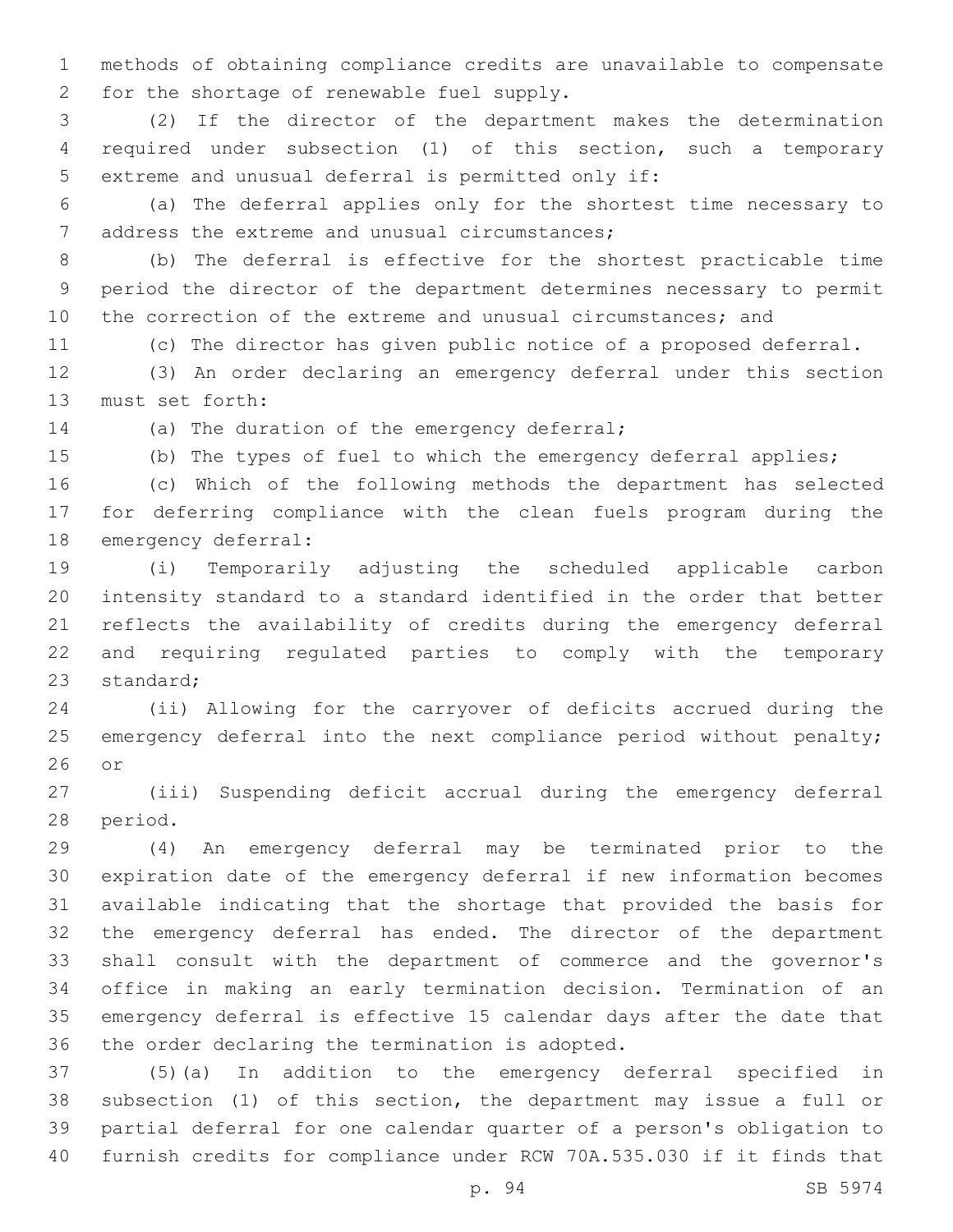the person is unable to comply with the requirements of this chapter due to reasons beyond the person's reasonable control. The department may initiate a deferral under this subsection at its own discretion or at the request of a person regulated under this chapter. The department may renew issued deferrals. In evaluating whether to issue a deferral under this subsection, the department may consider the results of the fuel supply forecast in RCW 70A.535.100, but is not bound in its decision-making discretion by the results of the 9 forecast.

 (b) If the department issues a deferral pursuant to this 11 subsection, the department may:

 (i) Direct the person subject to the deferral to file a progress report on achieving full compliance with the requirements of this chapter within an amount of time determined to be reasonable by the 15 department; and

 (ii) Direct the person to take specific actions to achieve full 17 compliance with the requirements of this chapter.

 (c) The issuance of a deferral under this subsection does not permanently relieve the deferral recipient of the obligation to 20 comply with the requirements of this chapter.

 NEW SECTION. **Sec. 415.** RCW 70A.535.020 (Carbon intensity of transportation fuels—Standards to reduce carbon intensity—Adoption of rules) and 2021 c 317 s 3 are each repealed.

 NEW SECTION. **Sec. 416.** A new section is added to chapter 43.330 25 RCW to read as follows:

 (1) A target is established for the state that all publicly owned and privately owned passenger and light duty vehicles of model year 2030 or later that are sold, purchased, or registered in Washington 29 state be electric vehicles.

 (2) On or before December 31, 2023, the department shall complete 31 a scoping plan for achieving the 2030 target.

 NEW SECTION. **Sec. 417.** A new section is added to chapter 47.66 33 RCW to read as follows:

 (1) The department shall establish a bus and bus facilities grant program. The purpose of this competitive grant program is to provide grants to any transit authority for the replacement, expansion, rehabilitation, and purchase of transit rolling stock; construction,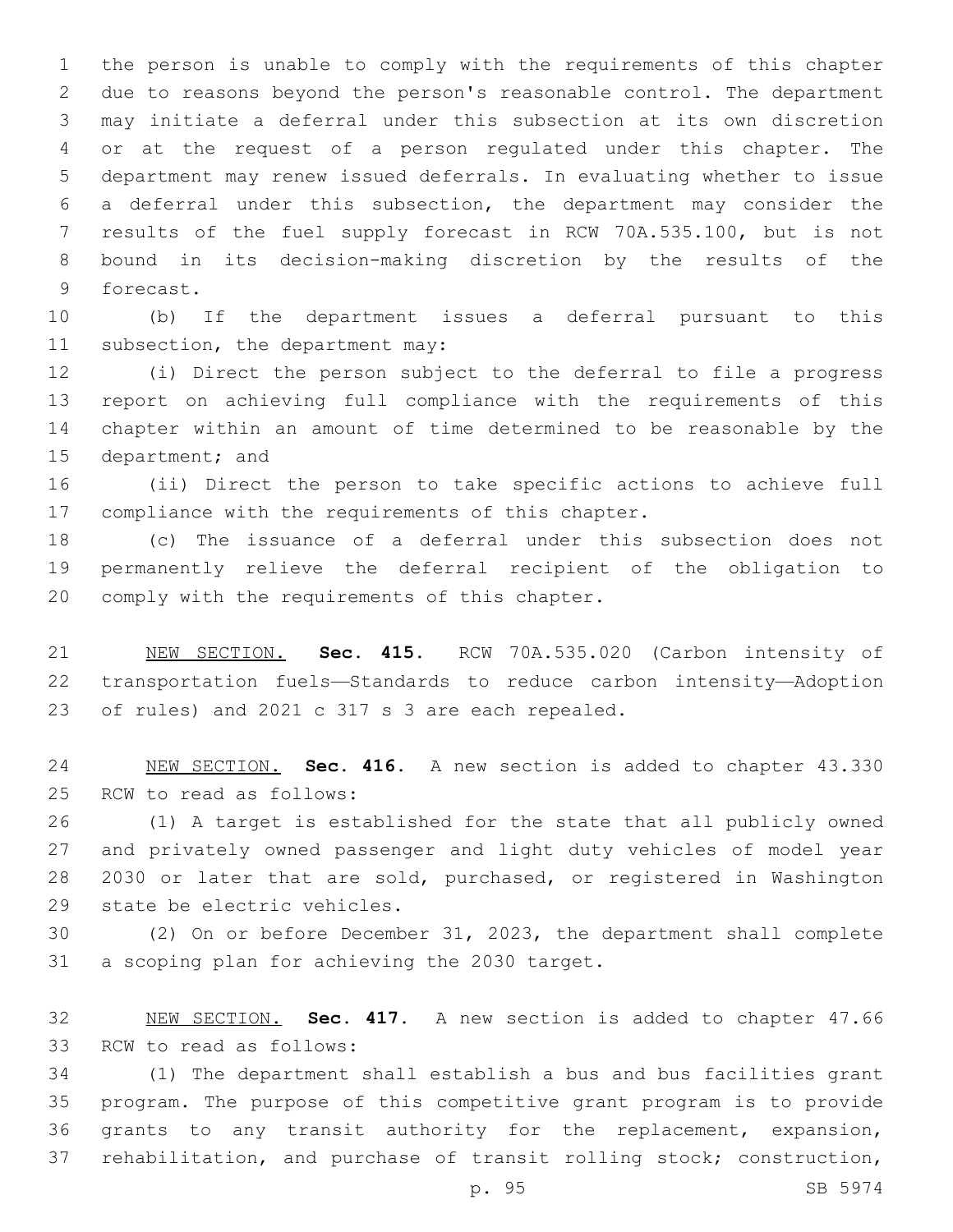modification, or rehabilitation of transit facilities; and funding to adapt to technological change or innovation through the retrofitting 3 of transit rolling stock and facilities.

 (2)(a) The department must incorporate environmental justice principles into the grant selection process, with the goal of increasing the distribution of funding to communities based on addressing environmental harms and provide environmental benefits for overburdened communities, as defined in RCW 70A.02.010, and 9 vulnerable populations.

 (b) The department must incorporate geographic diversity into the 11 grant selection process.

 (c) No grantee may receive more than 35 percent of the amount appropriated for the grant program in a particular biennium.

(d) Fuel type may not be a factor in the grant selection process.

 (3) The department must establish an advisory committee to carry out the mandates of this section, including assisting with the 17 establishment of grant criteria.

 (4) The department must report annually to the transportation committees of the legislature on the status of any grant projects 20 funded by the program created under this section.

(5) For the purposes of this section:21

 (a) "Transit authority" means a city transit system under RCW 35.58.2721 or chapter 35.95A RCW, a county public transportation authority under chapter 36.57 RCW, a metropolitan municipal corporation transit system under chapter 36.56 RCW, a public transportation benefit area under chapter 36.57A RCW, an unincorporated transportation benefit area under RCW 36.57.100, or any special purpose district formed to operate a public 29 transportation system.

 (b) "Transit rolling stock" means transit vehicles including, but 31 not limited to, buses, ferries, and vans.

 NEW SECTION. **Sec. 418.** A new section is added to chapter 47.04 33 RCW to read as follows:

 (1) The legislature finds that many communities across Washington state have not equitably benefited from investments in the active transportation network. The legislature also finds that legacy state transportation facilities designed primarily for vehicle use caused disconnections in safe routes for people who walk, bike, and roll to 39 work and to carry out other daily activities.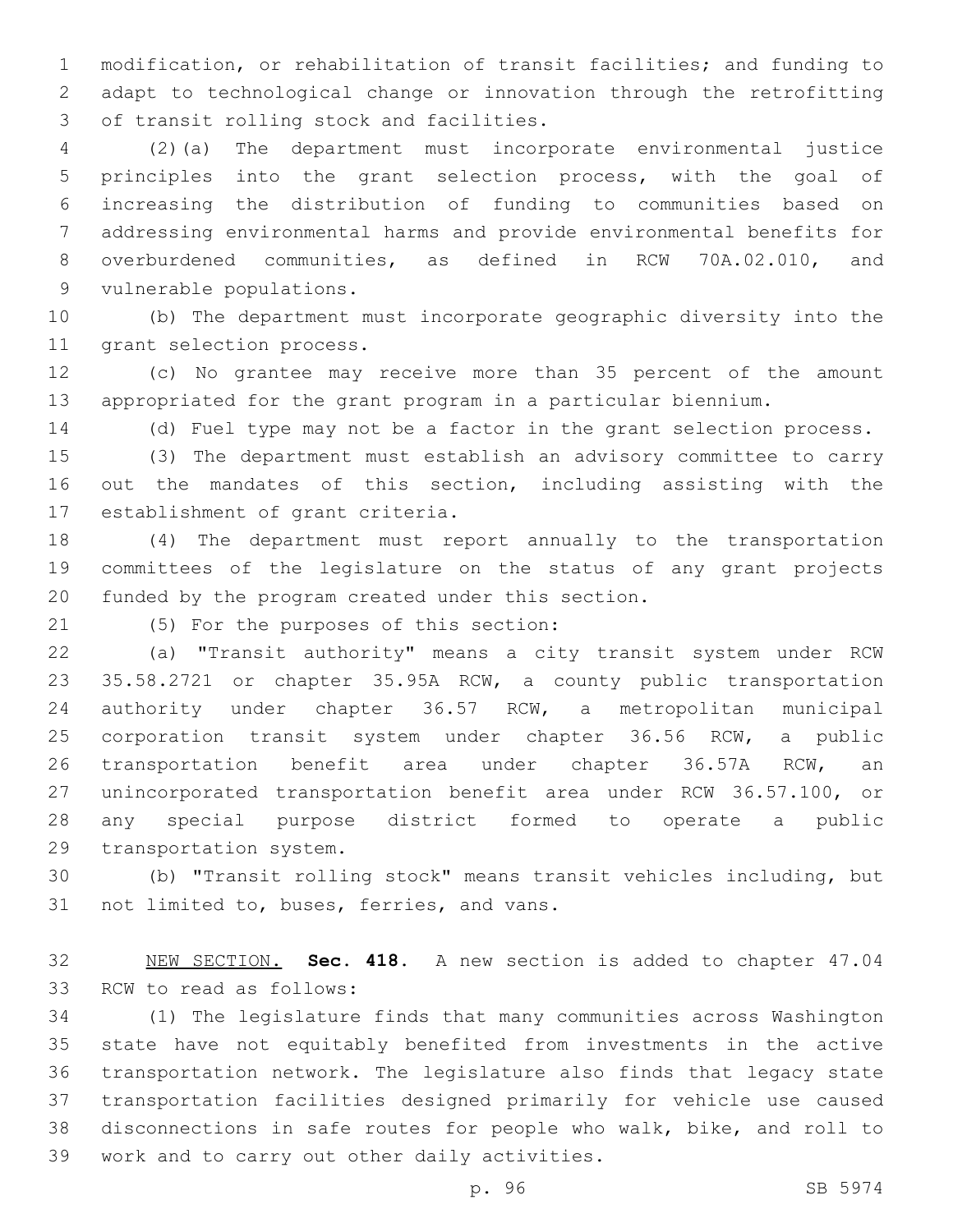(2) To address these investment gaps, the connecting communities program is established within the department. The purpose of the program is to improve active transportation connectivity in 4 communities by:

 (a) Providing safe, continuous routes for pedestrians, bicyclists, and other nonvehicle users carrying out their daily 7 activities;

 (b) Mitigating for the health, safety, and access impacts of transportation infrastructure that bisects communities and creates 10 obstacles in the local active transportation network;

 (c) Investing in greenways providing protected routes for a wide 12 variety of nonvehicular users; and

 (d) Facilitating the planning, development, and implementation of projects and activities that will improve the connectivity and safety 15 of the active transportation network.

 (3) The department must select projects to propose to the legislature for funding. In selecting projects, the department must 18 consider, at a minimum, the following criteria:

 (a) Access to a transit facility, community facility, commercial 20 center, or community-identified assets;

 (b) The use of minority and women-owned businesses and community- based organizations in planning, community engagement, design, and 23 construction of the project;

24 (c) Whether the project will serve:

 (i) Overburdened communities as defined in RCW 70A.02.010 to mean a geographic area where vulnerable populations face combined, multiple environmental harms and health impacts, and includes, but is not limited to, highly impacted communities as defined in RCW 19.405.020;29

 (ii) Vulnerable populations as defined in RCW 70A.02.010 to mean population groups that are more likely to be at higher risk for poor health outcomes in response to environmental harms, due to adverse socioeconomic factors, such as unemployment, high housing, and transportation costs relative to income, limited access to nutritious food and adequate health care, linguistic isolation, and other factors that negatively affect health outcomes and increase vulnerability to the effects of environmental harms; and sensitivity factors, such as low birth weight and higher rates of hospitalization. Vulnerable populations include, but are not limited to: Racial or ethnic minorities, low-income populations, populations

p. 97 SB 5974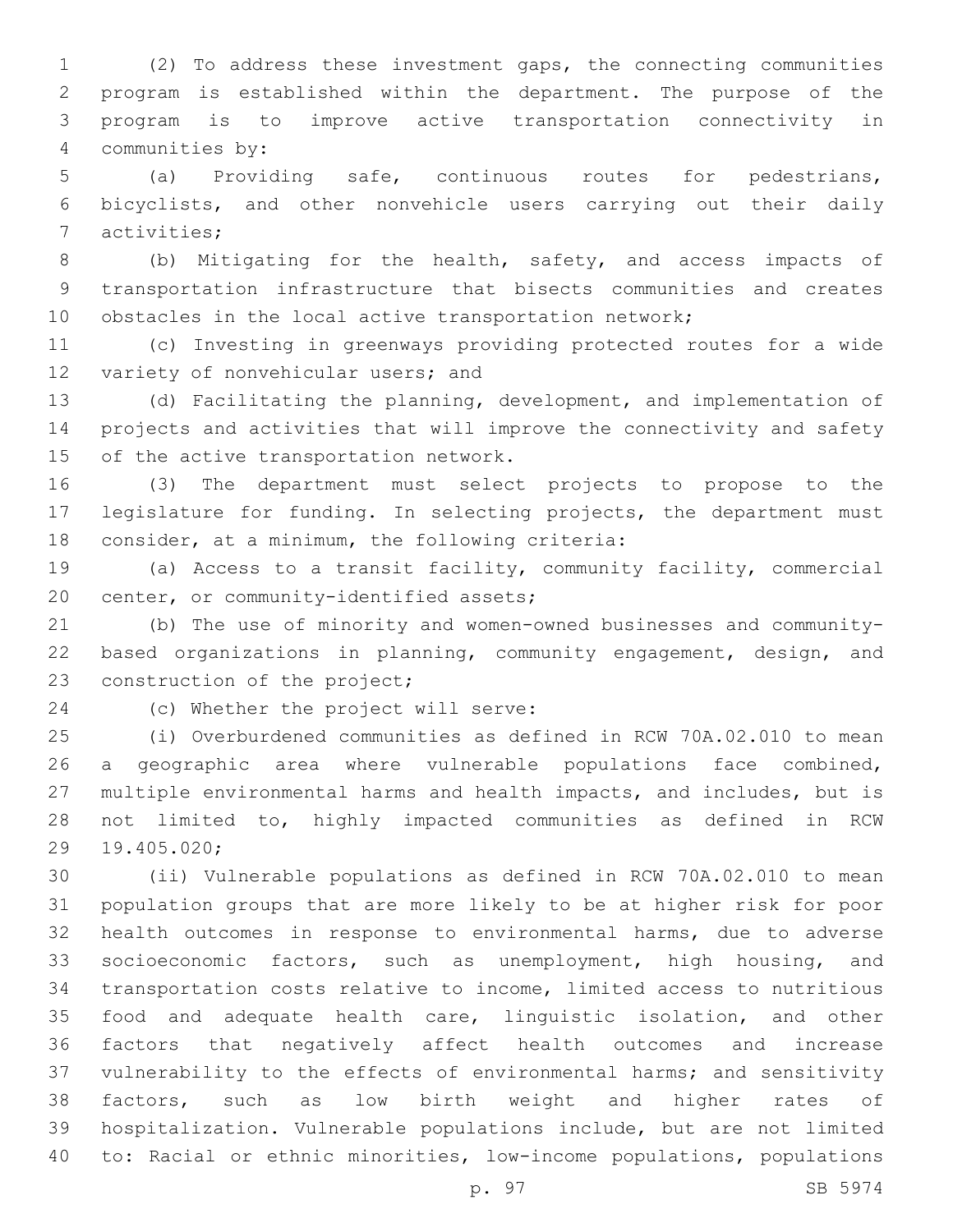disproportionately impacted by environmental harms, and populations 2 of workers experiencing environmental harms;

 (iii) Household incomes at or below 200 percent of the federal 4 poverty level; and

5 (iv) People with disabilities;

 (d) Environmental health disparities, such as those indicated by the diesel pollution burden portion of the Washington environmental health disparities map developed by the department of health, or 9 other similar indicators;

 (e) Location on or adjacent to tribal lands or locations 11 providing essential services to tribal members;

(f) Crash experience involving pedestrians and bicyclists; and

 (g) Identified need by the community, for example in the state 14 active transportation plan or a regional, county, or community plan.

 (4) It is the intent of the legislature that the connecting communities program comply with the requirements of chapter 314, Laws 17 of 2021.

 (5) The department shall submit a report to the transportation committees of the legislature by December 1, 2022, and each December 1st thereafter identifying the selected connecting communities projects for funding by the legislature. The report must also include 22 the status of previously funded projects.

23 (6) This section expires July 1, 2027.

 NEW SECTION. **Sec. 419.** A new section is added to chapter 47.24 25 RCW to read as follows:

 (1) In order to improve the safety, mobility, and accessibility 27 of state highways, it is the intent of the legislature that the department must incorporate the principles of complete streets with facilities that provide street access with all users in mind, including pedestrians, bicyclists, and public transportation users, notwithstanding the provisions of RCW 47.24.020 concerning responsibility beyond the curb of state rights-of-way. As such, state transportation projects starting design on or after July 1, 2022, and 34 that are \$500,000 or more, must:

 (a) Identify those locations on state rights-of-way that do not have a complete and Americans with disabilities act accessible sidewalk or shared-use path, that do not have bicycle facilities in the form of a bike lane or adjacent parallel trail or shared-use path, that have such facilities on a state route within a population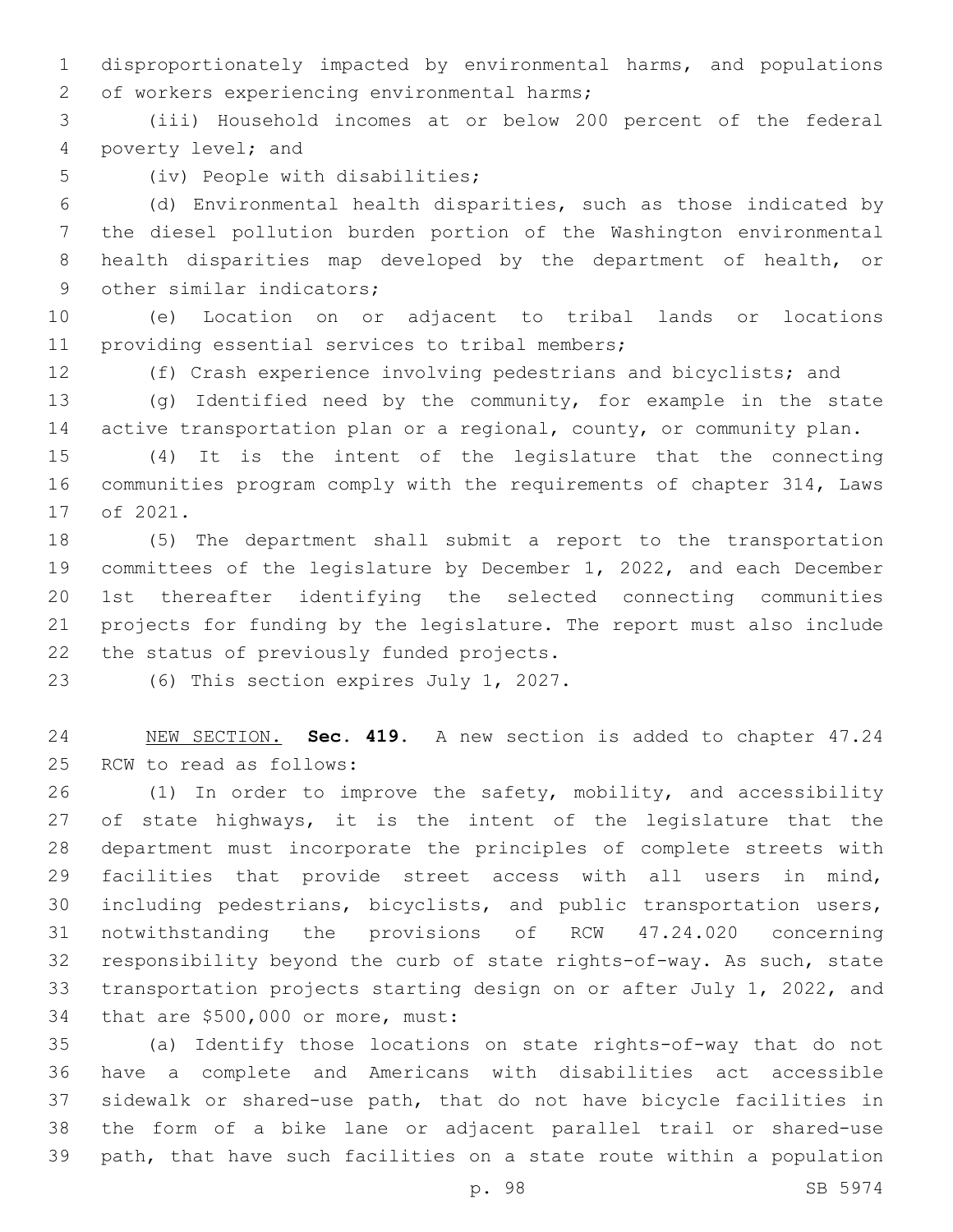center that has a posted speed in excess of 30 miles per hour and no buffer or physical separation from vehicular traffic for pedestrians and bicyclists, and/or that have a design that hampers the ability of motorists to see a crossing pedestrian with sufficient time to stop given posted speed limits and roadway configuration;

 (b) Consult with local jurisdictions to confirm existing and planned active transportation connections along or across the location; identification of connections to existing and planned public transportation services, ferry landings, commuter and passenger rail, and airports; the existing and planned facility type(s) within the local jurisdiction that connect to the location; and the potential use of speed management techniques to minimize 13 crash exposure and severity;

 (c) Adjust the speed limit to a lower speed with appropriate modifications to roadway design and operations to achieve the desired operating speed in those locations where this speed management approach aligns with local plans or ordinances, particularly in those contexts that present a higher possibility of serious injury or fatal crashes occurring based on land use context, observed crash data, crash potential, roadway characteristics that are likely to increase 21 exposure, or a combination thereof, in keeping with a safe system approach and with the intention of ultimately eliminating serious and 23 fatal crashes; and

 (d) Plan, design, and construct facilities providing context- sensitive solutions that contribute to network connectivity and safety for pedestrians, bicyclists, and people accessing public transportation and other modal connections, such facilities to include Americans with disabilities act accessible sidewalks or shared-use paths, bicyclist facilities, and crossings as needed to 30 integrate the state route into the local network.

 (2) Projects undertaken for emergent work required to reopen a state highway in the event of a natural disaster or other emergency repair are not required to comply with the provisions of this 34 section.

 (3) Maintenance of facilities constructed under this provision 36 shall be as provided under existing law.

(4) This section does not create a private right of action.

 NEW SECTION. **Sec. 420.** A new section is added to chapter 47.04 39 RCW to read as follows: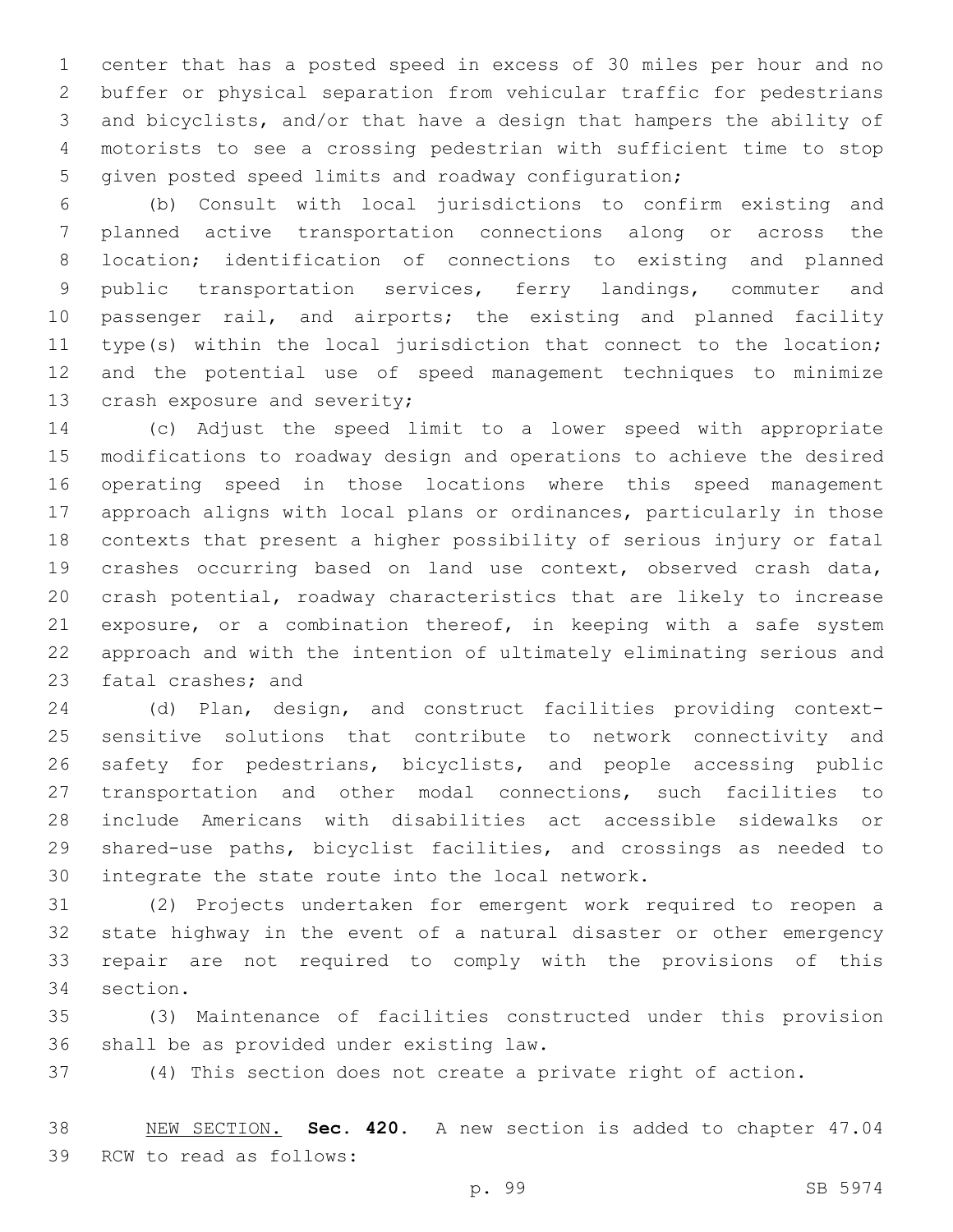(1) The department shall establish a statewide school-based bicycle education grant program. The grant will support two programs: One for elementary and middle school; and one for junior high and high school aged youth to develop the skills and street safety knowledge to be more confident bicyclists for transportation and/or recreation. In development of the grant program, the department is encouraged to consult with the environmental justice council and the 8 office of equity.

 (2)(a) For the elementary and middle school program, the department shall contract with a nonprofit organization with relevant reach and experience, including a statewide footprint and demonstrable experience deploying bicycling and road safety education curriculum via a train the trainer model in schools. The selected nonprofit shall identify partner schools that serve target populations, based on the criteria in subsection (3) of this section. Partner schools shall receive from the nonprofit: In-school bike and pedestrian safety education curriculum, materials, equipment guidance and consultation, and physical education teacher trainings. Youth grades three through eight are eligible for the program.

 (b) Selected school districts shall receive and maintain a fleet of bicycles for the youth in the program. Youth and families participating in the school-base bicycle education grant program shall have an opportunity to receive a bike, lock, helmet, and lights 24 free of cost.

 (3) For the junior high and high school program, the department shall contract with a nonprofit organization with relevant reach and experience, including a statewide footprint; demonstrable experience developing and managing youth-based programming serving youth of color in an after-school and/or community setting; and deploying bicycling and road safety education curriculum via a train the trainer model. The selected nonprofit shall use the equity-based criteria in subsection (4) of this section to identify target populations and partner organizations including, but not limited to, schools, community-based organizations, housing authorities, and parks and recreation departments, that work with the eligible populations of youth ages 14 to 18. Partner organizations shall receive from the nonprofit: Education curriculum, materials, equipment guidance and consultation, and initial instructor/volunteer 39 training, as well as ongoing support.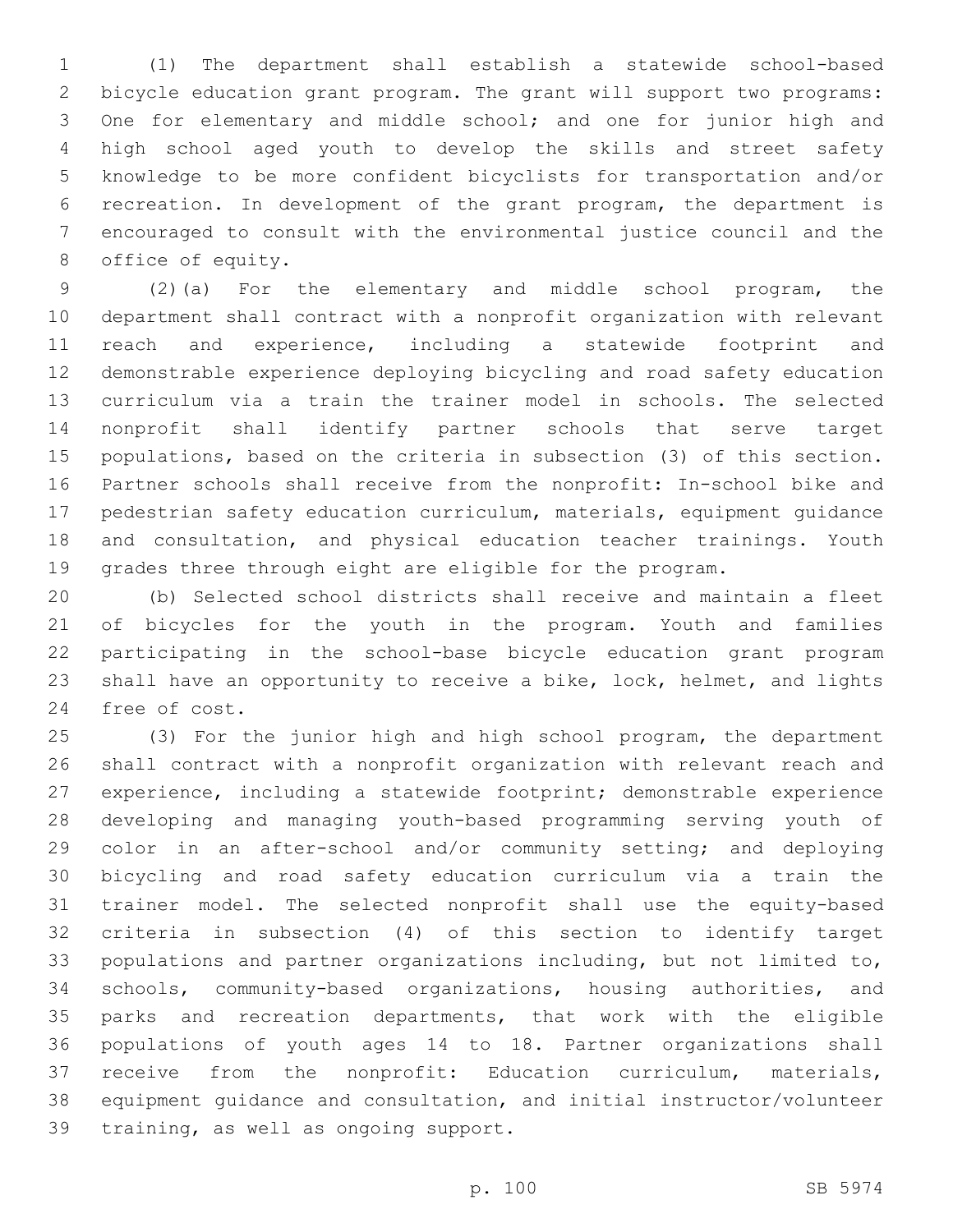(4) In selecting schools and partner organizations for the school-based bicycle education grant program, the department and nonprofit must consider, at a minimum, the following criteria:

 (a) Population impacted by poverty, as measured by free and reduced lunch population or 200 percent federal poverty level;

- (b) People of color;6
- 7 (c) People of Hispanic heritage;
- 8 (d) People with disabilities;

 (e) Environmental health disparities, such as those indicated by the diesel pollution burden portion of the Washington environmental health disparities map developed by the department of health, or 12 other similar indicators;

(f) Location on or adjacent to an Indian reservation;

14 (g) Geographic location throughout the state;

- (h) Crash experience involving pedestrians and bicyclists;
- (i) Access to a community facility or commercial center; and

 (j) Identified need in the state active transportation plan or a 18 regional, county, or community plan.

 (5) The department shall submit a report for both programs to the transportation committees of the legislature by December 1, 2022, and each December 1st thereafter identifying the selected programs and school districts for funding by the legislature. The report must also 23 include the status of previously funded programs.

 NEW SECTION. **Sec. 421.** A new section is added to chapter 47.04 25 RCW to read as follows:

 For the purposes of submitting a request by October 1, 2022, to Amtrak to adopt a fare policy change, the department shall negotiate with the Oregon department of transportation to determine ridership, revenue, and policy impacts relating to elimination of fares for Amtrak Cascades passengers 18 years of age and younger. It is the intent of the legislature that fares for passengers 18 years of age and younger for service on the Amtrak Cascades corridor be eliminated. The department shall report back to the transportation committees of the legislature with results of negotiations with the Oregon department of transportation and the status of fare policy 36 requests submitted to Amtrak by December 1, 2022.

 NEW SECTION. **Sec. 422.** A new section is added to chapter 47.60 38 RCW to read as follows: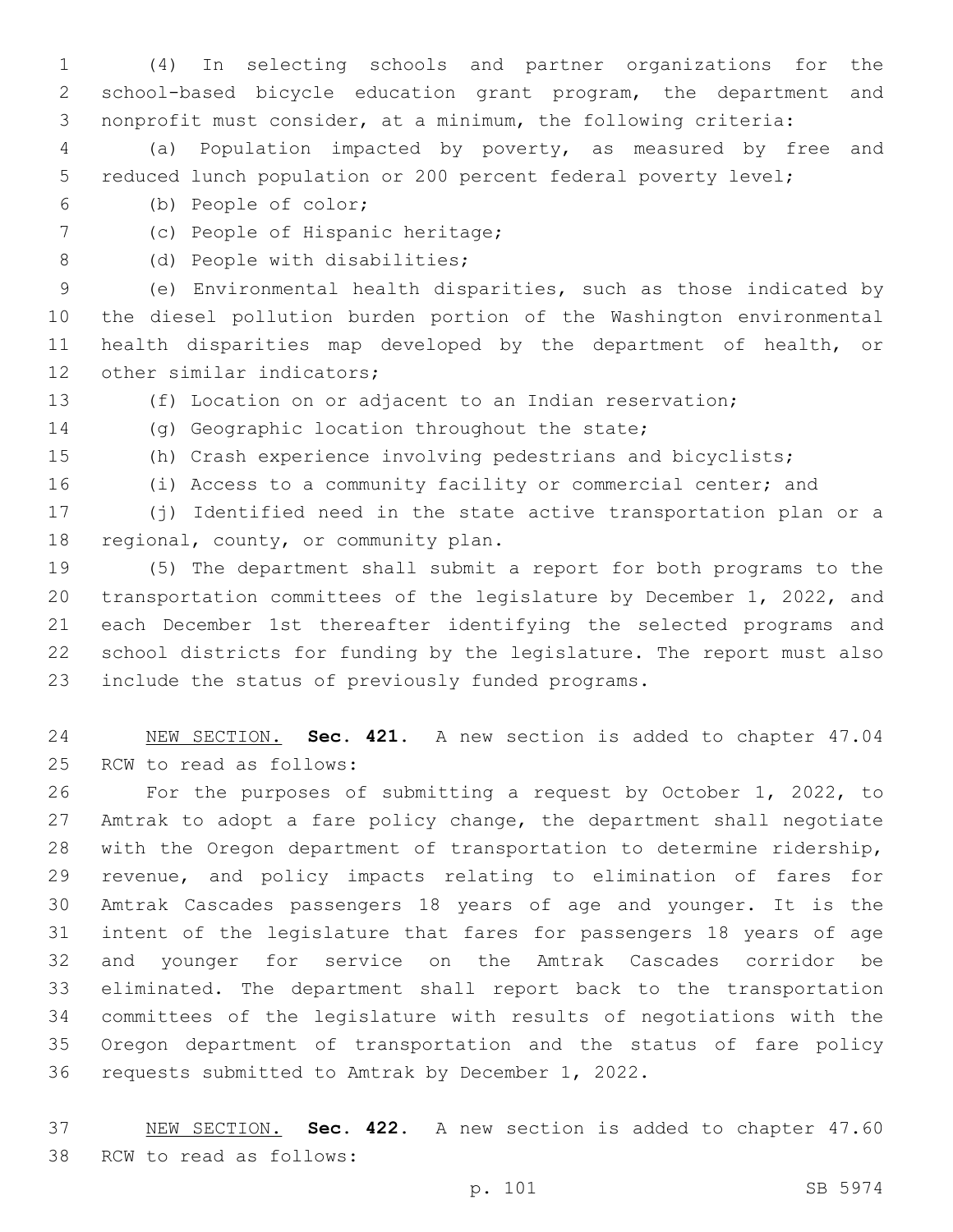Consistent with RCW 47.60.315(1)(b), the commission shall adopt an annual fare policy for Washington state ferries to allow all riders 18 years of age and younger to ride free of charge on all system routes. This fare change must apply to both walk-on passengers and passengers in vehicles. The commission is directed to make the initial fare policy change effective no later than October 1, 2022.

 NEW SECTION. **Sec. 423.** A new section is added to chapter 47.66 8 RCW to read as follows:

 (1) The department shall establish a transit support grant program for the purpose of providing financial support to transit agencies for operating and capital expenses only. Public transit agencies must maintain or increase their local sales tax authority on 13 or after January 1, 2022, in order to qualify for the grants.

 (a) Grants for transit agencies must be prorated based on the amount expended for operations in the most recently published report of "Summary of Public Transportation" published by the department.

 (b) No transit agency may receive more than 35 percent of these 18 distributions.

(c) Fuel type may not be a factor in the grant selection process.

 (2) To be eligible to receive a grant, the transit agency must have adopted, at a minimum, a zero-fare policy that allows passengers 18 years of age and younger to ride free of charge on all modes 23 provided by the agency.

 (3) The department shall, for the purposes of the "Summary of 25 Public Transportation" report, require grantees to report the number 26 of trips that were taken under this program.

 (4) For the purposes of this section, "transit agency" or "agency" means a city transit system under RCW 35.58.2721 or chapter 35.95A RCW, a county public transportation authority under chapter 36.57 RCW, a metropolitan municipal corporation transit system under chapter 36.56 RCW, a public transportation benefit area under chapter 36.57A RCW, an unincorporated transportation benefit area under RCW 36.57.100, or any special purpose district formed to operate a public 34 transportation system.

 **Sec. 424.** RCW 46.63.170 and 2020 c 224 s 1 are each amended to 36 read as follows:

 (1) The use of automated traffic safety cameras for issuance of notices of infraction is subject to the following requirements: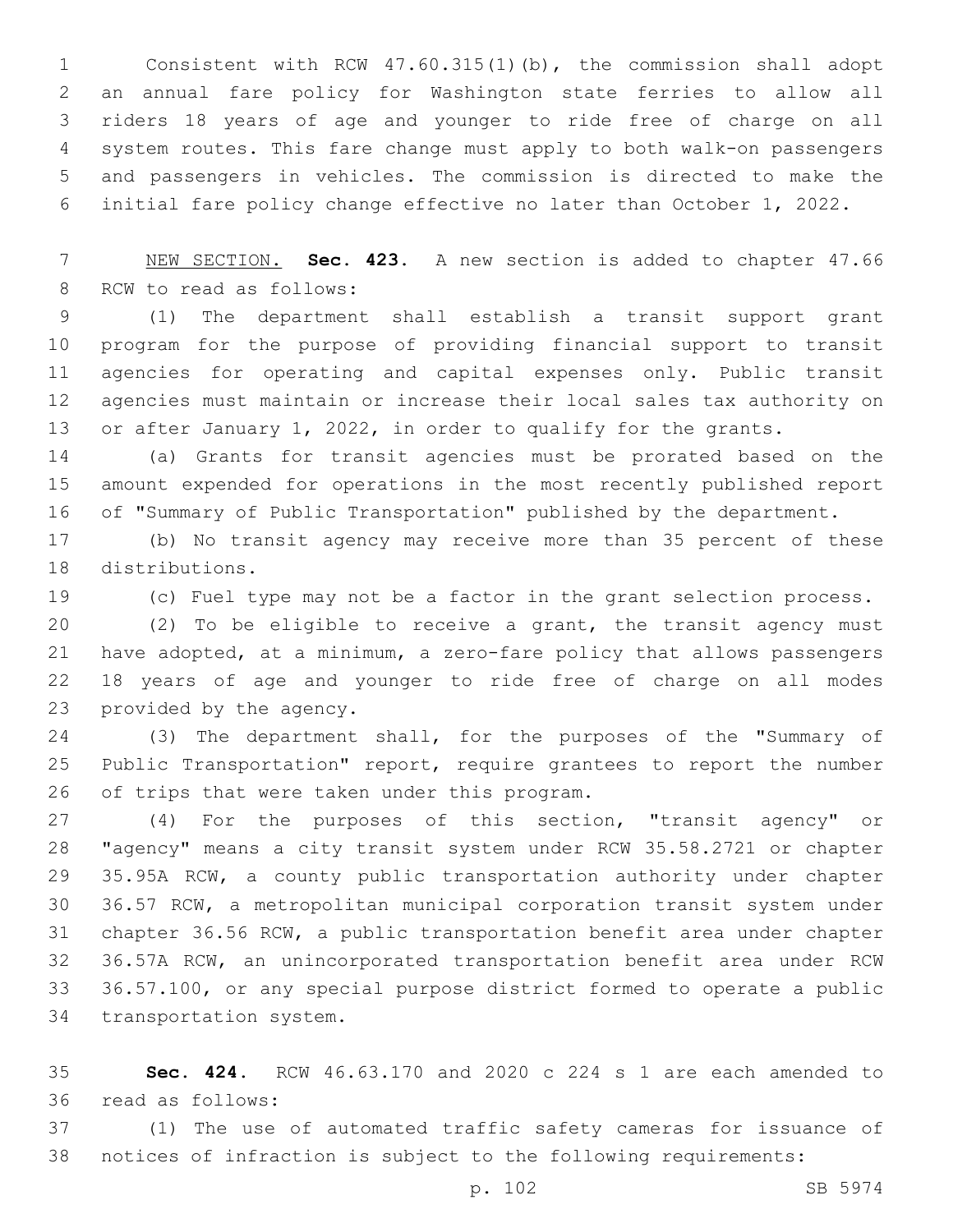(a) Except for proposed locations used solely for the pilot program purposes permitted under subsection (6) of this section, the appropriate local legislative authority must prepare an analysis of the locations within the jurisdiction where automated traffic safety cameras are proposed to be located: (i) Before enacting an ordinance allowing for the initial use of automated traffic safety cameras; and (ii) before adding additional cameras or relocating any existing camera to a new location within the jurisdiction. Automated traffic safety cameras may be used to detect one or more of the following: 10 Stoplight, railroad crossing, ((OP)) school speed zone 11 violations( $(\div)$ ), speed violations on any roadway identified in a school walk area as defined in RCW 28A.160.160, speed violations in 13 public park speed zones, hospital speed zones, speed violations 14 subject to (c) or (d) of this subsection( $(\frac{1}{r})$ ), or violations included in subsection (6) of this section for the duration of the pilot program authorized under subsection (6) of this section. At a minimum, the local ordinance must contain the restrictions described in this section and provisions for public notice and signage. Cities 19 and counties using automated traffic safety cameras before July 24, 2005, are subject to the restrictions described in this section, but are not required to enact an authorizing ordinance. Beginning one year after June 7, 2012, cities and counties using automated traffic safety cameras must post an annual report of the number of traffic accidents that occurred at each location where an automated traffic safety camera is located as well as the number of notices of infraction issued for each camera and any other relevant information about the automated traffic safety cameras that the city or county deems appropriate on the city's or county's website.

 (b)(i) Except as provided in (c) and (d) of this subsection and subsection (6) of this section, use of automated traffic safety 31 cameras is restricted to the following locations only:  $((+i))$   $(A)$  Intersections of two or more arterials with traffic control signals that have yellow change interval durations in accordance with RCW 47.36.022, which interval durations may not be reduced after 35 placement of the camera;  $((+i+1)(n-1)(n+1))$  (B) railroad crossings; ((and 36 (iii))) (C) school speed zones; (D) roadways identified in a school walk area as defined in RCW 28A.160.160; (E) public park speed zones, as defined in (b)(ii) of this subsection; and (F) hospital speed 39 zones, as defined in (b)(ii) of this subsection. (ii) For the purposes of this section: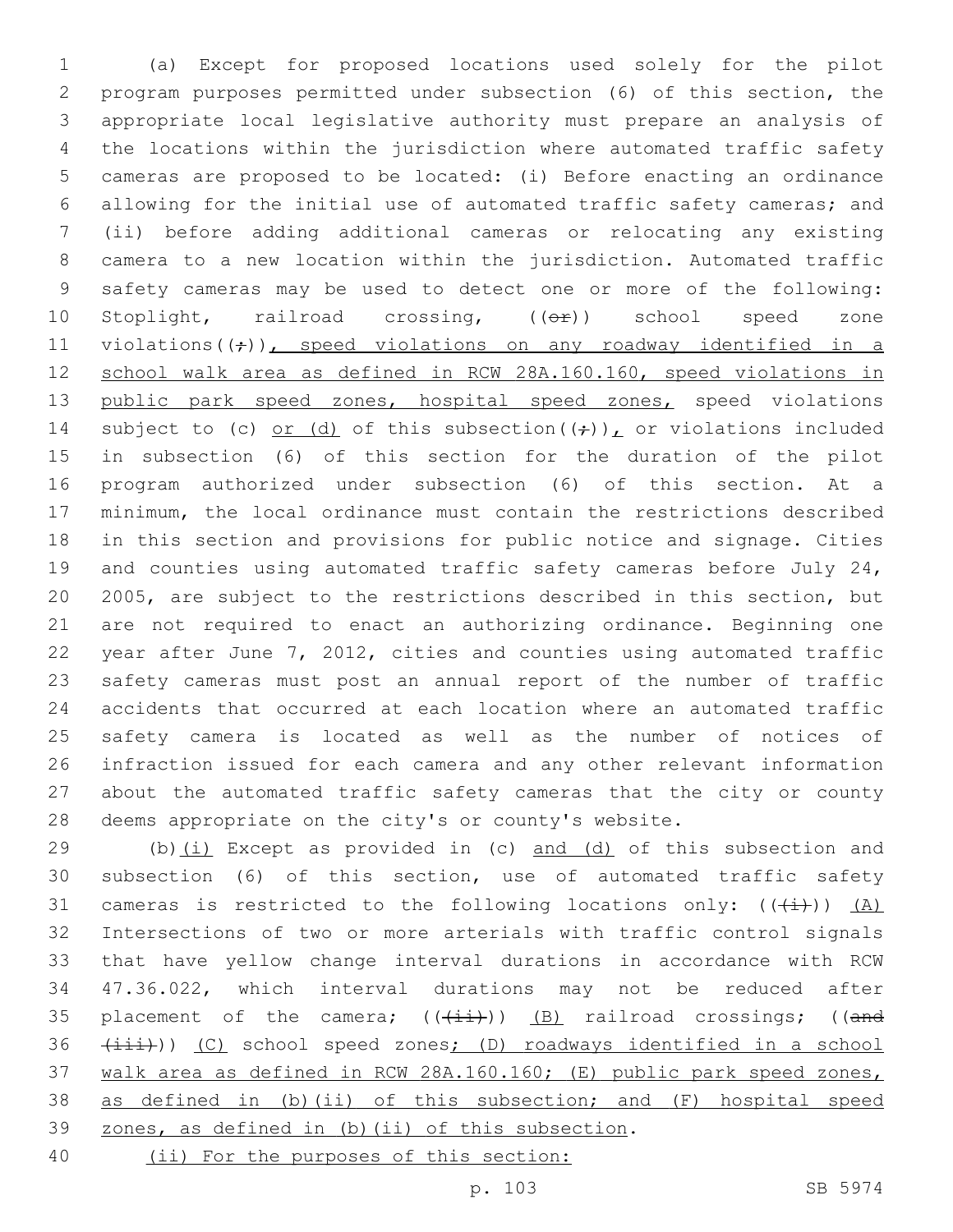(A) "Public park speed zone" means the marked area within public park property and extending 300 feet from the border of public park property (I) consistent with active park use; and (II) where signs are posted to indicate the location is within a public park speed zone.

 (B) "Hospital speed zone" means the marked area within hospital property and extending 300 feet from the border of hospital property (I) consistent with hospital use; and (II) where signs are posted to 9 indicate the location is within a hospital speed zone, where "hospital" has the same meaning as in RCW 70.41.020.

11 (c) ((Any)) In addition to the automated traffic safety cameras 12 authorized under (d) of this subsection, any city west of the Cascade 13 mountains with a population of more than ((one hundred ninety-five thousand)) 195,000 located in a county with a population of fewer 15 than ((one million five hundred thousand)) 1,500,000 may operate an automated traffic safety camera to detect speed violations subject to 17 the following limitations:

 (i) A city may only operate one such automated traffic safety 19 camera within its respective jurisdiction; and

 (ii) The use and location of the automated traffic safety camera must have first been authorized by the Washington state legislature 22 as a pilot project for at least one full year.

23 (d)(i) Cities may operate at least one automated traffic safety camera under this subsection to detect speed violations, subject to the requirements of (d)(ii) of this subsection. Cities may operate one additional automated traffic safety camera to detect speed violations for every 10,000 residents included in the city's population. Cameras must be placed in locations that comply with one of the following:

 (A) The location has been identified as a priority location in a local road safety plan that a city has submitted to the Washington state department of transportation and where other speed reduction measures are not feasible or have not been sufficiently effective at reducing travel speed;

 (B) The location has a significantly higher rate of collisions than the city average in a period of at least three years prior to installation and other speed reduction measures are not feasible or have not been sufficiently effective at reducing travel speed; or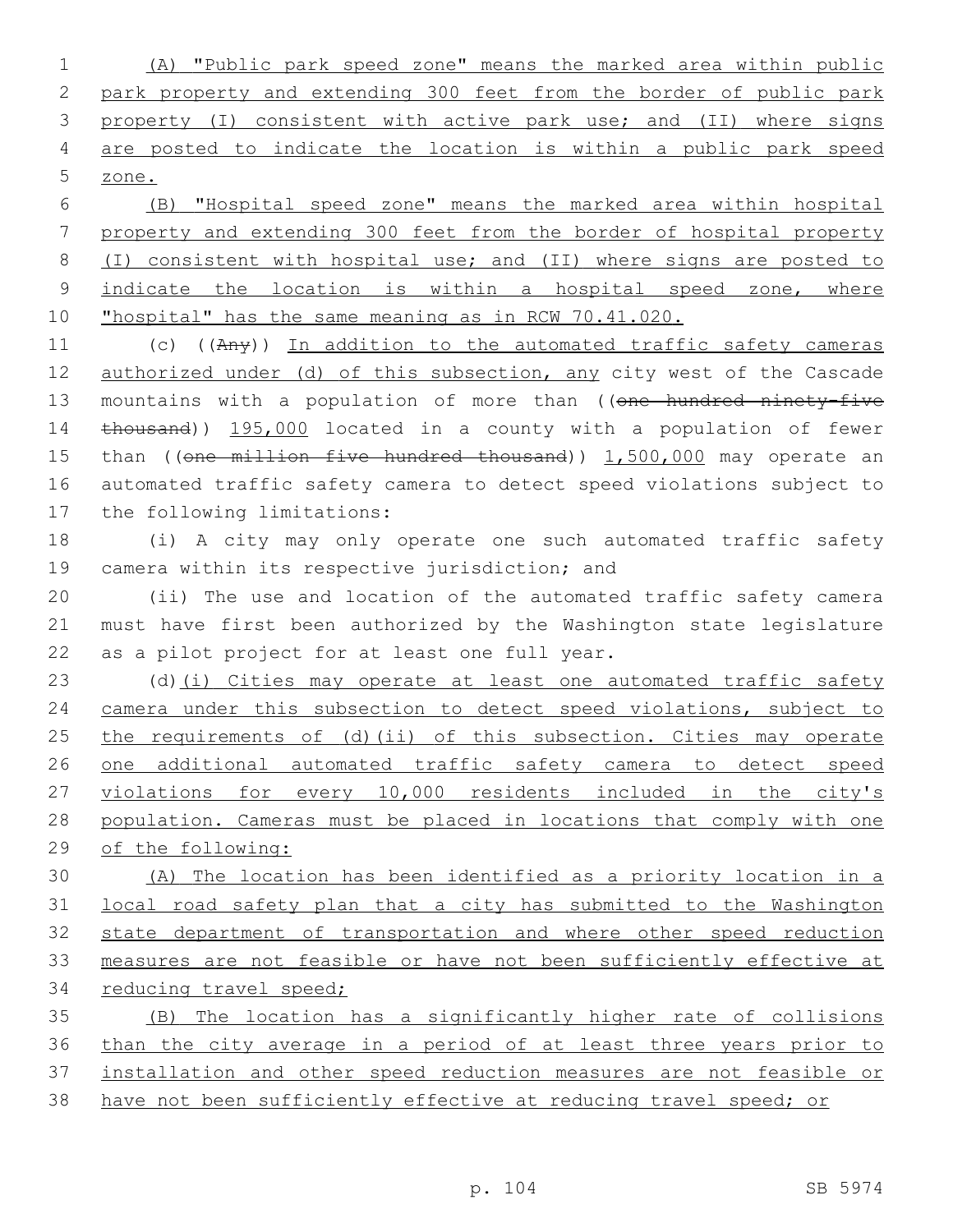(C) The location is in an area within the city limits designated by local ordinance as a zone subject to specified restrictions and penalties on racing and race attendance.

 (ii) A city locating an automated traffic safety camera under this subsection (1)(d) must complete an equity analysis that evaluates livability, accessibility, economics, education, and environmental health, and shall consider the outcome of that analysis when identifying where to locate an automated traffic safety camera.

 (e) All locations where an automated traffic safety camera is used to detect speed violations on roadways identified in a school 11 walk area, speed violations in public park speed zones, speed violations in hospital speed zones, or speed violations under (c) or 13 (d) of this subsection must be clearly marked by placing signs in locations that clearly indicate to a driver either: (i) That the 15 driver is within a school walk area, public park speed zone, or hospital speed zone; or (ii) that the driver is entering an area 17 where speed violations are enforced by an automated traffic safety camera. Signs placed in automated traffic safety camera locations 19 after June 7, 2012, must follow the specifications and quidelines under the manual of uniform traffic control devices for streets and 21 highways as adopted by the department of transportation under chapter 47.36 RCW.

23 (f) Automated traffic safety cameras may only take pictures of the vehicle and vehicle license plate and only while an infraction is occurring. The picture must not reveal the face of the driver or of passengers in the vehicle. The primary purpose of camera placement is to take pictures of the vehicle and vehicle license plate when an infraction is occurring. Cities and counties shall consider installing cameras in a manner that minimizes the impact of camera 30 flash on drivers.

 (( $\left(\frac{1}{10}\right)$ ) (q) A notice of infraction must be mailed to the 32 registered owner of the vehicle within ((fourteen)) 14 days of the 33 violation, or to the renter of a vehicle within ((fourteen)) 14 days of establishing the renter's name and address under subsection (3)(a) of this section. The law enforcement officer issuing the notice of infraction shall include with it a certificate or facsimile thereof, based upon inspection of photographs, microphotographs, or electronic images produced by an automated traffic safety camera, stating the facts supporting the notice of infraction. This certificate or facsimile is prima facie evidence of the facts contained in it and is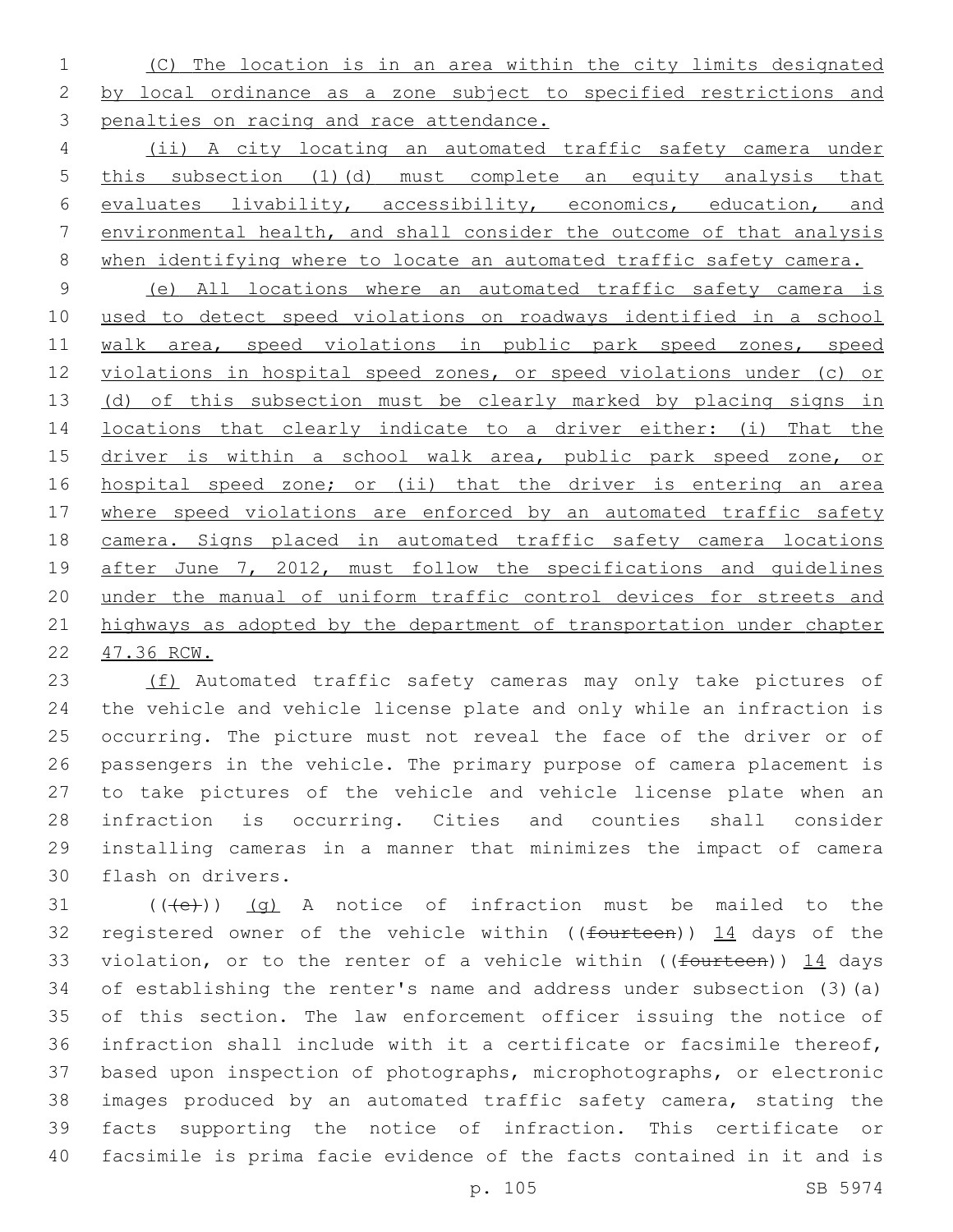admissible in a proceeding charging a violation under this chapter. The photographs, microphotographs, or electronic images evidencing the violation must be available for inspection and admission into evidence in a proceeding to adjudicate the liability for the infraction. A person receiving a notice of infraction based on evidence detected by an automated traffic safety camera may respond 7 to the notice by mail.

8 ( $(\text{+f})$ ) (h) The registered owner of a vehicle is responsible for an infraction under RCW 46.63.030(1)(d) unless the registered owner overcomes the presumption in RCW 46.63.075, or, in the case of a rental car business, satisfies the conditions under subsection (3) of this section. If appropriate under the circumstances, a renter identified under subsection (3)(a) of this section is responsible for 14 an infraction.

15 (((+q))) (i) Notwithstanding any other provision of law, all photographs, microphotographs, or electronic images, or any other personally identifying data prepared under this section are for the exclusive use of law enforcement in the discharge of duties under this section and are not open to the public and may not be used in a court in a pending action or proceeding unless the action or proceeding relates to a violation under this section. No photograph, microphotograph, or electronic image, or any other personally identifying data may be used for any purpose other than enforcement of violations under this section nor retained longer than necessary 25 to enforce this section.

 (( $\frac{h}{h}$ )) (j) All locations where an automated traffic safety 27 camera is used must be clearly marked at least  $((\text{thirty}))$  30 days prior to activation of the camera by placing signs in locations that clearly indicate to a driver that he or she is entering a zone where traffic laws are enforced by an automated traffic safety camera. Signs placed in automated traffic safety camera locations after June 7, 2012, must follow the specifications and guidelines under the manual of uniform traffic control devices for streets and highways as adopted by the department of transportation under chapter 47.36 RCW.

 $((\overline{(\dagger)}))$   $(k)$  If a county or city has established an authorized automated traffic safety camera program under this section, the compensation paid to the manufacturer or vendor of the equipment used must be based only upon the value of the equipment and services provided or rendered in support of the system, and may not be based

p. 106 SB 5974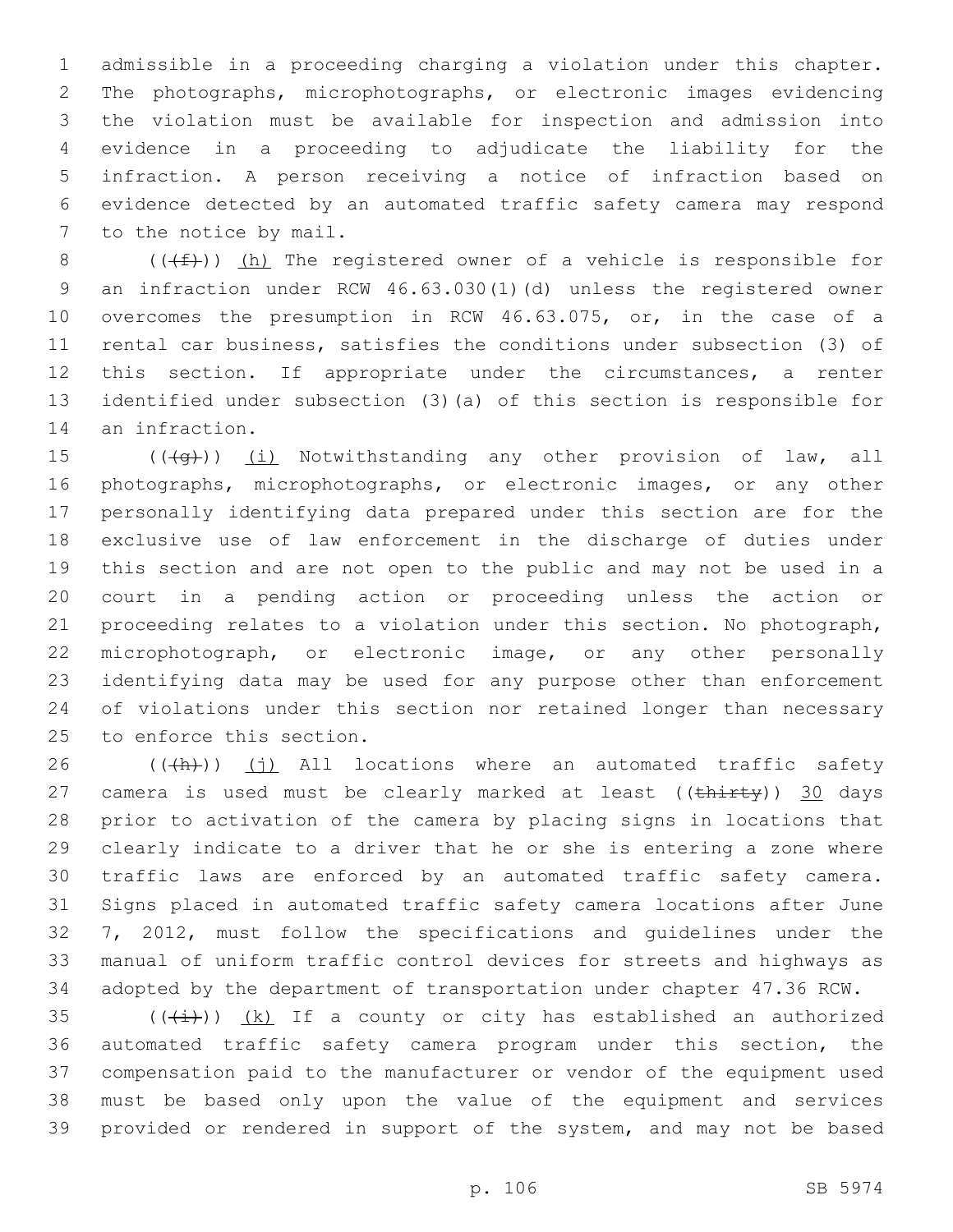upon a portion of the fine or civil penalty imposed or the revenue 2 generated by the equipment.

 (l) If a city is operating an automated traffic safety camera to detect speed violations on roadways identified in a school walk area, speed violations in public park speed zones, speed violations in hospital speed zones, or speed violations under (c) or (d) of this subsection, the city shall remit monthly to the state 50 percent of 8 the noninterest money received for infractions issued by those 9 cameras excess of the cost to administer, install, operate, and 10 maintain the automated traffic safety cameras, including the cost of processing infractions. Money remitted under this subsection to the state treasurer shall be deposited in the Cooper Jones active 13 transportation safety account created in RCW 46.68.480. This subsection (1)(l) does not apply to automated traffic safety cameras 15 authorized for stoplight, railroad crossing, or school speed zone violations.

 (2) Infractions detected through the use of automated traffic safety cameras are not part of the registered owner's driving record under RCW 46.52.101 and 46.52.120. Additionally, infractions generated by the use of automated traffic safety cameras under this section shall be processed in the same manner as parking infractions, including for the purposes of RCW 3.50.100, 35.20.220, 46.16A.120, and 46.20.270(2). Except as provided otherwise in subsection (6) of this section, the amount of the fine issued for an infraction generated through the use of an automated traffic safety camera shall not exceed the amount of a fine issued for other parking infractions within the jurisdiction. However, the amount of the fine issued for a traffic control signal violation detected through the use of an automated traffic safety camera shall not exceed the monetary penalty for a violation of RCW 46.61.050 as provided under RCW 46.63.110, 31 including all applicable statutory assessments.

 (3) If the registered owner of the vehicle is a rental car business, the law enforcement agency shall, before a notice of infraction being issued under this section, provide a written notice to the rental car business that a notice of infraction may be issued to the rental car business if the rental car business does not, 37 within ((eighteen)) 18 days of receiving the written notice, provide 38 to the issuing agency by return mail: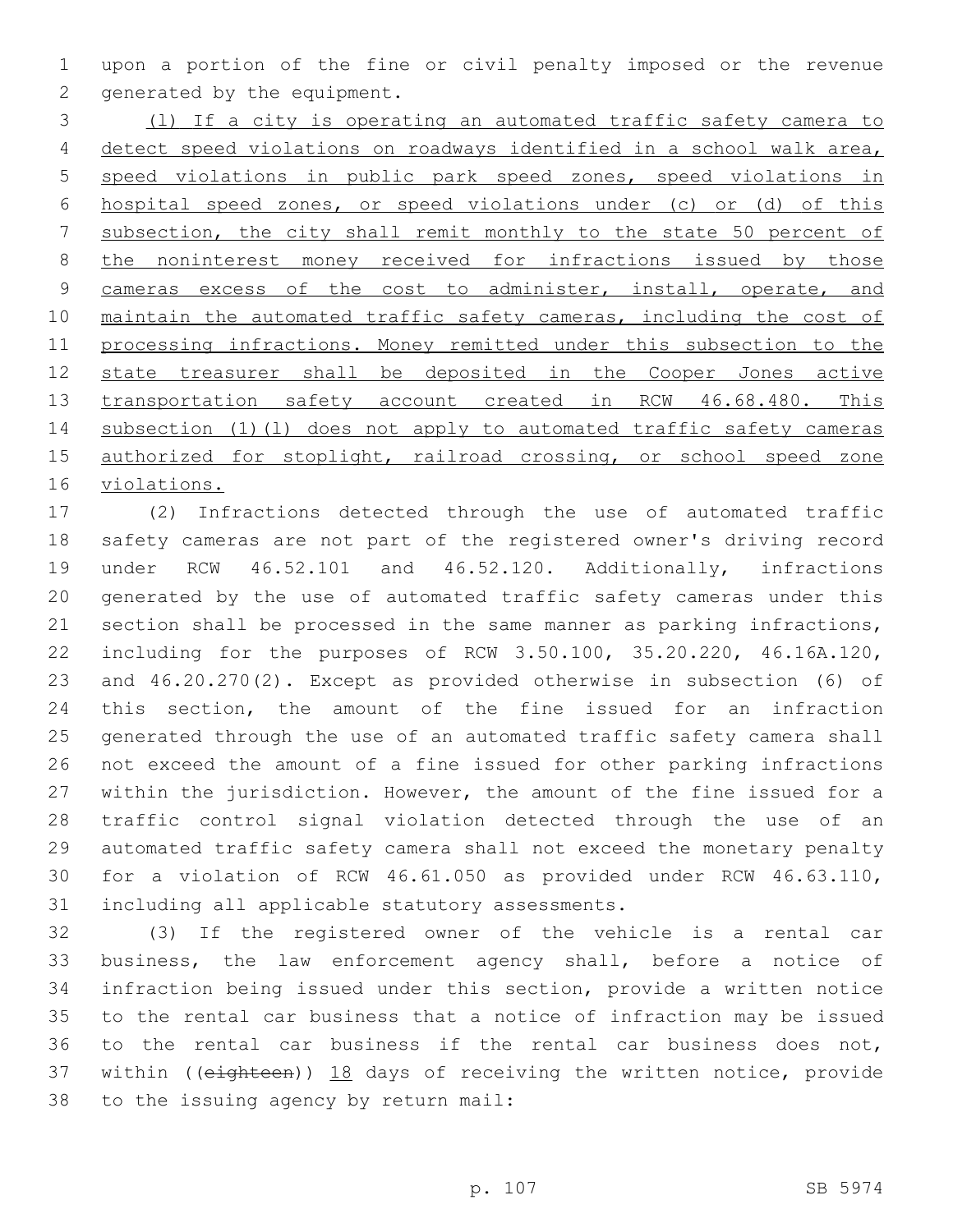(a) A statement under oath stating the name and known mailing address of the individual driving or renting the vehicle when the 3 infraction occurred; or

 (b) A statement under oath that the business is unable to determine who was driving or renting the vehicle at the time the infraction occurred because the vehicle was stolen at the time of the infraction. A statement provided under this subsection must be accompanied by a copy of a filed police report regarding the vehicle 9 theft; or

 (c) In lieu of identifying the vehicle operator, the rental car 11 business may pay the applicable penalty.

 Timely mailing of this statement to the issuing law enforcement agency relieves a rental car business of any liability under this 14 chapter for the notice of infraction.

 (4) Nothing in this section prohibits a law enforcement officer from issuing a notice of traffic infraction to a person in control of a vehicle at the time a violation occurs under RCW 46.63.030(1) (a), 18 (b), or (c).

 (5)(a) For the purposes of this section, "automated traffic safety camera" means a device that uses a vehicle sensor installed to work in conjunction with an intersection traffic control system, a railroad grade crossing control system, or a speed measuring device, and a camera synchronized to automatically record one or more sequenced photographs, microphotographs, or electronic images of the rear of a motor vehicle at the time the vehicle fails to stop when facing a steady red traffic control signal or an activated railroad grade crossing control signal, or exceeds a speed limit as detected 28 by a speed measuring device.

 (b) For the purposes of the pilot program authorized under subsection (6) of this section, "automated traffic safety camera" also includes a device used to detect stopping at intersection or crosswalk violations; stopping when traffic obstructed violations; public transportation only lane violations; and stopping or traveling in restricted lane violations. The device, including all technology defined under "automated traffic safety camera," must not reveal the face of the driver or the passengers in vehicles, and must not use any facial recognition technology in real time or after capturing any information. If the face of any individual in a crosswalk or otherwise within the frame is incidentally captured, it may not be made available to the public nor used for any purpose including, but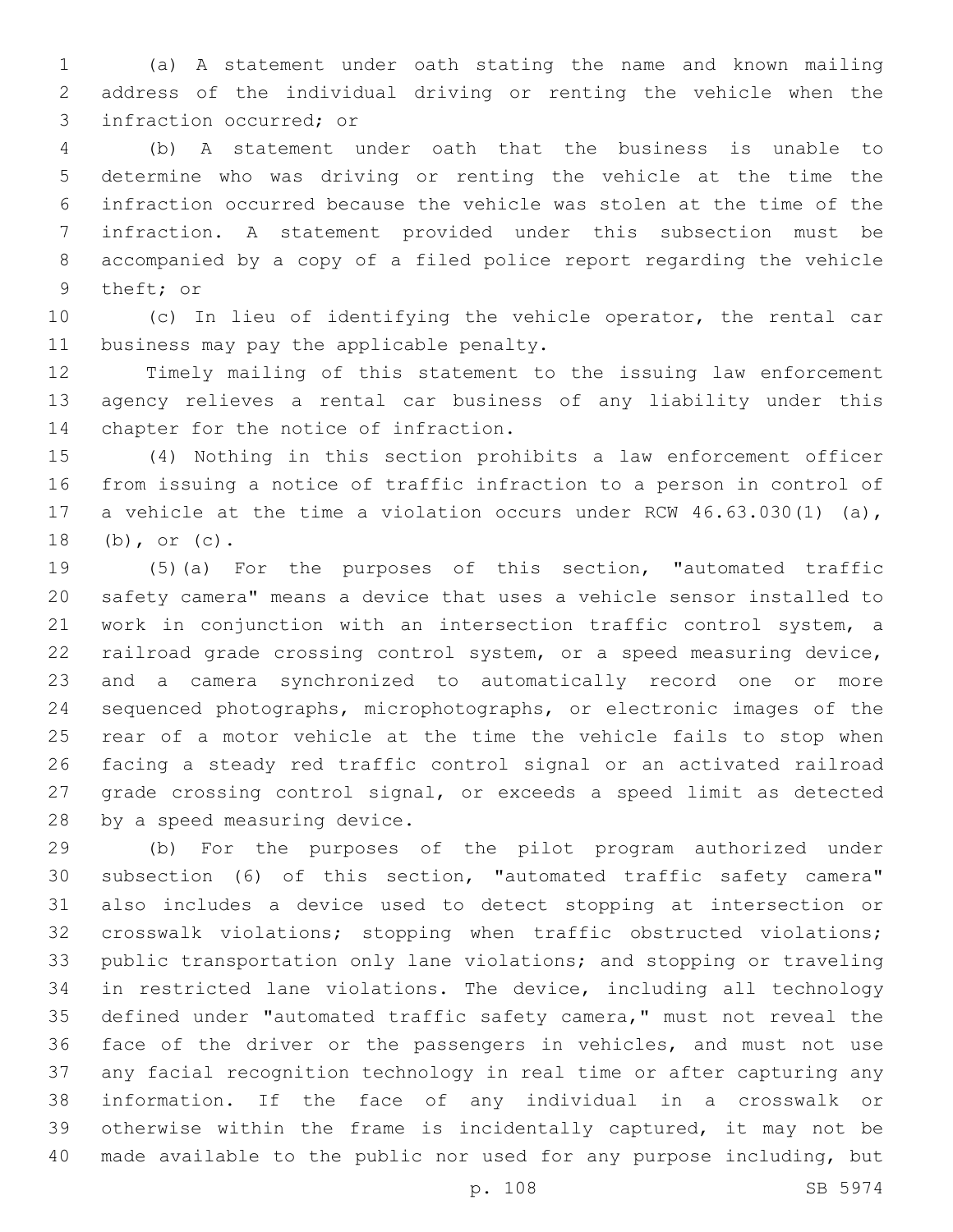not limited to, any law enforcement action, except in a pending action or proceeding related to a violation under this section.

 (6)(a)(i) A city with a population greater than ((five hundred thousand)) 500,000 may adopt an ordinance creating a pilot program authorizing automated traffic safety cameras to be used to detect one or more of the following violations: Stopping when traffic obstructed violations; stopping at intersection or crosswalk violations; public transportation only lane violations; and stopping or traveling in restricted lane violations. Under the pilot program, stopping at intersection or crosswalk violations may only be enforced at the 11 ((twenty)) 20 intersections where the city would most like to address safety concerns related to stopping at intersection or crosswalk violations. At a minimum, the local ordinance must contain the restrictions described in this section and provisions for public 15 notice and signage.

 (ii) Except where specifically exempted, all of the rules and restrictions applicable to the use of automated traffic safety cameras in this section apply to the use of automated traffic safety cameras in the pilot program established in this subsection (6).

 (iii) As used in this subsection (6), "public transportation vehicle" means any motor vehicle, streetcar, train, trolley vehicle, ferry boat, or any other device, vessel, or vehicle that is owned or operated by a transit authority or an entity providing service on behalf of a transit authority that is used for the purpose of carrying passengers and that operates on established routes. "Transit authority" has the meaning provided in RCW 9.91.025.

 (b) Use of automated traffic safety cameras as authorized in this subsection (6) is restricted to the following locations only: Locations authorized in subsection (1)(b) of this section; and midblock on arterials. Additionally, the use of automated traffic safety cameras as authorized in this subsection (6) is further 32 limited to the following:

 (i) The portion of state and local roadways in downtown areas of the city used for office and commercial activities, as well as retail shopping and support services, and that may include mixed residential 36 uses;

 (ii) The portion of state and local roadways in areas in the city within one-half mile north of the boundary of the area described in 39 (b)(i) of this subsection;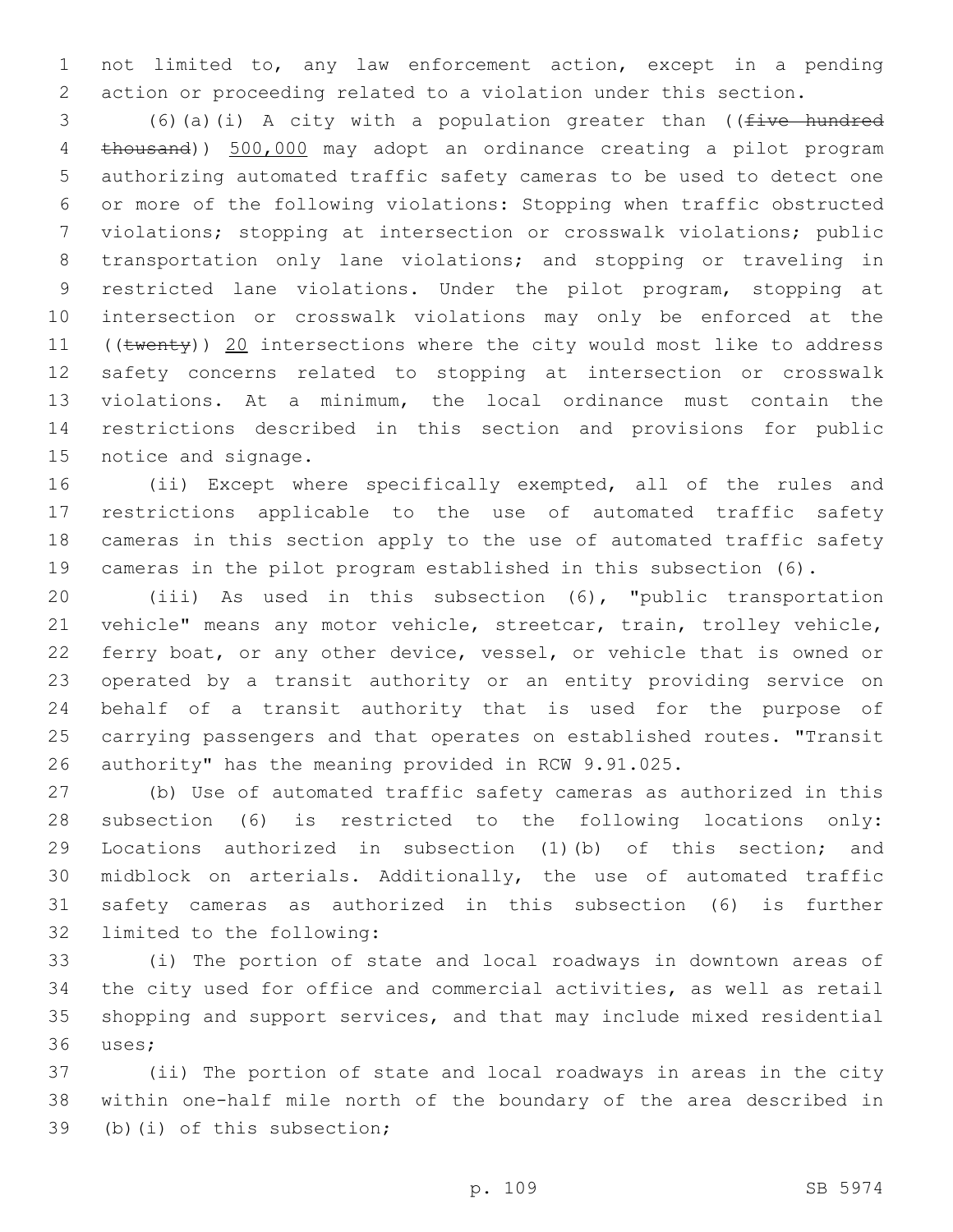(iii) Portions of roadway systems in the city that travel into and out of (b)(ii) of this subsection that are designated by the Washington state department of transportation as noninterstate 4 freeways for up to four miles; and

 (iv) Portions of roadway systems in the city connected to the portions of the noninterstate freeways identified in (b)(iii) of this subsection that are designated by the Washington state department of transportation as arterial roadways for up to one mile from the intersection of the arterial roadway and the noninterstate freeway.

 (c) However, automated traffic safety cameras may not be used on 11 an on-ramp to an interstate.

 (d) From June 11, 2020, through December 31, 2020, a warning notice with no penalty must be issued to the registered owner of the vehicle for a violation generated through the use of an automated traffic safety camera authorized in this subsection (6). Beginning January 1, 2021, a notice of infraction must be issued, in a manner 17 consistent with subsections  $(1)$   $((+e+))$   $(q)$  and  $(3)$  of this section, for a violation generated through the use of an automated traffic safety camera authorized in this subsection (6). However, the penalty 20 for the violation may not exceed ((seventy-five dollars))  $$75.$ 

 (e) For infractions issued as authorized in this subsection (6), a city with a pilot program shall remit monthly to the state 23 ( $(fiff(y))$  50 percent of the noninterest money received under this subsection (6) in excess of the cost to install, operate, and maintain the automated traffic safety cameras for use in the pilot program. Money remitted under this subsection to the state treasurer shall be deposited in the Cooper Jones active transportation safety 28 account created in RCW 46.68.480. The remaining ( $(f$ ifty)) 50 percent retained by the city must be used only for improvements to transportation that support equitable access and mobility for persons 31 with disabilities.

 (f) A transit authority may not take disciplinary action, regarding a warning or infraction issued pursuant to this subsection (6), against an employee who was operating a public transportation vehicle at the time the violation that was the basis of the warning 36 or infraction was detected.

 (g) A city that implements a pilot program under this subsection (6) must provide a preliminary report to the transportation 39 committees of the legislature by June 30, ((2022)) 2024, and a final report by January 1, ((2023)) 2025, on the pilot program that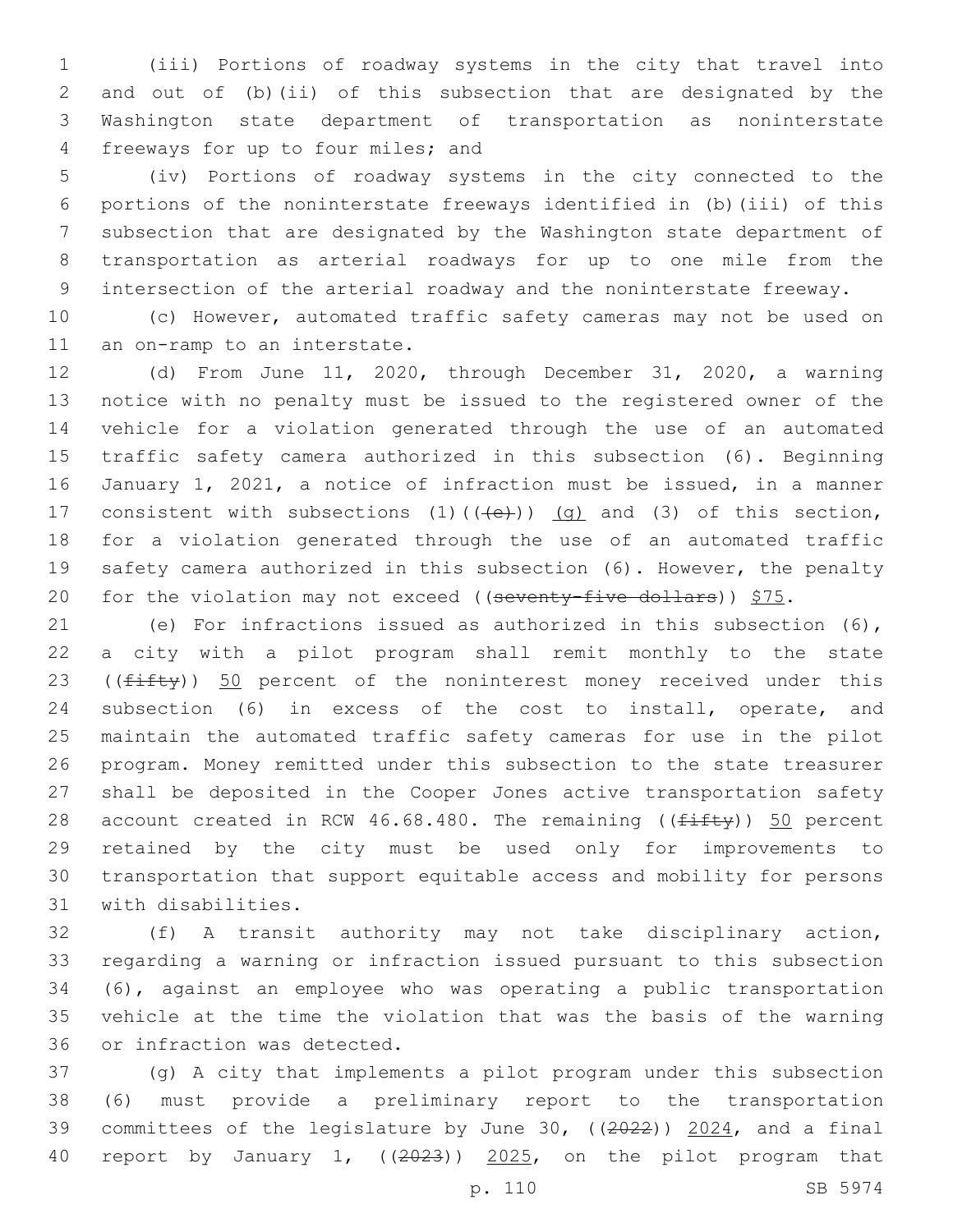includes the locations chosen for the automated traffic safety cameras used in the pilot program, the number of warnings and traffic infractions issued under the pilot program, the number of traffic infractions issued with respect to vehicles registered outside of the county in which the city is located, the infrastructure improvements made using the penalty moneys as required under (e) of this subsection, an equity analysis that includes any disproportionate impacts, safety, and on-time performance statistics related to the impact on driver behavior of the use of automated traffic safety cameras in the pilot program, and any recommendations on the use of automated traffic safety cameras to enforce the violations that these cameras were authorized to detect under the pilot program.

 **Sec. 425.** RCW 46.63.170 and 2015 3rd sp.s. c 44 s 406 are each 14 amended to read as follows:

 (1) The use of automated traffic safety cameras for issuance of notices of infraction is subject to the following requirements:

 (a) The appropriate local legislative authority must prepare an analysis of the locations within the jurisdiction where automated traffic safety cameras are proposed to be located: (i) Before enacting an ordinance allowing for the initial use of automated traffic safety cameras; and (ii) before adding additional cameras or relocating any existing camera to a new location within the jurisdiction. Automated traffic safety cameras may be used to detect 24 one or more of the following: Stoplight, railroad crossing,  $(\overrightarrow{CF})$ ) 25 school speed zone violations  $((\div))$ , speed violations on any roadway identified in a school walk area as defined in RCW 28A.160.160, speed 27 violations in public park speed zones, hospital speed zones, or speed 28 violations subject to (c)  $or$  (d) of this subsection. At a minimum, the local ordinance must contain the restrictions described in this section and provisions for public notice and signage. Cities and counties using automated traffic safety cameras before July 24, 2005, are subject to the restrictions described in this section, but are not required to enact an authorizing ordinance. Beginning one year after June 7, 2012, cities and counties using automated traffic safety cameras must post an annual report of the number of traffic accidents that occurred at each location where an automated traffic safety camera is located as well as the number of notices of infraction issued for each camera and any other relevant information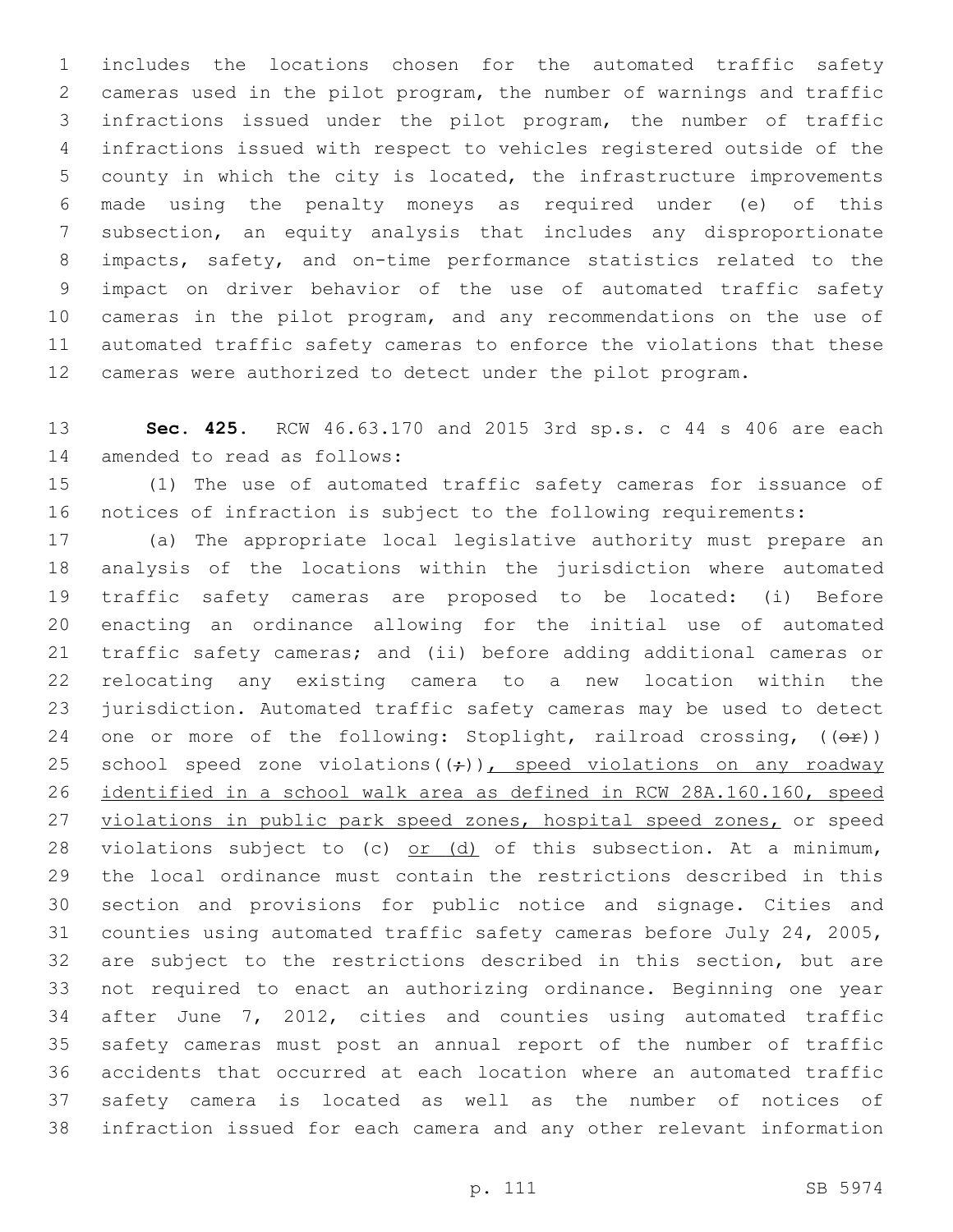about the automated traffic safety cameras that the city or county deems appropriate on the city's or county's website.

 (b)(i) Except as provided in (c) and (d) of this subsection, use of automated traffic safety cameras is restricted to the following 5 locations only:  $((\stackrel{\cdot}{(i)}))$   $(A)$  Intersections of two arterials with traffic control signals that have yellow change interval durations in accordance with RCW 47.36.022, which interval durations may not be 8 reduced after placement of the camera;  $((\overrightarrow{iii}))$  (B) railroad 9 crossings; ((and (iii))) (C) school speed zones; (D) roadways identified in a school walk area as defined in RCW 28A.160.160; (E) 11 public park speed zones, as defined in (b)(ii) of this subsection; and (F) hospital speed zones, as defined in (b)(ii) of this 13 subsection.

14 (ii) For the purposes of this section:

 (A) "Public park speed zone" means the marked area within public park property and extending 300 feet from the border of public park 17 property (I) consistent with active park use; and (II) where signs are posted to indicate the location is within a public park speed zone.

 (B) "Hospital speed zone" means the marked area within hospital property and extending 300 feet from the border of hospital property (I) consistent with hospital use; and (II) where signs are posted to 23 indicate the location is within a hospital speed zone, where "hospital" has the same meaning as in RCW 70.41.020.

25 (c) ((Any)) In addition to the automated traffic safety cameras authorized under (d) of this subsection, any city west of the Cascade 27 mountains with a population of more than ((one hundred ninety-five 28 thousand)) 195,000 located in a county with a population of fewer 29 than ((one million five hundred thousand)) 1,500,000 may operate an automated traffic safety camera to detect speed violations subject to 31 the following limitations:

 (i) A city may only operate one such automated traffic safety 33 camera within its respective jurisdiction; and

 (ii) The use and location of the automated traffic safety camera must have first been authorized by the Washington state legislature 36 as a pilot project for at least one full year.

 (d)(i) Cities may operate at least one automated traffic safety camera under this subsection to detect speed violations, subject to the requirements of (d)(ii) of this subsection. Cities may operate one additional automated traffic safety camera to detect speed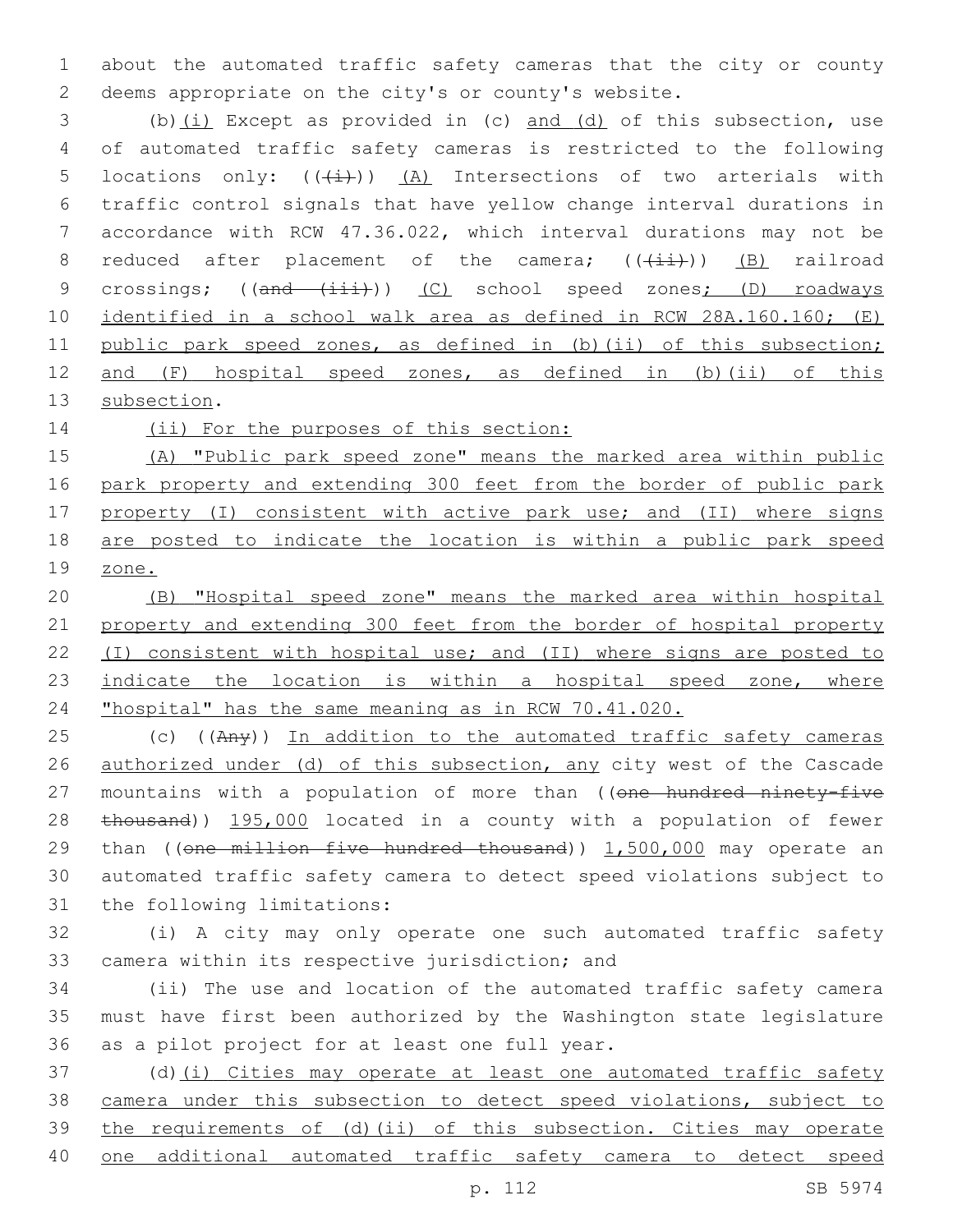violations for every 10,000 residents included in the city's population. Cameras must be placed in locations that comply with one 3 of the following: (A) The location has been identified as a priority location in a local road safety plan that a city has submitted to the Washington state department of transportation and where other speed reduction measures are not feasible or have not been sufficiently effective at 8 reducing travel speed; (B) The location has a significantly higher rate of collisions 10 than the city average in a period of at least three years prior to installation and other speed reduction measures are not feasible or 12 have not been sufficiently effective at reducing travel speed; or (C) The location is in an area within the city limits designated 14 by local ordinance as a zone subject to specified restrictions and 15 penalties on racing and race attendance. (ii) A city locating an automated traffic safety camera under this subsection (1)(d) must complete an equity analysis that evaluates livability, accessibility, economics, education, and environmental health, and shall consider the outcome of that analysis when identifying where to locate an automated traffic safety camera. (e) All locations where an automated traffic safety camera is used to detect speed violations on roadways identified in a school walk area, speed violations in public park speed zones, speed violations in hospital speed zones, or speed violations under (c) or 25 (d) of this subsection must be clearly marked by placing signs in locations that clearly indicate to a driver either: (i) That the driver is within a school walk area, public park speed zone, or hospital speed zone; or (ii) that the driver is entering an area where speed violations are enforced by an automated traffic safety camera. Signs placed in automated traffic safety camera locations after June 7, 2012, must follow the specifications and guidelines under the manual of uniform traffic control devices for streets and highways as adopted by the department of transportation under chapter 47.36 RCW. (f) Automated traffic safety cameras may only take pictures of the vehicle and vehicle license plate and only while an infraction is

 occurring. The picture must not reveal the face of the driver or of passengers in the vehicle. The primary purpose of camera placement is to take pictures of the vehicle and vehicle license plate when an infraction is occurring. Cities and counties shall consider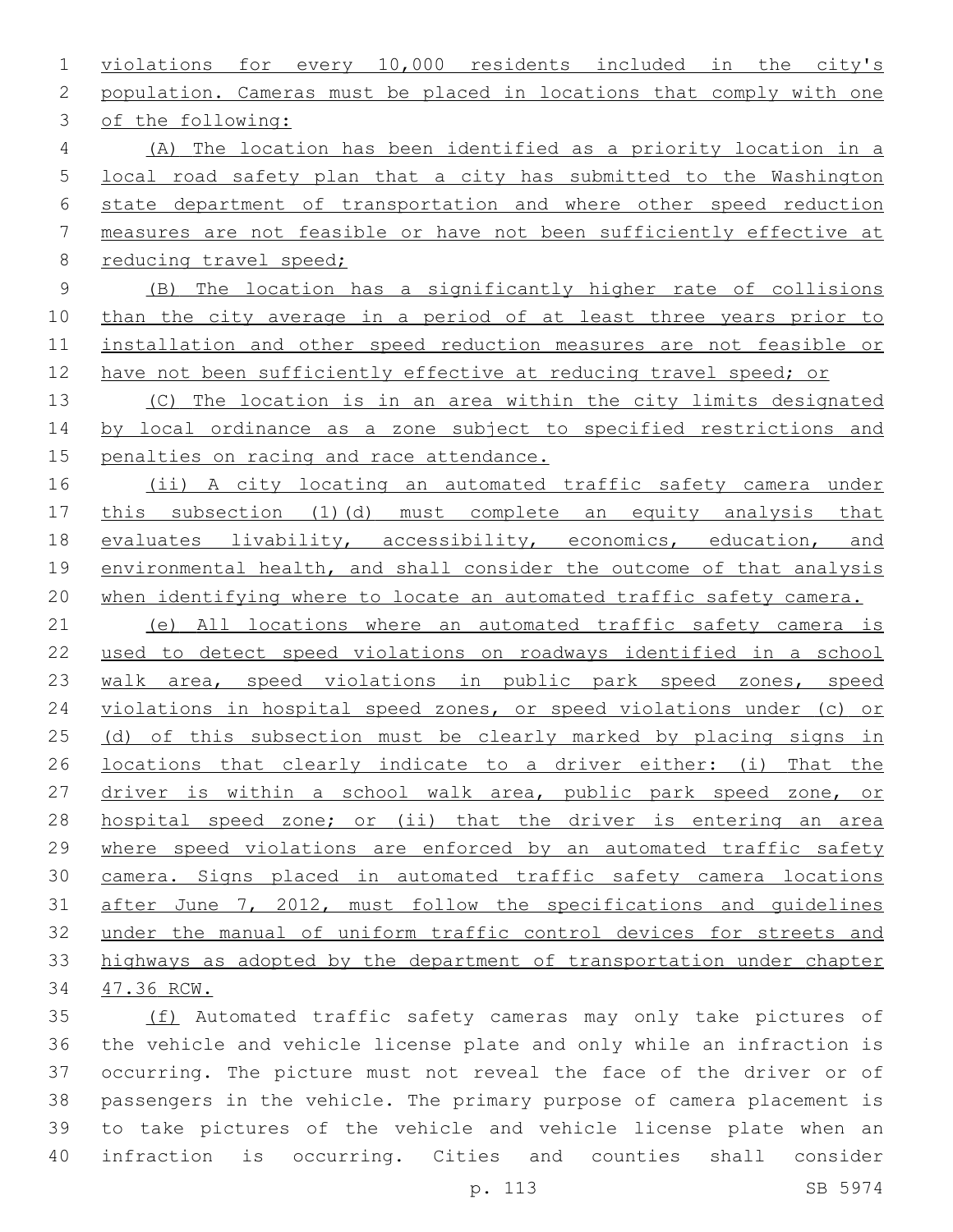installing cameras in a manner that minimizes the impact of camera 2 flash on drivers.

 (( $\left(\frac{1}{1}e\right)$ ) (q) A notice of infraction must be mailed to the 4 registered owner of the vehicle within ((fourteen)) 14 days of the 5 violation, or to the renter of a vehicle within ((fourteen)) 14 days of establishing the renter's name and address under subsection (3)(a) of this section. The law enforcement officer issuing the notice of infraction shall include with it a certificate or facsimile thereof, based upon inspection of photographs, microphotographs, or electronic images produced by an automated traffic safety camera, stating the facts supporting the notice of infraction. This certificate or facsimile is prima facie evidence of the facts contained in it and is admissible in a proceeding charging a violation under this chapter. The photographs, microphotographs, or electronic images evidencing the violation must be available for inspection and admission into evidence in a proceeding to adjudicate the liability for the infraction. A person receiving a notice of infraction based on evidence detected by an automated traffic safety camera may respond 19 to the notice by mail.

 $((\text{#}))$  (h) The registered owner of a vehicle is responsible for an infraction under RCW 46.63.030(1)(d) unless the registered owner overcomes the presumption in RCW 46.63.075, or, in the case of a rental car business, satisfies the conditions under subsection (3) of this section. If appropriate under the circumstances, a renter identified under subsection (3)(a) of this section is responsible for 26 an infraction.

 $((\overline{q}))(\overline{1})$  Notwithstanding any other provision of law, all photographs, microphotographs, or electronic images prepared under this section are for the exclusive use of law enforcement in the discharge of duties under this section and are not open to the public and may not be used in a court in a pending action or proceeding unless the action or proceeding relates to a violation under this section. No photograph, microphotograph, or electronic image may be used for any purpose other than enforcement of violations under this section nor retained longer than necessary to enforce this section.

36 (((+h)) (i) All locations where an automated traffic safety 37 camera is used must be clearly marked at least  $((\text{thirty}))$  30 days prior to activation of the camera by placing signs in locations that clearly indicate to a driver that he or she is entering a zone where traffic laws are enforced by an automated traffic safety camera.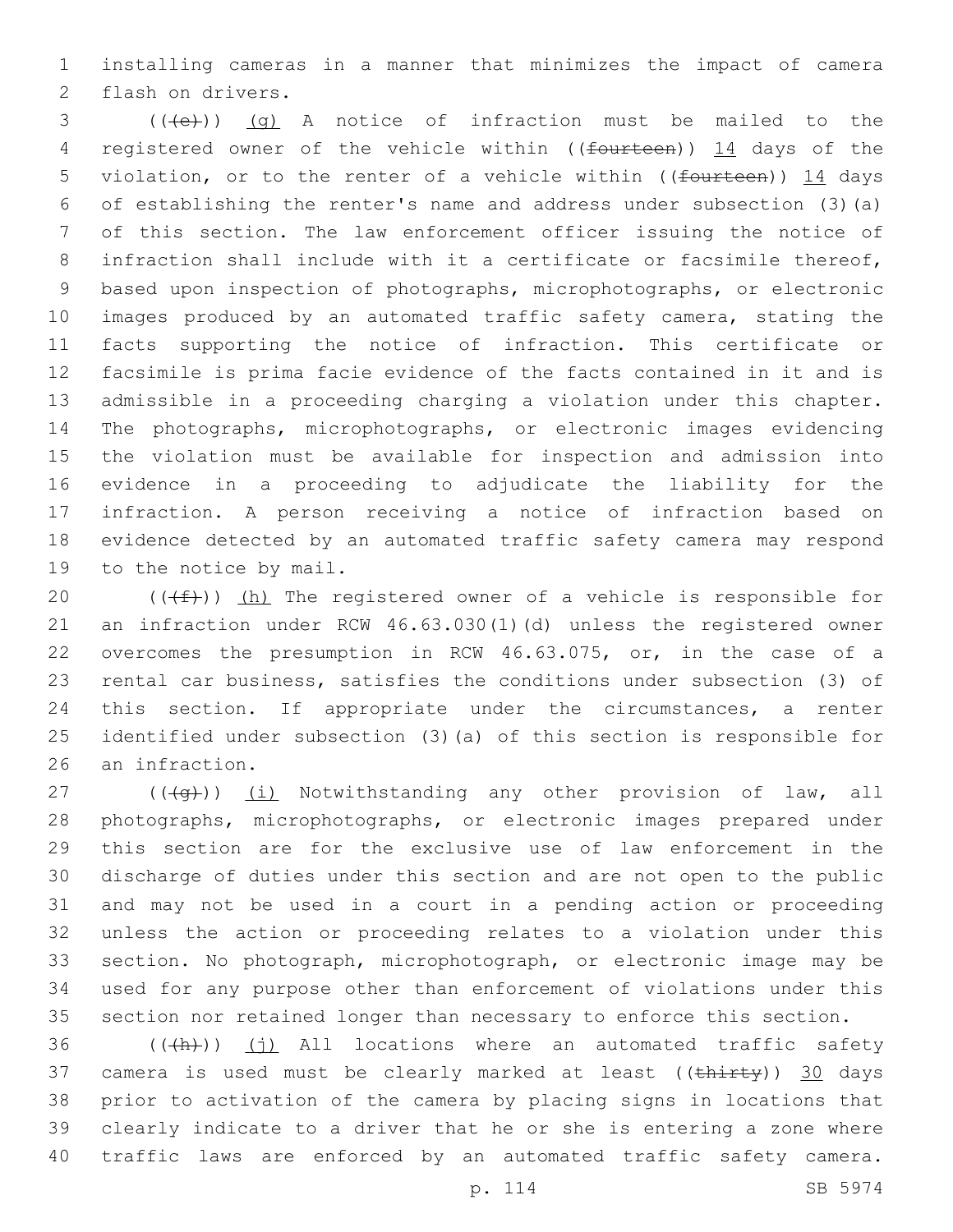Signs placed in automated traffic safety camera locations after June 7, 2012, must follow the specifications and guidelines under the manual of uniform traffic control devices for streets and highways as adopted by the department of transportation under chapter 47.36 RCW.

5 ( $(\frac{1}{1})$ )  $(k)$  If a county or city has established an authorized automated traffic safety camera program under this section, the compensation paid to the manufacturer or vendor of the equipment used must be based only upon the value of the equipment and services provided or rendered in support of the system, and may not be based upon a portion of the fine or civil penalty imposed or the revenue 11 generated by the equipment.

 (l) If a city is operating an automated traffic safety camera to detect speed violations on roadways identified in a school walk area, speed violations in public park speed zones, speed violations in hospital speed zones, or speed violations under (c) or (d) of this 16 subsection, the city shall remit monthly to the state 50 percent of 17 the noninterest money received for infractions issued by those 18 cameras excess of the cost to administer, install, operate, and maintain the automated traffic safety cameras, including the cost of processing infractions. Money remitted under this subsection to the 21 state treasurer shall be deposited in the Cooper Jones active transportation safety account created in RCW 46.68.480. This 23 subsection (1)(1) does not apply to automated traffic safety cameras authorized for stoplight, railroad crossing, or school speed zone violations.

 (2) Infractions detected through the use of automated traffic safety cameras are not part of the registered owner's driving record under RCW 46.52.101 and 46.52.120. Additionally, infractions generated by the use of automated traffic safety cameras under this section shall be processed in the same manner as parking infractions, including for the purposes of RCW 3.50.100, 35.20.220, 46.16A.120, and 46.20.270(2). The amount of the fine issued for an infraction generated through the use of an automated traffic safety camera shall not exceed the amount of a fine issued for other parking infractions within the jurisdiction. However, the amount of the fine issued for a traffic control signal violation detected through the use of an automated traffic safety camera shall not exceed the monetary penalty for a violation of RCW 46.61.050 as provided under RCW 46.63.110, 39 including all applicable statutory assessments.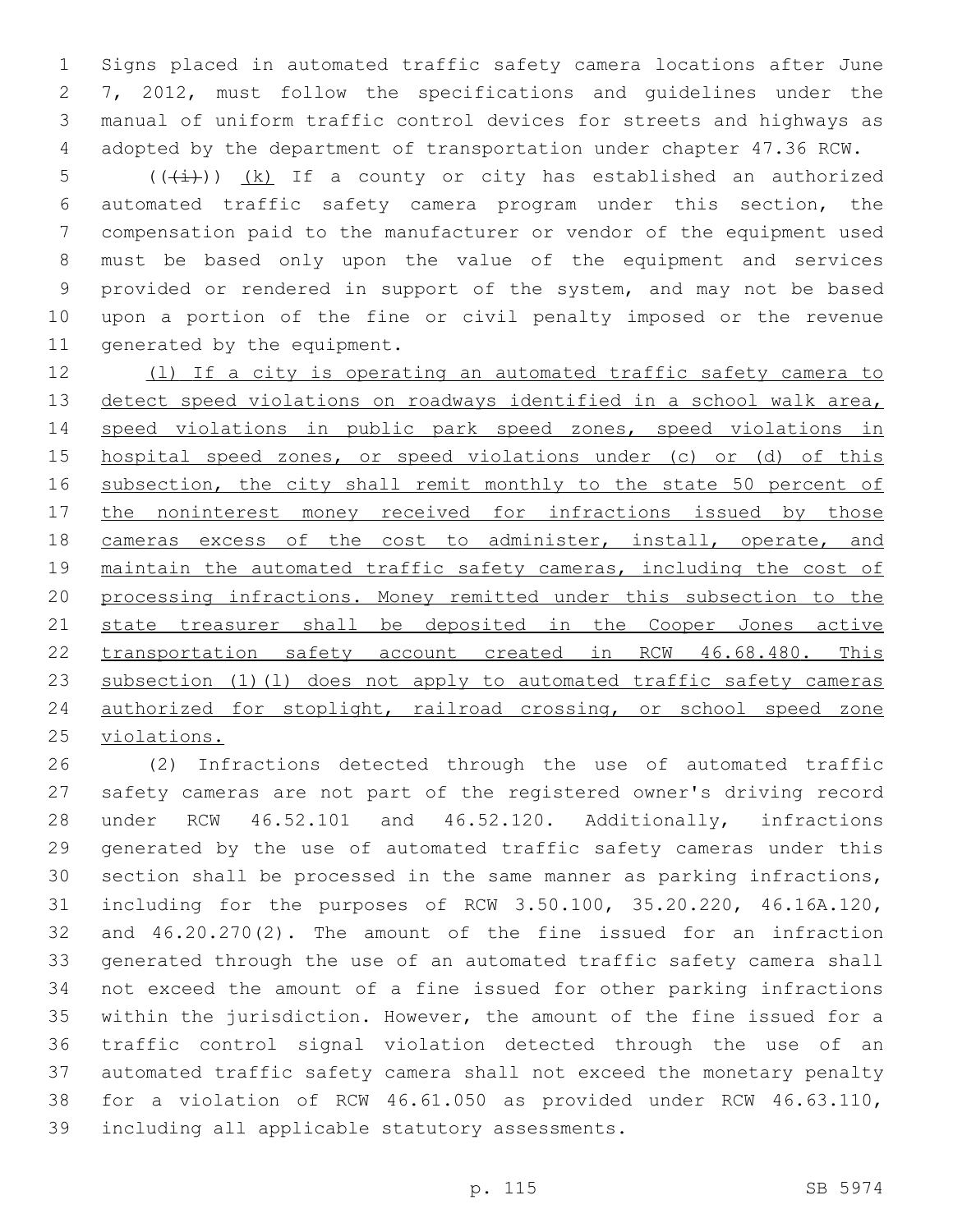(3) If the registered owner of the vehicle is a rental car business, the law enforcement agency shall, before a notice of infraction being issued under this section, provide a written notice to the rental car business that a notice of infraction may be issued to the rental car business if the rental car business does not, within ((eighteen)) 18 days of receiving the written notice, provide 7 to the issuing agency by return mail:

 (a) A statement under oath stating the name and known mailing address of the individual driving or renting the vehicle when the 10 infraction occurred; or

 (b) A statement under oath that the business is unable to determine who was driving or renting the vehicle at the time the infraction occurred because the vehicle was stolen at the time of the infraction. A statement provided under this subsection must be accompanied by a copy of a filed police report regarding the vehicle 16 theft; or

 (c) In lieu of identifying the vehicle operator, the rental car 18 business may pay the applicable penalty.

 Timely mailing of this statement to the issuing law enforcement agency relieves a rental car business of any liability under this 21 chapter for the notice of infraction.

 (4) Nothing in this section prohibits a law enforcement officer from issuing a notice of traffic infraction to a person in control of 24 a vehicle at the time a violation occurs under RCW 46.63.030(1) (a), 25 (b), or (c).

 (5) For the purposes of this section, "automated traffic safety camera" means a device that uses a vehicle sensor installed to work in conjunction with an intersection traffic control system, a railroad grade crossing control system, or a speed measuring device, and a camera synchronized to automatically record one or more sequenced photographs, microphotographs, or electronic images of the rear of a motor vehicle at the time the vehicle fails to stop when facing a steady red traffic control signal or an activated railroad grade crossing control signal, or exceeds a speed limit as detected 35 by a speed measuring device.

 (6) During the 2011-2013 and 2013-2015 fiscal biennia, this section does not apply to automated traffic safety cameras for the purposes of section 216(5), chapter 367, Laws of 2011 and section 39 216(6), chapter 306, Laws of 2013.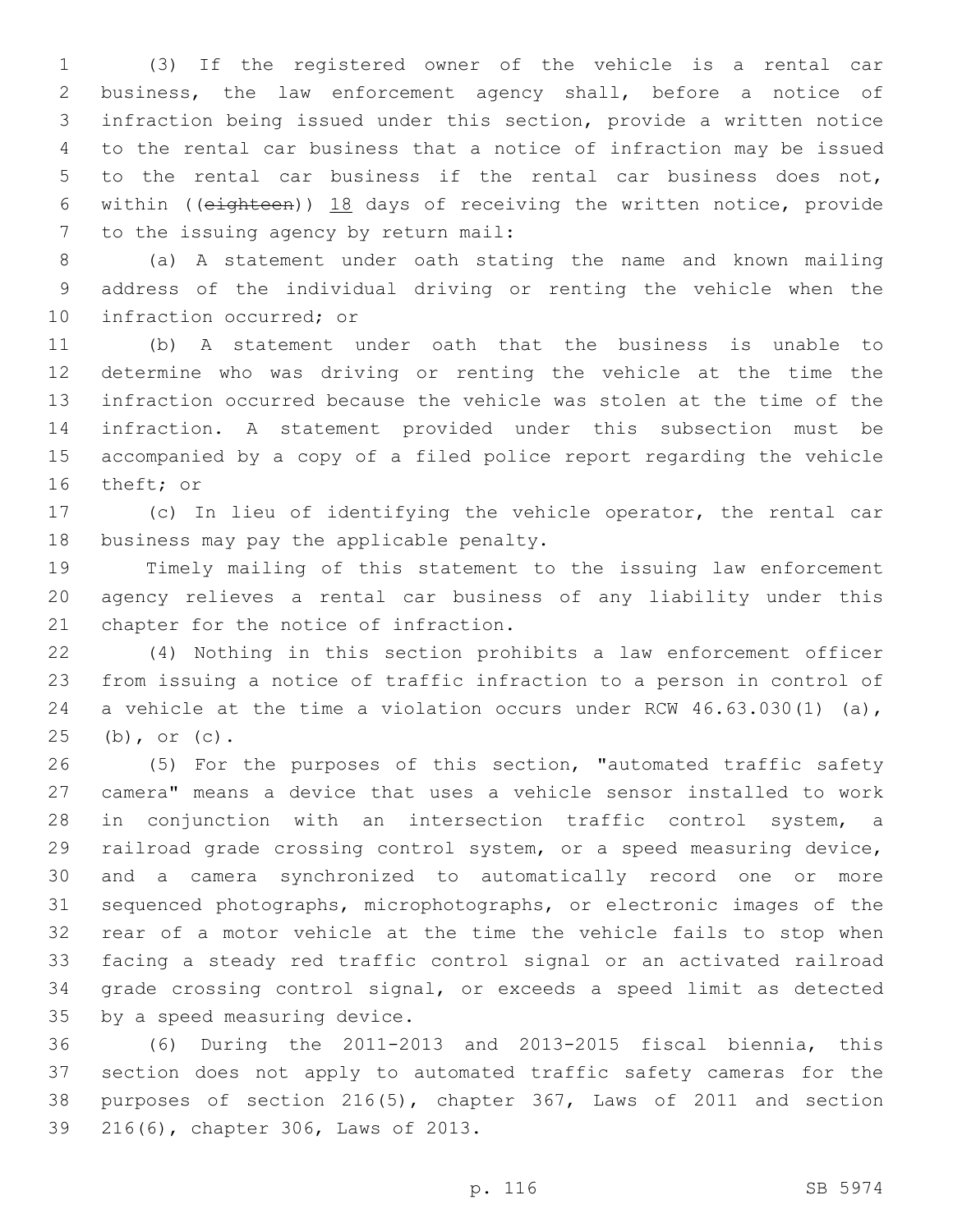NEW SECTION. **Sec. 426.** A new section is added to chapter 47.56 2 RCW to read as follows:

 The legislature recognizes the need to reduce congestion and improve mobility on the Interstate 405 and state route number 167 corridors, and finds that performance on the corridors has not met the goal that average vehicle speeds in the express toll lanes remain above 45 miles per hour at least 90 percent of the time during peak hours. Therefore, the legislature intends that the commission reevaluate options at least every two years to improve performance on the Interstate 405 and state route number 167 corridors, pursuant to 11 RCW 47.56.880 and 47.56.850.

 **Sec. 427.** RCW 70A.65.230 and 2021 c 316 s 26 are each amended to 13 read as follows:

 (1) It is the intent of the legislature that each year the total investments made through the carbon emissions reduction account created in RCW 70A.65.240, the climate commitment account created in RCW 70A.65.260, the natural climate solutions account created in RCW 70A.65.270, and the air quality and health disparities improvement account created in RCW 70A.65.280, achieve the following:

 (a) A minimum of not less than 35 percent and a goal of 40 percent of total investments that provide direct and meaningful benefits to vulnerable populations within the boundaries of overburdened communities identified under chapter 314, Laws of 2021; and

 (b) In addition to the requirements of (a) of this subsection, a minimum of not less than 10 percent of total investments that are used for programs, activities, or projects formally supported by a resolution of an Indian tribe, with priority given to otherwise qualifying projects directly administered or proposed by an Indian tribe. An investment that meets the requirements of both this subsection (1)(b) and (a) of this subsection may count toward the 32 minimum percentage targets for both subsections.

 (2) The expenditure of moneys under this chapter must be consistent with applicable federal, state, and local laws, and treaty rights including, but not limited to, prohibitions on uses of funds 36 imposed by the state Constitution.

 (3) For the purposes of this section, "benefits" means 38 investments or activities that: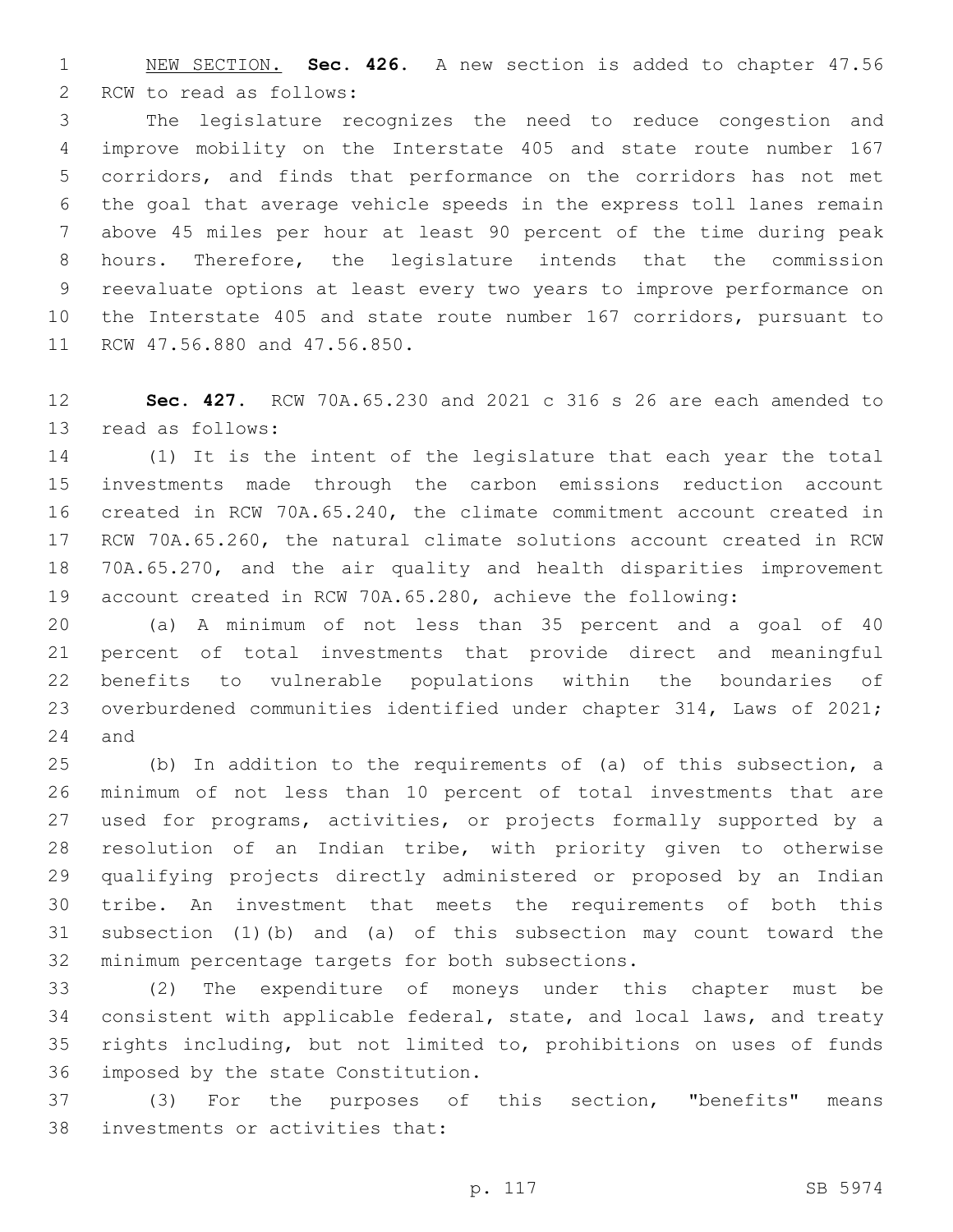(a) Reduce vulnerable population characteristics, environmental burdens, or associated risks that contribute significantly to the cumulative impact designation of highly impacted communities;

 (b) Meaningfully protect an overburdened community from, or support community response to, the impacts of air pollution or 6 climate change; or

 (c) Meet a community need identified by vulnerable members of the community that is consistent with the intent of this chapter.

 (4) The state must develop a process by which to evaluate the impacts of the investments made under this chapter, work across state agencies to develop and track priorities across the different eligible funding categories, and work with the environmental justice 13 council pursuant to RCW 70A.65.040.

14 ((45) No expenditures may be made from the carbon emissions reduction account created in RCW 70A.65.240, the climate investment account created in RCW 70A.65.250, or the air quality and health disparities improvement account created in RCW 70A.65.280 if, by 18 April 1, 2023, the legislature has not considered and enacted request legislation brought forth by the department under RCW 70A.65.060 that outlines a compliance pathway specific to emissions-intensive, trade- exposed businesses for achieving their proportionate share of the state's emissions reduction limits through 2050.))

 NEW SECTION. **Sec. 428.** The legislature finds that in order to meet the statewide greenhouse gas emissions limits in RCW 70A.45.020 and 70A.45.050, the state must drastically reduce vehicle greenhouse gas emissions. A critical strategy to meet those goals is transitioning to zero emissions vehicles and this transition requires ongoing purposeful interagency coordination and cooperation. As such, it is the intent of the legislature to create a formal interagency council responsible for coordinating the state's transportation electrification efforts to ensure the state is leveraging state and federal resources to the best extent possible and to ensure zero emissions incentives, infrastructure, and opportunities are available and accessible to all Washingtonians.

 The legislature further finds that in order to meet the statewide greenhouse gas emissions limits in the transportation sector of the economy, more resources must be directed toward achieving zero emissions transportation and transit, while continuing to relieve energy burdens that exist in overburdened communities.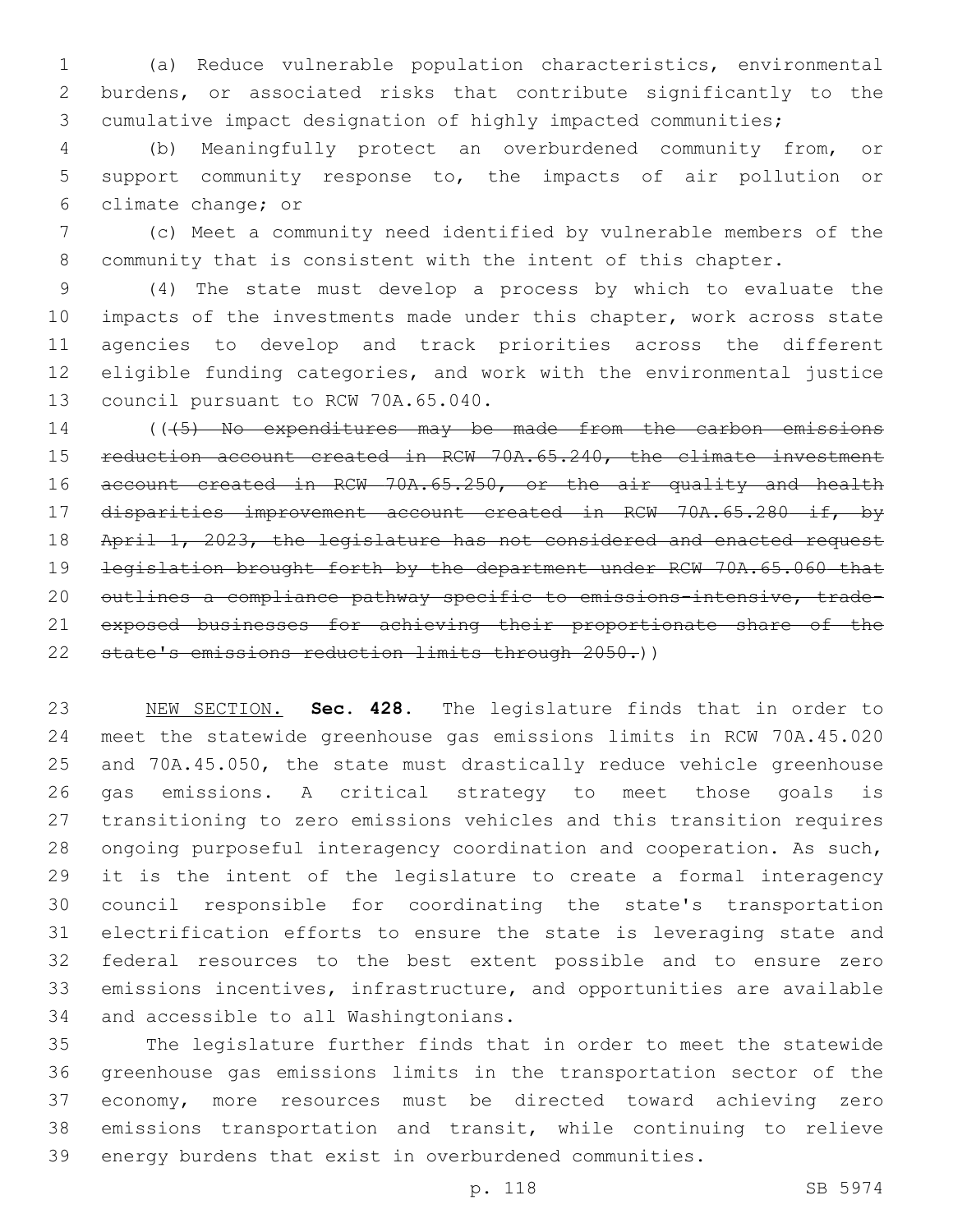NEW SECTION. **Sec. 429.** (1) There is hereby created an interagency electric vehicle coordinating council jointly led by the Washington state department of commerce and the Washington state department of transportation with participation from the following agencies:

- (a) The department of ecology;6
- (b) The department of enterprise services;
- (c) The state efficiency and environmental performance office;
- 9 (d) The department of agriculture;
- 10 (e) The department of health;
- (f) The utilities and transportation commission;

 (g) A representative from the office of the superintendent of public instruction knowledgeable on issues pertaining to student 14 transportation; and

 (h) Other agencies with key roles in electrifying the 16 transportation sector.

 (2) The Washington state department of commerce and Washington state department of transportation shall assign staff in each agency to lead the council's coordination work and provide ongoing reports to the governor and legislature including, but not limited to, the transportation, energy, economic development, and other appropriate 22 legislative committees.

 NEW SECTION. **Sec. 430.** (1) Interagency electric vehicle coordinating council responsibilities include, but are not limited to:

 (a) Development of a statewide transportation electrification strategy to ensure market and infrastructure readiness for all new 28 vehicle sales;

 (b) Identification of all electric vehicle infrastructure grant- related funding to include existing and future opportunities, 31 including state, federal, and other funds; and

 (c) Coordination of grant funding criteria across agency grant programs to most efficiently distribute state and federal electric vehicle-related funding in a manner that is most beneficial to the state, advances best practices, and recommends additional criteria that could be useful in advancing transportation electrification.

 (2) The council shall provide an annual report to the appropriate committees of the legislature summarizing electric vehicle implementation progress, gaps, and resource needs.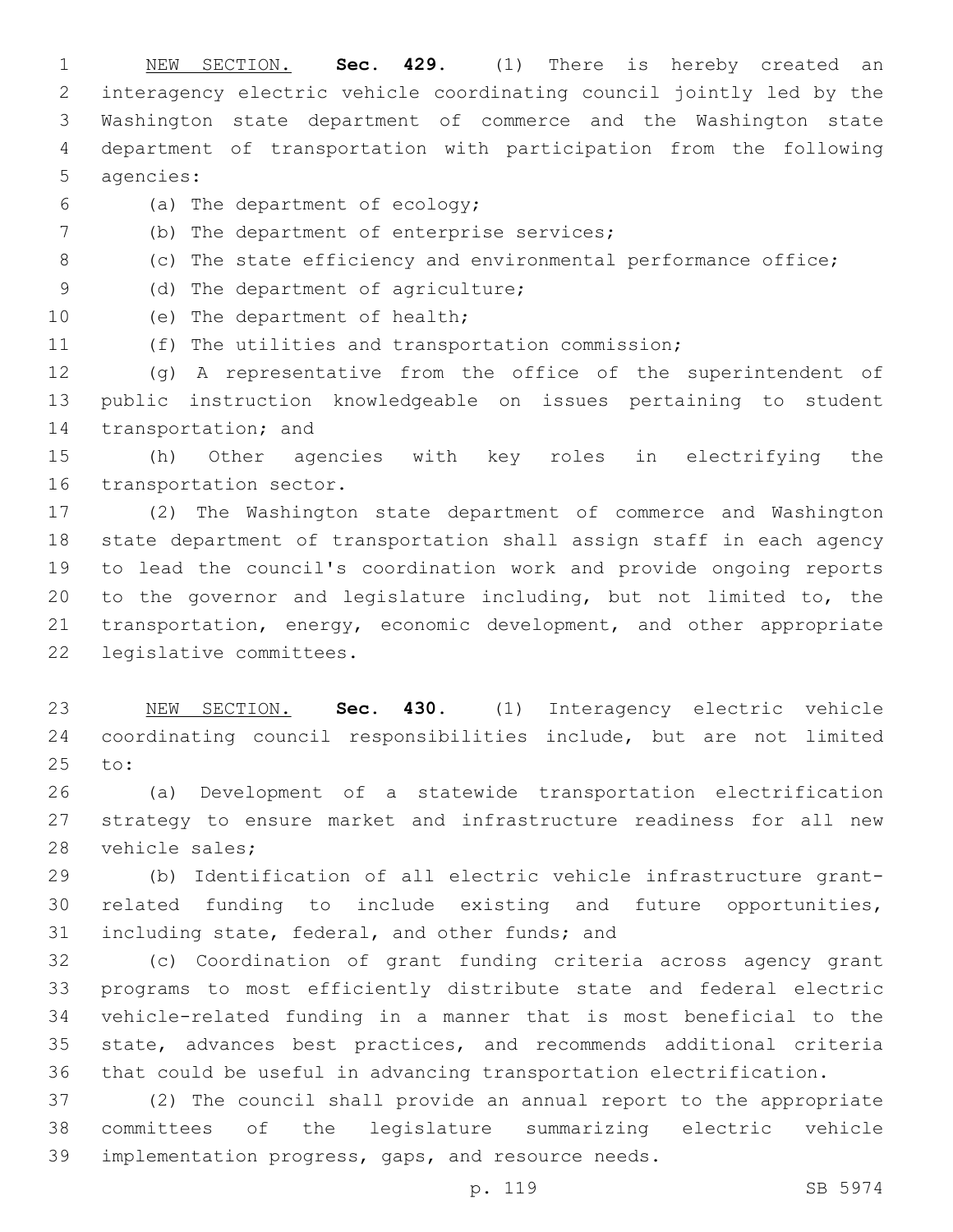| $\mathbf{1}$    | PART V                                                                                                         |
|-----------------|----------------------------------------------------------------------------------------------------------------|
| $\overline{2}$  | Miscellaneous                                                                                                  |
|                 |                                                                                                                |
| 3               | NEW SECTION. Sec. 501. Sections 428 through 430 of this act                                                    |
| 4               | constitute a new chapter in Title 43 RCW.                                                                      |
|                 |                                                                                                                |
| 5               | NEW SECTION. Sec. 502. If any provision of this act or its                                                     |
| 6<br>7          | application to any person or circumstance is held invalid, the                                                 |
| 8               | remainder of the act or the application of the provision to other<br>persons or circumstances is not affected. |
|                 |                                                                                                                |
| 9               | NEW SECTION. Sec. 503. Sections 310 and 403 of this act expire                                                 |
| 10              | July 1, 2024.                                                                                                  |
|                 |                                                                                                                |
| 11              | NEW SECTION. Sec. 504. Section 404 of this act takes effect                                                    |
| 12 <sup>°</sup> | July 1, 2024.                                                                                                  |
|                 |                                                                                                                |
| 13              | Sec. 505. 2020 c 224 s 3 (uncodified) is amended to read as                                                    |
| 14              | follows:                                                                                                       |
| 15              | Section 1 of this act expires June 30, $((2023))$ 2025.                                                        |
| 16              | NEW SECTION. Sec. 506. Section 424 of this act expires June 30,                                                |
| 17              | 2025.                                                                                                          |
|                 |                                                                                                                |
| 18              | Sec. 507. Section 425 of this act takes effect<br>NEW SECTION.                                                 |
| 19              | June 30, 2025.                                                                                                 |
|                 |                                                                                                                |
| 20              | NEW SECTION. Sec. 508. Sections 312, 409 through 415, and 422                                                  |
| 21              | of this act are necessary for the immediate preservation of the                                                |
| 22              | public peace, health, or safety, or support of the state government                                            |
| 23              | and its existing public institutions, and take effect immediately.                                             |
| 24              | NEW SECTION. Sec. 509. Sections 211, 212, 215, and 216 of this                                                 |
| 25              | act take effect October 1, 2022.                                                                               |
|                 |                                                                                                                |
| 26              | NEW SECTION. Sec. 510. Sections 213 and 214 of this act take                                                   |
| 27              | effect January 1, 2023.                                                                                        |
|                 |                                                                                                                |
| 28              | NEW SECTION. Sec. 511. Sections 201 through 206 of this act                                                    |
| 29              | take effect February 1, 2023.                                                                                  |
|                 | p. 120<br>SB 5974                                                                                              |